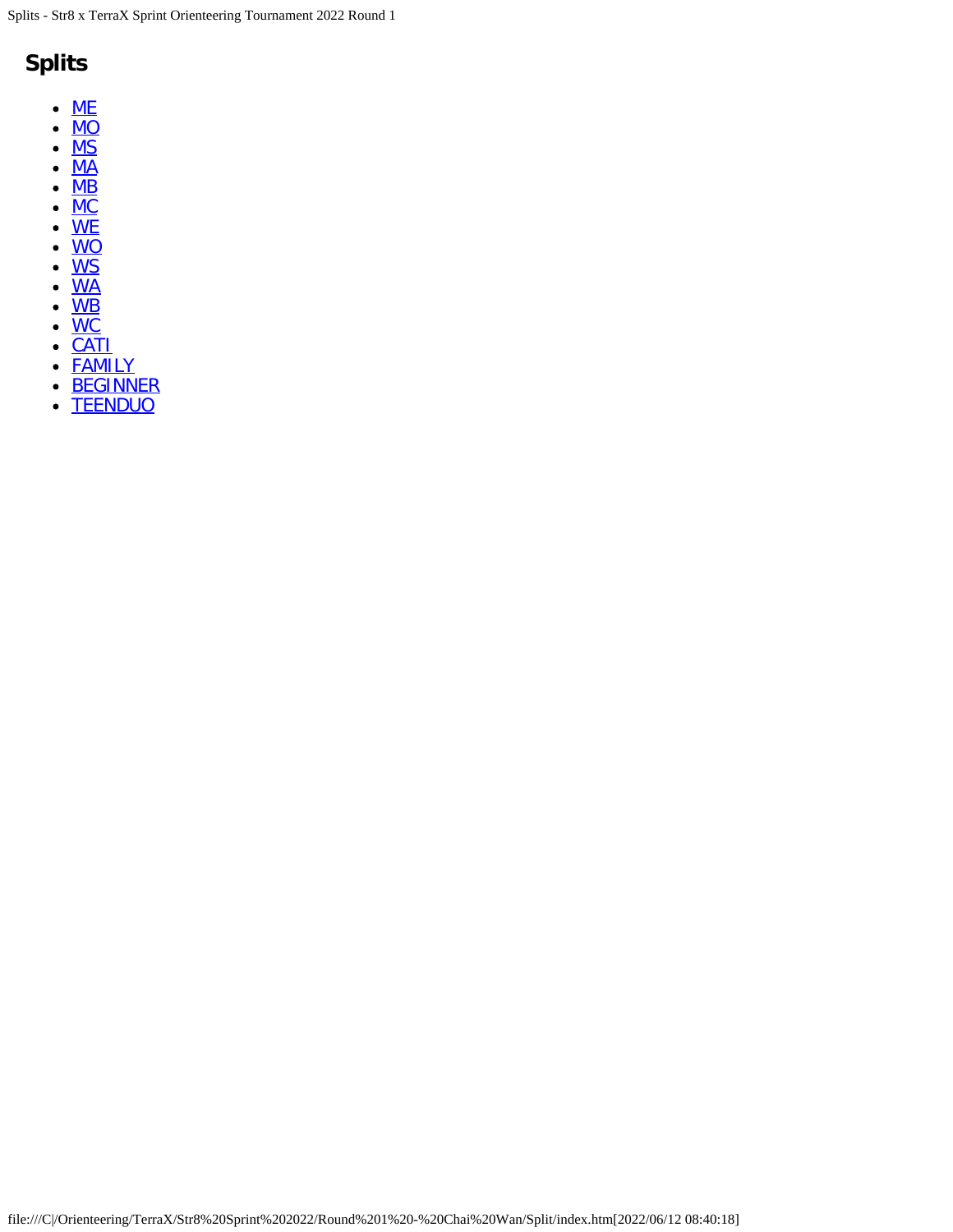| 13 - 14   | 130.9                                         | 98.2       | 120.0         | 103.6       | 100.9   | 106.4                            | 100.9      | 109.1         | 106.4              | 125.5         | 109.1        | 111.8       | 109.1         | 125.5          | 120.0      | 130.9        | 147.3      | 133.6                        | 177.3        | 160.9          | 158.2      |
|-----------|-----------------------------------------------|------------|---------------|-------------|---------|----------------------------------|------------|---------------|--------------------|---------------|--------------|-------------|---------------|----------------|------------|--------------|------------|------------------------------|--------------|----------------|------------|
| $14 - 15$ | 92.3                                          | 106.5      | 101.2         | 115.4       | 117.2   | 140.2                            | 110.1      | 126.0         | 150.9              | 124.3         | 131.4        | 127.8       | 124.3         | 134.9          | 140.2      | 133.1        | 154.4      | 159.8                        | 221.9        | 165.1          | 197.0      |
| $15 - 16$ | 94.3                                          | 107.1      | 107.1         | 111.4       | 107.1   | 111.4                            | 107.1      | 102.9         | 128.6              | 102.9         | 222.9        | 137.1       | 111.4         | 111.4          | 124.3      | 167.1        | 137.1      | 818.6                        | 158.6        | 167.1          | 154.3      |
| $16 - 17$ | 107.0                                         | 103.2      | 93.6          | 108.9       | 110.8   | 114.6                            | 103.2      | 110.8         | 103.2              | 105.1         | 126.1        | 114.6       | 189.2         | 124.2          | 151.0      | 137.6        | 145.2      | 151.0                        | 151.0        | 206.4          | 193.0      |
| $17 - 18$ | 100.0                                         | 106.6      | 124.6         | 118.0       | 103.3   | 96.7                             | 104.9      | 118.0         | 109.8              | 108.2         | 111.5        | 106.6       | 131.1         | 121.3          | 113.1      | 224.6        | 119.7      | 137.7                        | 152.5        | 177.0          | 182.0      |
| $18 - F$  | 100.0                                         | 112.5      | 137.5         | 137.5       | 150.0   | 125.0                            | 87.5       | 137.5         | 125.0              | 125.0         | 137.5        | 137.5       | 150.0         | 137.5          | 112.5      | 125.0        | 137.5      | 250.0                        | 125.0        | 150.0          | 150.0      |
| average   | 103.8                                         | 106.4      | 110.9         | 110.9       | 112.9   | 113.2                            | 117.6      | 118.8         | 119.1              | 122.1         | 122.6        | 123.4       | 126.1         | 128.6          | 138.5      | 141.8        | 148.3      | 164.2                        | 179.5        | 184.3          | 184.8      |
| name      | Hong Tam                                      | Yu Tsz Wai | Chan Chun Hei | Lee Kin Wai | Aby Lam | <b>Fam Wing Chung Gerald Yip</b> |            | Kwok Kin Kwan | Wong Cheuk<br>Wang | Chow Man Long | Jeremy Leung | Man Chi Kin | Choy Kwok Wai | Daniel Pereira | lg Kok Hei | Au Bing Wing |            | Wong Tsz Fung Chung Wai Nang | Chan Pui Yin | Chu Hing Shing | u Shin Ho  |
|           | * Leg mistake time (negative value=very good) |            |               |             |         |                                  |            |               |                    |               |              |             |               |                |            |              |            |                              |              |                |            |
| $S - 1$   | 0:00:02                                       | 0:00:03    | 0:00:05       | $-0:00:04$  | 0:00:01 | 0:00:02                          | 0:00:16    | 0:00:07       | 0:00:14            | 0:00:15       | 0:00:05      | 0:00:05     | 0:00:08       | 0:00:07        | 0:00:01    | 0:00:08      | 0:00:06    | 0:00:14                      | 0:00:20      | 0:00:13        | 0:00:06    |
| $1 - 2$   | $-0:00:01$                                    | 0:00:20    | 0:00:01       | 0:00:00     | 0:00:18 | 0:00:44                          | 0:00:06    | 0:00:29       | 0:00:07            | $-0:00:04$    | 0:00:08      | 0:00:08     | 0:00:16       | 0:00:02        | 0:01:18    | 0:00:12      | 0:00:17    | $-0:00:09$                   | 0:00:20      | 0:00:10        | $-0:00:07$ |
| $2 - 3$   | 0:00:01                                       | 0:00:02    | 0:00:01       | 0:00:01     | 0:00:01 | 0:00:06                          | 0:00:02    | $-0:00:03$    | 0:00:05            | 0:00:01       | $-0:00:03$   | $-0:00:01$  | 0:00:00       | 0:00:20        | $-0:00:03$ | 0:00:01      | $-0:00:04$ | 0:00:02                      | $-0:00:10$   | $-0:00:09$     | 0:00:00    |
| $3 - 4$   | 0:00:36                                       | 0:00:01    | 0:00:17       | $-0:00:04$  | 0:00:03 | 0:00:00                          | 0:00:02    | 0:00:18       | 0:00:01            | 0:00:15       | 0:00:32      | 0:00:12     | 0:00:05       | 0:00:03        | 0:00:08    | $-0:00:02$   | $-0:00:02$ | 0:00:09                      | 0:00:11      | 0:00:16        | 0:00:16    |
| $4 - 5$   | 0:00:12                                       | 0:00:14    | 0:00:06       | 0:00:07     | 0:00:02 | 0:00:08                          | 0:00:05    | $-0:00:05$    | 0:00:05            | $-0:00:04$    | 0:00:04      | 0:00:10     | 0:00:06       | 0:00:17        | 0:00:08    | 0:00:12      | 0:00:06    | 0:00:18                      | 0:00:19      | 0:00:06        | 0:00:25    |
| $5 - 6$   | 0:00:01                                       | 0:00:01    | 0:00:02       | 0:00:00     | 0:00:02 | 0:00:03                          | 0:00:42    | 0:00:11       | $-0:00:01$         | $-0:00:02$    | 0:00:00      | 0:00:04     | 0:00:00       | 0:00:01        | $-0:00:05$ | 0:00:00      | 0:00:26    | 0:00:05                      | $-0:00:04$   | $-0:00:02$     | 0:00:00    |
| $6 - 7$   | $-0:00:02$                                    | 0:00:05    | 0:00:02       | 0:00:05     | 0:00:05 | 0:00:01                          | 0:00:05    | 0:00:04       | 0:00:18            | 0:00:52       | 0:00:07      | 0:00:00     | 0:00:15       | 0:00:08        | 0:00:26    | 0:00:00      | 0:00:07    | 0:00:03                      | 0:00:10      | 0:00:50        | 0:00:07    |
| $7 - 8$   | 0:00:01                                       | 0:00:00    | 0:00:04       | 0:00:00     | 0:00:01 | 0:00:00                          | 0:00:16    | 0:00:07       | 0:00:09            | 0:00:02       | 0:00:07      | 0:00:17     | 0:00:01       | 0:00:01        | 0:00:07    | 0:00:02      | $-0:00:01$ | 0:00:08                      | $-0:00:02$   | $-0:00:03$     | 0:00:04    |
| $8 - 9$   | 0:00:04                                       | 0:00:01    | 0:00:00       | 0:00:06     | 0:00:08 | 0:00:00                          | 0:00:03    | 0:00:03       | $-0:00:03$         | 0:00:09       | 0:00:00      | 0:00:02     | $-0:00:03$    | 0:00:05        | 0:00:04    | $-0:00:03$   | $-0:00:01$ | 0:00:01                      | 0:00:05      | $-0:00:05$     | 0:00:00    |
| $9 - 10$  | 0:00:01                                       | 0:00:01    | 0:00:06       | 0:00:02     | 0:00:03 | 0:00:01                          | $-0:00:02$ | 0:00:00       | $-0:00:03$         | 0:00:01       | 0:00:01      | 0:00:03     | 0:00:10       | 0:00:03        | 0:00:02    | 0:00:01      | 0:00:24    | $-0:00:02$                   | $-0:00:06$   | 0:00:13        | 0:00:04    |
| $10 - 11$ | 0:00:01                                       | 0:00:03    | 0:00:00       | 0:00:08     | 0:00:01 | 0:00:00                          | $-0:00:02$ | 0:00:01       | 0:00:00            | 0:00:00       | $-0:00:02$   | 0:00:00     | $-0:00:04$    | 0:00:01        | 0:00:05    | 0:00:01      | $-0:00:02$ | $-0:00:01$                   | 0:02:03      | 0:00:07        | 0:00:13    |
|           |                                               |            |               |             |         |                                  |            |               |                    |               |              |             |               |                |            |              |            |                              |              |                |            |

**3 - 4** 160.1 101.2 134.4 97.5 112.3 101.2 110.4 141.7 110.4 138.0 169.3 136.2 123.3 125.2 136.2 123.3 125.2 150.9 162.0 198.8 200.6 **4 - 5** 133.3 146.7 123.3 126.7 113.3 126.7 123.3 90.0 126.7 96.7 123.3 150.0 133.3 176.7 146.7 166.7 150.0 193.3 206.7 190.0 253.3 **5 - 6** 97.9 97.9 110.5 104.2 113.7 110.5 240.0 142.1 104.2 104.2 110.5 126.3 113.7 123.2 104.2 126.3 211.6 148.4 129.5 164.2 170.5 **6 - 7** 92.8 104.9 104.9 109.2 111.8 102.3 111.0 111.8 124.9 155.2 117.1 115.3 127.5 127.5 143.1 127.5 135.3 137.0 150.9 212.4 177.7 **7 - 8** 97.8 101.1 118.0 104.5 104.5 101.1 161.8 131.5 138.2 118.0 134.8 171.9 111.2 118.0 144.9 134.8 124.7 161.8 134.8 158.4 185.4 **8 - 9** 103.1 98.4 103.1 119.5 126.6 100.8 112.5 114.8 100.8 131.3 110.2 119.5 107.8 131.3 128.9 121.9 126.6 135.9 154.7 157.0 171.1 **9 - 10** | 97.8 | 102.2 | 117.8 | 108.9 | 113.3 | 100.0 | 102.2 | 108.9 | 102.2 | 108.9 | 113.3 | 122.2 | 135.6 | 126.7 | 124.4 | 128.9 | 182.2 | 128.9 | 128.9 | 197.8 | 180.0 **10 - 11** 96.2 107.5 104.7 127.4 104.7 101.9 101.9 110.4 107.5 110.4 104.7 116.0 101.9 124.5 135.8 130.2 124.5 130.2 489.6 189.6 209.4 **11 - 12** 94.5 | 119.2 | 111.0 | 102.7 | 123.3 | 106.8 | 115.1 | 115.1 | 102.7 | 119.2 | 115.1 | 123.3 | 111.0 | 127.4 | 135.6 | 189.0 | 135.6 | 152.1 | 115.1 | 160.3 | 201.4 **12 - 13** 99.7 94.2 106.1 118.0 106.1 109.8 113.4 110.7 123.5 121.6 108.8 119.8 114.3 114.3 123.5 131.7 190.2 155.5 217.7 191.2 192.1

<span id="page-1-0"></span>

| $7 - 8$      | 0:00:29                     |                 | 0:00:30            | 0:00:35                                                           |    | 0:00:31            | 0:00:31            | 0:00:30                        | 0:00:48            | 0:00:39                       | 0:00:41<br>-151                 | 0:00:35            | 0:00:40            | $0:00:51$ 20       | 0:00:33                  | 0:00:35                       | 0:00:43<br>- 16              | 0:00:40<br>12 <sup>1</sup> | $0:00:37$ 10                 | 0:00:48<br>18                               | 0:00:40                 | $0:00:47$ 17                 | $0:00:55$ 21       |
|--------------|-----------------------------|-----------------|--------------------|-------------------------------------------------------------------|----|--------------------|--------------------|--------------------------------|--------------------|-------------------------------|---------------------------------|--------------------|--------------------|--------------------|--------------------------|-------------------------------|------------------------------|----------------------------|------------------------------|---------------------------------------------|-------------------------|------------------------------|--------------------|
| $8 - 9$      | 0:00:44                     |                 | 0:00:42            | 0:00:44                                                           |    | 0:00:51            | 0:00:54            | 0:00:43<br>13                  | 0:00:48            | 0:00:49                       | 0:00:43                         | 0:00:56            | 0:00:47            | 0:00:51            | 0:00:46                  | 0:00:56                       | 0:00:55                      | 0:00:52<br>12 <sub>1</sub> | 0:00:54<br>13                | 0:00:58                                     | 0:01:06                 | $0:01:07$ 20                 | $0:01:13$ 21       |
| $9 - 10$     | 0:00:44                     |                 | 0:00:46            | 0:00:53                                                           | 11 | 0:00:49            | 0:00:51            | 0:00:45                        | 0:00:46            | 0:00:49                       | 0:00:46                         | 0:00:49            | 0:00:51            | 0:00:55            | 0:01:01<br>12            | 0:00:57                       | $0:00:56$ 13                 | 0:00:58<br><b>15</b>       | $0:01:22$ 20                 | 0:00:58<br>15                               | 0:00:58                 | $0:01:29$ 21                 | 0:01:21            |
| $10 - 11$    | 0:00:34                     |                 | 0:00:38            | 0:00:37                                                           |    | 0:00:45            | 0:00:37            | 0:00:36                        | 0:00:36            | 0:00:39                       | 0:00:38                         | 0:00:39            | 0:00:37            | 0:00:41            | 0:00:36<br>12            | 0:00:44<br>13                 | $0:00:48$ 18                 | 0:00:46<br>- 16            | $0:00:44$ 13                 | 0:00:46<br>16 <sup>1</sup>                  | $0:02:53$ 21            | $0:01:07$ 19                 | $0:01:14$ 20       |
| $11 - 12$    | 0:00:23                     |                 | 0:00:29            | 0:00:27                                                           |    | 0:00:25            | 0:00:30            | 0:00:26<br>-13                 | 0:00:28            | 0:00:28                       | 0:00:25                         | 0:00:29            | 0:00:28            | 0:00:30            | 0:00:27                  | 0:00:31                       | $0:00:33$ 16                 | $0:00:46$ 20               | 0:00:33<br><b>16</b>         | 0:00:37<br>18                               | 0:00:28                 | $0:00:39$ 19                 | 0:00:49            |
| $12 - 13$    | 0:01:49                     |                 | 0:01:43            | 0:01:56                                                           |    | 0:02:09            | 0:01:56            | 0:02:00                        | 0:02:04            | 0:02:01                       | 0:02:15                         | 0:02:13            | 0:01:59            | 0:02:11            | 0:02:05<br>12            | 0:02:05                       | $0:02:15$ 14                 | $0:02:24$ 16               | 0:03:28<br><b>18</b>         | 0:02:50                                     | $0:03:58$ 21            | $0:03:29$ 19                 | 0:03:30            |
| $13 - 14$    | 0:00:48                     | 15 <sup>1</sup> | 0:00:36            | 0:00:44                                                           | 11 | 0:00:38            | 0:00:37            | 0:00:39                        | 0:00:37            | 0:00:40                       | 0:00:39                         | 0:00:46            | 0:00:40            | 0:00:41            | 0:00:40                  | 0:00:46<br>13                 | $0:00:44$ 11                 | 0:00:48<br>15              | $0:00:54$ 18                 | 0:00:49                                     | $0:01:05$ 21            | $0:00:59$ 20                 | 0:00:58            |
| $14 - 15$    | 0:00:52                     |                 | 0:01:00            | 0:00:57                                                           |    | 0:01:05            | 0:01:06            | 0:01:19                        | 0:01:02            | 0:01:11                       | 0:01:25                         | 0:01:10            | 0:01:14            | 0:01:12            | 0:01:10                  | 0:01:16                       | $0:01:19$ 14                 | 0:01:15<br>12              | $0:01:27$ 17                 | 0:01:30<br>18                               | $0:02:05$ 21            | $0:01:33$ 19                 | 0:01:51            |
| $15 - 16$    | 0:00:22                     |                 | 0:00:25            | 0:00:25                                                           |    | 0:00:26            | 0:00:25            | 0:00:26                        | 0:00:25            | 0:00:24                       | 0:00:30                         | 0:00:24            | 0:00:52            | 0:00:32            | 0:00:26                  | 0:00:26                       | $0:00:29$ 12                 | 0:00:39<br>18              | $0:00:32$ 14                 | 0:03:11<br>21                               | 0:00:37                 | $0:00:39$ 18                 | 0:00:36            |
| $16 - 17$    | 0:00:56                     |                 | 0:00:54            | 0:00:49                                                           |    | 0:00:57            | 0:00:58            | 0:01:00<br>10                  | 0:00:54            | 0:00:58                       | 0:00:54                         | 0:00:55            | 0:01:06            | 0:01:00            | 0:01:39                  | 0:01:05<br>12                 | $0:01:19$ 16                 | 0:01:12<br>- 14            | $0:01:16$ 15                 | 0:01:19<br>16                               | 0:01:19                 | $0:01:48$ 21                 | 0:01:41            |
| $17 - 18$    | 0:01:01                     |                 | 0:01:05            | $0:01:16$ 15                                                      |    | $0:01:12$ 1        | 0:01:03            | 0:00:59                        | 0:01:04            | $0:01:12$ 11                  | 0:01:07                         | 0:01:06            | 0:01:08            | 0:01:05            | 0:01:20                  | 0:01:14<br>14                 | $0:01:09$ 10                 | $0:02:17$ 21               | $0:01:13$ 13                 | 0:01:24                                     | 0:01:33                 | $0:01:48$ 19                 | 0:01:51            |
| $18 - F$     | 0:00:08                     |                 | 0:00:09            | $0:00:11$ 10                                                      |    | $0:00:11$ 10       | $0:00:12$ 17       | 0:00:10                        | 0:00:07            | $0:00:11$ 10                  | 0:00:10                         | 0:00:10            | 0:00:11            | 0:00:11            | 0:00:12                  | 0:00:11<br>10                 | 0:00:09                      | 0:00:10                    | $0:00:11$ 10                 | $0:00:20$ 21                                | 0:00:10                 | $0:00:12$ 17                 | 0:00:12            |
| name         | Hong Tam                    |                 | Yu Tsz Wai         | `han Chun Hei                                                     |    | Lee Kin Wai        | Aby Lam            | Tam Wing Chung Gerald Yip      |                    | Kwok Kin Kwan                 | Wong Cheuk                      | Chow Man Long      | Jeremy Leung       | Man Chi Kin        | Choy Kwok Wai            | Daniel Pereira                | Ng Kok Hei                   | Au Bing Wing               | Wong Tsz Fung                | Chung Wai Nang                              | Chan Pui Yin            | Chu Hing Shing               | Yu Shin Ho         |
|              |                             |                 |                    |                                                                   |    |                    |                    |                                |                    |                               | Wana                            |                    |                    |                    |                          |                               |                              |                            |                              |                                             |                         |                              |                    |
| Elapse time  |                             | 21              |                    |                                                                   |    |                    |                    |                                |                    | 0:00:52                       | 13                              |                    |                    |                    | 0:00:55                  | 0:00:57                       |                              | <b>16</b>                  |                              | 18                                          |                         |                              |                    |
| $-1$         | 0:00:41                     |                 | 0:00:44            | 0:00:48                                                           |    | 0:00:39            | 0:00:45            | 0:00:44                        | 0:01:00            |                               | 0:00:59                         | 0:01:01            | 0:00:51            | 0:00:53            | 12                       | 12                            | 0:00:51                      | 0:01:01<br>16 <sup>1</sup> | $0:00:59$ 13                 | 0:01:09                                     | $0:01:19$ 20            | $0:01:23$ 21                 | $0:01:17$ 1        |
| $-2$<br>$-3$ | 0:01:37<br>0:02:12          |                 | 0:02:04<br>0:02:42 | 0:01:52<br>0:02:30                                                |    | 0:01:42<br>0:02:21 | 0:02:08<br>0:02:48 | 0:02:29<br>15<br>0:03:12<br>14 | 0:02:10<br>0:02:50 | 0:02:26<br>14<br>$0:03:02$ 12 | 0:02:12<br>0:02:56<br>$10^{-1}$ | 0:02:03<br>0:02:42 | 0:02:06<br>0:02:43 | 0:02:10<br>0:02:50 | 0:02:20<br>0:03:01<br>11 | 0:02:12<br>10<br>$0:03:15$ 15 | $0:03:22$ 21<br>$0:04:02$ 20 | 0:02:30<br>$0:03:15$ 15    | $0:02:34$ 17<br>$0:03:17$ 17 | 0:02:21<br>13<br>0:03:11<br>13 <sup>1</sup> | 0:03:05<br>$0:03:46$ 18 | $0:03:15$ 20<br>$0:04:07$ 21 | 0:02:53<br>0:03:55 |
| $-4$         | 0:03:39                     |                 | 0:03:37            |                                                                   |    | 0:03:14            |                    |                                | 0:03:50            | $0:04:19$ 13                  | 0:03:56                         |                    | 0:04:15            |                    | 0:04:08                  | 15                            |                              | 14                         | 0:04:25<br><b>16</b>         |                                             | 0:05:14                 | $0:05:55$ 21                 | 0:05:44            |
|              |                             |                 |                    | 0:03:43                                                           |    |                    | 0:03:49            | 0:04:07                        |                    |                               |                                 | 0:03:57            |                    | 0:04:04            |                          | 0:04:23                       | $0:05:16$ 19                 | 0:04:22                    |                              | 0:04:33                                     |                         |                              |                    |
| $-5$         | 0:04:19                     |                 | 0:04:21            | 0:04:20                                                           |    | 0:03:52            | 0:04:23            | 0:04:45                        | 0:04:27            | 0:04:46                       | 0:04:34                         | 0:04:26            | 0:04:52            | 0:04:49            | 0:04:48                  | 0:05:16<br>16                 | $0:06:00$ 18                 | 0:05:12<br><b>15</b>       | $0:05:10$ 14                 | 0:05:31                                     | 0:06:16                 | $0:06:52$ 20                 | 0:07:00            |
| $-6$         | 0:04:50                     |                 | 0:04:52            | 0:04:55                                                           |    | 0:04:25            | 0:04:59            | 0:05:20                        | 0:05:43            | 0:05:31<br>- 12               | 0:05:07                         | 0:04:59            | 0:05:27            | 0:05:29            | 0:05:24                  | 0:05:55<br>15                 | $0:06:33$ 18                 | 0:05:52<br>14              | 0:06:17<br>- 16              | 0:06:18                                     | 0:06:57                 | $0:07:44$ 20                 | 0:07:54            |
| $-7$         | 0:06:37                     | $\sqrt{2}$      | 0:06:53            | 0:06:56                                                           |    | 0:06:31            | 0:07:08            | 0:07:18                        | $0:07:51$ 12       | 0:07:40                       | 0:07:31                         | 0:07:58            | 0:07:42            | 0:07:42            | 0:07:51                  | 0:08:22<br>15                 | $0:09:18$ 18                 | 0:08:19<br>14              | 0:08:53<br><b>16</b>         | 0:08:56<br>17                               | 0:09:51                 | $0:11:49$ 21                 | $0:11:19$ 20       |
| - 8          | 0:07:06                     |                 | 0:07:23            | 0:07:31                                                           |    | 0:07:02            | 0:07:39            | 0:07:48                        | 0:08:39            | 0:08:19                       | 0:08:12                         | 0:08:33            | 0:08:22            | 0:08:33            | $0:08:24$ 10             | 0:08:57<br>14                 | $0:10:01$ 18                 | 0:08:59<br>15              | 0:09:30<br>16                | 0:09:44                                     | 0:10:31                 | $0:12:36$ 21                 | $0:12:14$ 20       |
| $-9$         | 0:07:50                     |                 | 0:08:05            | 0:08:15                                                           |    | 0:07:53            | 0:08:33            | 0:08:31                        | $0:09:27$ 12       | 0:09:08                       | 0:08:55                         | 0:09:29            | 0:09:09            | 0:09:24            | 0:09:10                  | 0:09:53<br>15 <sup>1</sup>    | 0:10:56                      | 0:09:51<br>-14             | $0:10:24$ 16                 | 0:10:42<br>17 <sup>1</sup>                  | $0:11:37$ 19            | $0:13:43$ 21                 | 0:13:27            |
| $-10$        | 0:08:34                     |                 | 0:08:51            | 0:09:08                                                           |    | 0:08:42            | 0:09:24            | 0:09:16                        | $0:10:13$ 1        | 0:09:57                       | 0:09:41                         | 0:10:18            | 0:10:00            | 0:10:19            | 0:10:11<br>13            | 0:10:50<br>15                 | $0:11:52$ 18                 | 0:10:49<br>14              | $0:11:46$ 17                 | 0:11:40<br>16                               | 0:12:35                 | $0:15:12$ 21                 | 0:14:48            |
| $-11$        | 0:09:08                     |                 | 0:09:29            | 0:09:45                                                           |    | 0:09:27            | 0:10:01            | 0:09:52                        | $0:10:49$ 1        | 0:10:36                       | 0:10:19                         | 0:10:57            | 0:10:37            | 0:11:00            | $0:10:47$ 10<br>13       | 0:11:34<br>14                 | $0:12:40$ 18                 | 0:11:35<br>15              | $0:12:30$ 17                 | 0:12:26<br>16 <sup>1</sup>                  | 0:15:28                 | $0:16:19$ 21                 | 0:16:02            |
| $-12$        | 0:09:31                     |                 | 0:09:58            | 0:10:12                                                           |    | 0:09:52            | 0:10:31            | 0:10:18                        | $0:11:17$ 1        | 0:11:04                       | 0:10:44                         | 0:11:26            | 0:11:05            | 0:11:30            | 0:11:14<br>10            | 0:12:05                       | $0:13:13$ 18                 | 0:12:21<br>15              | $0:13:03$ 17                 | 0:13:03<br>16 <sup>1</sup>                  | 0:15:56                 | $0:16:58$ 2                  | $0:16:51$ 20       |
| $-13$        | 0:11:20                     |                 | 0:11:41            | 0:12:08                                                           |    | 0:12:01            | 0:12:27            | 0:12:18                        | $0:13:21$ 1        | 0:13:05                       | 0:12:59                         | 0:13:39            | 0:13:04            | 0:13:41            | 0:13:19<br>13            | 0:14:10<br>14                 | $0:15:28$ 16                 | 0:14:45<br>15              | $0:16:31$ 18                 | 0:15:53<br>17 <sup>1</sup>                  | $0:19:54$ 19            | $0:20:27$ 21                 | $0:20:21$ 20       |
| $-14$        | 0:12:08                     |                 | 0:12:17            | 0:12:52                                                           |    | 0:12:39            | 0:13:04            | 0:12:57                        | 0:13:58            | 0:13:45                       | 0:13:38                         | 0:14:25            | 0:13:44            | $0:14:22$ 12       | 0:13:59<br>11            | 0:14:56<br>14                 | $0:16:12$ 16                 | 0:15:33<br><b>15</b>       | $0:17:25$ 18                 | 0:16:42                                     | 0:20:59                 | $0:21:26$ 21                 | $0:21:19$ 20       |
| $-15$        | 0:13:00                     |                 | 0:13:17            | 0:13:49                                                           |    | 0:13:44            | 0:14:10            | 0:14:16                        | 0:15:00            | 0:14:56                       | 0:15:03                         | 0:15:35            | 0:14:58            | 0:15:34            | 0:15:09                  | 0:16:12                       | 0:17:31                      | 0:16:48<br>15 <sup>1</sup> | 0:18:52                      | 0:18:12                                     | $0:23:04$ 20            | $0:22:59$ 19                 | $0:23:10$ 2        |
| $-16$        | 0:13:22                     |                 | 0:13:42            | 0:14:14                                                           |    | 0:14:10            | 0:14:35            | 0:14:42                        | 0:15:25            | 0:15:20                       | 0:15:33                         | 0:15:59            | 0:15:50            | 0:16:06            | 0:15:35<br>13<br>10      | 0:16:38<br>14                 | $0:18:00$ 16                 | 0:17:27<br><b>15</b>       | $0:19:24$ 17                 | 0:21:23<br>18                               | $0:23:41$ 20            | $0:23:38$ 19                 | 0:23:46            |
| $-17$        | 0:14:18                     |                 | 0:14:36            | 0:15:03                                                           |    | 0:15:07            | 0:15:33            | 0:15:42                        | 0:16:19            | 0:16:18                       | 0:16:27                         | 0:16:54            | 0:16:56            | 0:17:06            | $0:17:14$ 13<br>12       | 0:17:43<br>14                 | $0:19:19$ 16                 | 0:18:39<br>15              | $0:20:40$ 17                 | 0:22:42<br>18                               | 0:25:00                 | $0:25:26$ 20                 | $0:25:27$ 21       |
| $-18$        | 0:15:19                     |                 | 0:15:41            | 0:16:19                                                           |    | 0:16:19            | 0:16:36            | 0:16:41                        | 0:17:23            | 0:17:30                       | 0:17:34                         | 0:18:00            | 0:18:04            | 0:18:11            | 0:18:34<br>-121<br>-13   | 0:18:57                       | $0:20:28$ 15                 | 0:20:56<br>- 16            | $0:21:53$ 17                 | 0:24:06<br>18                               | $0:26:33$ 19            | $0:27:14$ 20                 | $0:27:18$ 21       |
| $-F$         | 0:15:27                     |                 | 0:15:50            | 0:16:30                                                           |    | 0:16:30            | 0:16:48            | 0:16:51                        | 0:17:30            | 0:17:41                       | 0:17:44                         | 0:18:10            | 0:18:15            | 0:18:22            | 0:18:46<br>12<br>13      | 0:19:08                       | $0:20:37$ 15                 | 0:21:06<br><b>16</b>       | $0:22:04$ 17                 | 0:24:26<br>18                               | $0:26:43$ 19            | $0:27:26$ 20                 | $0:27:30$ 2        |
| name         | Hong Tam                    |                 | Yu Tsz Wai         | Chan Chun Hei                                                     |    | Lee Kin Wai        | Aby Lam            | Tam Wing Chung Gerald Yip      |                    | Kwok Kin Kwan                 | Wong Cheuk<br>Wana              | Chow Man Long      | Jeremy Leung       | Jan Chi Kin        | Choy Kwok Wai            | Daniel Pereira                | Ng Kok Hei                   | Au Bing Wing               |                              | Wong Tsz Fung  Chung Wai Nang               | Chan Pui Yin<br>Dave    | Chu Hing Shing               | Yu Shin Ho         |
|              | <b>Cruising speed index</b> |                 |                    |                                                                   |    |                    |                    |                                |                    |                               |                                 |                    |                    |                    |                          |                               |                              |                            |                              |                                             |                         |                              |                    |
|              | 94.7                        |                 | 100.2              | 103.6                                                             |    | 104.9              | 107.5              | 101.7                          | 106.4              | 108.2                         | 108.8                           | 110.2              | 111.1              | 115.0              | 114.0                    | 120.5                         | 120.6                        | 127.7                      | 129.4                        | 134.1                                       | 142.1                   | 169.1                        | 171.3              |
|              | Mistake ratio               |                 |                    |                                                                   |    |                    |                    |                                |                    |                               |                                 |                    |                    |                    |                          |                               |                              |                            |                              |                                             |                         |                              |                    |
|              | 9.3                         |                 | 6.7                | 7.2                                                               |    | 6.4                | 5.6                | 10.7                           | 10.4               | 9.8                           | 9.9                             | 11.3               | 10.2               | 7.5                | 10.5                     | 7.1                           | 14.1                         | 10.4                       | 13.9                         | 19.2                                        | 22.7                    | 10.0                         | 8.4                |
|              | name Hong Tam               |                 | Yu Tsz Wai         | Chan Chun Hei                                                     |    | Lee Kin Wai        | Aby Lam            | Tam Wing Chung Gerald Yip      |                    | Kwok Kin Kwan                 | Wong Cheuk<br>Wana              | Chow Man Long      | Jeremy Leung       | Man Chi Kin        | Choy Kwok Wai            | Daniel Pereira                | Ng Kok Hei                   | Au Bing Wing               | Wong Tsz Fung                | Chung Wai Nang                              | Chan Pui Yin            | Chu Hing Shing               | Yu Shin Ho         |
|              |                             |                 |                    | Leg speed index evaluated from best 3 laps (100=average of best3) |    |                    |                    |                                |                    |                               |                                 |                    |                    |                    |                          |                               |                              |                            |                              |                                             |                         |                              |                    |
| $S - 1$      | 99.2                        |                 | 106.5              | 116.1                                                             |    | 94.4               | 108.9              | 106.5                          | 145.2              | 125.8                         | 142.7                           | 147.6              | 123.4              | 128.2              | 133.1                    | 137.9                         | 123.4                        | 147.6                      | 142.7                        | 166.9                                       | 191.1                   | 200.8                        | 186.3              |
| $1 - 2$      | 92.8                        |                 | 132.6              | 106.1                                                             |    | 104.4              | 137.6              | 174.0                          | 116.0              | 155.8                         | 121.0                           | 102.8              | 124.3              | 127.6              | 140.9                    | 124.3                         | 250.3                        | 147.5                      | 157.5                        | 119.3                                       | 175.7                   | 185.6                        | 159.1              |
| $2 - 3$      | 97.2                        |                 | 105.6              | 105.6                                                             |    | 108.3              | 111.1              | 119.4                          | 111.1              | 100.0                         | 122.2                           | 108.3              | 102.8              | 111.1              | 1139                     | 175.0                         | 111.1                        | 125.0                      | 1194                         | 138.9                                       | 113.9                   | 144.4                        | 172.2              |

**result** 0:15:27 0:15:50 0:16:30 0:16:30 0:16:48 0:16:51 0:17:30 0:17:41 0:17:44 0:18:10 0:18:15 0:18:22 0:18:46 0:19:08 0:20:37 0:21:06 0:22:04 0:24:26 0:26:43 0:27:26 0:27:30 **place** 1 2 3 3 5 6 7 8 9 10 11 12 13 14 15 16 17 18 19 20 21

**S - 1** 0:00:41 2 0:00:44 3 0:00:48 6 0:00:39 1 0:00:45 5 0:00:44 3 0:01:00 15 0:00:52 9 0:00:59 13 0:01:01 16 0:00:51 7 0:00:53 10 0:00:55 11 0:00:57 12 0:00:51 7 0:01:01 16 0:00:59 13 0:01:09 18 0:01:19 20 0:01:23 21 0:01:17 19 1-2 | 0:00:56 | 1 0:01:20 | 11 0:01:04 4 0:01:03 | 3 0:01:23 | 2 0:01:45 | 18 0:01:10 5 0:01:34 | 15 0:01:12 | 0:01:02 | 2 0:01:15 8 0:01:17 | 0 0:01:25 | 13 0:01:15 8 0:02:31 | 21 0:01:15 8 0:02:31 | 21 0:02:31 | 21 0:01:1  $\textbf{2}\cdot\textbf{3}\cdot\textbf{4}\quad \textbf{0.00:58}\quad \textbf{1}\quad \textbf{0.00:38}\quad \textbf{4}\quad \textbf{0.00:9}\quad \textbf{1}\quad \textbf{0.00:9}\quad \textbf{1}\quad \textbf{0.00:9}\quad \textbf{1}\quad \textbf{0.00:9}\quad \textbf{1}\quad \textbf{0.00:10}\quad \textbf{1}\quad \textbf{0.00:11}\quad \textbf{1}\quad \textbf{0.00:10}\quad \textbf{1}\quad \textbf{0.00:10}\quad \textbf{1}\quad \textbf$  $\textbf{3-4} \quad \textbf{4-5} \quad \textbf{0.001.27} \quad \textbf{17} \quad \textbf{0.002.38} \quad \textbf{10.001.39} \quad \textbf{10.001.40} \quad \textbf{10.001.51} \quad \textbf{11} \quad \textbf{0.001.52} \quad \textbf{10.001.53} \quad \textbf{11} \quad \textbf{0.001.54} \quad \textbf{12} \quad \textbf{13.001.55} \quad \textbf{13.001.56} \quad \textbf{14.0$ 

Wong Cheuk |Chow Man Long Jeremy Leung Man Chi Kin |Choy Kwok Wai Daniel Pereira |Ng Kok Hei Au Bing Wing Wong Tsz Fung Chung Wai Nang <mark>Chan Pui Yin |</mark>Chu Hing Shing |Yu Shin Ho

## **ME club**

#### **Str8 x TerraX Sprint Orienteering Tournament 2022 Round 1 2022/06/11**

**name** Hong Tam Yu Tsz Wai Chan Chun Hei Lee Kin Wai Aby Lam Tam Wing Chung Gerald Yip Kwok Kin Kwan Wong Cheuk

**\*** Lap time<br>**S** - 1  $\begin{array}{|c|c|c|c|c|c|}\n\hline\n0:00:41 & 2 & 0:00:44\n\end{array}$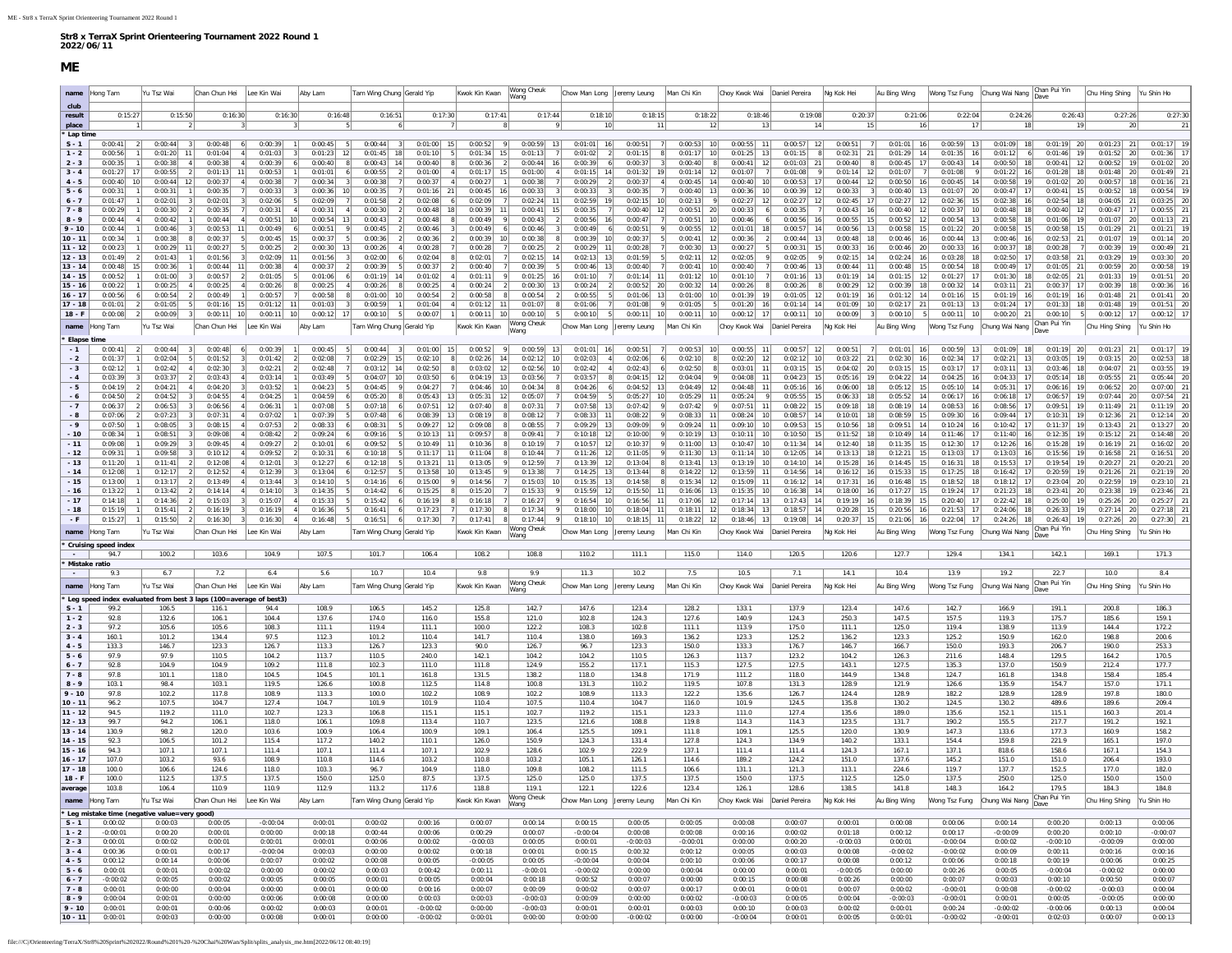#### ME - Str8 x TerraX Sprint Orienteering Tournament 2022 Round 1

|           |                                      |            |               |             |            |                           |            |               |                    |               |              |             |               |                |            |              |               | 0:00:04        |              |                |            |
|-----------|--------------------------------------|------------|---------------|-------------|------------|---------------------------|------------|---------------|--------------------|---------------|--------------|-------------|---------------|----------------|------------|--------------|---------------|----------------|--------------|----------------|------------|
| $11 - 12$ | 0:00:00                              | 0:00:05    | 0:00:02       | 0:00:01     | 0:00:04    | 0:00:01                   | 0:00:02    | 0:00:02       | $-0:00:01$         | 0:00:02       | 0:00:01      | 0:00:02     | 0:00:01       | 0:00:02        | 0:00:04    | 0:00:15      | 0:00:02       |                | $-0:00:07$   | $-0:00:02$     | 0:00:07    |
| $12 - 13$ | 0:00:05                              | $-0:00:07$ | 0:00:03       | 0:00:14     | $-0:00:02$ | 0:00:09                   | 0:00:08    | 0:00:03       | 0:00:16            | 0:00:13       | $-0:00:02$   | 0:00:05     | 0:00:00       | $-0:00:07$     | 0:00:03    | 0:00:04      | 0:01:07       | 0:00:23        | 0:01:23      | 0:00:24        | 0:00:23    |
| $13 - 14$ | 0:00:13                              | 0:00:01    | 0:00:06       | 0:00:00     | $-0:00:02$ | 0:00:02                   | $-0:00:02$ | 0:00:00       | 0:00:01            | 0:00:06       | 0:00:01      | $-0:00:01$  | $-0:00:02$    | 0:00:02        | 0:00:00    | 0:00:01      | 0:00:07       | 0:00:00        | 0:00:13      | $-0:00:03$     | $-0:00:05$ |
| $14 - 15$ | $-0:00:01$                           | 0:00:04    | $-0:00:01$    | 0:00:06     | 0:00:05    | 0:00:22                   | 0:00:02    | 0:00:10       | 0:00:24            | 0:00:08       | 0:00:11      | 0:00:07     | 0:00:06       | 0:00:08        | 0:00:11    | 0:00:03      | 0:00:14       | 0:00:14        | 0:00:45      | $-0:00:02$     | 0:00:14    |
| $15 - 16$ | 0:00:00                              | 0:00:02    | 0:00:01       | 0:00:02     | 0:00:00    | 0:00:02                   | 0:00:00    | $-0:00:01$    | 0:00:05            | $-0:00:02$    | 0:00:26      | 0:00:05     | 0:00:01       | $-0:00:02$     | 0:00:01    | 0:00:09      | 0:00:02       | 0:02:40        | 0:00:04      | 0:00:00        | $-0:00:04$ |
| $16 - 11$ | 0:00:06                              | 0:00:02    | $-0:00:05$    | 0:00:02     | 0:00:02    | 0:00:07                   | $-0:00:02$ | 0:00:01       | $-0:00:03$         | $-0:00:03$    | 0:00:08      | 0:00:00     | 0:00:39       | 0:00:02        | 0:00:16    | 0:00:05      | 0:00:08       | 0:00:09        | 0:00:05      | 0:00:19        | 0:00:11    |
| $17 - 18$ | 0:00:03                              | 0:00:04    | 0:00:13       | 0:00:08     | $-0:00:03$ | $-0:00:03$                | 0:00:01    | 0:00:06       | 0:00:01            | $-0:00:01$    | 0:00:00      | $-0:00:05$  | 0:00:10       | 0:00:01        | $-0:00:05$ | 0:00:59      | $-0:00:06$    | 0:00:02        | 0:00:06      | 0:00:05        | 0:00:07    |
| $18 - F$  | 0:00:00                              | 0:00:01    | 0:00:03       | 0:00:03     | 0:00:03    | 0:00:02                   | $-0:00:02$ | 0:00:02       | 0:00:01            | 0:00:01       | 0:00:02      | 0:00:02     | 0:00:03       | 0:00:01        | 0:00:01    | 0:00:00      | 0:00:01       | 0:00:09        | $-0:00:01$   | $-0:00:02$     | $-0:00:02$ |
| total     | 0:01:26                              | 0:01:04    | 0:01:12       | 0:01:03     | 0:00:56    | 0:01:48                   | 0:01:49    | 0:01:44       | 0:01:46            | 0:02:03       | 0:01:52      | 0:01:23     | 0:01:59       | 0:01:22        | 0:02:54    | 0:02:12      | 0:03:04       | 0:04:42        | 0:06:04      | 0:02:44        | 0:02:18    |
|           | Ideal finishing time without mistake |            |               |             |            |                           |            |               |                    |               |              |             |               |                |            |              |               |                |              |                |            |
|           | 0:14:01                              | 0:14:46    | 0:15:18       | 0:15:27     | 0:15:52    | 0:15:03                   | 0:15:41    | 0:15:57       | 0:15:58            | 0:16:07       | 0:16:23      | 0:16:59     | 0:16:47       | 0:17:46        | 0:17:43    | 0:18:54      | 0:19:00       | 0:19:44        | 0:20:39      | 0:24:42        | 0:25:12    |
| name      | Hong Tam                             | Yu Tsz Wai | Chan Chun Hei | Lee Kin Wai | Aby Lam    | Tam Wing Chung Gerald Yip |            | Kwok Kin Kwan | Wong Cheuk<br>Wang | Chow Man Long | Jeremy Leung | Man Chi Kin | Chov Kwok Wai | Daniel Pereira | Na Kok Hei | Au Bing Wing | Wong Tsz Fung | Chung Wai Nang | Chan Pui Yin | Chu Hina Shina | /u Shin Ho |
| club      |                                      |            |               |             |            |                           |            |               |                    |               |              |             |               |                |            |              |               |                |              |                |            |
| result    | 0:15:27                              | 0:15:50    | 0:16:30       | 0:16:30     | 0:16:48    | 0:16:51                   | 0:17:30    | 0:17:41       | 0:17:44            | 0:18:10       | 0:18:15      | 0:18:22     | 0:18:46       | 0:19:08        | 0:20:37    | 0:21:06      | 0:22:04       | 0:24:26        | 0:26:43      | 0:27:26        | 0:27:30    |
| place     |                                      |            |               |             |            |                           |            |               |                    |               |              |             |               |                |            |              |               |                |              |                |            |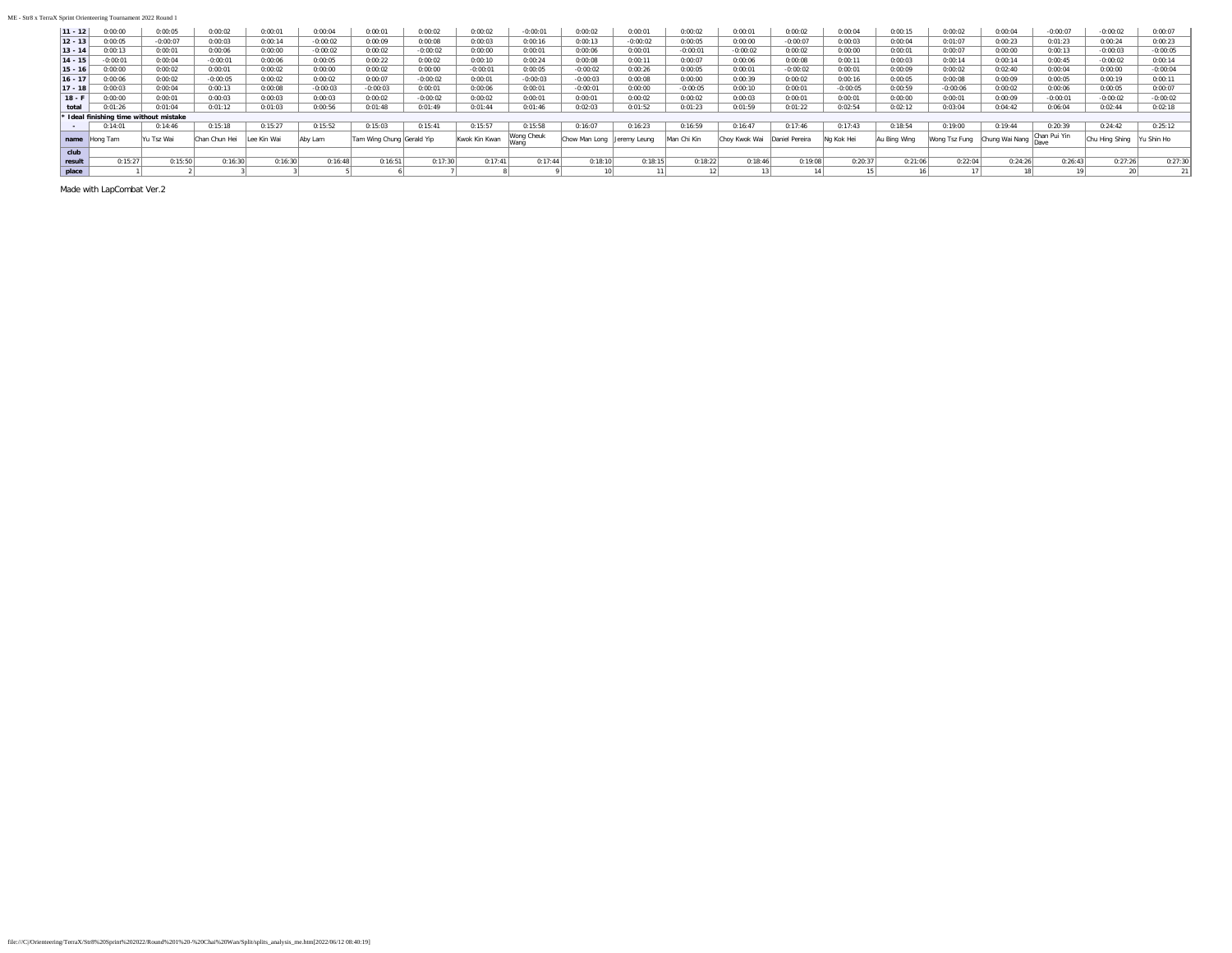## **WE**

<span id="page-3-0"></span>

| name                   | Harmony Lam                           |                | Chan Pui Fung      |                | Chan Lai Yee       |                     | Liu Ka Man                   | Violet Lui         |                      | Iris Lui           |                                  | Tang Pui Yi        |                     | Tse Lui            |                | Cheung Bo Ling     |                     | Cheung Man Yee     |                      | Chui Lai Kuen<br>Candy |                      | Fung Kit Ling             |
|------------------------|---------------------------------------|----------------|--------------------|----------------|--------------------|---------------------|------------------------------|--------------------|----------------------|--------------------|----------------------------------|--------------------|---------------------|--------------------|----------------|--------------------|---------------------|--------------------|----------------------|------------------------|----------------------|---------------------------|
| club                   |                                       |                |                    |                |                    |                     |                              |                    |                      |                    |                                  |                    |                     |                    |                |                    |                     |                    |                      |                        |                      |                           |
| result                 | 0:19:43                               |                | 0:20:31            |                | 0:23:47            |                     | 0:24:43                      | 0:25:23            |                      | 0:25:37            |                                  |                    | 0:29:32             | 0:32:44            |                | 0:34:59            |                     | 0:35:24            |                      | 0:36:36                |                      | 0:37:19                   |
| place                  |                                       | $\mathbf{1}$   |                    | $\overline{2}$ |                    | 3                   | $\overline{4}$               |                    | 5                    |                    | $6\vert$                         |                    | 7                   |                    | 8 <sup>1</sup> |                    | 9 <sup>1</sup>      |                    | 10                   |                        | 11                   | 12                        |
| Lap time               |                                       |                |                    |                |                    |                     |                              |                    |                      |                    |                                  |                    |                     |                    |                |                    |                     |                    |                      |                        |                      |                           |
| $S - 1$                | 0:00:47                               | $\overline{1}$ | 0:01:10            | $\overline{4}$ | 0:01:04            | $\overline{2}$      | 0:01:24<br>6                 | 0:01:12            | 5                    | 0:01:05            | 3                                | 0:01:46            | 9                   | 0:01:42            | 7              | 0:01:44            | 8                   | 0:04:30            | 12                   | 0:02:45                | 11                   | 10<br>0:02:08             |
| $1 - 2$                | 0:01:13                               | $\overline{1}$ | 0:01:23            | 3              | 0:01:25            | $\overline{4}$      | 8<br>0:01:51                 | 0:01:39            | $\overline{7}$       | 0:01:13            | $\mathbf{1}$                     | 0:02:13            | 10                  | 0:01:55            | 9              | 0:01:36            | 6                   | 0:01:35            | 5                    | 0:02:28                | 11                   | 0:02:42<br>12             |
| $2 - 3$                | 0:00:45                               | -1             | 0:00:51            | $\overline{4}$ | 0:00:46            | 3                   | 5<br>0:00:52                 | 0:00:57            | 6                    | 0:00:45            | $\mathbf{1}$                     | 0:01:03            | 9                   | 0:01:33            | 12             | 0:01:01            | 8                   | 0:01:00            | 7                    | 0:01:10                | 10                   | 0:01:11<br>11             |
| $3 - 4$                | 0:01:20                               | 3              | 0:01:18            | $\overline{2}$ | 0:02:02            | $\overline{7}$      | 0:02:04<br>8                 | 0:01:53            | $\overline{4}$       | 0:01:17            | $\mathbf{1}$                     | 0:02:00            | 6                   | 0:02:15            | 10             | 0:03:14            | 12                  | 0:02:04            | 8                    | 0:02:51                | 11                   | $\sqrt{5}$<br>0:01:58     |
| $4 - 5$                | 0:00:40                               |                | 0:00:50            | 3              | 0:01:11            | $\overline{7}$      | 0:00:52<br>5                 | 0:01:02            | 6                    | 0:00:51            | $\overline{4}$                   | 0:01:37            | 12                  | 0:01:30            | 10             | 0:01:20            | 9                   | 0:00:42            | $\left  \right $     | 0:01:32                | 11                   | $\overline{8}$<br>0:01:18 |
| $5 - 6$                | 0:00:38                               |                | 0:00:44            | 3              | 0:00:42            | $\overline{2}$      | 0:00:50<br>$\overline{4}$    | 0:00:50            | $\overline{4}$       | 0:02:15            | 12                               | 0:00:56            | $\overline{7}$      | 0:01:14            | 11             | 0:00:59            | 8                   | 0:00:52            | 6 <sup>1</sup>       | 0:01:11                | 9                    | 10<br>0:01:13             |
| $6 - 7$                | 0:02:24                               |                | 0:02:34            | $\overline{2}$ | 0:02:48            | $\overline{4}$      | 0:02:45<br>3                 | 0:03:14            | $\overline{7}$       | 0:02:58            | 5                                | 0:03:16            | 8                   | 0:03:54            | 9              | 0:05:17            | 12                  | 0:03:10            | $6\vert$             | 0:04:24                | 11                   | 10<br>0:03:58             |
| $7 - 8$                | 0:00:35                               |                | 0:00:39            | 3              | 0:00:38            | $\overline{2}$      | 0:00:51<br>6                 | 0:00:46            | $\overline{4}$       | 0:00:52            | $\overline{7}$                   | 0:00:47            | 5                   | 0:00:52            | $\overline{7}$ | 0:01:03            | 12                  | 0:00:57            | 9                    | 0:01:01                | 11                   | 10<br>0:01:00             |
| $8 - 9$                | 0:00:55                               |                | 0:00:54            | $\mathbf{1}$   | 0:00:59            | $\overline{4}$      | 0:01:01<br>5                 | 0:01:11            | $\overline{7}$       | 0:00:54            | $\mathbf{1}$                     | 0:01:14            | 9                   | 0:01:28            | 12             | 0:01:10            | 6                   | 0:01:13            | 8                    | 0:01:27                | 11                   | $10$<br>0:01:22           |
| $9 - 10$               | 0:00:57                               |                | 0:00:57            | $\mathbf{1}$   | 0:00:58            | 3                   | 0:01:02<br>5                 | 0:01:08            | 6                    | 0:00:58            | $\mathbf{3}$                     | 0:01:54            | 12                  | 0:01:26            | 10             | 0:01:08            | 6                   | 0:01:08            | $6\vert$             | 0:01:47                | 11                   | $\overline{9}$<br>0:01:25 |
| $10 - 11$              | 0:00:41                               |                | 0:00:46            | $\overline{2}$ | 0:00:46            | $\overline{2}$      | 0:01:03<br>6                 | 0:00:53            | $\overline{4}$       | 0:01:01            | 5                                | 0:01:10            | 9                   | 0:01:16            | 11             | 0:01:46            | 12                  | 0:01:07            | 7                    | 0:01:12                | 10                   | $\overline{8}$<br>0:01:09 |
| $11 - 12$              | 0:00:30                               |                | 0:00:36            |                | 0:00:35            | 3                   | 0:00:40<br>6                 | 0:00:39            | 5                    | 0:00:34            | 2                                | 0:00:44            | 9                   | 0:00:51            | 11             | 0:00:43            | 8                   | 0:00:40            | 6 <sup>1</sup>       | 0:01:08                | 12                   | 10<br>0:00:47             |
| $12 - 13$              | 0:02:16                               |                | 0:02:22            |                | 0:02:49            | 3<br>9              | 5<br>0:03:05                 | 0:03:01            | $\overline{4}$       | 0:04:42            | 10                               | 0:03:37            | $\overline{7}$<br>5 | 0:04:12            | 8              | 0:03:30            | 6 <sup>1</sup><br>5 | 0:05:31            | 11                   | 0:04:29                | $\overline{9}$<br>11 | 12<br>0:08:38<br>8        |
| $13 - 14$<br>$14 - 15$ | 0:01:01                               |                | 0:00:45            |                | 0:01:17            |                     | 0:01:05<br>3                 | 0:00:54            | 3<br>$\overline{2}$  | 0:00:47            |                                  | 0:01:03            | 5                   | 0:01:24            | 10             | 0:01:03            |                     | 0:01:59            | 12                   | 0:01:31                | 9                    | 0:01:16<br>6              |
| $15 - 16$              | 0:02:01                               | -1             | 0:01:25            | 4              | 0:01:36            | $\overline{4}$<br>q | 0:01:32                      | 0:01:30            |                      | 0:02:06            | 8                                | 0:01:48            | $\overline{7}$      | 0:02:14            | 11             | 0:02:12            | 10                  | 0:03:48            | $12\,$<br>$\sqrt{5}$ | 0:02:08                | 12                   | 0:01:57<br>8              |
| $16 - 17$              | 0:00:30<br>0:01:08                    | $\overline{2}$ | 0:00:36<br>0:01:15 | 3              | 0:00:59<br>0:01:19 | $\overline{4}$      | 0:00:33<br>3<br>0:01:41<br>8 | 0:01:06<br>0:01:39 | 10<br>$\overline{7}$ | 0:00:31<br>0:01:03 | $\overline{2}$<br>$\overline{1}$ | 0:00:48<br>0:01:35 | 5                   | 0:00:45<br>0:01:56 | 6<br>9         | 0:01:20<br>0:03:34 | 11<br>12            | 0:00:38<br>0:02:38 | 11                   | 0:01:23<br>0:01:37     | 6                    | 0:00:51<br>10<br>0:02:13  |
| $17 - 18$              | 0:01:12                               |                | 0:01:14            | $\overline{2}$ | 0:01:41            | $\overline{7}$      | 0:01:19<br>3                 | 0:01:36            | 5                    | 0:01:31            | $\overline{4}$                   | 0:01:46            | 8                   | 0:02:03            | 10             | 0:02:07            | 11                  | 0:01:39            | 6                    | 0:02:18                | 12                   | $\mathsf{Q}$<br>0:01:58   |
| $18 - F$               | 0:00:10                               | $\mathbf{1}$   | 0:00:12            | $\vert$ 2      | 0:00:12            | $\overline{2}$      | 5<br>0:00:13                 | 0:00:13            | 5                    | 0:00:14            | 8 <sup>1</sup>                   | 0:00:15            | 11                  | 0:00:14            | 8 <sup>1</sup> | 0:00:12            | 2                   | 0:00:13            | 5                    | 0:00:14                | 8 <sup>1</sup>       | 11<br>0:00:15             |
| name                   | Harmony Lam                           |                | Chan Pui Fung      |                | Chan Lai Yee       |                     | Liu Ka Man                   | Violet Lui         |                      | Iris Lui           |                                  | Tang Pui Yi        |                     | Tse Lui            |                | Cheung Bo Ling     |                     | Cheung Man Yee     |                      | Chui Lai Kuen<br>Candv |                      | Fung Kit Ling             |
| Elapse time            |                                       |                |                    |                |                    |                     |                              |                    |                      |                    |                                  |                    |                     |                    |                |                    |                     |                    |                      |                        |                      |                           |
| $-1$                   | 0:00:47                               |                | 0:01:10            | $\overline{4}$ | 0:01:04            | $\overline{2}$      | 0:01:24<br>6                 | 0:01:12            | 5                    | 0:01:05            | $\overline{3}$                   | 0:01:46            | 9                   | 0:01:42            | $\overline{7}$ | 0:01:44            | 8                   | 0:04:30            | 12                   | 0:02:45                | 11                   | 10<br>0:02:08             |
| $-2$                   | 0:02:00                               |                | 0:02:33            |                | 0:02:29            | 3                   | 0:03:15<br>6                 | 0:02:51            | 5                    | 0:02:18            | $\overline{2}$                   | 0:03:59            | 9                   | 0:03:37            | 8              | 0:03:20            | $\overline{7}$      | 0:06:05            | 12                   | 0:05:13                | 11                   | 10<br>0:04:50             |
| $-3$                   | 0:02:45                               |                | 0:03:24            |                | 0:03:15            | 3                   | 0:04:07<br>6                 | 0:03:48            | 5                    | 0:03:03            | $\overline{2}$                   | 0:05:02            | 8                   | 0:05:10            | 9              | 0:04:21            | $\overline{7}$      | 0:07:05            | 12                   | 0:06:23                | 11                   | 0:06:01<br>10             |
| $-4$                   | 0:04:05                               |                | 0:04:42            | 3              | 0:05:17            | $\overline{4}$      | 0:06:11<br>6                 | 0:05:41            | 5                    | 0:04:20            | $\overline{2}$                   | 0:07:02            | $\overline{7}$      | 0:07:25            | 8              | 0:07:35            | 9                   | 0:09:09            | 11                   | 0:09:14                | 12                   | 10<br>0:07:59             |
| $-5$                   | 0:04:45                               |                | 0:05:32            | 3              | 0:06:28            | 4                   | 0:07:03<br>6                 | 0:06:43            | 5                    | 0:05:11            | $\overline{2}$                   | 0:08:39            | $\overline{7}$      | 0:08:55            | 8              | 0:08:55            | 8 <sup>1</sup>      | 0:09:51            | 11                   | 0:10:46                | 12                   | $10$<br>0:09:17           |
| - 6                    | 0:05:23                               |                | 0:06:16            |                | 0:07:10            | 3                   | 0:07:53<br>6                 | 0:07:33            | 5                    | 0:07:26            | $\overline{A}$                   | 0:09:35            | $\overline{7}$      | 0:10:09            | 9              | 0:09:54            | 8                   | 0:10:43            | 11                   | 0:11:57                | 12                   | 10<br>0:10:30             |
| $-7$                   | 0:07:47                               |                | 0:08:50            | $\overline{2}$ | 0:09:58            | 3                   | 0:10:38<br>5                 | 0:10:47            | 6                    | 0:10:24            | $\overline{4}$                   | 0:12:51            | $\overline{7}$      | 0:14:03            | 9              | 0:15:11            | 11                  | 0:13:53            | 8                    | 0:16:21                | 12                   | $10$<br>0:14:28           |
| - 8                    | 0:08:22                               |                | 0:09:29            |                | 0:10:36            | 3                   | 0:11:29<br>5                 | 0:11:33            | 6                    | 0:11:16            | $\overline{4}$                   | 0:13:38            | $\overline{7}$      | 0:14:55            | 9              | 0:16:14            | 11                  | 0:14:50            | 8 <sup>1</sup>       | 0:17:22                | 12                   | 10<br>0:15:28             |
| $-9$                   | 0:09:17                               |                | 0:10:23            |                | 0:11:35            | 3                   | 0:12:30<br>5                 | 0:12:44            | 6                    | 0:12:10            | $\overline{4}$                   | 0:14:52            | $\overline{7}$      | 0:16:23            | 9              | 0:17:24            | 11                  | 0:16:03            | 8 <sup>2</sup>       | 0:18:49                | 12                   | 10<br>0:16:50             |
| $-10$                  | 0:10:14                               |                | 0:11:20            |                | 0:12:33            | 3                   | 0:13:32<br>5                 | 0:13:52            | 6                    | 0:13:08            | $\overline{4}$                   | 0:16:46            | $\overline{7}$      | 0:17:49            | 9              | 0:18:32            | 11                  | 0:17:11            | 8 <sup>1</sup>       | 0:20:36                | 12                   | 10<br>0:18:15             |
| $-11$                  | 0:10:55                               |                | 0:12:06            |                | 0:13:19            | 3                   | 5<br>0:14:35                 | 0:14:45            | 6                    | 0:14:09            | $\overline{4}$                   | 0:17:56            | $\overline{7}$      | 0:19:05            | 9              | 0:20:18            | 11                  | 0:18:18            | 8                    | 0:21:48                | 12                   | 0:19:24<br>10             |
| $-12$                  | 0:11:25                               | -1             | 0:12:42            | $\overline{2}$ | 0:13:54            | 3                   | 0:15:15<br>5                 | 0:15:24            | 6                    | 0:14:43            | $\overline{4}$                   | 0:18:40            | $\overline{7}$      | 0:19:56            | 9              | 0:21:01            | 11                  | 0:18:58            | 8                    | 0:22:56                | 12                   | 10<br>0:20:11             |
| $-13$                  | 0:13:41                               | $\overline{1}$ | 0:15:04            | $\overline{2}$ | 0:16:43            | 3                   | 0:18:20<br>$\overline{4}$    | 0:18:25            | 5                    | 0:19:25            | 6                                | 0:22:17            | $\overline{7}$      | 0:24:08            | 8              | 0:24:31            | 10                  | 0:24:29            | 9                    | 0:27:25                | 11                   | 0:28:49<br>12             |
| $-14$                  | 0:14:42                               |                | 0:15:49            | $\overline{2}$ | 0:18:00            | 3                   | 0:19:25<br>5                 | 0:19:19            | $\overline{4}$       | 0:20:12            | 6                                | 0:23:20            | $\overline{7}$      | 0:25:32            | 8              | 0:25:34            | 9                   | 0:26:28            | 10                   | 0:28:56                | 11                   | $12\,$<br>0:30:05         |
| $-15$                  | 0:16:43                               | -1             | 0:17:14            | $\overline{2}$ | 0:19:36            | 3                   | 0:20:57<br>5                 | 0:20:49            | $\overline{4}$       | 0:22:18            | 6                                | 0:25:08            | $\overline{7}$      | 0:27:46            | 8 <sup>1</sup> | 0:27:46            | 9                   | 0:30:16            | 10                   | 0:31:04                | 11                   | 0:32:02<br>12             |
|                        |                                       |                | 0:17:50            | $\overline{2}$ | 0:20:35            | 3                   | 0:21:30<br>$\overline{4}$    | 0:21:55            | 5                    | 0:22:49            | 6                                | 0:25:56            | $\overline{7}$      | 0:28:31            | 8              | 0:29:06            | 9                   | 0:30:54            | 10                   | 0:32:27                | 11                   | 12<br>0:32:53             |
| $-16$                  | 0:17:13                               |                |                    |                |                    |                     |                              |                    |                      |                    |                                  |                    |                     | 0:30:27            | 8              |                    |                     |                    |                      |                        |                      | 0:35:06                   |
| $-17$                  | 0:18:21                               |                | 0:19:05            | $\overline{2}$ | 0:21:54            | $\overline{3}$      | 0:23:11<br>$\overline{4}$    | 0:23:34            | 5                    | 0:23:52            | 6                                | 0:27:31            | $\overline{7}$      |                    |                | 0:32:40            | $\overline{9}$      | 0:33:32            | 10                   | 0:34:04                | 11                   | 12                        |
| $-18$                  | 0:19:33                               |                | 0:20:19            | $\overline{2}$ | 0:23:35            | 3                   | 0:24:30<br>$\overline{4}$    | 0:25:10            | 5                    | 0:25:23            | 6                                | 0:29:17            | $\overline{7}$      | 0:32:30            | 8              | 0:34:47            | 9                   | 0:35:11            | 10                   | 0:36:22                | 11                   | 0:37:04<br>12             |
| $-F$                   | 0:19:43                               |                | 0:20:31            | $\overline{2}$ | 0:23:47            | 3                   | 0:24:43<br>$\overline{4}$    | 0:25:23            | 5                    | 0:25:37            | $6\vert$                         | 0:29:32            | $\overline{7}$      | 0:32:44            | 8 <sup>1</sup> | 0:34:59            | $\overline{9}$      | 0:35:24            | 10                   | 0:36:36                | 11                   | 12<br>0:37:19             |
| name                   | Harmony Lam<br>* Cruising speed index |                | Chan Pui Fung      |                | Chan Lai Yee       |                     | Liu Ka Man                   | Violet Lui         |                      | Iris Lui           |                                  | Tang Pui Yi        |                     | Tse Lui            |                | Cheung Bo Ling     |                     | Cheung Man Yee     |                      | Chui Lai Kuen<br>Candy |                      | Fung Kit Ling             |

file:///C|/Orienteering/TerraX/Str8%20Sprint%202022/Round%201%20-%20Chai%20Wan/Split/splits\_analysis\_we.htm[2022/06/12 08:40:21]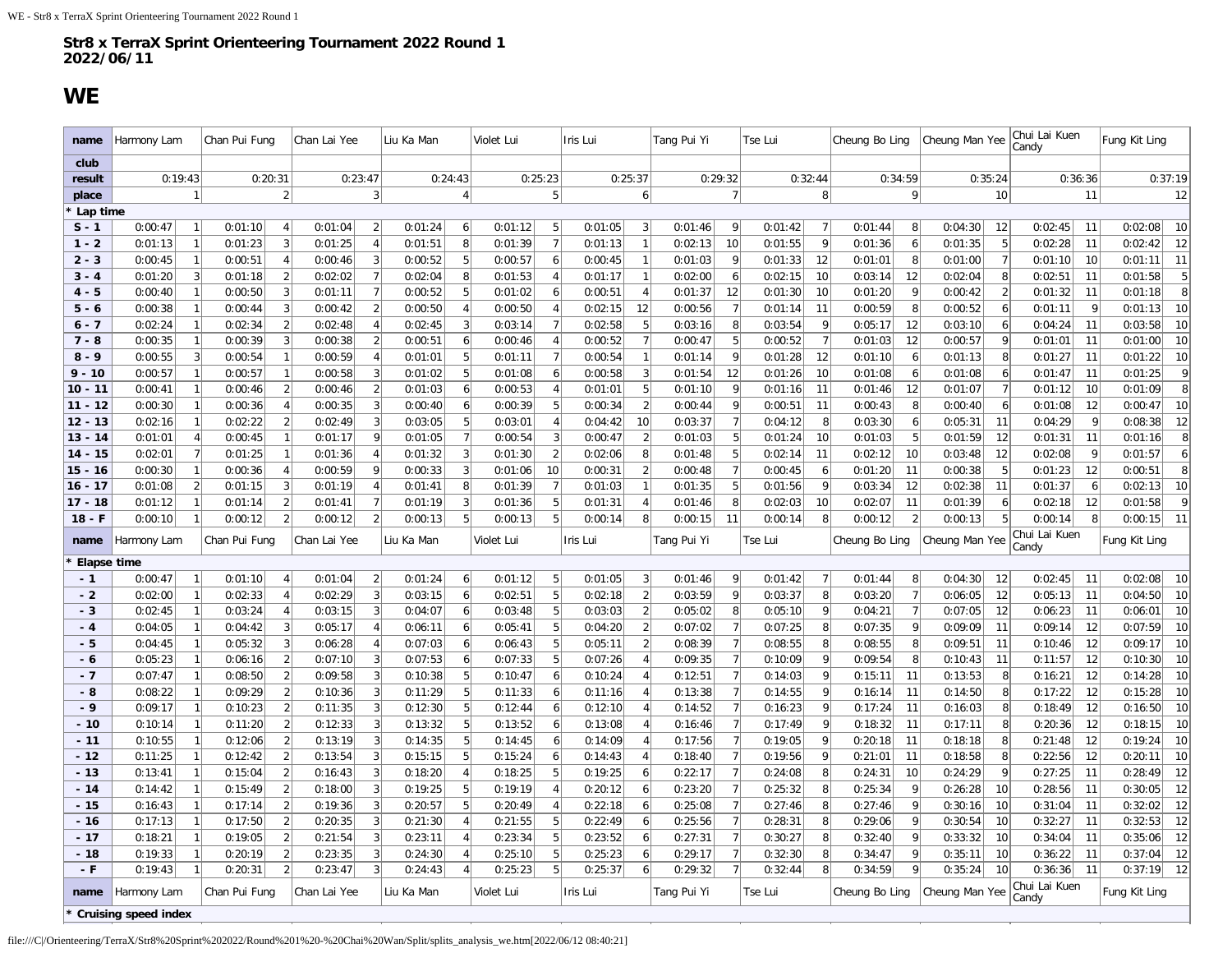### WE - Str8 x TerraX Sprint Orienteering Tournament 2022 Round 1

|                          | 91.4                                                              | 97.6          | 106.0                        | 109.2                     | 118.7                     | 102.6        | 131.7        | 152.1        | 134.4          | 123.5          | 163.0         | 149.0         |
|--------------------------|-------------------------------------------------------------------|---------------|------------------------------|---------------------------|---------------------------|--------------|--------------|--------------|----------------|----------------|---------------|---------------|
|                          | Mistake ratio                                                     |               |                              |                           |                           |              |              |              |                |                |               |               |
| $\overline{\phantom{a}}$ | 8.1                                                               | 5.7           | 11.7                         | 12.7                      | 8.0                       | 21.6         | 12.1         | 8.0          | 24.5           | 31.2           | 13.0          | 21.2          |
| name                     | Harmony Lam                                                       | Chan Pui Fung | Chan Lai Yee                 | Liu Ka Man                | Violet Lui                | Iris Lui     | Tang Pui Yi  | Tse Lui      | Cheung Bo Ling | Cheung Man Yee | Chui Lai Kuen | Fung Kit Ling |
|                          | Leg speed index evaluated from best 3 laps (100=average of best3) |               |                              |                           |                           |              |              |              |                |                | Candy         |               |
| $S - 1$                  | 80.1                                                              | 119.3         | 109.1                        | 143.2                     | 122.7                     | 110.8        | 180.7        | 173.9        | 177.3          | 460.2          | 281.3         | 218.2         |
|                          | 95.6                                                              | 108.7         |                              |                           | 129.7                     |              |              | 150.7        | 125.8          | 124.5          | 193.9         | 212.2         |
| $1 - 2$                  |                                                                   |               | 111.4                        | 145.4                     |                           | 95.6         | 174.2        |              |                |                |               |               |
| $2 - 3$                  | 99.3                                                              | 112.5         | 101.5                        | 114.7                     | 125.7                     | 99.3         | 139.0        | 205.1        | 134.6          | 132.4          | 154.4         | 156.6         |
| $3 - 4$                  | 102.1                                                             | 99.6          | 155.7                        | 158.3                     | 144.3                     | 98.3         | 153.2        | 172.3        | 247.7          | 158.3          | 218.3         | 150.6         |
| 4 - 5                    | 90.9                                                              | 113.6         | 161.4                        | 118.2                     | 140.9                     | 115.9        | 220.5        | 204.5        | 181.8          | 95.5           | 209.1         | 177.3         |
| $5 - 6$                  | 91.9                                                              | 106.5         | 101.6                        | 121.0                     | 121.0                     | 326.6        | 135.5        | 179.0        | 142.7          | 125.8          | 171.8         | 176.6         |
| $6 - 7$                  | 93.3                                                              | 99.8          | 108.9                        | 106.9                     | 125.7                     | 115.3        | 127.0        | 151.6        | 205.4          | 123.1          | 171.1         | 154.2         |
| $7 - 8$                  | 93.8                                                              | 104.5         | 101.8                        | 136.6                     | 123.2                     | 139.3        | 125.9        | 139.3        | 168.8          | 152.7          | 163.4         | 160.7         |
| $8 - 9$                  | 101.2                                                             | 99.4          | 108.6                        | 112.3                     | 130.7                     | 99.4         | 136.2        | 162.0        | 128.8          | 134.4          | 160.1         | 150.9         |
| $9 - 10$                 | 99.4                                                              | 99.4          | 101.2                        | 108.1                     | 118.6                     | 101.2        | 198.8        | 150.0        | 118.6          | 118.6          | 186.6         | 148.3         |
| $10 - 11$                | 92.5                                                              | 103.8         | 103.8                        | 142.1                     | 119.5                     | 137.6        | 157.9        | 171.4        | 239.1          | 151.1          | 162.4         | 155.6         |
| $11 - 12$                | 90.9                                                              | 109.1         | 106.1                        | 121.2                     | 118.2                     | 103.0        | 133.3        | 154.5        | 130.3          | 121.2          | 206.1         | 142.4         |
| $12 - 13$                | 91.3                                                              | 95.3          | 113.4                        | 124.2                     | 121.5                     | 189.3        | 145.6        | 169.1        | 140.9          | 222.1          | 180.5         | 347.7         |
| $13 - 14$                | 125.3                                                             | 92.5          | 158.2                        | 133.6                     | 111.0                     | 96.6         | 129.5        | 172.6        | 129.5          | 244.5          | 187.0         | 156.2         |
| $14 - 15$                | 136.0                                                             | 95.5          | 107.9                        | 103.4                     | 101.1                     | 141.6        | 121.3        | 150.6        | 148.3          | 256.2          | 143.8         | 131.5         |
| $15 - 16$                | 95.7                                                              | 114.9         | 188.3                        | 105.3                     | 210.6                     | 98.9         | 153.2        | 143.6        | 255.3          | 121.3          | 264.9         | 162.8         |
| $16 - 17$                | 99.0                                                              | 109.2         | 115.0                        | 147.1                     | 144.2                     | 91.7         | 138.3        | 168.9        | 311.7          | 230.1          | 141.3         | 193.7         |
| $17 - 18$                | 96.0                                                              | 98.7          | 134.7                        | 105.3                     | 128.0                     | 121.3        | 141.3        | 164.0        | 169.3          | 132.0          | 184.0         | 157.3         |
| $18 - F$                 | 88.2                                                              | 105.9         | 105.9                        | 114.7                     | 114.7                     | 123.5        | 132.4        | 123.5        | 105.9          | 114.7          | 123.5         | 132.4         |
| average                  | 98.8                                                              | 102.8         | 119.1                        | 123.8                     | 127.2                     | 128.3        | 148.0        | 164.0        | 175.3          | 177.3          | 183.4         | 186.9         |
|                          |                                                                   |               | Chan Lai Yee                 | Liu Ka Man                |                           |              |              |              |                |                | Chui Lai Kuen | Fung Kit Ling |
| name                     | Harmony Lam                                                       | Chan Pui Fung |                              |                           | Violet Lui                | Iris Lui     | Tang Pui Yi  | Tse Lui      | Cheung Bo Ling | Cheung Man Yee | Candy         |               |
|                          | Leg mistake time (negative value=very good)                       |               |                              |                           |                           |              |              |              |                |                |               |               |
| $S - 1$                  | $-0:00:07$                                                        | 0:00:13       | 0:00:02                      | 0:00:20                   | 0:00:02                   | 0:00:05      | 0:00:29      | 0:00:13      | 0:00:25        | 0:03:18        | 0:01:09       | 0:00:41       |
| $1 - 2$                  | 0:00:03                                                           | 0:00:09       | 0:00:04                      | 0:00:28                   | 0:00:08                   | $-0:00:05$   | 0:00:32      | $-0:00:01$   | $-0:00:07$     | 0:00:01        | 0:00:24       | 0:00:48       |
| $2 - 3$                  | 0:00:04                                                           | 0:00:07       | $-0:00:02$                   | 0:00:02                   | 0:00:03                   | $-0:00:02$   | 0:00:03      | 0:00:24      | 0:00:00        | 0:00:04        | $-0:00:04$    | 0:00:03       |
| $3 - 4$                  | 0:00:08                                                           | 0:00:02       | 0:00:39                      | 0:00:38                   | 0:00:20                   | $-0:00:03$   |              |              | 0:01:29        | 0:00:27        | 0:00:43       | 0:00:01       |
| $4 - 5$                  |                                                                   |               |                              |                           |                           |              | 0:00:17      | 0:00:16      |                |                |               |               |
|                          | 0:00:00                                                           | 0:00:07       | 0:00:24                      | 0:00:04                   | 0:00:10                   | 0:00:06      | 0:00:39      | 0:00:23      | 0:00:21        | $-0:00:12$     | 0:00:20       | 0:00:12       |
| $5 - 6$                  | 0:00:00                                                           | 0:00:04       | $-0:00:02$                   | 0:00:05                   | 0:00:01                   | 0:01:33      | 0:00:02      | 0:00:11      | 0:00:03        | 0:00:01        | 0:00:04       | 0:00:11       |
| $6 - 7$                  | 0:00:03                                                           | 0:00:03       | 0:00:04                      | $-0:00:04$                | 0:00:11                   | 0:00:20      | $-0:00:07$   | 0:00:01      | 0:01:50        | 0:00:01        | 0:00:12       | 0:00:08       |
| $7 - 8$                  | 0:00:01                                                           | 0:00:03       | $-0:00:02$                   | 0:00:10                   | 0:00:02                   | 0:00:14      | $-0:00:02$   | $-0:00:05$   | 0:00:13        | 0:00:11        | 0:00:00       | 0:00:04       |
| $8 - 9$                  | 0:00:05                                                           | 0:00:01       | 0:00:01                      | 0:00:02                   | 0:00:06                   | $-0:00:02$   | 0:00:02      | 0:00:05      | $-0:00:03$     | 0:00:06        | $-0:00:02$    | 0:00:01       |
| $9 - 10$                 | 0:00:05                                                           | 0:00:01       | $-0:00:03$                   | 0:00:01                   | 0:00:00                   | 0:00:01      | 0:00:38      | $-0:00:01$   | $-0:00:09$     | $-0:00:03$     | 0:00:14       | 0:00:00       |
| $10 - 11$                | 0:00:00                                                           | 0:00:03       | 0:00:01                      | 0:00:15                   | 0:00:00                   | 0:00:15      | 0:00:12      | 0:00:09      | 0:00:46        | 0:00:12        | 0:00:00       | 0:00:03       |
| $11 - 12$                | 0:00:00                                                           | 0:00:04       | 0:00:00                      | 0:00:04                   | 0:00:00                   | 0:00:00      | 0:00:01      | 0:00:01      | $-0:00:01$     | 0:00:01        | 0:00:14       | $-0:00:02$    |
| $12 - 13$                | 0:00:00                                                           | $-0:00:03$    | 0:00:11                      | 0:00:22                   | 0:00:04                   | 0:02:09      | 0:00:21      | 0:00:25      | 0:00:10        | 0:02:27        | 0:00:26       | 0:04:56       |
| $13 - 14$                | 0:00:17                                                           | $-0:00:02$    | 0:00:25                      | 0:00:12                   | $-0:00:04$                | $-0:00:03$   | $-0:00:01$   | 0:00:10      | $-0:00:02$     | 0:00:59        | 0:00:12       | 0:00:03       |
|                          | 0:00:40                                                           | $-0:00:02$    | 0:00:02                      | $-0:00:05$                | $-0:00:16$                | 0:00:35      | $-0:00:09$   | $-0:00:01$   | 0:00:12        | 0:01:58        | $-0:00:17$    | $-0:00:16$    |
| $14 - 15$<br>$15 - 16$   | 0:00:01                                                           | 0:00:05       | 0:00:26                      | $-0:00:01$                | 0:00:29                   | $-0:00:01$   | 0:00:07      | $-0:00:03$   | 0:00:38        | 0:00:01        | 0:00:32       | 0:00:04       |
|                          |                                                                   |               |                              |                           |                           |              |              |              |                |                |               |               |
| $16 - 17$                | 0:00:05                                                           | 0:00:08       | 0:00:06                      | 0:00:26                   | 0:00:17                   | $-0:00:07$   | 0:00:05      | 0:00:12      | 0:02:02        | 0:01:13        | $-0:00:15$    | 0:00:31       |
| $17 - 18$                | 0:00:03                                                           | 0:00:01       | 0:00:21                      | $-0:00:03$                | 0:00:07                   | 0:00:14      | 0:00:07      | 0:00:09      | 0:00:26        | 0:00:06        | 0:00:16       | 0:00:06       |
| $18 - F$                 | 0:00:00                                                           | 0:00:01       | 0:00:00                      | 0:00:01                   | 0:00:00                   | 0:00:02      | 0:00:00      | $-0:00:03$   | $-0:00:03$     | 0:00:01        | $-0:00:04$    | $-0:00:02$    |
| total                    | 0:01:36                                                           | 0:01:10       | 0:02:47                      | 0:03:08                   | 0:02:01                   | 0:05:32      | 0:03:34      | 0:02:37      | 0:08:35        | 0:11:03        | 0:04:46       | 0:07:54       |
| $\sim$                   | Ideal finishing time without mistake<br>0:18:07                   | 0:19:21       |                              |                           |                           |              | 0:25:58      | 0:30:07      | 0:26:24        | 0:24:21        | 0:31:50       | 0:29:25       |
|                          |                                                                   |               | 0:21:00                      | 0:21:35                   | 0:23:22                   | 0:20:05      |              |              |                |                | Chui Lai Kuen |               |
| name                     | Harmony Lam                                                       | Chan Pui Fung | Chan Lai Yee                 | Liu Ka Man                | Violet Lui                | Iris Lui     | Tang Pui Yi  | Tse Lui      | Cheung Bo Ling | Cheung Man Yee | Candy         | Fung Kit Ling |
| club                     |                                                                   |               |                              |                           |                           |              |              |              |                |                |               |               |
| result<br>place          | 0:19:43                                                           | 0:20:31<br>2  | 0:23:47<br>$\lceil 3 \rceil$ | 0:24:43<br>$\overline{4}$ | 0:25:23<br>5 <sup>1</sup> | 0:25:37<br>6 | 0:29:32<br>7 | 0:32:44<br>8 | 0:34:59<br>9   | 0:35:24<br>10  | 0:36:36<br>11 | 0:37:19<br>12 |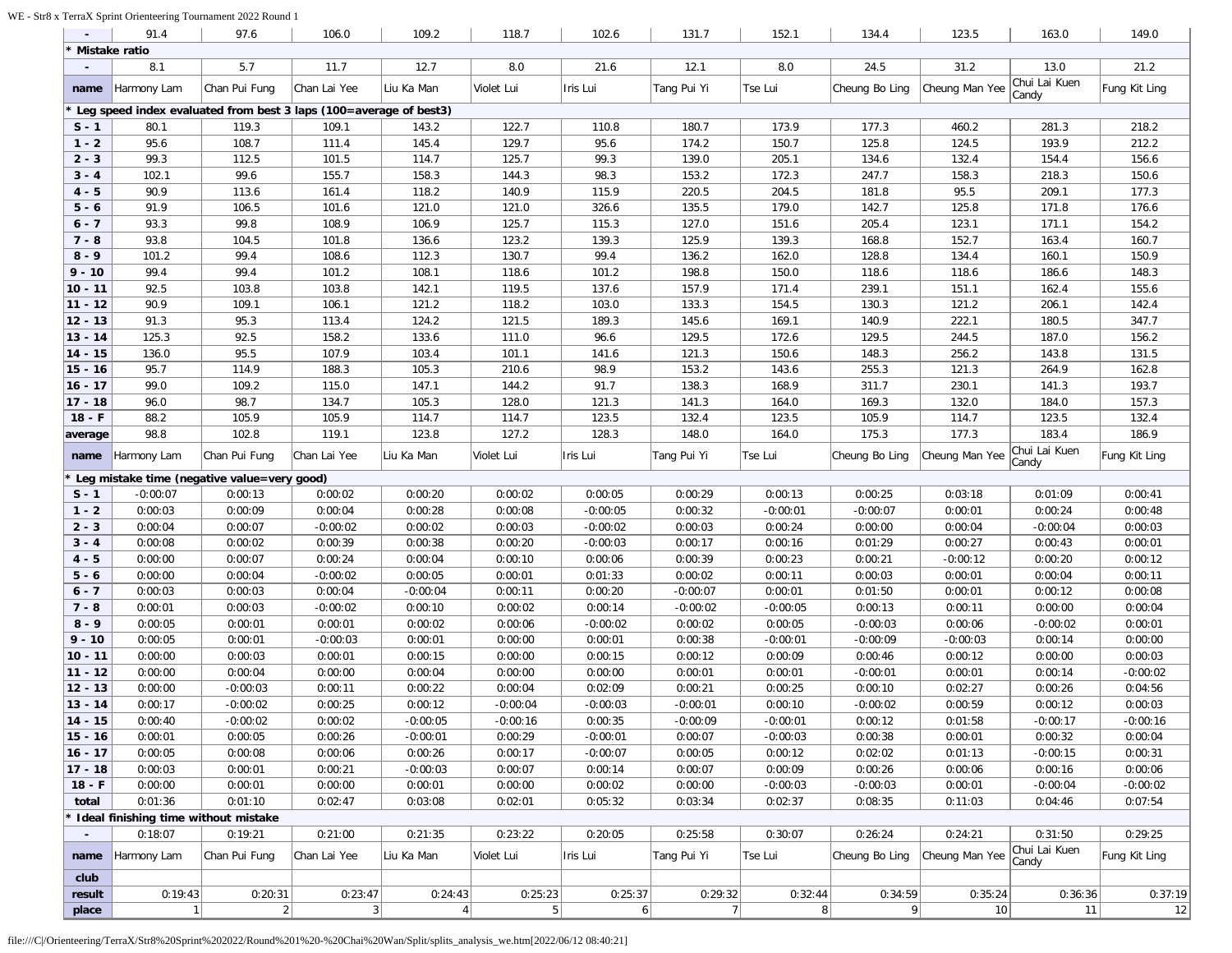WE - Str8 x TerraX Sprint Orienteering Tournament 2022 Round 1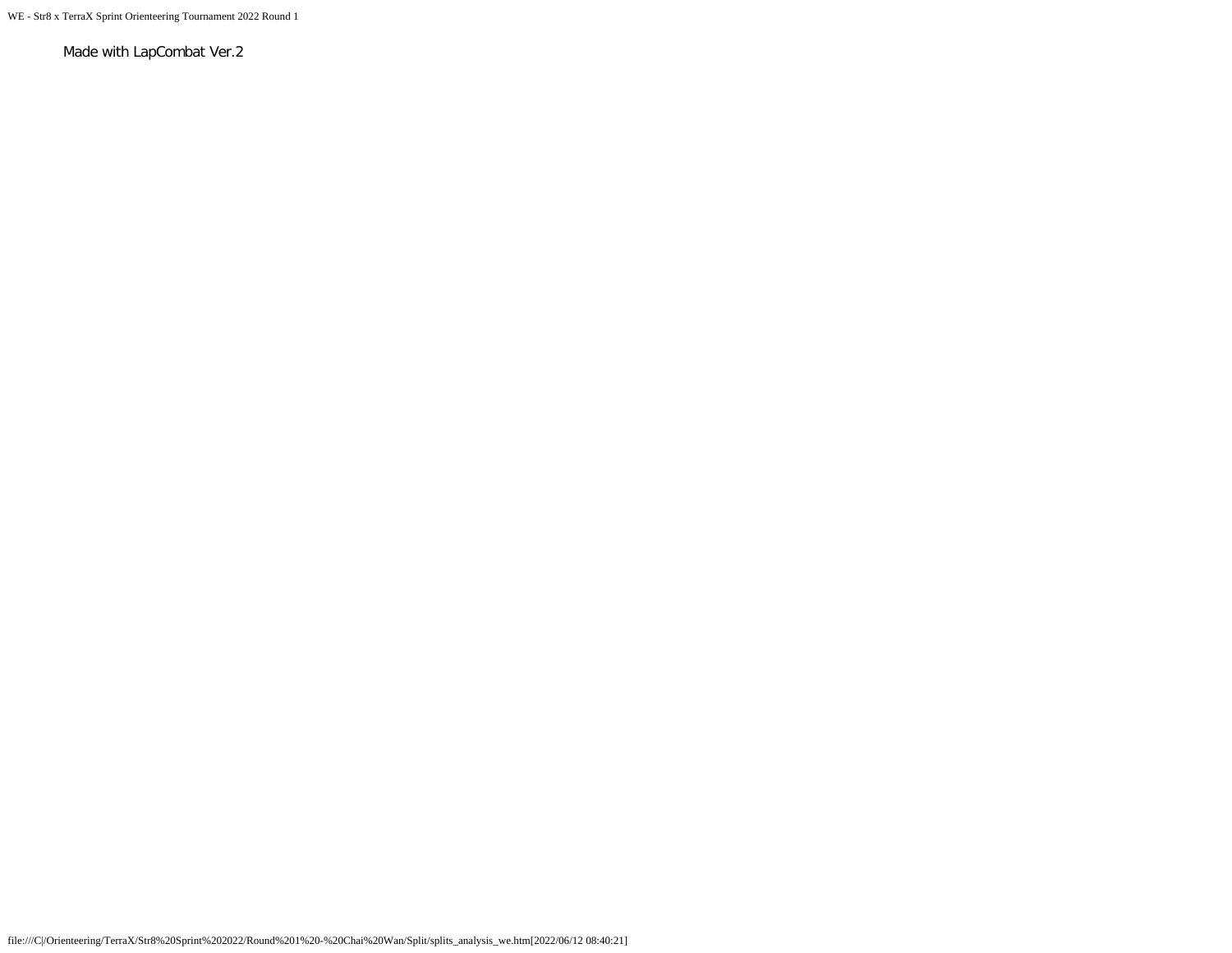| file:///C)/Orienteering/TerraX/Str8%20Sprint%202022/Round%201%20-%20Chai%20Wan/Split/splits_analysis_me_we.htm[2022/06/12 08:40:22] |  |  |
|-------------------------------------------------------------------------------------------------------------------------------------|--|--|

|                        | Yu Tsz Wai                                                      | Chan Chun Hei Lee Kin Wai                                                |                               | Aby Lam               | Tam Wing Chung Gerald Yip          |                         | Kwok Kin Kwan                 |                          |                                                    |                    |                       |                                       |                    |                                                    |                                                                                                                                   |                                             |                                     | Chow Man Long Jioromy Loung Man Chi Kin Choy Kwok Wai Daniel Pereira Harmony Lam Chan Pul Fung Ng Kok Hei Au Bing Wing Wong Tsz Fung Chan Lai Yee Chung Wai Nang Liu Ka Man                                                                                                                                                                                                                                                                                       |                                                                                                                   | Violet Lui             | Iris Lui              |                                                | Chu Hing Shing   Yu Shin Ho            |                       | Tang Pui Yi               | Tse Lui            |                        | Cheung Bo Ling Cheung Man Yee               |                | Fung Kit Ling |
|------------------------|-----------------------------------------------------------------|--------------------------------------------------------------------------|-------------------------------|-----------------------|------------------------------------|-------------------------|-------------------------------|--------------------------|----------------------------------------------------|--------------------|-----------------------|---------------------------------------|--------------------|----------------------------------------------------|-----------------------------------------------------------------------------------------------------------------------------------|---------------------------------------------|-------------------------------------|-------------------------------------------------------------------------------------------------------------------------------------------------------------------------------------------------------------------------------------------------------------------------------------------------------------------------------------------------------------------------------------------------------------------------------------------------------------------|-------------------------------------------------------------------------------------------------------------------|------------------------|-----------------------|------------------------------------------------|----------------------------------------|-----------------------|---------------------------|--------------------|------------------------|---------------------------------------------|----------------|---------------|
|                        |                                                                 |                                                                          |                               |                       | 0:16:51                            |                         |                               |                          | 0:18:10                                            |                    |                       |                                       | 0:19:08            |                                                    |                                                                                                                                   |                                             | 0:22:04                             |                                                                                                                                                                                                                                                                                                                                                                                                                                                                   | 0:24:43                                                                                                           |                        |                       |                                                | 0:27:26                                |                       | 0.29.32                   |                    |                        |                                             |                |               |
|                        |                                                                 |                                                                          |                               |                       |                                    |                         |                               |                          |                                                    |                    |                       |                                       |                    |                                                    |                                                                                                                                   |                                             |                                     |                                                                                                                                                                                                                                                                                                                                                                                                                                                                   |                                                                                                                   |                        |                       |                                                |                                        |                       |                           |                    |                        |                                             |                |               |
|                        |                                                                 |                                                                          |                               |                       |                                    |                         |                               |                          |                                                    |                    |                       |                                       |                    |                                                    |                                                                                                                                   |                                             |                                     | വ്രെങ്ട് വര്ഷ്ട്രായില് വേറില് വേറില് വേറി വേറി മന്റി വെറിന്റ് വര്ഷ്ട്രാത്രി വര്ഷ്ട്രാത്ര പ്രാമി വേറി വേറി വേറി<br>വ്രേഷ്ട്രാത്രി മന്റെ പ്രാമി വര്ഷ്ട്രാത്തിന്റെ മന്റ് വര്ഷ്ട്രാത്രി വര്ഷ്ട്രാത്ര പ്രാമി വേറി വേറി വേറി വെറി വിവി                                                                                                                                                                                                                                  |                                                                                                                   |                        |                       |                                                |                                        |                       |                           |                    |                        |                                             |                |               |
|                        |                                                                 |                                                                          |                               |                       |                                    |                         |                               |                          |                                                    |                    |                       |                                       |                    |                                                    |                                                                                                                                   |                                             |                                     |                                                                                                                                                                                                                                                                                                                                                                                                                                                                   |                                                                                                                   |                        |                       |                                                |                                        |                       |                           |                    |                        |                                             |                |               |
|                        |                                                                 |                                                                          |                               |                       |                                    |                         |                               |                          |                                                    |                    |                       |                                       |                    |                                                    |                                                                                                                                   |                                             |                                     |                                                                                                                                                                                                                                                                                                                                                                                                                                                                   |                                                                                                                   |                        |                       |                                                |                                        |                       |                           |                    |                        |                                             |                |               |
|                        |                                                                 |                                                                          |                               |                       |                                    |                         |                               |                          |                                                    |                    |                       |                                       |                    |                                                    |                                                                                                                                   |                                             |                                     |                                                                                                                                                                                                                                                                                                                                                                                                                                                                   |                                                                                                                   |                        |                       |                                                |                                        |                       |                           |                    |                        |                                             |                |               |
|                        |                                                                 |                                                                          |                               |                       |                                    |                         |                               |                          |                                                    |                    |                       |                                       |                    |                                                    |                                                                                                                                   |                                             | 0.02-36                             | $0:02-48$                                                                                                                                                                                                                                                                                                                                                                                                                                                         |                                                                                                                   |                        |                       |                                                |                                        |                       |                           |                    |                        |                                             |                |               |
|                        |                                                                 |                                                                          |                               |                       |                                    |                         |                               |                          |                                                    |                    |                       |                                       |                    |                                                    |                                                                                                                                   |                                             | 0.00.54                             |                                                                                                                                                                                                                                                                                                                                                                                                                                                                   |                                                                                                                   |                        |                       |                                                |                                        |                       |                           |                    |                        |                                             |                |               |
|                        |                                                                 |                                                                          |                               |                       |                                    |                         |                               |                          |                                                    |                    |                       |                                       |                    |                                                    |                                                                                                                                   |                                             |                                     |                                                                                                                                                                                                                                                                                                                                                                                                                                                                   |                                                                                                                   |                        |                       |                                                |                                        |                       |                           |                    |                        |                                             |                |               |
|                        |                                                                 |                                                                          |                               |                       |                                    |                         |                               |                          |                                                    |                    |                       |                                       |                    |                                                    |                                                                                                                                   |                                             |                                     |                                                                                                                                                                                                                                                                                                                                                                                                                                                                   |                                                                                                                   |                        |                       |                                                |                                        |                       |                           |                    |                        |                                             |                |               |
|                        |                                                                 |                                                                          |                               |                       |                                    |                         |                               |                          |                                                    |                    |                       |                                       |                    |                                                    |                                                                                                                                   |                                             |                                     |                                                                                                                                                                                                                                                                                                                                                                                                                                                                   |                                                                                                                   |                        |                       |                                                |                                        |                       |                           |                    |                        |                                             |                |               |
|                        |                                                                 |                                                                          |                               |                       |                                    |                         |                               |                          |                                                    |                    |                       |                                       |                    |                                                    |                                                                                                                                   |                                             |                                     |                                                                                                                                                                                                                                                                                                                                                                                                                                                                   |                                                                                                                   |                        |                       |                                                |                                        |                       |                           |                    |                        |                                             |                |               |
|                        | 0:00:25                                                         | 0:00:25                                                                  | 4 0:00:26                     |                       |                                    |                         |                               |                          | 0:00:24                                            | 0:00:52            |                       |                                       |                    |                                                    |                                                                                                                                   |                                             | 0.00.32                             |                                                                                                                                                                                                                                                                                                                                                                                                                                                                   |                                                                                                                   |                        |                       |                                                |                                        | 0:00:36               |                           |                    |                        |                                             |                |               |
|                        |                                                                 | 50.01:16                                                                 | 0.01:12                       |                       |                                    |                         |                               |                          | 0:01:06                                            |                    |                       |                                       |                    |                                                    |                                                                                                                                   |                                             |                                     | $0.01:41$ 25<br>$0:01:24$ 20                                                                                                                                                                                                                                                                                                                                                                                                                                      |                                                                                                                   |                        |                       |                                                |                                        | 0:01:51               |                           |                    |                        |                                             |                |               |
|                        |                                                                 | $0:00:09$ 3 $0:00:11$ 11                                                 | $0.00:11$ 11 $0.00:12$        |                       | $0.00:10$ 5                        |                         |                               | $0:00:11$ 11 $0:00:10$ 5 | $0:00:10$ 5                                        | $0.00:11$ 11       |                       |                                       |                    | $0.00:12$ 18 $0.00:11$ 11 $0.00:10$ 5 $0:00:12$ 18 |                                                                                                                                   |                                             |                                     | $0.00:11$ 11 $0.00:12$ 18 $0.00:20$ 33                                                                                                                                                                                                                                                                                                                                                                                                                            | $0:00:13$ 25                                                                                                      | 0:00:13                |                       |                                                |                                        |                       |                           |                    |                        |                                             |                |               |
| hame Hong Tam          |                                                                 | Yu Tsz Wai Chan Chun Hei Lee Kin Wai Aby Lam                             |                               |                       | Tam Wing Chung Gerald Yip          |                         |                               |                          |                                                    |                    |                       |                                       |                    |                                                    | Kwok Kin Kwan Wong Check Chow Man Long Jeremy Leung Man Chi Kin Choy Kwok Wai Daniel Pereira Harmony Lam Chan Pui Fung Ng Kok Hei |                                             |                                     | Au Bing Wing Wong Tsz Fung Chan Lai Yee Chung Wai Nang Liu Ka Man                                                                                                                                                                                                                                                                                                                                                                                                 |                                                                                                                   | Wolet Lui              | Iris Lui              |                                                | Chan Pui Yin Chu Hing Shing Vu Shin Ho |                       | Tang Pul Yi Tse Lui       |                    |                        | Cheung Bo Ling Cheung Man Yee Chui Lai Kuen |                |               |
|                        |                                                                 |                                                                          |                               | 7 0:00:39 1 0:00:45 5 |                                    | 0.00:44 3 0:01:00 16    |                               |                          | 0:00:52 10 0:00:59 14 0:01:01 17 0:00:51 8 0:00:53 |                    |                       |                                       |                    |                                                    |                                                                                                                                   |                                             |                                     |                                                                                                                                                                                                                                                                                                                                                                                                                                                                   |                                                                                                                   |                        |                       |                                                |                                        |                       | $0:01:17$ 24 $0:01:46$ 30 |                    |                        |                                             |                |               |
|                        |                                                                 |                                                                          |                               |                       |                                    |                         |                               |                          |                                                    |                    |                       |                                       |                    |                                                    | 0.03:22<br>4 0:02:33 20                                                                                                           | 0.02:30                                     |                                     | $\begin{array}{c ccccc}\n0.00.59 & 14 & 0.01.04 & 19 \\ \hline\n0.02.34 & 21 & 0.02.29 & 17\n\end{array}$                                                                                                                                                                                                                                                                                                                                                         | $0.02:21$ 15 $0.03:15$ 25 $0.02:51$ 22 $0.02:18$ 13 $0.03:05$ 24 $0.03:15$ 25 $0.02:53$ 23 $0.03:59$ 30 $0.03:37$ |                        |                       |                                                |                                        |                       |                           |                    |                        |                                             |                |               |
|                        |                                                                 |                                                                          |                               |                       |                                    |                         |                               |                          |                                                    |                    |                       |                                       |                    |                                                    |                                                                                                                                   |                                             |                                     |                                                                                                                                                                                                                                                                                                                                                                                                                                                                   |                                                                                                                   |                        |                       |                                                |                                        |                       |                           |                    |                        |                                             |                |               |
|                        |                                                                 |                                                                          |                               |                       |                                    |                         |                               |                          |                                                    |                    |                       |                                       |                    |                                                    |                                                                                                                                   |                                             |                                     |                                                                                                                                                                                                                                                                                                                                                                                                                                                                   |                                                                                                                   |                        |                       |                                                |                                        |                       |                           |                    |                        |                                             |                |               |
|                        |                                                                 |                                                                          |                               |                       |                                    |                         |                               |                          |                                                    |                    |                       |                                       |                    |                                                    |                                                                                                                                   |                                             |                                     |                                                                                                                                                                                                                                                                                                                                                                                                                                                                   |                                                                                                                   |                        |                       |                                                |                                        |                       |                           |                    |                        |                                             |                |               |
|                        |                                                                 |                                                                          |                               |                       |                                    |                         |                               |                          |                                                    |                    |                       |                                       |                    |                                                    |                                                                                                                                   |                                             |                                     |                                                                                                                                                                                                                                                                                                                                                                                                                                                                   |                                                                                                                   |                        |                       |                                                |                                        |                       |                           |                    |                        |                                             |                |               |
|                        |                                                                 |                                                                          |                               |                       |                                    |                         |                               |                          |                                                    |                    |                       |                                       |                    |                                                    |                                                                                                                                   |                                             |                                     |                                                                                                                                                                                                                                                                                                                                                                                                                                                                   |                                                                                                                   |                        |                       |                                                |                                        |                       |                           |                    |                        |                                             |                |               |
|                        |                                                                 |                                                                          |                               |                       |                                    |                         |                               |                          |                                                    |                    |                       |                                       |                    |                                                    |                                                                                                                                   |                                             |                                     |                                                                                                                                                                                                                                                                                                                                                                                                                                                                   |                                                                                                                   |                        |                       |                                                |                                        |                       |                           |                    |                        |                                             |                |               |
|                        |                                                                 |                                                                          |                               |                       |                                    |                         |                               |                          |                                                    |                    |                       |                                       |                    |                                                    |                                                                                                                                   |                                             |                                     |                                                                                                                                                                                                                                                                                                                                                                                                                                                                   |                                                                                                                   |                        |                       |                                                |                                        |                       |                           |                    |                        |                                             |                |               |
|                        |                                                                 |                                                                          |                               |                       |                                    |                         |                               |                          |                                                    |                    |                       |                                       |                    |                                                    |                                                                                                                                   |                                             |                                     |                                                                                                                                                                                                                                                                                                                                                                                                                                                                   |                                                                                                                   |                        |                       |                                                |                                        |                       |                           |                    |                        |                                             |                |               |
|                        |                                                                 |                                                                          |                               |                       |                                    |                         |                               |                          |                                                    |                    |                       |                                       |                    |                                                    |                                                                                                                                   |                                             |                                     |                                                                                                                                                                                                                                                                                                                                                                                                                                                                   |                                                                                                                   |                        |                       |                                                |                                        |                       |                           |                    |                        |                                             |                |               |
|                        | 0.13.42<br>0:14:36                                              |                                                                          |                               |                       |                                    |                         |                               |                          | $0:15:59$ 1<br>$0:16:54$ 10                        | 0:15:50            |                       |                                       |                    |                                                    |                                                                                                                                   |                                             |                                     | $0:22:42$ 21                                                                                                                                                                                                                                                                                                                                                                                                                                                      | 0:21:30                                                                                                           |                        |                       | 0.25.00                                        | 0.23-38<br>0.25-26                     | 0-23:46<br>0:25:27    |                           |                    |                        |                                             |                |               |
|                        |                                                                 |                                                                          |                               |                       |                                    |                         |                               |                          | $0:18:00$ 1                                        | 0:18:04            |                       | $0.18.34$ 13 $0.18.57$                |                    |                                                    | $0:20:19$ 16<br>0:20:28                                                                                                           | 0:20:56                                     | 0:21:53                             | $0:24:06$ 21                                                                                                                                                                                                                                                                                                                                                                                                                                                      | $0:24:30$ 22                                                                                                      |                        |                       | 0.26:33                                        |                                        | 0:27:18               |                           |                    |                        |                                             |                |               |
| hame Hong Tam          | Yu Tsz Wai                                                      | $0:15:50$ 2 $0:16:30$ 3 $0:16:30$ 4 0:16:48<br>Chan Chun Hei Lee Kin Wai |                               | Aby Lam               | Tam Wing Chung Gerald Yip          | $0.16:51$ 6 $0.17:30$ 7 |                               |                          |                                                    |                    |                       |                                       |                    |                                                    |                                                                                                                                   |                                             |                                     | 0.17:41 8 0.17:44 9 0.18:10 10 0.18:15 11 0.18:22 12 0.18:46 13 0.19:08 14 0.19:43 15 0.20:31 16 0.20:37 17 0.21:06 18 0.22:04 19 0.23:47 20 0.24:28 21 0.24:43 22 0.25:27 28 0.25:37 24 0.26:43 25 0.27:36 27:36 27:30 27 0.29<br>kwok Kin Kwan Wang Cheuk   Chow Man Long   Jeremy Leung   Man Chi Kin   Choy Kwok Wai   Daniel Pereira   Harmony Lam   Chan Pui Fung   Ng Kok Hei   Au Bing Wing   Wong Tsz Fung   Chan Lai Yee   Chung Wai Kiang   Liu Ka Man |                                                                                                                   | Wolet Lui              | Iris Lui              | Chan Pui Yin<br>Dave Chu Hing Shing Yu Shin Ho |                                        |                       | Tang Pui Yi               | Tse Lui            |                        | Cheung Bo Ling Cheung Man Yee Chui Lai Kuen |                |               |
| Cruising speed index   |                                                                 |                                                                          |                               |                       |                                    |                         |                               |                          |                                                    |                    |                       |                                       |                    |                                                    |                                                                                                                                   |                                             |                                     |                                                                                                                                                                                                                                                                                                                                                                                                                                                                   |                                                                                                                   |                        |                       |                                                |                                        |                       |                           |                    |                        |                                             |                |               |
| 947                    | 100.2                                                           | 103.6                                                                    | 104.9                         |                       |                                    |                         |                               | 108.8                    |                                                    |                    | 115.0                 | 114.0                                 | 120.5              | 121.2                                              |                                                                                                                                   |                                             |                                     |                                                                                                                                                                                                                                                                                                                                                                                                                                                                   |                                                                                                                   | 158.5                  | 136.2                 | 142.1                                          |                                        | 171.3                 |                           |                    |                        |                                             |                |               |
| Mistake ratio<br>9.3   |                                                                 |                                                                          |                               | 5.6                   | 10.7                               | 10.4                    | 9.8                           | 9.9                      | 11.3                                               | 10.2               | 7.5                   | 10.5                                  | 7.1                | 9.2                                                | 7.4                                                                                                                               | 14.1<br>10.4                                | 13.9                                | 19.2<br>14.2                                                                                                                                                                                                                                                                                                                                                                                                                                                      | 11.7                                                                                                              |                        | 23.0                  | 22.7                                           | 10.0                                   | 8.4                   | 12.4                      |                    | 26.1                   |                                             |                |               |
|                        | Yu Tsz Wai                                                      |                                                                          | Chan Chun Hei Lee Kin Wai     | Aby Lam               | Tam Wing Chung Gerald Yip          |                         | Kwok Kin Kwan Wong Cheuk      |                          | Chow Man Long   Jeremy Leung   Man Chi Kin         |                    |                       | Choy Kwok Wai Daniel Pereira          |                    | Harmony Lam                                        | Chan Pui Fung Ng Kok Hei                                                                                                          | Au Bing Wing                                | Wong Tsz Fung Chan Lai Yee          |                                                                                                                                                                                                                                                                                                                                                                                                                                                                   | Chung Wai Nang Liu Ka Man                                                                                         | Violet Lui             | Iris Lui              | Chan Pui Yin                                   | Chu Hing Shing Yu Shin Ho              |                       | Tang Pul Yi               | Tse Lui            |                        | Theung Bo Ling Cheung Man Yee               |                |               |
| Hong Tam               |                                                                 |                                                                          |                               |                       |                                    |                         |                               |                          |                                                    |                    |                       |                                       |                    |                                                    |                                                                                                                                   |                                             |                                     |                                                                                                                                                                                                                                                                                                                                                                                                                                                                   |                                                                                                                   |                        |                       |                                                |                                        |                       |                           |                    |                        |                                             |                |               |
|                        | eg speed index evaluated from best 3 laps (100=average of best3 |                                                                          |                               |                       |                                    |                         |                               |                          |                                                    |                    |                       |                                       |                    |                                                    |                                                                                                                                   |                                             |                                     |                                                                                                                                                                                                                                                                                                                                                                                                                                                                   |                                                                                                                   |                        |                       |                                                |                                        |                       |                           |                    |                        |                                             |                |               |
|                        |                                                                 |                                                                          |                               |                       |                                    | 145.2                   |                               |                          |                                                    | 123.4              | 128.2                 | 133.1                                 | 137.9              |                                                    | 169.4                                                                                                                             | 147.6                                       |                                     | 154.8                                                                                                                                                                                                                                                                                                                                                                                                                                                             |                                                                                                                   | 174.2                  |                       |                                                | 200.8                                  |                       | 256.5                     | 246.8              |                        |                                             |                |               |
|                        |                                                                 |                                                                          | 108.3                         | 137.6<br>111.1        | 174.0<br>119.4                     | 116.0<br>111.1          | 155.8<br>100.0                | 121.0<br>122.2           | 102.8<br>108.3                                     | 124.3<br>102.8     | 127.6<br>111.1        | 140.9<br>113.9                        | 124.3<br>175.0     | 121.0<br>125.0                                     | 137.6<br>141.7                                                                                                                    | 147.5<br>250.3<br>111.1<br>125.0            | 157.5<br>119.4                      | 140.9<br>127.8<br>138.9                                                                                                                                                                                                                                                                                                                                                                                                                                           | 144.4                                                                                                             | 164.1<br>158.3         | 121.0<br>125.0        | 175.7<br>113.9                                 | 185.6<br>144.4                         | 159.1<br>172.2        | 220.4<br>175.0            | 258.3              | 159.1<br>169.4         | 157.5<br>166.7                              |                |               |
|                        | 101.2                                                           | 134.4                                                                    |                               |                       | 101.2                              | 110.4                   | 1417                          | 110.4                    | 138.0                                              | 169.3              | 136.2                 | 123.3                                 | 125.2              | 147.2                                              | 143.6                                                                                                                             | 136.2<br>123.3                              | 125.2                               | 224.5<br>150.9                                                                                                                                                                                                                                                                                                                                                                                                                                                    | 228.2                                                                                                             | 208.0                  | 141                   |                                                | 198.8                                  | 200.6                 | 220.9                     | 248.5              | 357.1                  | 228.2                                       | 3061           |               |
| 133.3<br>97.9          | 146.7<br>97.9                                                   | 123.3<br>110.5                                                           | 126.7<br>104.2                | 113.3<br>113.7        | 126.7<br>110.5                     | 123.3<br>240.0          | 90.0<br>142.1                 | 126.7<br>104.2           | 96.7<br>104.2                                      | 123.3<br>110.5     | 150.0<br>126.3        | 133.3<br>113.7                        | 176.7<br>123.2     | 133.3<br>120.0                                     | 166.7<br>138.9                                                                                                                    | 146.7<br>166.7<br>104.2<br>126.3            | 150.0<br>211.6                      | 236.7<br>193.3<br>132.6<br>148.4                                                                                                                                                                                                                                                                                                                                                                                                                                  | 173.3<br>157.9                                                                                                    | 206.7<br>157.9         | 170.0<br>426.3        | 206.7<br>129.5                                 | 190.0<br>164.2                         | 253.3<br>170.5        | 323.3<br>176.8            | 300.0<br>233.7     | 266.7<br>186.3         | 140.0<br>164.2                              | 224.2          |               |
|                        | 104.9                                                           | 104.9                                                                    |                               | 111.8                 | 102.3                              | 111.0                   | 111.8                         | 124.9                    | 155.2                                              | 117.1              | 115.3                 | 127.5                                 | 127.5              | 124.9                                              | 133.5                                                                                                                             | 143.1<br>127.5                              | 135.3                               | 137.0                                                                                                                                                                                                                                                                                                                                                                                                                                                             | 143.1                                                                                                             | 168.2                  | 154.3                 | 150.9                                          | 212.4                                  |                       | 169.9                     | 202.9              | 274.9                  | 164.7                                       |                |               |
| 97.8                   | 101.1<br>98.4                                                   | 118.0<br>103.1                                                           | 104.5                         | 104.5<br>126.6        | 101.1<br>100.8                     | 161.8<br>112.5          | 131.5<br>114.8                | 138.2<br>100.8           | 118.0<br>131.3                                     | 134.8<br>110.2     | 171.9<br>119.5        | 111.2<br>107.8                        | 118.0<br>131.3     | 118.0<br>128.9                                     | 131.5<br>126.6                                                                                                                    | 144.9<br>134.8<br>128.9<br>121.9            | 124.7<br>126.6                      | 128.1<br>161.8<br>138.3<br>135.9                                                                                                                                                                                                                                                                                                                                                                                                                                  | 171.9<br>143.0                                                                                                    | 155.1<br>166.4         | 175.3<br>126.6        | 134.8<br>154.7                                 | 158.4<br>157.0                         | 185.4<br>171.1        | 158.4<br>173.4            | 175.3<br>206.3     | 212.4<br>164.1         | 192.1                                       | 205.6          |               |
|                        | 102.2                                                           | 117.8                                                                    | 108.9                         | 113.3                 | 100.0                              | 102.2                   | 108.9                         | 102.2                    | 108.9                                              | 113.3              | 122.2                 | 135.6                                 | 126.7              | 126.7                                              | 126.7                                                                                                                             | 124.4<br>128.9                              | 182.2                               | 128.9<br>128.9                                                                                                                                                                                                                                                                                                                                                                                                                                                    | 137.8                                                                                                             |                        | 128.9                 | 128.9                                          | 197.8                                  | 180.0                 | 253.3                     |                    |                        | 151.1                                       |                |               |
| 94.5                   | 107.5<br>119.2                                                  | 104.7<br>111.0                                                           | 127.4<br>102.7                | 104.7<br>123.3        | 101.9<br>106.8                     | 101.9<br>115.1          | 110.4<br>115.1                | 107.5<br>102.7           | 110.4<br>119.2                                     | 104.7<br>115.1     | 116.0<br>123.3        | 101.9<br>111.0                        | 124.5<br>127.4     | 116.0<br>123.3                                     | 130.2<br>147.9                                                                                                                    | 135.8<br>130.2<br>135.6<br>189.0            | 124.5<br>135.6                      | 130.2<br>130.2<br>143.8<br>152.1                                                                                                                                                                                                                                                                                                                                                                                                                                  | 178.3<br>164.4                                                                                                    | 150.0<br>160.3         | 172.6<br>139.7        | 489.6<br>115.1                                 | 189.6<br>160.3                         | 209.4<br>201.4        | 198.1<br>180.8            | 215.1<br>209.6     | 300.0<br>176.7         | 189.6<br>164.4                              | 203.8<br>279.5 |               |
|                        | 94.2                                                            | 106.1                                                                    | 118.0                         | 106.1                 | 109.8                              | 113.4                   | 110.7                         | 123.5                    | 121.6                                              | 108.8              | 119.8                 | 114.3                                 | 114.3              | 124.4                                              | 129.9                                                                                                                             | 123.5<br>131.7                              | 190.2                               | 154.6<br>155.5                                                                                                                                                                                                                                                                                                                                                                                                                                                    | 169.2                                                                                                             | 165.5                  | 257.9                 | 217.7                                          | 191.2                                  | 192.1                 | 198.5                     | 230.5              | 192.1                  | 302.7                                       | 246.0          |               |
| 130.9<br>923           | 98.2<br>106.5                                                   | 120.0<br>101.2                                                           | 103.6<br>115.4                | 100.9<br>117.2        | 106.4<br>140.2                     | 100.9<br>110.1          | 109.1<br>126.0                | 106.4<br>150.9           | 125.5<br>124.3                                     | 109.1<br>131.4     | 111.8<br>127.8        | 109.1<br>124.3                        | 125.5<br>134.9     | 166.4<br>214.8                                     | 122.7<br>150.9                                                                                                                    | 120.0<br>130.9<br>133.1<br>140.2            | 147.3<br>154.4                      | 210.0<br>133.6<br>170.4<br>159.8                                                                                                                                                                                                                                                                                                                                                                                                                                  | 177.3<br>163.3                                                                                                    | 147.3<br>159.8         | 128.2<br>223.7        | 177.3<br>221.9                                 | 160.9<br>165.1                         | 158.2<br>197.0        | 171.8<br>1917             | 229.1<br>237.9     | 171.8<br>234.3         | 324.5<br>404.7                              | 2272           |               |
|                        | 103.2                                                           | 93.6                                                                     | 108.9                         |                       | 111.4<br>114.6                     | 107.1<br>103.2          | 102.9                         | 128.6                    | 102.9<br>105.1                                     | 222.9<br>126.1     | 137.1                 | 111.4<br>189.2                        | 111.4              | 128.6                                              | 154.3                                                                                                                             | 124.3<br>167.1<br>151.0<br>137.6            | 137.1<br>145.2                      | 252.9<br>818.6<br>151.0<br>1510                                                                                                                                                                                                                                                                                                                                                                                                                                   | 141.4<br>193.0                                                                                                    | 282.9<br>189.2         | 132.9<br>120.4        | 158.6<br>151.0                                 | 167.1<br>206.4                         | 154.3<br>193.0        | 205.7<br>181.5            | 221.7              | 342.9<br>408.9         | 162.9<br>301.9                              | 185.4          |               |
| 1000                   | 106.6                                                           | 124.6                                                                    | 1180                          | 110.8<br>103.3        | 967                                | 104.9                   | 110.8<br>118.0                | 103.2<br>109.8           | 108.2                                              | 111.5              | 114.6<br>106.6        | 131.1                                 | 124.2<br>121.3     | 129.9<br>118.0                                     | 143.3<br>121.3                                                                                                                    | 113.1<br>224.6                              | 119.7                               | 1377<br>165.6                                                                                                                                                                                                                                                                                                                                                                                                                                                     | 129.5                                                                                                             | 157.4                  | 149.2                 | 152.5                                          | 1770                                   | 182.0                 | 173.8                     | 201.6              | 208.2                  | 162.3                                       | 226.2          |               |
| 100.0                  | 1125                                                            | 137.5                                                                    | 137.5                         | 150.0                 | 125.0                              | 87.5                    | 137.5                         | 125.0<br>119 1           | 125.0                                              | 137.5              | 137.5                 | 150.0                                 | 137.5              | 125.0                                              | 150.0<br>112.5                                                                                                                    | 125.0                                       | 137.5                               | 150.0<br>250.0                                                                                                                                                                                                                                                                                                                                                                                                                                                    | 162.5                                                                                                             | 162.5                  | 175.0                 | 125.0<br>179.5                                 | 150.0                                  | 150.0                 | 187.5                     | 175.0              | 150.0                  | 162.5                                       | 175.0<br>245.9 |               |
| 103.8<br>name Hong Tam | 106.4<br>Yu Tsz Wai                                             | 110.9<br>Chan Chun Hei Lee Kin Wai                                       | 110.9                         | 112.9<br>Aby Lam      | 113.2<br>Tam Wing Chung Gerald Yip | 117.6                   | 118.8                         |                          | 122.1<br>Chow Man Long Jeremy Leung Man Chi Kin    | 122.6              | 123.4                 | 126.1<br>Choy Kwok Wai Daniel Pereira | 128.6              | 132.5                                              | 137.8<br>Harmony Lam Chan Pui Fung Ng Kok Hei                                                                                     | 138.5<br>141.8<br>Au Bing Wing              | 148.3<br>Wong Tsz Fung Chan Lai Yee | 159.8<br>164.2                                                                                                                                                                                                                                                                                                                                                                                                                                                    | 166.1<br>Chung Wai Nang Liu Ka Man                                                                                | 170.5<br>Violet Lui    | 172.1<br>Iris Lui     | Chan Pui Yin                                   | 184.3<br>Chu Hing Shing   Yu Shin Ho   | 184.8                 | 198.4<br>Tang Pui Yi      | 219.9<br>Tse Lui   | 235.1                  | 237.8                                       | hui Lai Kuer   | Fung Kit Ling |
|                        |                                                                 |                                                                          |                               |                       |                                    |                         | Kwok Kin Kwan Wong Cheuk      |                          |                                                    |                    |                       |                                       |                    |                                                    |                                                                                                                                   |                                             |                                     |                                                                                                                                                                                                                                                                                                                                                                                                                                                                   |                                                                                                                   |                        |                       |                                                |                                        |                       |                           |                    |                        | Cheung Bo Ling Cheung Man Yee               |                |               |
| 0:00:02                | 0:00:03                                                         |                                                                          | $-0.00.04$                    | 0.00.01               | 0.00.02                            | 0:00:16                 |                               | $0:00:07$ 0:00:14        | 0:00:15                                            | 0:00:05            | 0.00.05               | 0.00.08                               | 0:00:07            | $-0:00:03$                                         | 0:00:17                                                                                                                           | 0.00.08                                     | 0.00.06                             | 0:00:07<br>0:00:14                                                                                                                                                                                                                                                                                                                                                                                                                                                | 0:00:22                                                                                                           | 0:00:06                | 0.00.09               | 0.00:20                                        | 0.00:13                                | 0:00:06               | 0:00:33                   | 0:00:19            |                        | 0.03:23                                     |                |               |
|                        | 0:00:02                                                         |                                                                          |                               |                       | 0:00:06                            | 0:00:06                 |                               |                          | 0.00.01                                            | $-0:00:03$         | $-0:00:01$            |                                       | 0:00:02<br>0:00:20 | 0:00:00<br>0:00:01                                 | 0.00.05                                                                                                                           |                                             |                                     |                                                                                                                                                                                                                                                                                                                                                                                                                                                                   | 0.00.02                                                                                                           | 0.00.03<br>0.00.00     | $-0:00:04$            | $-0:00:10$                                     |                                        |                       | 0:00:00                   |                    |                        |                                             |                |               |
|                        |                                                                 |                                                                          | 0:00:04                       |                       | 0:00:00                            |                         | 0:00:18                       |                          | 0.00:15                                            |                    | 0:00:12               |                                       | 0:00:03            | 0:00:14                                            | 0.00.08                                                                                                                           | 0.00.08                                     | $-0:00:02$                          |                                                                                                                                                                                                                                                                                                                                                                                                                                                                   | 0.00:42                                                                                                           | 0.00:27                | 0.00.03               | 0:00:11                                        |                                        | 0:00:16               | 0:00:25                   | 0.00:26            |                        |                                             |                |               |
| 0:00:12<br>0.00.01     | 0.00:14<br>0.00.01                                              | 0.00.06<br>0.00.02                                                       | 0.00.02<br>0.00.00            | 0.00.02<br>0:00:02    | $0.00 - 08$<br>0:00:03             | 0.00.05<br>0:00:42      | 0.00.05<br>0:00:11            | 0.00.05<br>.00001        | $-0.00-04$<br>$-0:00:02$                           | 0.00.04<br>0:00:00 | 0:00:10<br>0.00:04    | 0:00:06<br>$0.00 - 0.0$               | 0:00:17<br>0:00:01 | 0.00:04<br>0:00:00                                 | 0.00:11<br>0.00.03                                                                                                                | 0.00.08<br>0:00:12<br>$-0:00:05$<br>0:00:00 | 0:00:06<br>0:00:26                  | 0:00:29<br>0:00:18<br>0:00:05<br>.00002                                                                                                                                                                                                                                                                                                                                                                                                                           | 0.00.07<br>0.00.02                                                                                                | $0.00 - 14$<br>0.00.00 | 0.0010<br>0:01:32     | 0:00:19<br>$-0.00 - 04$                        | 0:00:06<br>$-0.00-02$                  | 0:00:25<br>0:00:00    | 0:00:44<br>0.00:00        | 0.00:30<br>0.00:10 | $0.00 - 27$<br>0.00.03 | 0.0000<br>0.00.01                           |                |               |
| $-0.00.02$             | 0.00.05                                                         | 0.00.02                                                                  | 0:00:05                       | 0:00:05               | 0:00:01                            | 0:00:05                 | 0.00:04                       | 0.00:18                  | 0.00.52                                            | 0.00:07            | 0:00:00               | 0:00:15                               | 0:00:08            | 0:00:04                                            | 0.00.06                                                                                                                           | 0.00.26<br>0:00:00                          | 0:00:07                             | 0.00.08<br>0.00:03                                                                                                                                                                                                                                                                                                                                                                                                                                                | 50,000                                                                                                            | 0.00:11                | 0:00:21               | 0:00:10                                        | 0:00:50                                | 0:00:07               | $-0.00.06$                | 0.00.02            | 0.01:52                | 0:00:04                                     |                |               |
| 0.00.04                | 0.00.01                                                         | 0.00.00                                                                  |                               | 0:00:08               | 0:00:00<br>0:00:00                 | 0:00:16<br>0:00:03      | 0.00.03                       | 0.00.09<br>$-0:00:03$    | 0.00.02<br>0:00.09                                 | 0:00:07<br>0:00:00 | 0:00:02               | $-0.00.03$                            | 0:00:01<br>0.00:05 | 0.00.01<br>0.00.03                                 | 0.00.01<br>0.00.01                                                                                                                | 0:00:07<br>0:00:02<br>$-0:00:03$<br>0:00:04 | $-0.00.01$                          | 0:00:00<br>0.00.01                                                                                                                                                                                                                                                                                                                                                                                                                                                | 0.00.06<br>$-0.00.03$                                                                                             | $-0:00:0'$<br>0.00.03  | 0:00:12<br>$-0:00:04$ | 0:00:05                                        | $-0.00.03$<br>$-0.00.05$               | 0:00:04<br>0:00:00    | 0.00.01                   | 0.00.02            | 0:00:10<br>$-0:00:06$  | 0:00:04                                     |                |               |
| 0:00:01                | 0.00.01                                                         |                                                                          |                               |                       | 0:00:01                            | $-0.00.02$              |                               | $-0:00:03$               | 0:00.01                                            | 0:00:01            | 0:00:03               |                                       | 0:00:03            | 0.00.02                                            | 0.00.01                                                                                                                           | 0:00:02<br>0:00:01                          | 0:00:24                             | $-0.00.05$                                                                                                                                                                                                                                                                                                                                                                                                                                                        | 0:00:06                                                                                                           | $-0:00:03$             | $-0:00:03$            | $-0:00:06$                                     | 0:00:13                                | 0.00:04               | 0.00:35                   |                    | $-0:00:12$             |                                             |                |               |
| 0.00.00                | 0.0005                                                          | 0:00:02                                                                  | 0:00:01                       | 0:00:04               | 0:00:01                            | $-0.00.02$<br>0.00.02   | 0.00.02                       | $-0.00.01$               | 0:00:00<br>0:00:02                                 | 0.00(01)           | 0:00:00               | 0:00:01                               | 0.00.0<br>0.00.02  | 0.00.01                                            | 0.00.0<br>0.00.05                                                                                                                 | 0:00:04<br>0:00:15                          | 0:00:02                             | 0.00.0<br>0.00.01<br>0.00.04                                                                                                                                                                                                                                                                                                                                                                                                                                      | 0.00.03                                                                                                           | 0.00.00                | 0.00:01               | 0.00.07                                        | .0.00.02                               | 0.00.07               | 0.00.01                   | 0:00:02            | 0.00.00                | 0:00:01                                     |                |               |
| 0.00.05                | $-0.00.07$                                                      | 0:00:03                                                                  | 0:00:14                       | .0.00.02              | 0:00:09                            | 0.00.08                 | 0.00.03                       | 0.00:16                  | 0:00:13                                            | $-0:00:02$         | 0:00:05               | 0.00:00                               | $-0.00.07$         | 0.00.04                                            | 0:00:01                                                                                                                           | 0:00:03<br>0:00:04                          | 0:01:07                             | 0.00:17<br>0.00:23                                                                                                                                                                                                                                                                                                                                                                                                                                                | 0.00.21                                                                                                           | 0:00:08                | 0:02:13               | 0:01:23                                        | 0.00:24                                | 0.00:23               | 0.00.25                   | 0:00:32            | 0:00:16                | 0:02:35                                     |                |               |
| 0:00:13                | 0:00:01                                                         | 0.00.06                                                                  | 0.00.00                       | $-0:00:02$            | 0:00:02<br>0:00:22                 | $-0:00:02$              | 0:00:00                       | 0:00:01<br>0.00:24       | 0.00.06<br>0.00.08                                 | 0.00.01<br>0.00:11 | 0.0001                | $-0:00:02$                            | 0:00:02<br>0:00:08 | 0:00:17<br>0:00:53                                 | $-0.00.02$<br>0.00:13                                                                                                             | 0.00.00<br>0.00.01<br>0.00:11<br>0.00.03    | 0:00:07<br>0:00:14                  | 0:00:26<br>0:00:00                                                                                                                                                                                                                                                                                                                                                                                                                                                | 0:00:10                                                                                                           | $-0.00.04$<br>0.00.01  | $-0.00:03$            | 0:00:13                                        | $-0:00:03$<br>$-0:00:02$               | $-0:00:05$<br>0:00:14 | -0.00.01                  | 0.00:10            | -0.00.02<br>0.00:32    | 0.01:00                                     | 0:00:13        |               |
| 0:00:00                | 0.00:02                                                         | 0.00.01                                                                  | 0.00.02                       | 0:00:00               | 0:00:02                            | 0:00:00                 | $-0.00.01$                    | 0:00:05                  | $-0:00:02$                                         | 0.00.26            | 0:00:05               | 0:00:01                               | $-0.00.02$         | 0:00:02                                            | 0.00.06<br>0.00.01                                                                                                                | 0:00.09                                     | 0:00:02                             | 0:00:27<br>0:02:40                                                                                                                                                                                                                                                                                                                                                                                                                                                | $-0.00.02$                                                                                                        | 0.00:29                | 0.00.01               | 0:00:04                                        | 0:00:00                                | $-0.00.04$            | 0:00:07                   | $-0.00.02$         | 0.00.39                | 0:00:00                                     | 0:00:33        |               |
|                        | 0.00.02<br>0.00.04                                              | $-0.00.05$<br>0.00:13                                                    | 0.00.08                       | $-0:00:03$            | 0:00:07<br>$-0:00:03$              | $-0.00.02$              |                               | $-0.00.03$<br>0.00.01    | $-0.00.03$<br>$-0:00:01$                           | 0.00.08            | 0:00:00<br>$-0:00:05$ | 0:00:39<br>0:00:10                    | 0:00:02<br>0:00:01 | 0:00:05<br>$-0.00.02$                              | 0.00.08<br>$-0.00:04$                                                                                                             | 0.00:16<br>0:00:05<br>$-0:00:05$<br>0:00:59 | 0:00:08                             | 0:00:06                                                                                                                                                                                                                                                                                                                                                                                                                                                           | 0.00:22<br>0.00:1                                                                                                 | 0.00:16                | $-0:00:08$            |                                                | 0:00:19<br>0:00:05                     | 0:00:11<br>0:00:07    | 0.00:03                   | 0.00:11<br>0.00.00 | 0.00:19                | 0:01:14                                     |                |               |
| 0.00.00                | 0.00.01                                                         | 0.00.03                                                                  | 0.00.03                       | 0:00:03               | 0:00:02                            | $-0.00.02$              | 0.00:02                       | 0.00.01                  | 0.00.01                                            | 0:00:02            | 0:00:02               | 0:00:03                               | 0:00:01            | 0.00.00                                            | 0.00.02                                                                                                                           | 0.00.01<br>0:00:00                          | 0:00:01                             | 0:00:01<br>0.00:09                                                                                                                                                                                                                                                                                                                                                                                                                                                | 0.00.01                                                                                                           | 0.00.00                | 0:00:03               | .0:00:01                                       | $-0.00.02$                             | $-0.00.02$            | 0.00.01                   | .00002             | $-0.00.02$             | 0.00.00                                     | .0.00.0        |               |
| 0.01:26                | 0.01:04                                                         | 0.01:12                                                                  | 0:01:03                       | 0:00:56               | 0:01:48                            | 0:01:49                 | 0.01:44                       | 0.01:46                  | 0.02:03                                            | 0.01:52            | 0:01:23               | 0:01:59                               | 0:01:22            | 0.01:49                                            | 0.01:31                                                                                                                           | 0:02:54<br>0:02:12                          | 0:03:04                             | 0:03:23<br>0.04:42                                                                                                                                                                                                                                                                                                                                                                                                                                                | 0.02:54                                                                                                           | 0.02.00                | 0:05:53               | 0:06:04                                        | 0:02:44                                | 0:02:18               | 0.03:40                   | 0.03:11            | 0.09.08                | 0:11:38                                     |                |               |
| 0:14:01                | deal finishing time without mistake<br>0:14:46                  |                                                                          | $0:15:18$ $0:15:27$ $0:15:52$ |                       | $0:15:03$ $0:15:41$                |                         | $0:15:57$ $0:15:58$ $0:16:07$ |                          |                                                    | 0:16:23            | $0:16:59$ $0:16:47$   |                                       | 0:17:46            | 0:17:54                                            | 0:19:00 0:17:43                                                                                                                   | 0:18:54                                     | 0:19:00                             | 0:20:24<br>0:19:44                                                                                                                                                                                                                                                                                                                                                                                                                                                | 0:21:49                                                                                                           | 0:23:23                | 0:19:44               | $0:20:39$ $0:24:42$                            |                                        | 0:25:12               | 0.25:52                   | 0.29.33 0.25.51    |                        | 0:23:46                                     | 0:31:15        |               |
| long Tam               | ru Tsz Wai                                                      | Chan Chun Hei Lee Kin Wai                                                |                               | Aby Lam               | Tam Wing Chung Gerald Yip          |                         | Kwok Kin Kwan                 | Wong Cheuk               | Chow Man Long Jeremy Leung                         |                    | Man Chi Kin           | Choy Kwok Wal Daniel Pereira          |                    | mony Lam                                           | Chan Pui Fung Ng Kok Hei                                                                                                          | Au Bing Wing                                | Wong Tsz Fung Chan Lai Yee          |                                                                                                                                                                                                                                                                                                                                                                                                                                                                   | Chung Wai Nang Liu Ka Man                                                                                         | Violet Lui             |                       | Chan Pui Yin                                   | Chu Hing Shing Mu Shin Ho              |                       | Tang Pui Yi               | Tse Lui            | houng Bo Ling          | Thoung Man Yee Chui Lai Kuen                |                |               |
|                        |                                                                 |                                                                          |                               |                       |                                    |                         |                               |                          |                                                    |                    |                       |                                       |                    |                                                    |                                                                                                                                   |                                             |                                     |                                                                                                                                                                                                                                                                                                                                                                                                                                                                   |                                                                                                                   |                        |                       |                                                |                                        |                       |                           |                    |                        |                                             |                |               |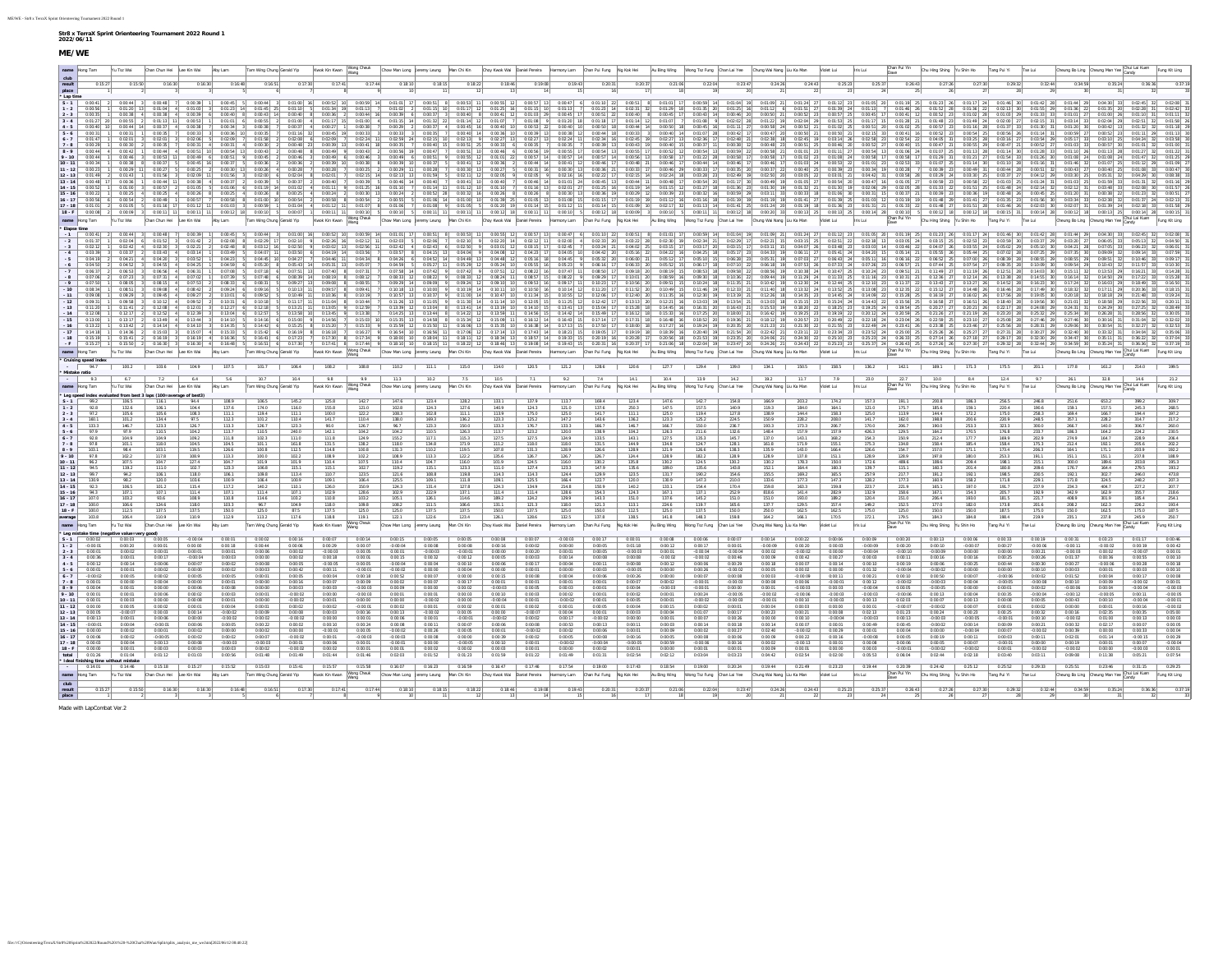### **MO**

<span id="page-7-0"></span>

| name                   | Cheung Chi Ko<br>Abdon                                            | Yuen Wan Ho                                            | Yu Pak Yin                | Chan Ho Yin                          | Lee Hong Pui       | Li Fuk Lung<br>Bruce                      | Leung Yat Yin                     | Cheung Chi<br>Shing                                  | Hui Ngai Sang                  | Tam Chi Ho                     | eung Siu Pang                  | Chan Man Hin                   | Lee Chung Ming                  | heung Yat Lung<br>ommy                         | Chan Chi Sing<br>Clement            | Lui Tsz Hin                    |
|------------------------|-------------------------------------------------------------------|--------------------------------------------------------|---------------------------|--------------------------------------|--------------------|-------------------------------------------|-----------------------------------|------------------------------------------------------|--------------------------------|--------------------------------|--------------------------------|--------------------------------|---------------------------------|------------------------------------------------|-------------------------------------|--------------------------------|
| club                   |                                                                   |                                                        |                           |                                      |                    |                                           |                                   |                                                      |                                |                                |                                |                                |                                 |                                                |                                     |                                |
| result                 | 0:15:44                                                           | 0:16:48                                                | 0:18:55                   | 0:19:04                              | 0:19:16            | 0:21:10                                   | 0:21:21                           | 0:22:14                                              | 0:23:15                        | 0:25:04                        | 0:25:13                        | 0:26:50                        | 0:32:04                         | 0:37:55                                        | <b>DISQ</b>                         | <b>DISQ</b>                    |
| place                  | 11                                                                | $\left  \right $                                       | 3                         | $\vert$ 4                            | -51                | 6 <sup>1</sup>                            | 7                                 | 8                                                    | -9                             | 10                             | 11                             | 12                             | 13                              | 14                                             |                                     |                                |
| Lap time<br>$S - 1$    | 0:00:55<br>11                                                     | 0:01:08<br>- 5                                         | 0:01:15<br>10             | 0:01:02<br>$\vert$ 2                 | 0:01:10            | 0:01:05<br>$\overline{4}$                 | 0:01:04<br>-3                     | 0:01:14<br>8                                         | 0:01:14                        | 0:01:23<br>12                  | 0:01:12<br>$\overline{7}$      | 0:01:15<br>10                  | 0:02:02<br><b>16</b>            | 0:01:58<br>15                                  | 0:01:31<br>13                       | 0:01:43<br>14                  |
| $1 - 2$                | 0:01:06<br>$\mathcal{D}$                                          | 14<br>0:02:15                                          | 0:00:58                   | 0:01:32<br>-5                        | 0:01:40            | 0:01:33<br>6                              | 0:01:15                           | 0:01:33<br>6                                         | 0:01:55<br>12                  | 15<br>0:02:23                  | 0:01:16                        | 13<br>0:02:01                  | 0:01:41<br>10                   | 0:04:49<br>16                                  | 0:01:35<br>8                        | 0:01:44<br>11                  |
| $2 - 3$                | 0:00:39                                                           | 0:00:39                                                | 0:00:41                   | 0:00:49                              | 0:00:42            | 5<br>0:00:47                              | 0:00:48                           | 0:00:49                                              | 0:01:07<br>15                  | 0:00:56<br>11                  | 0:00:48                        | 0:00:50<br>10                  | 0:00:57<br>12                   | 0:01:16<br>16                                  | 0:01:04<br>13                       | 14<br>0:01:06                  |
| $3 - 4$                | 0:01:37<br>10 <sup>1</sup>                                        | 0:01:14<br>$\overline{1}$                              | 0:02:44<br>15             | 0:01:16                              | 0:01:19            | 0:01:32<br>-91                            | 0:01:16                           | 0:01:46<br>12                                        | 0:01:31                        | 0:01:49<br>13                  | 0:01:20<br>-5                  | 0:01:28                        | 0:02:18<br>14                   | 0:03:57<br>16                                  | 0:01:23<br>6                        | 11<br>0:01:42                  |
| $4 - 5$<br>$5 - 6$     | 0:00:31<br>0:02:06                                                | 0:00:36<br>$\overline{2}$<br>0:02:07<br>$\overline{2}$ | 0:00:53<br>14<br>0:03:11  | 0:00:36<br>$\overline{2}$<br>0:02:54 | 0:00:37<br>0:02:22 | 0:00:41<br><b>71</b><br>0:02:56<br>8      | 0:00:56<br>15<br>0:02:43          | 0:00:41<br>- 7 I<br>0:02:49<br>5                     | 0:00:48<br>11<br>0:03:15<br>10 | 0:00:45<br>10<br>0:02:49<br>5  | 0:00:37<br>-5<br>13<br>0:04:21 | 0:00:50<br>12<br>14<br>0:05:48 | 0:00:43<br>0:03:16<br>11        | 0:00:59<br>16<br>12<br>0:04:19                 | 0:00:36<br>$\overline{\phantom{a}}$ | 12<br>0:00:50                  |
| $6 - 7$                | 0:00:35                                                           | 0:00:40<br>3                                           | 0:00:41                   | 0:00:35                              | 0:01:20<br>13      | 0:01:05<br>12                             | 0:00:49                           | 0:00:57<br>11                                        | 0:00:52                        | 0:00:54<br>10                  | 0:01:20<br>13                  | 0:00:41                        | 0:00:51<br>Æ                    | 0:00:48<br>-6                                  | 0:03:08                             | 0:03:54                        |
| $7 - 8$                | 0:00:45<br>10 <sup>1</sup>                                        | 0:00:32                                                | 0:00:33                   | 0:00:38                              | 0:00:44            | 0:00:48<br>12                             | 0:00:41                           | 0:00:41                                              | 0:00:43                        | 0:00:41                        | 0:01:06<br>16                  | 0:00:41                        | 0:01:00<br>15                   | 0:00:54<br>13                                  | 0:00:47<br>11                       | 14<br>0:00:59                  |
| $8 - 9$                | 0:00:16                                                           | 0:00:18<br>$\vert$ 3                                   | 0:00:17                   | 0:00:25                              | 0:00:21            | 0:00:25<br>-81                            | 0:00:24                           | 0:00:24<br>- 5                                       | 0:00:24                        | 0:00:26<br>10                  | 0:00:46<br>16                  | 0:00:26<br>10                  | 15<br>0:00:45                   | 0:00:26<br>10                                  | 0:00:27<br>13                       | 14<br>0:00:41                  |
| $9 - 10$<br>$10 - 11$  | 0:00:43<br>0:00:31                                                | 0:00:45<br>$\vert$ 2<br>0:00:29                        | 0:00:49<br>0:00:29        | 0:00:58<br>0:00:37                   | 0:00:49<br>0:00:34 | 0:01:00<br>0:00:43<br>12                  | 0:00:52<br>0:00:37                | 0:01:05<br>10<br>0:00:48<br>13                       | 0:01:06<br>11<br>0:00:38<br>11 | 0:02:19<br>16<br>0:00:35<br>6  | 0:01:55<br>15<br>0:00:37       | 0:01:31<br>14<br>0:00:50<br>14 | 0:01:01<br>0:00:37              | 0:01:23<br>13<br>0:00:56<br>16                 | 0:01:02<br>0:00:31                  | 12<br>0:01:09<br>15<br>0:00:52 |
| $11 - 12$              | 0:02:03<br>$\overline{2}$                                         | 0:01:57<br>$\overline{1}$                              | 0:02:12                   | 0:02:18                              | 0:02:42            | 0:02:57<br>$\overline{7}$                 | 0:03:02                           | 0:03:57<br>14                                        | 0:03:08                        | 0:03:22<br>10                  | 0:02:28                        | 0:03:23<br>11                  | 0:06:50<br>15                   | 0:09:03<br>16                                  | 12<br>0:03:28                       | 13<br>0:03:40                  |
| $12 - 13$              | 0:00:34                                                           | 0:00:42<br>$\mathcal{P}$                               | 0:00:48                   | 0:00:45                              | 0:00:55            | 0:00:58<br>9                              | 0:00:57                           | 0:00:55<br>5                                         | 0:01:44<br>14                  | 0:02:14<br>15                  | 0:02:26<br>16                  | 0:01:14<br>10                  | 0:00:57                         | 0:01:16<br>11                                  | 0:01:21<br>12                       | 13<br>0:01:28                  |
| $13 - 14$              | 0:01:06                                                           | 0:01:32<br>$\mathbf{A}$                                | 0:01:23                   | 0:01:42<br>10                        | 0:01:34            | 0:02:01<br>11                             | 0:03:19<br>15                     | 0:01:37<br>9                                         | 0:02:11<br>13                  | 0:01:32                        | 0:01:34                        | 0:01:36                        | 0:05:05<br>16                   | 0:02:10<br>12                                  | 0:01:25                             | 14<br>0:02:1                   |
| $14 - 15$              | 0:00:37                                                           | 0:00:40<br>$\overline{2}$                              | 0:00:40                   | 0:01:16<br>14                        | 0:00:48            | 0:00:46<br>-4                             | 0:00:53                           | 0:01:03<br>-8                                        | 0:00:48<br>-5                  | 0:01:03<br>8                   | 0:02:01<br>16                  | 0:01:07<br>12                  | 0:01:52<br>15                   | 0:01:12<br>13                                  | 0:01:06<br>10                       | 10<br>0:01:06                  |
| $15 - 16$<br>$16 - F$  | 0:01:30<br>5 <sup>1</sup><br>0:00:10                              | 0:01:04<br>0:00:10                                     | 0:01:11<br>0:00:10        | 0:01:31<br>0:00:10                   | 0:01:29<br>0:00:10 | 0:01:37<br>-8<br>13<br>0:00:16            | 0:01:32<br>0:00:13<br>$\mathsf Q$ | 0:01:37<br>-81<br>0:00:18<br>15                      | 0:01:40<br>10<br>0:00:11       | 0:01:43<br>11<br>0:00:10       | 0:01:14<br>3<br>0:00:12        | 0:02:54<br>16<br>0:00:15<br>12 | 0:01:56<br>12<br>0:00:13        | 0:02:11<br>14<br>0:00:18<br>15                 | 0:02:16<br>- 15<br>0:00:14<br>11    | 13<br>0:02:04<br>14<br>0:00:17 |
|                        | Cheung Chi Ko                                                     |                                                        |                           |                                      |                    | Li Fuk Lung                               |                                   | Cheung Chi                                           |                                |                                |                                |                                |                                 | Cheung Yat Lung                                | Chan Chi Sing                       |                                |
| name<br>Elapse time    | Abdon                                                             | Yuen Wan Ho                                            | Yu Pak Yin                | Chan Ho Yin                          | Lee Hong Pui       | Bruce                                     | Leung Yat Yin                     | Shing                                                | Hui Ngai Sang                  | Tam Chi Ho                     | Leung Siu Pang                 | Chan Man Hin                   | Lee Chung Ming                  | Tomm\                                          | Clement                             | ui Tsz Hin                     |
| $-1$                   | 0:00:55                                                           | 0:01:08<br>-5                                          | 0:01:15<br>10             | 0:01:02<br>$\overline{2}$            | 0:01:10            | 0:01:05<br>4 <sup>1</sup>                 | 0:01:04<br>3                      | 0:01:14<br>8                                         | 0:01:14                        | 0:01:23<br>12                  | 0:01:12                        | 0:01:15<br>10                  | 0:02:02<br>- 16                 | 0:01:58<br>15                                  | 0:01:31<br>13                       | 0:01:43<br>14                  |
| $-2$                   | 0:02:01                                                           | 0:03:23<br>12                                          | 0:02:13                   | 0:02:34<br>.5                        | 0:02:50            | 0:02:38<br>6 <sup>1</sup>                 | 0:02:19<br>3                      | 0:02:47<br>$\overline{7}$                            | 0:03:09<br>10                  | 0:03:46<br>15                  | 0:02:28                        | 11<br>0:03:16                  | 0:03:43<br>14                   | 0:06:47<br>16                                  | 0:03:06                             | 13<br>0:03:27                  |
| - 3                    | 0:02:40                                                           | -9<br>0:04:02                                          | 0:02:54                   | 0:03:23<br>5                         | 0:03:32            | 0:03:25<br>6                              | 0:03:07                           | 0:03:36<br>8                                         | 12<br>0:04:16                  | 0:04:42<br>15                  | 0:03:16                        | 0:04:06<br>10                  | 0:04:40<br>14                   | 16<br>0:08:03                                  | 0:04:10<br>11                       | 13<br>0:04:33                  |
| $-4$                   | 0:04:17                                                           | 0:05:16<br>7                                           | 0:05:38<br>-11            | 0:04:39                              | 0:04:51            | 0:04:57<br>6                              | 0:04:23                           | 0:05:22<br>-81                                       | 0:05:47<br>12                  | 0:06:31<br>14                  | 0:04:36                        | 0:05:34<br>10                  | 0:06:58<br>15                   | 0:12:00<br>16                                  | 0:05:33                             | 13<br>0:06:15                  |
| - 5<br>- 6             | 0:04:48<br>0:06:54                                                | 0:05:52<br>$\overline{7}$<br>0:07:59<br>$\vert$ 3      | 0:06:31<br>-11<br>0:09:42 | 0:05:15<br>0:08:09<br>-5             | 0:05:28<br>0:07:50 | 0:05:38<br>6<br>0:08:34<br>6 <sup>1</sup> | 0:05:19<br>0:08:02                | 0:06:03<br>$\lvert R \rvert$<br>0:08:52<br><b>71</b> | 0:06:35<br>12<br>0:09:50<br>10 | 0:07:16<br>14<br>0:10:05<br>11 | 0:05:13<br>0:09:34             | 0:06:24<br>10<br>13<br>0:12:12 | 0:07:41<br>15<br>0:10:57<br>-12 | 0:12:59<br>16<br>14<br>0:17:18                 | 0:06:09<br>X                        | 13<br>0:07:05                  |
| $-7$                   | 0:07:29                                                           | 0:08:39<br>$\overline{2}$                              | 0:10:23                   | 0:08:44                              | 0:09:10            | 0:09:39<br>6                              | 0:08:51                           | 0:09:49                                              | 0:10:42                        | 0:10:59<br>11                  | 0:10:54<br>10                  | 0:12:53<br>13                  | 0:11:48<br>12                   | 0:18:06<br>14                                  | 0:09:17                             | 0:10:59                        |
| - 8                    | 0:08:14                                                           | $\overline{2}$<br>0:09:11                              | 0:10:56                   | 0:09:22                              | 0:09:54            | 0:10:27<br>6                              | 0:09:32                           | 0:10:30                                              | 0:11:25                        | 0:11:40<br>10                  | 0:12:00<br>11                  | 13<br>0:13:34                  | 0:12:48<br>12                   | 0:19:00<br>14                                  | 0:10:04                             | 0:11:58                        |
| - 9                    | 0:08:30                                                           | 0:09:29<br>$\overline{2}$                              | 0:11:13                   | 0:09:47                              | 0:10:15            | 0:10:52<br>6                              | 0:09:56                           | 0:10:54<br>$\overline{7}$                            | 0:11:49                        | 0:12:06<br>10                  | 0:12:46<br>11                  | 0:14:00<br>13                  | 0:13:33<br>12                   | 0:19:26<br>14                                  | 0:10:31                             | 0:12:39                        |
| $-10$                  | 0:09:13                                                           | 0:10:14<br>$\mathcal{P}$                               | 0:12:02                   | 0:10:45                              | 0:11:04            | 0:11:52<br>6                              | 0:10:48                           | 0:11:59                                              | 0:12:55                        | 0:14:25<br>10                  | 0:14:41<br>12                  | 0:15:31<br>13                  | 0:14:34<br>-11                  | 0:20:49<br>14                                  | 0:11:33                             | 0:13:48                        |
| $-11$<br>$-12$         | 0:09:44<br>0:11:47                                                | 0:10:43<br>$\mathcal{P}$<br>0:12:40<br>$\mathcal{P}$   | 0:12:31<br>0:14:43        | 0:11:22<br>0:13:40                   | 0:11:38<br>0:14:20 | 0:12:35<br>0:15:32<br>$\overline{7}$      | 0:11:25<br>0:14:27                | 0:12:47<br>0:16:44<br>-91                            | 0:13:33<br>0:16:41             | 0:15:00<br>10<br>0:18:22<br>11 | 0:15:18<br>12<br>0:17:46<br>10 | 0:16:21<br>13<br>0:19:44<br>12 | 0:15:11<br>11<br>0:22:01<br>13  | 0:21:45<br>14<br>0:30:48<br>14                 | 0:12:04<br>0:15:32                  | 0:14:40<br>0:18:20             |
| $-13$                  | 0:12:21                                                           | 0:13:22<br>$\vert$ 2                                   | 0:15:31                   | 0:14:25                              | 0:15:15            | 0:16:30<br>$\overline{7}$                 | 0:15:24                           | 0:17:39<br>-81                                       | 0:18:25                        | 0:20:36<br>11                  | 0:20:12<br>10                  | 12<br>0:20:58                  | 0:22:58<br>-13                  | 0:32:04<br>14                                  | 0:16:53                             | 0:19:48                        |
| $-14$                  | 0:13:27                                                           | 0:14:54<br>$\mathcal{P}$                               | 0:16:54                   | 0:16:07                              | 0:16:49            | 0:18:31<br>6                              | 0:18:43                           | 0:19:16<br>$\lvert R \rvert$                         | 0:20:36                        | 0:22:08<br>11                  | 0:21:46<br>10                  | 0:22:34<br>12                  | 0:28:03<br>13                   | 0:34:14<br>14                                  | 0:18:18                             | 0:22:03                        |
| - 15                   | 0:14:04                                                           | 0:15:34<br>$\overline{2}$                              | 0:17:34                   | 0:17:23                              | 0:17:37            | 0:19:17<br>6                              | 0:19:36                           | 0:20:19                                              | 0:21:24                        | 0:23:11<br>10 <sup>1</sup>     | 0:23:47<br>12                  | 0:23:41<br>11                  | 0:29:55<br>13                   | 0:35:26<br>14                                  | 0:19:24                             | 0:23:09                        |
| $-16$                  | 0:15:34                                                           | 0:16:38                                                | 0:18:45                   | 0:18:54                              | 0:19:06            | 0:20:54                                   | 0:21:08                           | 0:21:56                                              | 0:23:04                        | 0:24:54<br>10                  | 0:25:01<br>11                  | 0:26:35<br>12                  | 0:31:51<br>13                   | 0:37:37<br>14                                  | 0:21:40                             | 0:25:13                        |
| $-F$                   | 0:15:44<br>Cheung Chi Ko                                          | 0:16:48<br>$\mathfrak{p}$                              | 0:18:55                   | 0:19:04                              | 0:19:16            | 0:21:10<br>Li Fuk Lung                    | 0:21:21                           | 0:22:14<br>Cheung Chi                                | 0:23:15                        | 0:25:04<br>10                  | 0:25:13<br>11                  | 12<br>0:26:50                  | 0:32:04<br>-13                  | 0:37:55<br>14<br>Cheung Yat Lung Chan Chi Sing | 0:21:54                             | 0:25:30                        |
| name                   | Abdon                                                             | Yuen Wan Ho                                            | Yu Pak Yin                | Chan Ho Yin                          | Lee Hong Pui       | Bruce                                     | Leung Yat Yin                     | Shing                                                | Hui Ngai Sang                  | Tam Chi Ho                     | Leung Siu Pang                 | Chan Man Hin                   | Lee Chung Ming                  | Tomm                                           | Clement                             | ui Tsz Hin                     |
|                        | <b>Cruising speed index</b><br>91.7                               | 95.6                                                   | 101.2                     | 108.5                                | 110.4              | 125.9                                     | 115.1                             | 127.6                                                | 135.4                          | 129.7                          | 114.5                          | 134.4                          | 145.2                           | 174.8                                          | 129.4                               | 159.6                          |
|                        | Mistake ratio                                                     |                                                        |                           |                                      |                    |                                           |                                   |                                                      |                                |                                |                                |                                |                                 |                                                |                                     |                                |
|                        | 10.4                                                              | 12.1                                                   | 17.9                      | 13.0                                 | 12.1               | 9.3                                       | 17.7                              | 11.8<br>Cheung Chi                                   | 11.8                           | 21.0                           | 30.4                           | 25.0                           | 30.9                            | 29.9<br>Cheung Yat Lung Chan Chi Sing          |                                     | $\sim$                         |
| name                   | Cheung Chi Ko<br>Abdon                                            | Yuen Wan Ho                                            | Yu Pak Yin                | Chan Ho Yin                          | Lee Hong Pui       | Li Fuk Lung<br>Bruce                      | Leung Yat Yin                     | Shing                                                | Hui Ngai Sang                  | Tam Chi Ho                     | Leung Siu Pang                 | Chan Man Hin                   | Lee Chung Ming                  | Tommy                                          | Clement                             | ui Tsz Hin                     |
|                        | Leg speed index evaluated from best 3 laps (100=average of best3) |                                                        |                           |                                      |                    |                                           |                                   |                                                      |                                |                                |                                |                                |                                 |                                                |                                     |                                |
| $S - 1$<br>$1 - 2$     | 91.2<br>99.5                                                      | 112.7<br>203.5                                         | 124.3<br>87.4             | 102.8<br>138.7                       | 116.0<br>150.8     | 107.7<br>140.2                            | 106.1<br>113.1                    | 122.7<br>140.2                                       | 122.7<br>173.4                 | 137.6<br>215.6                 | 119.3<br>114.6                 | 124.3<br>182.4                 | 202.2<br>152.3                  | 195.6<br>435.7                                 | 150.8<br>143.2                      | 170.7<br>156.8                 |
| $2 - 3$                | 98.3                                                              | 98.3                                                   | 103.4                     | 123.5                                | 105.9              | 118.5                                     | 121.0                             | 123.5                                                | 168.9                          | 141.2                          | 121.0                          | 126.1                          | 143.7                           | 191.6                                          | 161.3                               | 166.4                          |
| $3 - 4$                | 128.8                                                             | 98.2                                                   | 217.7                     | 100.9                                | 104.9              | 122.1                                     | 100.9                             | 140.7                                                | 120.8                          | 144.7                          | 106.2                          | 116.8                          | 183.2                           | 314.6                                          | 110.2                               | 135.4                          |
| $4 - 5$                | 90.3                                                              | 104.9                                                  | 154.4                     | 104.9                                | 107.8              | 119.4                                     | 163.1                             | 119.4                                                | 139.8                          | 131.1                          | 107.8                          | 145.6                          | 125.2                           | 171.8                                          | 104.9                               | 145.6                          |
| $5 - 6$                | 95.7                                                              | 96.5                                                   | 145.1                     | 132.2                                | 107.8              | 133.7                                     | 123.8                             | 128.4                                                | 148.1                          | 128.4                          | 198.2                          | 264.3                          | 148.9                           | 196.7                                          | $\sim$                              |                                |
| $6 - 7$<br>$7 - 8$     | 95.5<br>131.1                                                     | 109.1<br>93.2                                          | 111.8<br>96.1             | 95.5<br>110.7                        | 218.2<br>128.2     | 177.3<br>139.8                            | 133.6<br>119.4                    | 155.5<br>119.4                                       | 141.8<br>125.2                 | 147.3<br>119.4                 | 218.2<br>192.2                 | 111.8<br>119.4                 | 139.1<br>174.8                  | 130.9<br>157.3                                 | $\sim$<br>136.9                     | $\sim$<br>171.8                |
| $8 - 9$                | 94.1                                                              | 105.9                                                  | 100.0                     | 147.1                                | 123.5              | 147.1                                     | 141.2                             | 141.2                                                | 141.2                          | 152.9                          | 270.6                          | 152.9                          | 264.7                           | 152.9                                          | 158.8                               | 241.2                          |
| $9 - 10$               | 94.2                                                              | 98.5                                                   | 107.3                     | 127.0                                | 107.3              | 131.4                                     | 113.9                             | 142.3                                                | 144.5                          | 304.4                          | 251.8                          | 199.3                          | 133.6                           | 181.8                                          | 135.8                               | 151.1                          |
| $10 - 11$              | 104.5                                                             | 97.8                                                   | 97.8                      | 124.7                                | 114.6              | 144.9                                     | 124.7                             | 161.8                                                | 128.1                          | 118.0                          | 124.7                          | 168.5                          | 124.7                           | 188.8                                          | 104.5                               | 175.3                          |
| $11 - 12$              | 99.2                                                              | 94.4                                                   | 106.5                     | 111.3                                | 130.6              | 142.7                                     | 146.8                             | 191.1                                                | 151.6                          | 162.9                          | 119.4                          | 163.7                          | 330.6                           | 437.9                                          | 167.7                               | 177.4                          |
| $12 - 13$              | 84.3                                                              | 104.1                                                  | 119.0                     | 111.6                                | 136.4              | 143.8                                     | 141.3                             | 136.4                                                | 257.9                          | 332.2                          | 362.0                          | 183.5                          | 141.3                           | 188.4                                          | 200.8                               | 218.2                          |
| $13 - 14$<br>$14 - 15$ | 84.6<br>94.9                                                      | 117.9<br>102.6                                         | 106.4<br>102.6            | 130.8<br>194.9                       | 120.5<br>123.1     | 155.1<br>117.9                            | 255.1<br>135.9                    | 124.4<br>161.5                                       | 167.9<br>123.1                 | 117.9<br>161.5                 | 120.5<br>310.3                 | 123.1<br>171.8                 | 391.0<br>287.2                  | 166.7<br>184.6                                 | 109.0<br>169.2                      | 173.1<br>169.2                 |
| $15 - 16$              | 129.2                                                             | 91.9                                                   | 101.9                     | 130.6                                | 127.8              | 139.2                                     | 132.1                             | 139.2                                                | 143.5                          | 147.8                          | 106.2                          | 249.8                          | 166.5                           | 188.0                                          | 195.2                               | 178.0                          |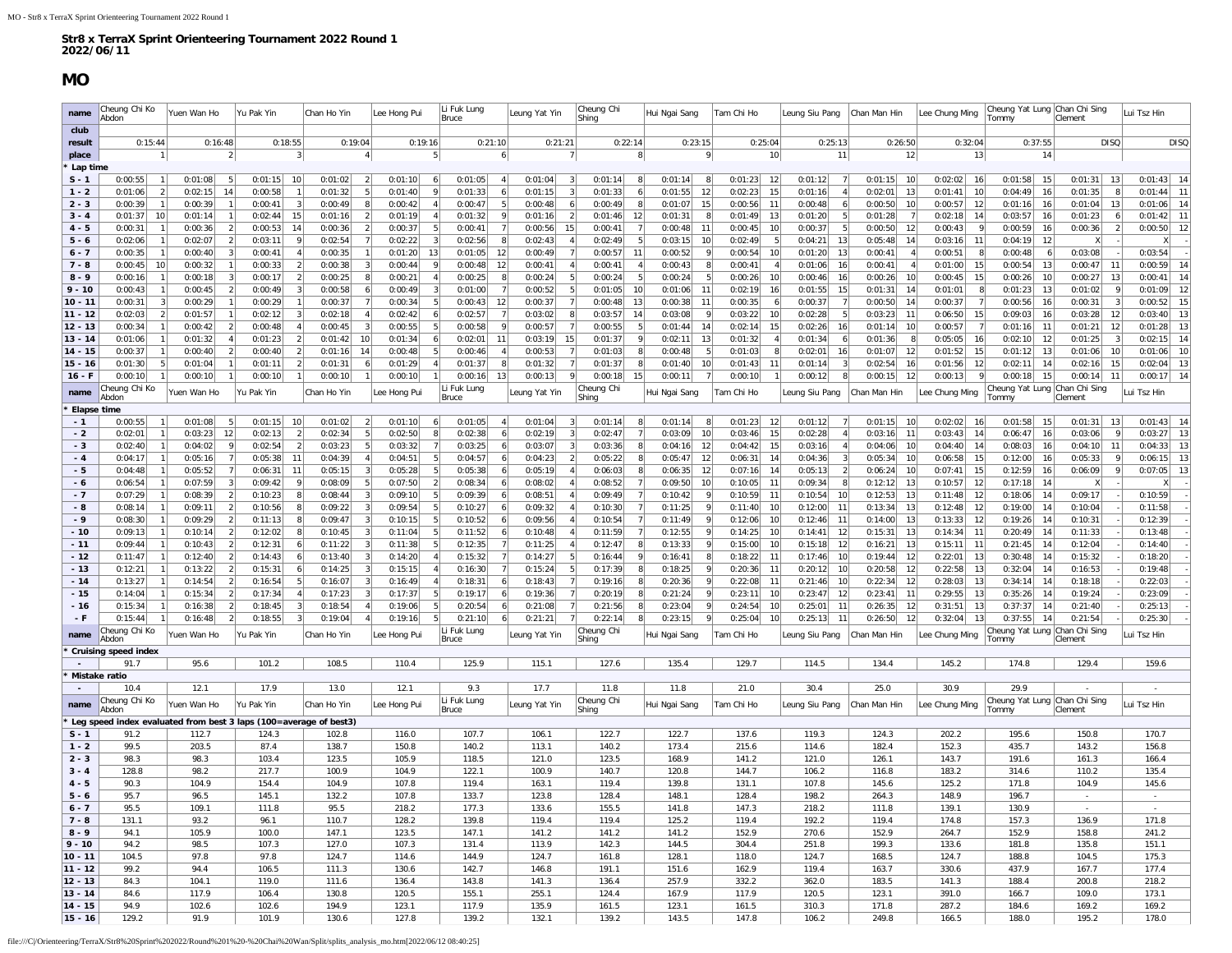#### MO - Str8 x TerraX Sprint Orienteering Tournament 2022 Round 1

| $16 - F$  | 100.0                                         | 100.0       | 100.0      | 100.0       | 100.0        | 160.0                | 130.0         | 180.0                      | 110.0         | 100.0      | 120.0           | 150.0         | 130.0          | 180.0                                  | 140.0          | 170.0       |
|-----------|-----------------------------------------------|-------------|------------|-------------|--------------|----------------------|---------------|----------------------------|---------------|------------|-----------------|---------------|----------------|----------------------------------------|----------------|-------------|
| average   | 101.3                                         | 108.2       | 121.8      | 122.7       | 124.0        | 136.3                | 137.4         | 143.1                      | 149.7         | 161.4      | 162.3           | 172.7         | 206.4          | 244.1                                  |                |             |
| name      | Cheung Chi Ko<br>Abdon                        | Yuen Wan Ho | Yu Pak Yin | Chan Ho Yin | Lee Hong Pui | Li Fuk Lung<br>Bruce | Leung Yat Yin | Cheung Chi<br><b>Shing</b> | Hui Ngai Sang | Tam Chi Ho | Leung Siu Pang  | IChan Man Hin | Lee Chung Ming | Cheung Yat Lung Chan Chi Sing<br>Tommv | <b>Clement</b> | Lui Tsz Hin |
|           | * Leg mistake time (negative value=very good) |             |            |             |              |                      |               |                            |               |            |                 |               |                |                                        |                |             |
| $S - 1$   | 0:00:00                                       | 0:00:10     | 0:00:14    | $-0:00:03$  | 0:00:03      | $-0:00:11$           | $-0:00:05$    | $-0:00:03$                 | $-0:00:08$    | 0:00:05    | 0:00:03         | $-0:00:06$    | 0:00:34        | 0:00:13                                | 0:00:13        | 0:00:07     |
| $1 - 2$   | 0:00:05                                       | 0:01:12     | $-0:00:09$ | 0:00:20     | 0:00:27      | 0:00:09              | $-0:00:01$    | 0:00:08                    | 0:00:25       | 0:00:57    | 0:00:00         | 0:00:32       | 0:00:05        | 0:02:53                                | 0:00:09        | $-0:00:02$  |
| $2 - 3$   | 0:00:03                                       | 0:00:01     | 0:00:01    | 0:00:06     | $-0:00:02$   | $-0:00:03$           | 0:00:02       | $-0:00:02$                 | 0:00:13       | 0:00:05    | 0:00:03         | $-0:00:03$    | 0:00:01        | 0:00:07                                | 0:00:13        | 0:00:03     |
| $3 - 4$   | 0:00:28                                       | 0:00:02     | 0:01:28    | $-0:00:06$  | $-0:00:04$   | $-0:00:03$           | $-0:00:11$    | 0:00:10                    | $-0:00:11$    | 0:00:11    | $-0:00:06$      | $-0:00:13$    | 0:00:29        | 0:01:45                                | $-0:00:14$     | $-0:00:18$  |
| $4 - 5$   | 0:00:00                                       | 0:00:03     | 0:00:18    | $-0:00:01$  | 0:00:01      | $-0:00:02$           | 0:00:16       | $-0:00:03$                 | 0:00:02       | 0:00:00    | $-0:00:02$      | 0:00:04       | $-0:00:07$     | $-0:00:01$                             | $-0:00:08$     | $-0:00:05$  |
| $5 - 6$   | 0:00:05                                       | 0:00:01     | 0:00:58    | 0:00:31     | $-0:00:03$   | 0:00:10              | 0:00:11       | 0:00:01                    | 0:00:17       | $-0:00:02$ | 0:01:50         | 0:02:51       | 0:00:05        | 0:00:29                                | $\sim$         | $\sim$      |
| $6 - 7$   | 0:00:01                                       | 0:00:05     | 0:00:04    | $-0:00:05$  | 0:00:40      | 0:00:19              | 0:00:07       | 0:00:10                    | 0:00:02       | 0:00:06    | 0:00:38         | $-0:00:08$    | $-0:00:02$     | $-0:00:16$                             | $\sim$         | $\sim$      |
| $7 - 8$   | 0:00:14                                       | 0:00:01     | $-0:00:02$ | 0:00:01     | 0:00:06      | 0:00:05              | 0:00:01       | $-0:00:03$                 | $-0:00:03$    | $-0:00:04$ | 0:00:27         | $-0:00:05$    | 0:00:10        | $-0:00:06$                             | 0:00:03        | 0:00:04     |
| $8 - 9$   | 0:00:00                                       | 0:00:02     | 0:00:00    | 0:00:07     | 0:00:02      | 0:00:04              | 0:00:04       | 0:00:02                    | 0:00:01       | 0:00:04    | 0:00:27         | 0:00:03       | 0:00:20        | $-0:00:04$                             | 0:00:05        | 0:00:14     |
| $9 - 10$  | 0:00:01                                       | 0:00:01     | 0:00:03    | 0:00:08     | $-0:00:01$   | 0:00:03              | 0:00:01       | 0:00:07                    | 0:00:04       | 0:01:20    | 0:01:03         | 0:00:30       | $-0:00:05$     | 0:00:03                                | 0:00:03        | $-0:00:04$  |
| $10 - 11$ | 0:00:04                                       | 0:00:01     | $-0:00:01$ | 0:00:05     | 0:00:01      | 0:00:06              | 0:00:03       | 0:00:10                    | $-0:00:02$    | $-0:00:03$ | 0:00:03         | 0:00:10       | $-0:00:06$     | 0:00:04                                | $-0:00:07$     | 0:00:05     |
| $11 - 12$ | 0:00:09                                       | $-0:00:02$  | 0:00:06    | 0:00:03     | 0:00:25      | 0:00:21              | 0:00:39       | 0:01:19                    | 0:00:20       | 0:00:41    | 0:00:06         | 0:00:36       | 0:03:50        | 0:05:26                                | 0:00:48        | 0:00:22     |
| $12 - 13$ | $-0:00:03$                                    | 0:00:03     | 0:00:07    | 0:00:01     | 0:00:10      | 0:00:07              | 0:00:11       | 0:00:04                    | 0:00:49       | 0:01:22    | 0:01:40         | 0:00:20       | $-0:00:02$     | 0:00:06                                | 0:00:29        | 0:00:24     |
| $13 - 14$ | $-0:00:06$                                    | 0:00:17     | 0:00:04    | 0:00:17     | 0:00:08      | 0:00:23              | 0:01:49       | $-0:00:03$                 | 0:00:25       | $-0:00:09$ | 0:00:05         | $-0:00:09$    | 0:03:12        | $-0:00:06$                             | $-0:00:16$     | 0:00:10     |
| $14 - 15$ | 0:00:01                                       | 0:00:03     | 0:00:01    | 0:00:34     | 0:00:05      | $-0:00:03$           | 0:00:08       | 0:00:13                    | $-0:00:05$    | 0:00:12    | 0:01:16         | 0:00:15       | 0:00:55        | 0:00:04                                | 0:00:16        | 0:00:04     |
| $15 - 16$ | 0:00:26                                       | $-0:00:03$  | 0:00:00    | 0:00:15     | 0:00:12      | 0:00:09              | 0:00:12       | 0:00:08                    | 0:00:06       | 0:00:13    | $-0:00:06$      | 0:01:20       | 0:00:15        | 0:00:09                                | 0:00:46        | 0:00:13     |
| $16 - F$  | 0:00:01                                       | 0:00:00     | 0:00:00    | 0:00:01     | $-0:00:01$   | 0:00:03              | 0:00:01       | 0:00:05                    | $-0:00:03$    | $-0:00:03$ | 0:00:01         | 0:00:02       | $-0:00:02$     | 0:00:01                                | 0:00:01        | 0:00:01     |
| total     | 0:01:39                                       | 0:02:02     | 0:03:24    | 0:02:29     | 0:02:20      | 0:01:59              | 0:03:46       | 0:02:38                    | 0:02:45       | 0:05:16    | 0:07:40         | 0:06:42       | 0:09:55        | 0:11:19                                |                |             |
|           | * Ideal finishing time without mistake        |             |            |             |              |                      |               |                            |               |            |                 |               |                |                                        |                |             |
|           | 0:14:05                                       | 0:14:46     | 0:15:31    | 0:16:35     | 0:16:56      | 0:19:11              | 0:17:35       | 0:19:36                    | 0:20:30       | 0:19:48    | 0:17:33         | 0:20:08       | 0:22:09        | 0:26:36                                |                | $\sim$      |
| name      | Cheung Chi Ko<br>Abdon                        | Yuen Wan Ho | Yu Pak Yin | Chan Ho Yin | Lee Hong Pui | Li Fuk Lung<br>Bruce | Leung Yat Yin | Cheung Chi<br>Shina        | Hui Ngai Sang | Tam Chi Ho | Leung Siu Pang  | Chan Man Hin  | Lee Chung Ming | Cheung Yat Lung Chan Chi Sing<br>Tommv | Clement        | Lui Tsz Hin |
| club      |                                               |             |            |             |              |                      |               |                            |               |            |                 |               |                |                                        |                |             |
| result    | 0:15:44                                       | 0:16:48     | 0:18:55    | 0:19:04     | 0:19:16      | 0:21:10              | 0:21:21       | 0:22:14                    | 0:23:15       | 0:25:04    | 0:25:13         | 0:26:50       | 0:32:04        | 0:37:55                                | <b>DISQ</b>    | <b>DISQ</b> |
| place     |                                               |             |            |             |              |                      |               |                            |               | 10         | 11 <sup>1</sup> | 12            |                | 14                                     |                |             |
|           |                                               |             |            |             |              |                      |               |                            |               |            |                 |               |                |                                        |                |             |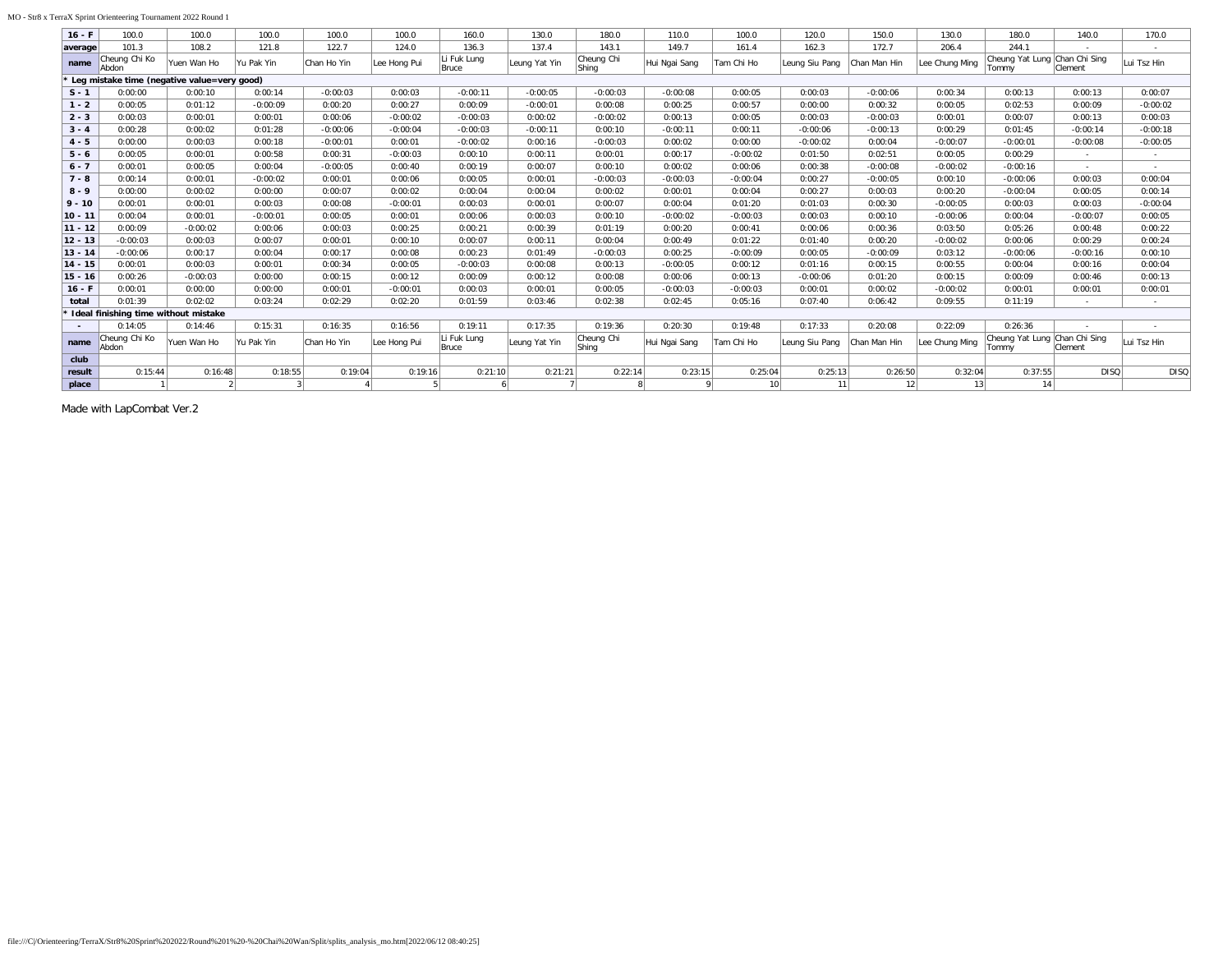### **WO**

<span id="page-9-0"></span>

| name                | Wong Wai Man                         | Ho Sau Man<br>Priscilla                                            | Hui Jasmine   | Li Heidi                  | Shirley Leung Ka<br>Lai         | Charmaine Kwan                             | Kan Ming Pui   | Wan Yuen Ting             | Chiu Konie                 | Yuen Yin Ling             | Yuen Chin Yu   | Hayley Hau      | Luk Lai Lai Rene           | Wiwin Leung                    |
|---------------------|--------------------------------------|--------------------------------------------------------------------|---------------|---------------------------|---------------------------------|--------------------------------------------|----------------|---------------------------|----------------------------|---------------------------|----------------|-----------------|----------------------------|--------------------------------|
| club                |                                      |                                                                    |               |                           |                                 |                                            |                |                           |                            |                           |                |                 |                            |                                |
| result              | 0:22:24                              | 0:22:48                                                            | 0:23:15       | 0:23:49                   | 0:23:52                         | 0:24:22                                    | 0:24:39<br>-7  | 0:25:19<br>8              | 0:29:59<br>9               | 0:30:20<br>10             | 0:31:06        | 0:31:26         | 0:34:09<br>13              | <b>DISQ</b>                    |
| place<br>' Lap time |                                      |                                                                    | 3             | 4                         | 5                               | 6                                          |                |                           |                            |                           | 11             | 12              |                            |                                |
| $S - 1$             | 0:01:12<br>$\overline{2}$            | 0:01:31<br>$\overline{7}$                                          | 0:01:49<br>10 | 0:01:18<br>$\lceil$       | 0:01:26<br>6 <sup>1</sup>       | 0:01:11<br>$\mathbf{1}$                    | 0:02:06<br>-11 | 8<br>0:01:37              | 13<br>0:02:31              | 0:01:21<br>$\overline{4}$ | 0:01:24<br>-5  | 0:01:47<br>9    | 0:04:12<br>14              | 0:02:07<br>-12                 |
| $1 - 2$             | 0:01:58                              | 0:01:31                                                            | 0:02:28<br>10 | $\mathbf{1}$<br>0:01:21   | $\overline{5}$<br>0:01:48       | 0:01:52<br>6                               | 0:04:33<br>14  | 12<br>0:02:42             | 0:02:05<br>9               | 0:02:01<br>8              | 0:01:42        | 0:01:47         | 0:02:28<br>10              | 0:03:34<br>13                  |
| $2 - 3$             | 0:00:54<br>3                         | 0:01:00<br>-5                                                      | 0:00:58       | 0:01:00<br>5 <sub>5</sub> | 0:00:50<br>$\mathbf{1}$         | $\left  \right $<br>0:00:52                | 0:01:04<br>8   | 0:01:03<br>$\overline{7}$ | 0:01:16<br>12              | 0:01:58<br>13             | 0:01:13<br>10  | 0:01:13<br>10   | 0:01:12<br>9               | 0:05:50<br>14                  |
| $3 - 4$             | 0:01:24                              | 0:02:19                                                            | 0:01:38       | 0:01:27<br>$\overline{2}$ | 5<br>0:01:45                    | 12<br>0:02:40                              | 0:01:28<br>3   | 0:02:27<br>11             | 0:02:26<br>10              | 0:01:54<br>-6             | 0:03:14<br>14  | 0:02:21         | 0:01:56                    | 13<br>0:02:42                  |
| $4 - 5$             | 0:00:54                              | 0:00:45                                                            | 0:00:37<br>3  | 0:02:09<br>13             | 0:01:00<br>11                   | $\overline{2}$<br>0:00:36                  | 0:00:35        | 0:00:54<br>8              | 0:00:47<br>61              | 0:02:28<br>14             | 0:00:50        | 0:00:54         | 0:01:00<br>11              | 5<br>0:00:46                   |
| $5 - 6$             | 0:03:29                              | 0:03:20                                                            | 0:03:48       | 0:03:55<br>8              | 0:03:07<br>$\overline{2}$       | 5<br>0:03:24                               | 0:02:51        | 0:03:22                   | 12<br>0:05:13              | 0:04:41<br>11             | 0:04:23<br>10  | 0:07:41<br>13   | 8<br>0:03:55               | X                              |
| $6 - 7$             | 0:01:02                              | 0:00:50                                                            | 0:00:43<br>2  | 0:00:42<br>1              | 13<br>0:01:36                   | 0:00:55<br>6                               | 12<br>0:01:17  | 0:01:00<br>8              | 0:00:50<br>$\overline{4}$  | 0:00:47<br>-3             | 0:01:06<br>10  | 0:00:56         | 0:01:11<br>-11             | 0:03:13                        |
| $7 - 8$             | 0:00:45                              | 0:00:48                                                            | 0:00:40       | 0:01:01<br>12             | $\overline{2}$<br>0:00:45       | 13<br>0:01:04                              | 0:00:54<br>8   | 0:00:53                   | 0:01:00<br>10              | 0:00:51<br>-6             | 0:01:31<br>14  | 0:01:00<br>-10  | 0:00:57<br>9               | 0:00:47                        |
| $8 - 9$             | 0:00:58                              | 0:01:11                                                            | 0:01:03<br>3  | $\overline{2}$<br>0:01:01 | 0:01:08<br>6                    | 0:01:04<br>$\overline{4}$                  | 0:01:06<br>5   | 0:01:10                   | 13<br>0:01:36              | 0:01:13                   | 0:01:41<br>14  | 0:01:30<br>12   | 0:01:25<br>10              | 0:01:28<br>11                  |
| $9 - 10$            | 0:01:16<br>14                        | 0:00:48                                                            | 0:00:37<br>3  | 0:00:38                   | 0:00:36                         | 5<br>0:00:40                               | 0:00:36        | 0:00:53<br>-9             | 0:00:57<br>10 <sup>1</sup> | 0:00:40<br>-5             | 0:01:01<br>13  | 0:00:59<br>12   | 0:00:57<br>10 <sup>1</sup> | 5<br>0:00:40                   |
| $10 - 11$           | 0:03:31                              | 0:03:38                                                            | 0:03:37       | 10<br>0:04:09             | 6<br>0:03:35                    | $\overline{2}$<br>0:03:24                  | 0:03:03        | 5<br>0:03:33              | 12<br>0:04:45              | 0:04:44<br>11             | 0:06:30<br>-14 | 0:04:07         | 0:05:19<br>13              | 0:03:27<br>3                   |
| $11 - 12$           | 0:00:58                              | 0:01:06                                                            | 0:01:07       | 0:00:57                   | 0:01:14<br>10                   | 0:00:59                                    | 0:01:10<br>9   | 0:01:21<br>11             | 0:01:08<br>8               | 0:01:38<br>12             | 0:01:06        | 0:01:58<br>-13  | 0:03:49<br>-14             | 0:01:03                        |
| $12 - 13$           | 0:00:51                              | 0:00:55                                                            | 0:01:02<br>8  | 5<br>0:00:56              | 9<br>0:01:04                    | 0:00:59<br>6                               | 0:00:55<br>3   | 0:00:59<br>6              | 13<br>0:01:19              | 0:01:05<br>10             | 0:01:14<br>-11 | 0:01:15<br>12   | 0:01:33<br>-14             | 0:00:47                        |
| $13 - 14$           | 0:01:47                              | 0:01:39                                                            | 0:01:37       | 0:01:58<br>6              | 0:02:26<br>9                    | 13<br>0:03:35                              | 0:01:57        | 0:01:54                   | 0:02:32<br>10              | 0:03:47<br>14             | 0:02:47<br>11  | 0:02:11         | 0:02:21                    | 0:02:58<br>12                  |
| $14 - 15$           | 0:01:11                              | 0:01:10                                                            | 0:01:19<br>11 | $\overline{3}$<br>0:00:57 | 12<br>0:01:20<br>$\overline{2}$ | $\overline{2}$<br>0:00:55<br>$\mathcal{P}$ | 0:00:53        | 0:01:18<br>9              | 9<br>0:01:18               | 0:01:00<br>-4             | 0:01:08<br>-5  | 0:01:30<br>13   | 0:01:40<br>-14             | 0:01:15<br>8<br>$\overline{2}$ |
| $15 - F$            | 0:00:14                              | 0:00:17<br>12<br>Ho Sau Man                                        | 0:00:12       | 0:00:20<br>14             | 0:00:12<br>Shirley Leung Ka     | 0:00:12                                    | 0:00:11        | 0:00:13                   | 0:00:16<br>10 <sup>1</sup> | 0:00:12<br>$\overline{2}$ | 0:00:16<br>10  | 0:00:17<br>12   | 0:00:14                    | 0:00:12                        |
| name<br>Elapse time | Wong Wai Man                         | Priscilla                                                          | Hui Jasmine   | Li Heidi                  | Lai                             | Charmaine Kwan                             | Kan Ming Pui   | Wan Yuen Ting             | Chiu Konie                 | Yuen Yin Ling             | Yuen Chin Yu   | Hayley Hau      | Luk Lai Lai Rene           | Wiwin Leung                    |
| $-1$                | 0:01:12<br>2                         | 0:01:31<br>- 7                                                     | 0:01:49<br>10 | 0:01:18<br>3              | 0:01:26<br>6 <sup>1</sup>       | 0:01:11                                    | 0:02:06<br>-11 | 0:01:37<br>8              | 0:02:31<br>13              | 0:01:21<br>$\overline{4}$ | 0:01:24<br>5   | 0:01:47         | 0:04:12<br>-14             | 0:02:07<br>12                  |
| $-2$                | 0:03:10                              | 0:03:02                                                            | 0:04:17       | 0:02:39<br>1              | 0:03:14<br>6 <sup>1</sup>       | 3<br>0:03:03                               | 13<br>0:06:39  | 0:04:19<br>10             | 11<br>0:04:36              | 0:03:22                   | 0:03:06        | 0:03:34         | 0:06:40<br>14              | 0:05:41<br>12                  |
| $-3$                | 0:04:04                              | 0:04:02                                                            | 0:05:15<br>8  | 0:03:39<br>1              | 0:04:04<br>4 <sup>1</sup>       | $\overline{2}$<br>0:03:55                  | 0:07:43<br>12  | 0:05:22<br>10             | 0:05:52<br>11              | 0:05:20<br>- 9            | 0:04:19        | 0:04:47         | 0:07:52<br>13              | 0:11:31<br>14                  |
| $-4$                | 0:05:28                              | 0:06:21                                                            | 0:06:53<br>6  | 0:05:06                   | 0:05:49<br>3                    | 0:06:35<br>5                               | 0:09:11<br>12  | 0:07:49<br>10             | 0:08:18<br>11              | 0:07:14<br>-8             | 0:07:33        | 0:07:08         | 0:09:48<br>13              | 0:14:13<br>14                  |
| $-5$                | 0:06:22                              | 0:07:06                                                            | 0:07:30<br>6  | 5<br>0:07:15              | $\left  \right $<br>0:06:49     | 0:07:11<br>4                               | 12<br>0:09:46  | 0:08:43<br>-9             | 0:09:05<br>10              | 0:09:42<br>11             | 0:08:23        | 0:08:02         | 0:10:48<br>13              | 0:14:59<br>14                  |
| - 6                 | 0:09:51                              | 0:10:26                                                            | 0:11:18       | 5<br>0:11:10              | 0:09:56<br>$\overline{2}$       | 0:10:35                                    | 0:12:37        | 0:12:05                   | 0:14:18<br>10              | 0:14:23<br>11             | 0:12:46        | 0:15:43<br>13   | 12<br>0:14:43              |                                |
| $-7$                | 0:10:53                              | 0:11:16                                                            | 0:12:01<br>6  | 5 <sup>2</sup><br>0:11:52 | 0:11:32<br>$\overline{4}$       | 3<br>0:11:30                               | 0:13:54<br>9   | 0:13:05                   | 0:15:08<br>10              | 0:15:10<br>11             | 0:13:52        | 0:16:39<br>13   | 0:15:54<br>12              | 0:18:12                        |
| - 8                 | 0:11:38                              | 0:12:04                                                            | 0:12:41<br>5  | 0:12:53<br>6              | 3<br>0:12:17                    | 0:12:34                                    | 0:14:48<br>8   | 0:13:58                   | 0:16:08<br>11              | 0:16:01<br>10             | 0:15:23        | 0:17:39<br>13   | 0:16:51<br>12              | 0:18:59                        |
| $-9$                | 0:12:36                              | 0:13:15                                                            | 0:13:44<br>5  | 6<br>0:13:54              | 3<br>0:13:25                    | 0:13:38                                    | 0:15:54<br>8   | 0:15:08                   | 11<br>0:17:44              | 10<br>0:17:14             | 0:17:04        | 0:19:09<br>13   | 12<br>0:18:16              | 0:20:27                        |
| $-10$               | 0:13:52                              | 0:14:03                                                            | 0:14:21       | 0:14:32<br>6              | $\overline{2}$<br>0:14:01       | 0:14:18                                    | 0:16:30<br>8   | 0:16:01                   | 0:18:41<br>11              | 0:17:54                   | 0:18:05<br>10  | 0:20:08<br>-13  | 0:19:13<br>12              | 0:21:07                        |
| $-11$               | 0:17:23                              | 0:17:41                                                            | 0:17:58<br>5  | 0:18:41<br>6              | $\overline{2}$<br>0:17:36       | 0:17:42                                    | 0:19:33        | 8<br>0:19:34              | 0:23:26<br>10              | 0:22:38                   | 13<br>0:24:35  | 0:24:15<br>- 11 | 0:24:32<br>12              | 0:24:34                        |
| $-12$               | 0:18:21                              | 0:18:47                                                            | 0:19:05       | 0:19:38<br>6              | 0:18:50                         | 0:18:41                                    | 0:20:43        | 0:20:55<br>8              | 0:24:34<br>10              | 0:24:16                   | 0:25:41<br>11  | 0:26:13<br>-12  | 0:28:21<br>13              | 0:25:37                        |
| $-13$               | 0:19:12                              | 0:19:42                                                            | 0:20:07<br>5  | 0:20:34<br>6              | 0:19:54<br>$\overline{4}$       | 2 <br>0:19:40                              | 0:21:38        | 0:21:54<br>8              | 10<br>0:25:53              | 0:25:21                   | 0:26:55<br>-11 | 0:27:28<br>-12  | 0:29:54<br>13              | 0:26:24                        |
| - 14                | 0:20:59                              | 0:21:21                                                            | 0:21:44       | 0:22:32<br>5              | 0:22:20                         | 0:23:15<br>6                               | 0:23:35        | 0:23:48<br>8              | 0:28:25<br>9               | 0:29:08<br>10             | 0:29:42<br>12  | 0:29:39<br>-11  | 0:32:15<br>13              | 0:29:22                        |
| $-15$               | 0:22:10                              | 0:22:31                                                            | 0:23:03<br>3  | 0:23:29                   | 5<br>0:23:40<br>5               | 0:24:10<br>6                               | 0:24:28        | 0:25:06<br>8<br>8         | 9<br>0:29:43<br>9          | 0:30:08<br>10             | 11<br>0:30:50  | 0:31:09<br>-12  | 0:33:55<br>13              | 0:30:37                        |
| - F                 | 0:22:24                              | 0:22:48<br>Ho Sau Man                                              | 0:23:15       | 0:23:49                   | 0:23:52<br>Shirley Leung Ka     | 0:24:22<br>6                               | 0:24:39        | 0:25:19                   | 0:29:59                    | 0:30:20<br>10             | 0:31:06<br>11  | 0:31:26<br>-12  | 0:34:09<br>-13             | 0:30:49                        |
| name                | Wong Wai Man                         | Priscilla                                                          | Hui Jasmine   | Li Heidi                  | Lai                             | Charmaine Kwan                             | Kan Ming Pui   | Wan Yuen Ting             | Chiu Konie                 | Yuen Yin Ling             | Yuen Chin Yu   | Hayley Hau      | Luk Lai Lai Rene           | Wiwin Leung                    |
|                     | <b>Cruising speed index</b><br>102.2 | 105.7                                                              | 104.9         | 101.4                     | 105.6                           | 103.6                                      | 94.7           | 110.3                     | 138.6                      | 126.2                     | 129.5          | 129.4           | 141.4                      | 120.6                          |
|                     | Mistake ratio                        |                                                                    |               |                           |                                 |                                            |                |                           |                            |                           |                |                 |                            |                                |
|                     | 11.0                                 | 9.5                                                                | 12.4          | 17.1                      | 13.9                            | 17.0                                       | 24.8           | 14.6                      | 10.3                       | 20.4                      | 20.0           | 19.9            | 20.5                       |                                |
| name                | Wong Wai Mar                         | Ho Sau Man<br>Priscilla                                            | Hui Jasmine   | Li Heidi                  | Shirley Leung Ka<br>Lai         | Charmaine Kwan                             | Kan Ming Pui   | Wan Yuen Ting             | Chiu Konie                 | Yuen Yin Ling             | Yuen Chin Yu   | Hayley Hau      | Luk Lai Lai Rene           | Wiwin Leung                    |
|                     |                                      | Eleg speed index evaluated from best 3 laps (100=average of best3) |               |                           |                                 |                                            |                |                           |                            |                           |                |                 |                            |                                |
| $S - 1$             | 97.7                                 | 123.5                                                              | 148.0         | 105.9                     | 116.7                           | 96.4                                       | 171.0          | 131.7                     | 205.0                      | 110.0                     | 114.0          | 145.2           | 342.1                      | 172.4                          |
| $1 - 2$             | 129.2                                | 99.6                                                               | 162.0         | 88.7                      | 118.2                           | 122.6                                      | 298.9          | 177.4                     | 136.9                      | 132.5                     | 111.7          | 117.2           | 162.0                      | 234.3                          |
| $2 - 3$             | 103.8                                | 115.4                                                              | 111.5         | 115.4                     | 96.2                            | 100.0                                      | 123.1          | 121.2                     | 146.2                      | 226.9                     | 140.4          | 140.4           | 138.5                      | 673.1                          |
| $3 - 4$             | 97.3                                 | 161.0                                                              | 113.5         | 100.8                     | 121.6                           | 185.3                                      | 101.9          | 170.3                     | 169.1                      | 132.0                     | 224.7          | 163.3           | 134.4                      | 187.6                          |
| $4 - 5$             | 150.0                                | 125.0                                                              | 102.8         | 358.3                     | 166.7                           | 100.0                                      | 97.2           | 150.0                     | 130.6                      | 411.1                     | 138.9          | 150.0           | 166.7                      | 127.8                          |
| $5 - 6$             | 112.4                                | 107.5                                                              | 122.6         | 126.3                     | 100.5                           | 109.7                                      | 91.9           | 108.6                     | 168.3                      | 151.1                     | 141.4          | 247.8           | 126.3                      | $\sim$                         |
| $6 - 7$             | 140.9                                | 113.6                                                              | 97.7          | 95.5                      | 218.2                           | 125.0                                      | 175.0          | 136.4                     | 113.6                      | 106.8                     | 150.0          | 127.3           | 161.4                      | $\sim$                         |
| $7 - 8$             | 103.8                                | 110.8                                                              | 92.3          | 140.8                     | 103.8                           | 147.7                                      | 124.6          | 122.3                     | 138.5                      | 117.7                     | 210.0          | 138.5           | 131.5                      | 108.5                          |
| $8 - 9$             | 95.6                                 | 117.0                                                              | 103.8         | 100.5                     | 112.1                           | 105.5                                      | 108.8          | 115.4                     | 158.2                      | 120.3                     | 166.5          | 148.4           | 140.1                      | 145.1                          |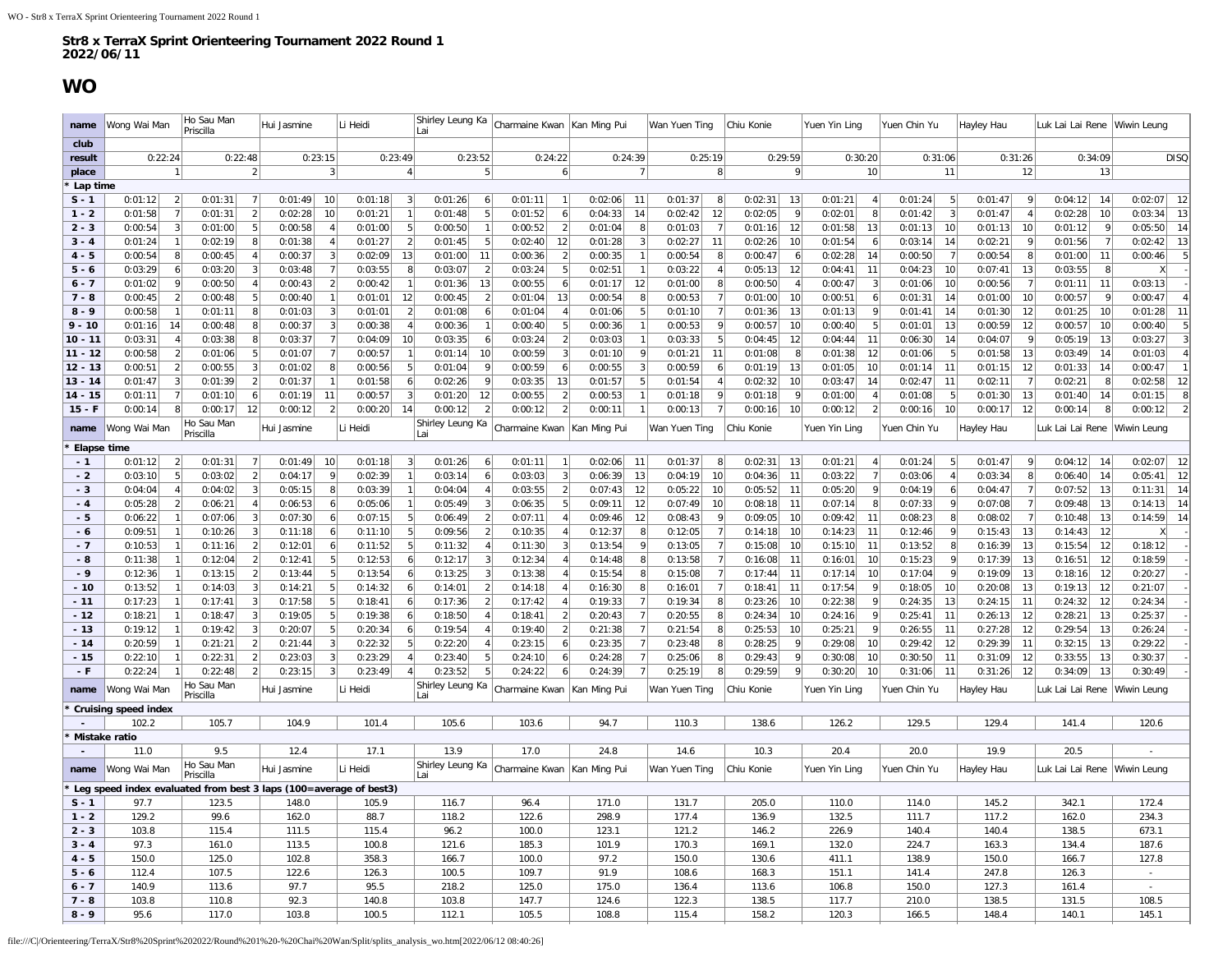### WO - Str8 x TerraX Sprint Orienteering Tournament 2022 Round 1

| $9 - 10$  | 209.2                                | 132.1                                       | 101.8          | 104.6          | 99.1             | 110.1                       | 99.1           | 145.9         | 156.9       | 110.1           | 167.9        | 162.4      | 156.9                        | 110.1       |
|-----------|--------------------------------------|---------------------------------------------|----------------|----------------|------------------|-----------------------------|----------------|---------------|-------------|-----------------|--------------|------------|------------------------------|-------------|
| $10 - 11$ | 106.6                                | 110.1                                       | 109.6          | 125.8          | 108.6            | 103.0                       | 92.4           | 107.6         | 143.9       | 143.4           | 197.0        | 124.7      | 161.1                        | 104.5       |
| $11 - 12$ | 100.0                                | 113.8                                       | 115.5          | 98.3           | 127.6            | 101.7                       | 120.7          | 139.7         | 117.2       | 169.0           | 113.8        | 203.4      | 394.8                        | 108.6       |
| $12 - 13$ | 100.0                                | 107.8                                       | 121.6          | 109.8          | 125.5            | 115.7                       | 107.8          | 115.7         | 154.9       | 127.5           | 145.1        | 147.1      | 182.4                        | 92.2        |
| $13 - 14$ | 105.9                                | 98.0                                        | 96.0           | 116.8          | 144.6            | 212.9                       | 115.8          | 112.9         | 150.5       | 224.8           | 165.3        | 129.7      | 139.6                        | 176.2       |
| $14 - 15$ | 129.1                                | 127.3                                       | 143.6          | 103.6          | 145.5            | 100.0                       | 96.4           | 141.8         | 141.8       | 109.1           | 123.6        | 163.6      | 181.8                        | 136.4       |
| $15 - F$  | 120.0                                | 145.7                                       | 102.9          | 171.4          | 102.9            | 102.9                       | 94.3           | 111.4         | 137.1       | 102.9           | 137.1        | 145.7      | 120.0                        | 102.9       |
| average   | 113.5                                | 115.5                                       | 117.8          | 120.7          | 120.9            | 123.4                       | 124.9          | 128.3         | 151.9       | 153.7           | 157.6        | 159.2      | 173.0                        |             |
| name      | Wong Wai Man                         | Ho Sau Man<br>Priscilla                     | Hui Jasmine    | Li Heidi       | Shirley Leung Ka | Charmaine Kwan Kan Ming Pui |                | Wan Yuen Ting | Chiu Konie  | Yuen Yin Ling   | Yuen Chin Yu | Hayley Hau | Luk Lai Lai Rene Wiwin Leung |             |
|           |                                      | Leg mistake time (negative value=very good) |                |                |                  |                             |                |               |             |                 |              |            |                              |             |
| $S - 1$   | $-0:00:03$                           | 0:00:13                                     | 0:00:32        | 0:00:03        | 0:00:08          | $-0:00:05$                  | 0:00:56        | 0:00:16       | 0:00:49     | $-0:00:12$      | $-0:00:11$   | 0:00:12    | 0:02:28                      | 0:00:38     |
| $1 - 2$   | 0:00:25                              | $-0:00:06$                                  | 0:00:52        | $-0:00:12$     | 0:00:12          | 0:00:17                     | 0:03:07        | 0:01:01       | $-0:00:02$  | 0:00:06         | $-0:00:16$   | $-0:00:11$ | 0:00:19                      | 0:01:44     |
| $2 - 3$   | 0:00:01                              | 0:00:05                                     | 0:00:03        | 0:00:07        | $-0:00:05$       | $-0:00:02$                  | 0:00:15        | 0:00:06       | 0:00:04     | 0:00:52         | 0:00:06      | 0:00:06    | $-0:00:02$                   | 0:04:47     |
| $3 - 4$   | $-0:00:04$                           | 0:00:48                                     | 0:00:07        | 0:00:01        | 0:00:14          | 0:01:11                     | 0:00:06        | 0:00:52       | 0:00:26     | 0:00:05         | 0:01:22      | 0:00:29    | $-0:00:06$                   | 0:00:58     |
| $4 - 5$   | 0:00:17                              | 0:00:07                                     | 0:00:01        | 0:01:32        | 0:00:22          | $-0:00:01$                  | 0:00:01        | 0:00:14       | $-0:00:03$  | 0:01:43         | 0:00:03      | 0:00:07    | 0:00:09                      | 0:00:03     |
| $5 - 6$   | 0:00:19                              | 0:00:03                                     | 0:00:33        | 0:00:46        | $-0:00:09$       | 0:00:11                     | $-0:00:05$     | $-0:00:03$    | 0:00:55     | 0:00:46         | 0:00:22      | 0:03:40    | $-0:00:28$                   |             |
| $6 - 7$   | 0:00:17                              | 0:00:03                                     | $-0:00:03$     | $-0:00:03$     | 0:00:50          | 0:00:09                     | 0:00:35        | 0:00:11       | $-0:00:11$  | $-0:00:09$      | 0:00:09      | 0:00:01    | 0:00:09                      | $\sim$      |
| $7 - 8$   | 0:00:01                              | 0:00:02                                     | $-0:00:05$     | 0:00:17        | 0:00:01          | 0:00:19                     | 0:00:13        | 0:00:05       | 0:00:00     | $-0:00:04$      | 0:00:35      | 0:00:04    | $-0:00:04$                   | $-0:00:05$  |
| $8 - 9$   | $-0:00:04$                           | 0:00:07                                     | 0:00:01        | 0:00:01        | 0:00:04          | 0:00:01                     | 0:00:09        | 0:00:03       | 0:00:12     | $-0:00:04$      | 0:00:22      | 0:00:11    | 0:00:01                      | 0:00:15     |
| $9 - 10$  | 0:00:39                              | 0:00:10                                     | $-0:00:01$     | 0:00:01        | $-0:00:02$       | 0:00:02                     | 0:00:02        | 0:00:13       | 0:00:07     | $-0:00:06$      | 0:00:14      | 0:00:12    | 0:00:06                      | $-0:00:04$  |
| $10 - 11$ | 0:00:09                              | 0:00:09                                     | 0:00:09        | 0:00:48        | 0:00:06          | $-0:00:01$                  | $-0:00:04$     | $-0:00:05$    | 0:00:11     | 0:00:34         | 0:02:14      | $-0:00:09$ | 0:00:39                      | $-0:00:32$  |
| $11 - 12$ | $-0:00:01$                           | 0:00:05                                     | 0:00:06        | $-0:00:02$     | 0:00:13          | $-0:00:01$                  | 0:00:15        | 0:00:17       | $-0:00:12$  | 0:00:25         | $-0:00:09$   | 0:00:43    | 0:02:27                      | $-0:00:07$  |
| $12 - 13$ | $-0:00:01$                           | 0:00:01                                     | 0:00:09        | 0:00:04        | 0:00:10          | 0:00:06                     | 0:00:07        | 0:00:03       | 0:00:08     | 0:00:01         | 0:00:08      | 0:00:09    | 0:00:21                      | $-0:00:14$  |
| $13 - 14$ | 0:00:04                              | $-0:00:08$                                  | $-0:00:09$     | 0:00:16        | 0:00:39          | 0:01:50                     | 0:00:21        | 0:00:03       | 0:00:12     | 0:01:40         | 0:00:36      | 0:00:00    | $-0:00:02$                   | 0:00:56     |
| $14 - 15$ | 0:00:15                              | 0:00:12                                     | 0:00:21        | 0:00:01        | 0:00:22          | $-0:00:02$                  | 0:00:01        | 0:00:17       | 0:00:02     | $-0:00:09$      | $-0:00:03$   | 0:00:19    | 0:00:22                      | 0:00:09     |
| $15 - F$  | 0:00:02                              | 0:00:05                                     | 0:00:00        | 0:00:08        | 0:00:00          | 0:00:00                     | 0:00:00        | 0:00:00       | 0:00:00     | $-0:00:03$      | 0:00:01      | 0:00:02    | $-0:00:02$                   | $-0:00:02$  |
| total     | 0:02:27                              | 0:02:10                                     | 0:02:53        | 0:04:05        | 0:03:19          | 0:04:08                     | 0:06:07        | 0:03:41       | 0:03:05     | 0:06:11         | 0:06:12      | 0:06:14    | 0:07:00                      |             |
|           | Ideal finishing time without mistake |                                             |                |                |                  |                             |                |               |             |                 |              |            |                              |             |
|           | 0:19:57                              | 0:20:38                                     | 0:20:22        | 0:19:44        | 0:20:33          | 0:20:14                     | 0:18:32        | 0:21:38       | 0:26:54     | 0:24:09         | 0:24:54      | 0:25:12    | 0:27:09                      | ×.          |
| name      | Wong Wai Man                         | Ho Sau Man<br>Priscilla                     | Hui Jasmine    | Li Heidi       | Shirley Leung Ka | Charmaine Kwan Kan Ming Pui |                | Wan Yuen Ting | Chiu Konie  | Yuen Yin Ling   | Yuen Chin Yu | Hayley Hau | Luk Lai Lai Rene Wiwin Leung |             |
| club      |                                      |                                             |                |                |                  |                             |                |               |             |                 |              |            |                              |             |
| result    | 0:22:24                              | 0:22:48                                     | 0:23:15        | 0:23:49        | 0:23:52          | 0:24:22                     | 0:24:39        | 0:25:19       | 0:29:59     | 0:30:20         | 0:31:06      | 0:31:26    | 0:34:09                      | <b>DISQ</b> |
| place     |                                      |                                             | 3 <sup>1</sup> | $\overline{A}$ | 5 <sup>1</sup>   | 6 <sup>1</sup>              | $\overline{7}$ | 8             | $\mathbf Q$ | 10 <sup>1</sup> | 11           | 12         | 13                           |             |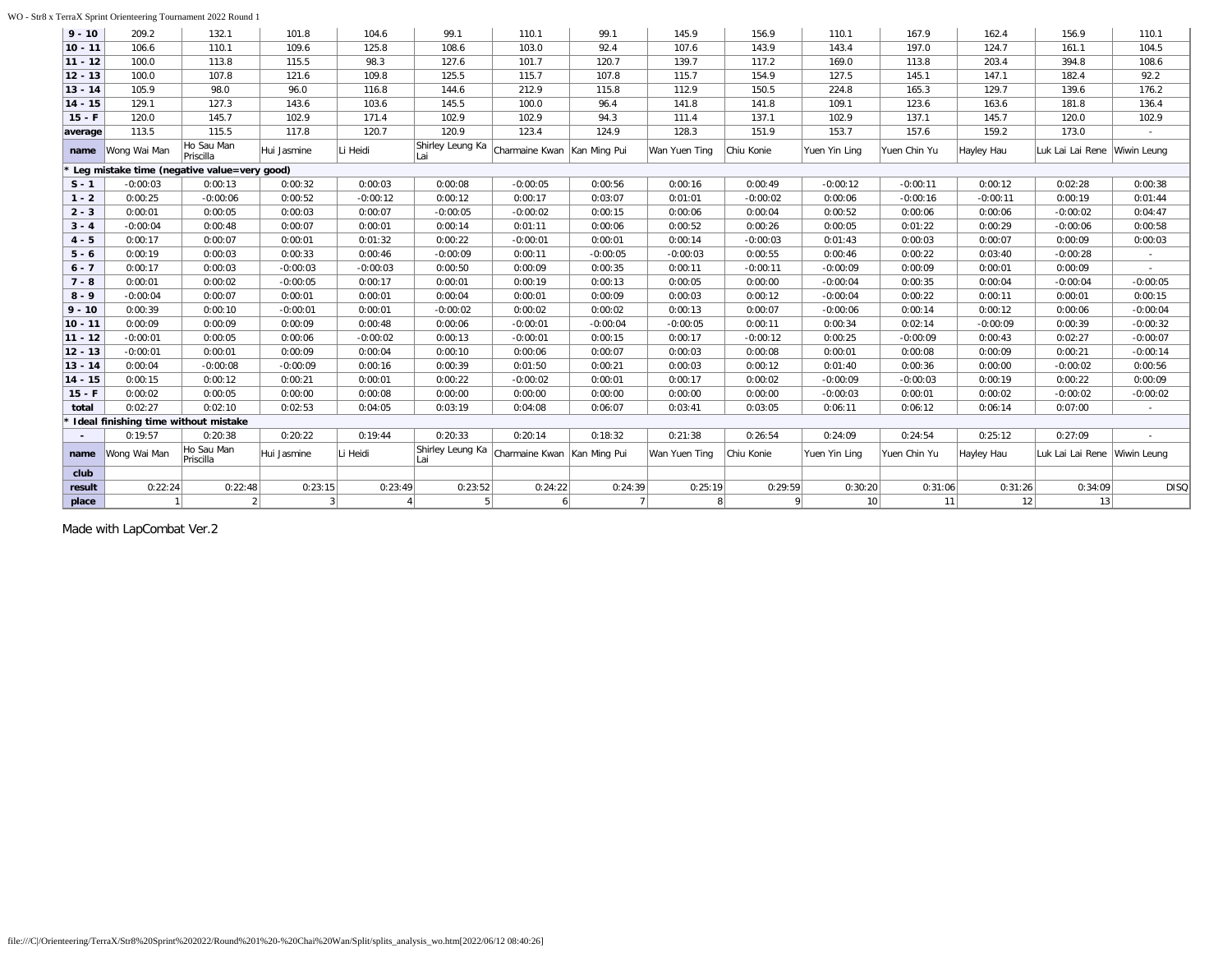<span id="page-11-0"></span>

| club                   |                                |                                                                             |                           |                           |                                       |                                           |                                |                                                  |                                                          |                                            |                         |                                        |                                                          |                                   |                                             |                                              |                                  |                                |                                   |                              |
|------------------------|--------------------------------|-----------------------------------------------------------------------------|---------------------------|---------------------------|---------------------------------------|-------------------------------------------|--------------------------------|--------------------------------------------------|----------------------------------------------------------|--------------------------------------------|-------------------------|----------------------------------------|----------------------------------------------------------|-----------------------------------|---------------------------------------------|----------------------------------------------|----------------------------------|--------------------------------|-----------------------------------|------------------------------|
| result<br>place        | 0:15:53                        | 0:16:14<br>$\overline{2}$                                                   | 0:17:20                   | 0:17:40                   | 0:17:46                               | 0:18:00<br>5                              | 0:19:37<br>6                   | 0:20:42<br>8 <sup>1</sup>                        | 0:20:48                                                  | 0:21:56<br>10                              | 0:23:05                 | 0:25:02<br>11                          | 0:26:02<br>13<br>12                                      | 0:26:42<br>14                     | 0:32:59<br>15                               | 0:34:03<br>16                                | 0:36:55<br>17                    | 0:40:10<br>18                  | 0:43:20<br>19                     | 1:22:38                      |
| * Lap time             |                                |                                                                             |                           |                           |                                       |                                           |                                |                                                  |                                                          |                                            |                         |                                        |                                                          |                                   |                                             |                                              |                                  |                                |                                   |                              |
| $S - 1$                | 0:00:57<br> 2                  | 0:00:50                                                                     | 0:01:17<br>-8             | 0:01:02                   | 6<br>$0:01:26$ 10                     | 0:00:57                                   | 0:01:00<br>$\left  \right $    | 0:01:25<br>9<br>5 <sub>l</sub>                   | $0:01:32$ 11                                             | $0:03:26$ 18                               | 0:00:57                 | 2 <br>$0:01:12$ 7                      | $0:01:52$ 12                                             | $0:01:52$ 12                      | $0:14:20$ 20                                | $0:03:17$ 17                                 | $0:07:35$ 19                     | $0:02:52$ 15                   | $0:02:52$ 15                      | $0:02:15$ 14                 |
| $1 - 2$                | 0:01:24<br>5 <sub>1</sub>      | $0:01:48$ 12                                                                | 0:01:14<br>$\overline{2}$ | 0:01:04                   | 0:01:23<br>1                          | 4<br>0:01:34                              | 0:01:36                        | 0:01:51<br>14                                    | 0:01:39<br>10                                            | 0:01:37<br>9                               | 0:03:56                 | 18<br>0:01:15                          | $\left  \frac{3}{2} \right $<br>0:01:45<br>11            | 0:04:05<br>19                     | 0:01:28<br>6                                | 0:03:21<br>17                                | 0:04:35<br>20                    | 0:01:49<br>13                  | 0:03:05<br>16                     | 0:01:58                      |
| $2 - 3$<br>$3 - 4$     | 0:00:51<br>9<br>0:01:31<br>-8  | 0:00:46<br>$\sim$ 4<br>0:01:30<br>7                                         | 0:00:44<br>2<br>0:01:11   | 0:00:44<br>0:01:49        | 0:00:46<br>$\vert$ 2<br>0:01:20<br>12 | 0:00:39<br>4<br>0:01:27<br>2 <sup>1</sup> | 0:00:46<br>0:01:23<br>-5<br>6  | 0:00:57<br>11<br>$\overline{4}$<br>0:01:45<br>11 | 0:00:48<br> 8 <br>0:02:03<br>14                          | 16<br>0:01:24<br>0:01:21<br>3 <sup>1</sup> | 0:00:47<br>0:01:32      | 7<br>$0:01:14$ 14<br>$0:02:00$ 13<br>9 | 15<br>0:01:19<br>0:02:20<br>16                           | $0:01:05$ 13<br>$0:01:40$ 10      | $0:00:55$ 10<br>0:01:22<br>4 <sup>1</sup>   | 0:01:28<br>18<br>0:02:25<br>17               | 0:01:24<br>16<br>0:04:57<br>20   | 12<br>0:01:01<br>15<br>0:02:06 | $0:01:58$ 20<br>0:03:17<br>18     | 0:01:57<br>0:03:34           |
| $4 - 5$                | 0:00:40                        | 0:00:31<br>$\sqrt{2}$                                                       | 0:00:47<br>10             | 0:00:29                   | 0:00:42                               | 0:00:39<br>8                              | 0:00:49<br>- 11                | 0:00:46<br>-91                                   | 0:01:02<br>17                                            | 0:00:56<br>15                              | 0:00:35                 | 0:00:36                                | 0:00:51<br>13<br>4                                       | $0:00:53$ 14                      | 0:00:37<br>- 51                             | 0:02:04<br>20                                | 0:00:49<br>- 11                  | 0:01:15<br>18                  | $0:01:36$ 19                      | 0:01:00                      |
| $5 - 6$                | 0:02:21                        | 0:02:30                                                                     | 0:03:03                   | 0:03:46                   | 12<br>0:02:39                         | 0:02:31                                   | 0:03:13                        | 0:03:20                                          | 0:03:03                                                  | 0:03:53<br>13                              | 0:04:07                 | 0:02:55                                | 5 <sup>1</sup><br>0:03:58<br>15                          | 0:03:42                           | 0:03:29<br>10                               | 0:06:22<br>19                                | 0:03:54<br>14                    | 0:05:28<br>17                  | 0:06:18<br>18                     | 0:07:27                      |
| $6 - 7$                | 0:00:46                        | 0:00:42                                                                     | 0:00:46                   | 0:00:31                   | 0:00:49                               | 0:00:42                                   | 0:01:13<br>19                  | 0:00:59<br>11                                    | 0:00:54<br>10                                            | 0:00:41                                    | 0:01:03                 | 0:00:53<br>13                          | 8<br>0:01:02<br>12                                       | 0:01:08<br>-18                    | 0:00:53                                     | 0:01:04<br>16                                | 0:01:05<br>17                    | 0:01:03<br>13                  | 0:01:51<br>- 20                   | 0:01:03                      |
| $7 - 8$<br>$8 - 9$     | 0:00:37<br>0:00:23<br>4        | 0:00:36<br>0:00:24                                                          | 0:00:44<br>0:00:19        | 0:00:32<br>0:00:23        | 0:00:41<br>0:00:25                    | 5 <sub>5</sub><br>0:00:37<br>0:00:27      | 0:00:43                        | 0:00:49<br>12<br>0:00:24<br>7                    | $0:00:46$ 10                                             | 0:00:44<br>0:00:22<br>$\overline{2}$       | 0:00:46                 | 0:00:45<br>10<br>15                    | 9<br>0:01:00<br>16                                       | $0:00:58$ 14                      | 0:00:59<br>- 15                             | 17<br>0:01:03                                | 0:00:54<br>-13                   | 0:01:05<br>18<br>0:00:34       | $0:01:51$ 20<br>0:01:05<br>- 20   | 0:01:11<br>0:00:32           |
| $9 - 10$               | 0:00:44<br>$\vert$ 2           | 0:00:47<br>$\vert$ 3                                                        | 0:01:00<br>10             | 0:00:42                   | 4<br>0:00:55                          | 10<br>7<br>0:02:12                        | 11<br>0:00:22<br>17<br>0:00:59 | 0:00:57<br>8                                     | 0:00:27<br>11<br>0:01:02<br>12                           | 0:00:52<br>$-4$                            | 0:00:32<br>0:01:00      | 0:00:23<br>0:00:53<br>10               | 0:00:43<br>19<br>4<br>0:01:24<br>14<br>6                 | $0:00:36$ 18<br>$0:01:19$ 13      | 0:00:24<br>0:00:52                          | 0:00:30<br> 13 <br>$\sim$ 4<br>0:02:25<br>18 | 0:00:30<br> 13 <br>0:01:41<br>15 | 17<br>0:02:05<br>16            | 0:02:54<br>19                     | $0:13:23$ 20                 |
| $10 - 11$              | 0:00:32<br>-21                 | 0:00:38<br>-61                                                              | 0:00:35                   | 0:00:31                   | 0:00:38                               | 0:00:39<br>6                              | 0:00:40<br>10<br>- 11          | 0:00:43<br>13                                    | 0:00:42<br>12                                            | 0:00:36<br>$\sim$                          | 0:00:38                 | 0:00:38                                | 6<br>0:00:47<br>15                                       | 0:00:48<br>- 16                   | 0:00:36                                     | -41<br>0:01:04<br><b>18</b>                  | 0:00:43<br>13                    | 0:00:49<br>17                  | 0:01:27<br>- 20                   | 0:01:10                      |
| $11 - 12$              | 0:02:16<br>$\overline{2}$      | 0:02:26<br>3 <sup>1</sup>                                                   | 0:02:32                   | 0:02:15                   | 0:02:37                               | 0:02:31<br>6                              | 0:03:04                        | 0:03:21<br>12                                    | 0:03:16<br>11                                            | 0:02:55<br><b>7</b>                        | 0:03:34                 | $0:08:33$ 18<br><b>14</b>              | 0:03:56<br>16                                            | 0:03:55<br>- 15                   | 0:03:09                                     | - 91<br>0:03:11<br>10 <sup>1</sup>           | 0:03:29<br>13                    | 0:09:07<br>19                  | 0:05:52<br>17                     | 0:37:39<br>- 20              |
| $12 - 13$              | 0:00:48                        | 0:00:51<br>$\overline{2}$                                                   | 0:01:01                   | 0:01:47                   | 0:01:18<br>18                         | 0:00:52<br>13                             | 0:01:09<br>10                  | 0:01:02                                          | 0:01:02                                                  | 0:00:51<br>-21                             | 0:01:10                 | 0:01:07                                | 0:01:40<br>- 91<br>15                                    | 0:01:29<br>-14                    | 0:01:06                                     | 0:01:10                                      | 0:01:45<br>17                    | 0:01:41<br>16                  | 0:02:58                           | 0:05:35                      |
| $13 - 14$<br>$14 - 15$ | 0:01:01<br>0:00:51             | 0:00:54<br>0:00:50                                                          | 0:00:54<br>0:01:01        | 0:00:50<br>0:00:57        | 0:01:01<br>6<br>0:00:54               | 0:01:10<br>5 <sub>5</sub><br>0:00:52      | 0:01:28<br>12<br>0:01:00       | 0:01:06<br>7 <sup>1</sup><br>0:01:02<br>11       | 0:01:08<br>0:01:12<br>12                                 | 0:01:03<br>6<br>0:01:01<br>-91             | 0:01:18<br>0:00:57      | 0:01:34<br>13<br>0:00:52               | 0:01:39<br>15<br>$\left  \cdot \right $<br>0:01:30<br>17 | 0:01:36<br>-14<br>0:01:21<br>-14  | 0:01:16<br>10 <sup>1</sup><br>0:01:17<br>13 | 0:02:57<br>18<br>$0:01:26$ 16                | 0:01:44<br>16<br>0:01:36<br>19   | 0:07:11<br>20<br>0:01:32<br>18 | 0:04:14<br>0:01:43<br>- 20        | 0:02:04<br>0:01:24           |
| $15 - F$               | 0:00:11                        | 0:00:11                                                                     | 0:00:12                   | $\frac{4}{3}$<br>0:00:18  | -17<br>0:00:12                        | $\left 4\right $<br>0:00:11               | 0:00:12                        | $\frac{4}{3}$<br>$0:00:15$ 12                    | 0:00:12<br>$\left 4\right $                              | $0:00:14$ 10                               | 0:00:13                 | 9<br>0:00:12                           | 4<br>14<br>0:00:16                                       | $0:00:15$ 12                      | $0:00:16$ 14                                | $0:00:16$ 14                                 | 0:00:14<br>10                    | $0:00:32$ 20                   | $0:00:19$ 18                      | $0:00:26$ 19                 |
| name                   | Chan Tsz Chung                 | Wong Wai Ngai                                                               | Wong Isaac                | Yeung Kwok                | Leung Siu Ho                          | Chen Fuk Lai                              | Chan Kai Wing                  | Liang Chi Hang                                   | Yan Chi Hang                                             | Lee Chung Wah Sy Huan Kun                  |                         | Cheung Kwok                            | Tang Yuk                                                 | Chan Kwok Wai                     | ee Hok Wun                                  | Li Ka Hon                                    | Ambrose Lam                      | Cheng Pui Lun                  | Chiu Luen Kwan                    | Ho Hing Fung                 |
| * Elapse time          |                                |                                                                             |                           | Keung                     |                                       |                                           | Dicky                          |                                                  |                                                          |                                            |                         | Fung Edwin                             | Cheong                                                   | Aaron                             |                                             |                                              |                                  |                                |                                   |                              |
| $-1$                   | 0:00:57<br>$\left  \right $    | 0:00:50                                                                     | 0:01:17                   | 0:01:02                   | $0:01:26$ 10<br>-6                    | 0:00:57                                   | 0:01:00                        | 0:01:25                                          | $0:01:32$ 11                                             | $0:03:26$ 18                               | 0:00:57                 | 0:01:12<br>$\frac{2}{2}$               | $0:01:52$ 12                                             | $0:01:52$ 12                      | $0:14:20$ 20                                | 0:03:17<br>17                                | 0:07:35<br>-19                   | $0:02:52$ 15                   | 0:02:52<br>- 15                   | $0:02:15$ 14                 |
| $-2$                   | 0:02:21<br>$\overline{2}$      | 7<br>0:02:38                                                                | 0:02:31                   | 0:02:06                   | 1<br>0:02:49                          | 8<br>0:02:31                              | 0:02:36                        | 10<br>6<br>0:03:16                               | 0:03:11<br>9                                             | 15<br>0:05:03                              | 0:04:53                 | 14<br>0:02:27                          | $\vert$ 3<br>11<br>0:03:37                               | $0:05:57$ 16                      | $0:15:48$ 20                                | 18<br>0:06:38                                | 0:12:10<br>19                    | 0:04:41<br>13                  | 0:05:57<br>16                     | $0:04:13$ 12                 |
| $-3$                   | 0:03:12<br>3                   | 0:03:24<br>6 <sup>1</sup>                                                   | 0:03:15                   | 0:02:50<br>4 <sup>1</sup> | 0:03:35                               | $\overline{7}$<br>0:03:10                 | 0:03:22                        | 0:04:13<br>10                                    | 0:03:59<br>9                                             | 0:06:27<br>15                              | 0:05:40                 | 12<br>0:03:41                          | 8<br>0:04:56<br>11                                       | $0:07:02$ 16                      | $0:16:43$ 20                                | 0:08:06<br>18                                | 0:13:34<br>19                    | 0:05:42<br>13                  | 0:07:55<br>17                     | $0:06:10$ 14                 |
| $-4$                   | 0:04:43<br>$\sim$              | 0:04:54<br>6 <sup>1</sup>                                                   | 0:04:26                   | 0:04:39                   | 0:04:55<br>$\overline{\mathbf{3}}$    | 7<br>0:04:37                              | 0:04:45                        | 0:05:58<br>9                                     | 0:06:02<br>10                                            | 0:07:48<br> 14                             | 0:07:12                 | 11<br>0:05:41                          | 8 <br>0:07:16<br>12                                      | $0:08:42$ 15                      | $0:18:05$ 19                                | 0:10:31<br>17                                | 0:18:31<br>20                    | 0:07:48<br>13                  | 0:11:12<br>18                     | 0:09:44                      |
| $-5$<br>$-6$           | 0:05:23<br>4<br>0:07:44        | 0:05:25<br>- 51<br>0:07:55<br>$\vert$ 3                                     | 0:05:13<br>0:08:16        | 0:05:08<br>0:08:54        | 0:05:37<br>0:08:16                    | 0:05:16<br>7<br>0:07:47<br>4 <sup>1</sup> | 0:05:34<br>0:08:47             | 0:06:44<br>9<br>0:10:04<br>9                     | 0:07:04<br>10 <sup>1</sup><br>0:10:07<br>10 <sup>1</sup> | $0:08:44$ 13<br>0:12:37<br>13              | 0:07:47<br>0:11:54      | 0:06:17<br>11<br>0:09:12<br>- 11       | 8<br>0:08:07<br>12<br>0:12:05<br>- 81<br>12              | $0:09:35$ 15<br>$0:13:17$ 14      | $0:18:42$ 19<br>$0:22:11$ 19                | $0:12:35$ 17<br>0:18:57<br>17                | 0:19:20<br>20<br>0:23:14<br>-20  | 0:09:03<br>14<br>0:14:31<br>15 | $0:12:48$ 18<br>0:19:06<br>- 18   | 0:10:44<br>0:18:11           |
| $-7$                   | 0:08:30                        | 0:08:37<br>$\vert$ 3                                                        | 0:09:02                   | 0:09:25                   | 0:09:05                               | 0:08:29<br>-51                            | 0:10:00                        | 0:11:03<br>10 <sup>1</sup>                       | 0:11:01<br>-9                                            | 0:13:18<br>13                              | 0:12:57                 | 0:10:05<br>11                          | 8<br>0:13:07<br>12                                       | $0:14:25$ 14                      | $0:23:04$ 19                                | 0:20:01<br>17 <sup>1</sup>                   | 0:24:19<br>20                    | 0:15:34<br>15                  | 0:20:57<br>18                     | 0:19:14                      |
| - 8                    | 0:09:07                        | 0:09:13                                                                     | 0:09:46                   | 0:09:57                   | 0:09:46                               | 0:09:06                                   | 0:10:43                        | 0:11:52<br>10 <sup>1</sup>                       | 0:11:47                                                  | 0:14:02<br>12                              | 0:13:43                 | 0:10:50                                | 8<br>0:14:07<br>13                                       | 0:15:23                           | $0:24:03$ 19                                | 0:21:04<br>17                                | 0:25:13<br>- 20                  | 0:16:39<br>15                  | $0:22:48$ 18                      | 0:20:25                      |
| $-9$                   | 0:09:30                        | 0:09:37                                                                     | 0:10:05                   | 0:10:20                   | 6<br>0:10:11                          | 0:09:33                                   | 0:11:05                        | 0:12:16<br>10 <sup>1</sup>                       | 0:12:14                                                  | 0:14:24<br>12                              | 0:14:15                 | 0:11:13<br>11                          | 8<br>0:14:50<br>13                                       | 0:15:59<br>14                     | $0:24:27$ 19                                | $0:21:34$ 17                                 | 0:25:43<br>- 20                  | 15<br>0:17:13                  | 0:23:53<br>18                     | 0:20:57                      |
| $-10$<br>$-11$         | 0:10:14<br>0:10:46             | 0:10:24<br>0:11:02<br>$\left  \right $                                      | 0:11:05<br>0:11:40        | 0:11:02<br>0:11:33        | 0:11:06<br>0:11:44                    | 0:11:45<br>5<br>0:12:24                   | 0:12:04<br>0:12:44             | 0:13:13<br>9<br>0:13:56<br>9                     | 0:13:16<br>10<br>0:13:58<br>10                           | $0:15:16$ 12<br>$0:15:52$ 11               | 0:15:15<br>$0:15:53$ 12 | 11<br>0:12:06<br>0:12:44               | 8<br>0:16:14<br>13<br>7<br>0:17:01<br>13                 | 0:17:18<br>- 14<br>0:18:06<br>-14 | $0:25:19$ 17<br>$0:25:55$ 17                | 0:23:59<br>16<br>0:25:03<br>16               | 0:27:24<br>19<br>0:28:07<br>18   | 0:19:18<br>15<br>0:20:07<br>15 | 0:26:47<br>-18<br>0:28:14<br>- 19 | $0:34:20$ 20<br>$0:35:30$ 20 |
| $-12$                  | 0:13:02<br>$\overline{1}$      | 0:13:28<br>$\vert$ 2                                                        | 0:14:12                   | 0:13:48                   | $\overline{\mathbf{3}}$<br>0:14:21    | 5 <sub>1</sub><br>0:14:55                 | 0:15:48                        | 0:17:17<br>9                                     | 0:17:14<br>8                                             | $0:18:47$ 10                               | 0:19:27                 | $0:21:17$ 13<br>11                     | 0:20:57<br>12                                            | 0:22:01<br>- 14                   | $0:29:04$ 16                                | 0:28:14<br>15                                | 0:31:36<br>18                    | $0:29:14$ 17                   | 0:34:06<br>- 19                   | 1:13:09<br>- 20              |
| $-13$                  | 0:13:50                        | 0:14:19<br> 2                                                               | 0:15:13                   | 0:15:35                   | 4<br>0:15:39                          | 5 <sub>1</sub><br>0:15:47                 | 0:16:57<br>6                   | 0:18:19<br>9                                     | 0:18:16<br>- 81                                          | $0:19:38$ 10                               | 0:20:37                 | $0:22:24$ 12<br>11                     | 0:22:37<br>13                                            | $0:23:30$ 14                      | $0:30:10$ 16                                | $0:29:24$ 15                                 | 0:33:21<br>18                    | 0:30:55<br>17                  | 0:37:04<br>19                     | $1:18:44$ 20                 |
| $-14$                  | 0:14:51                        | 0:15:13<br>$\vert$ 2                                                        | 0:16:07                   | 0:16:25                   | 0:16:40<br>$\left 4\right $           | 5 <sub>1</sub><br>0:16:57                 | 0:18:25                        | 0:19:25<br>9                                     | 0:19:24<br>- 8                                           | 0:20:41<br>10                              | 0:21:55                 | $0:23:58$ 12<br>-11                    | 0:24:16<br>13                                            | 0:25:06<br>-14                    | $0:31:26$ 15                                | 0:32:21<br>16                                | 0:35:05<br>17                    | 0:38:06<br>18                  | 0:41:18<br>19                     | 1:20:48                      |
| $-15$                  | 0:15:42                        | 0:16:03<br>2                                                                | 0:17:08                   | 0:17:22                   | 0:17:34<br>4 <sup>1</sup>             | 0:17:49<br>- 5                            | 0:19:25                        | 0:20:27<br>8                                     | 0:20:36                                                  | $0:21:42$ 10                               | 0:22:52                 | $0:24:50$ 12                           | 0:25:46<br>13                                            | 0:26:27<br>-14                    | 0:32:43<br>15                               | $0:33:47$ 16                                 | 0:36:41<br>17                    | 0:39:38<br>18                  | 0:43:01<br>19                     | 1:22:12                      |
| - F                    | 0:15:53                        | 0:16:14<br>Wong Wai Ngai                                                    | 0:17:20                   | 0:17:40<br>Yeung Kwok     | 0:17:46                               | 0:18:00                                   | 0:19:37<br>Chan Kai Wing       | 0:20:42                                          | 0:20:48                                                  | $0:21:56$ 10                               | 0:23:05                 | $0:25:02$ 12<br>Cheung Kwok            | 0:26:02<br>13<br><b>Tang Yuk</b>                         | $0:26:42$ 14<br>Chan Kwok Wai     | $0:32:59$ 15                                | $0:34:03$ 16                                 | $0:36:55$ 17                     | $0:40:10$ 18                   | $0:43:20$ 19                      | $1:22:38$ 20<br>Ho Hing Fung |
| name                   | Chan Tsz Chung                 |                                                                             | Wong Isaac                | Keung                     | Leung Siu Ho                          | Chen Fuk Lai                              | Dicky                          | Liang Chi Hang                                   | Yan Chi Hang                                             | Lee Chung Wah                              | Sy Huan Kun             | Fung Edwin                             | Cheong                                                   | Aaron                             | Lee Hok Wun                                 | Li Ka Hon                                    | Ambrose Lam                      | Cheng Pui Lun                  | Chiu Luen Kwan                    |                              |
|                        | * Cruising speed index<br>97.4 | 101.2                                                                       | 104.8                     |                           |                                       | 103.7                                     | 118.3                          |                                                  |                                                          |                                            | 122.9                   | 116.3                                  | 160.4                                                    | 154.6                             | 123.5                                       | 160.2                                        | 153.2                            | 181.7                          | 248.5                             |                              |
|                        |                                |                                                                             |                           |                           |                                       |                                           |                                |                                                  |                                                          |                                            |                         |                                        |                                                          |                                   |                                             |                                              |                                  |                                |                                   |                              |
| $\sim$                 |                                |                                                                             |                           | 94.1                      | 108.5                                 |                                           |                                | 130.3                                            | 126.8                                                    | 115.7                                      |                         |                                        |                                                          |                                   |                                             |                                              |                                  |                                |                                   | 214.9                        |
| * Mistake ratio        | 8.5                            | 7.5                                                                         | 10.8                      | 21.1                      | 9.0                                   | 14.4                                      | 11.4                           | 6.8                                              | 9.7                                                      | 22.7                                       | 22.4                    | 31.6                                   | 8.7                                                      | 15.1                              | 45.1                                        | 31.8                                         | 38.5                             | 35.2                           | 15.3                              | 63.1                         |
|                        |                                |                                                                             |                           | Yeung Kwok                |                                       |                                           | Chan Kai Wing                  |                                                  |                                                          |                                            |                         | Cheung Kwok                            | Tang Yuk                                                 | Chan Kwok Wai                     |                                             |                                              |                                  |                                |                                   | Ho Hing Fung                 |
| name                   | Chan Tsz Chung Wong Wai Ngai   |                                                                             | Wong Isaac                | Keung                     | Leung Siu Ho                          | Chen Fuk Lai                              | Dicky                          | Liang Chi Hang                                   | Yan Chi Hang                                             | Lee Chung Wah                              | Sy Huan Kun             | Fung Edwin                             | Cheong                                                   | Aaron                             | ee Hok Wun                                  | Li Ka Hon                                    | Ambrose Lam                      | Cheng Pui Lun                  | Chiu Luen Kwan                    | Henry                        |
| $S - 1$                | 104.3                          | * Leg speed index evaluated from best 3 laps (100=average of best3)<br>91.5 | 140.9                     | 113.4                     | 157.3                                 | 104.3                                     | 109.8                          | 155.5                                            | 168.3                                                    | 376.8                                      | 104.3                   | 131.7                                  | 204.9                                                    | 204.9                             | 1573.2                                      | 360.4                                        | 832.3                            | 314.6                          | 314.6                             | 247.0                        |
| $1 - 2$                | 118.3                          | 152.1                                                                       | 104.2                     | 90.1                      | 116.9                                 | 132.4                                     | 135.2                          | 156.3                                            | 139.4                                                    | 136.6                                      | 332.4                   | 105.6                                  | 147.9                                                    | 345.                              | 123.9                                       | 283.1                                        | 387.3                            | 153.5                          | 260.6                             | 166.2                        |
| $2 - 3$                | 120.5                          | 108.7                                                                       | 103.9                     | 103.9                     | 108.7                                 | 92.1                                      | 108.7                          | 134.6                                            | 113.4                                                    | 198.4                                      | 111.0                   | 174.8                                  | 186.6                                                    | 153.5                             | 129.9                                       | 207.9                                        | 198.4                            | 144.1                          | 278.7                             | 276.4                        |
| $3 - 4$                | 117.7                          | 116.4                                                                       | 91.8                      | 140.9                     | 103.4                                 | 112.5                                     | 107.3                          | 135.8                                            | 159.1                                                    | 104.7                                      | 119.0                   | 155.2                                  | 181.0                                                    | 129.3                             | 106.0                                       | 187.5                                        | 384.1                            | 162.9                          | 254.7                             | 276.7                        |
| $4 - 5$<br>$5 - 6$     | 126.3<br>95.7                  | 97.9<br>101.8                                                               | 148.4<br>124.2            | 91.6<br>153.4             | 132.6<br>107.9                        | 123.2<br>102.5                            | 154.7<br>131.0                 | 145.3<br>135.7                                   | 195.8<br>124.2                                           | 176.8<br>158.1                             | 110.5<br>167.6          | 113.7<br>118.8                         | 161.1<br>161.5                                           | 167.4<br>150.7                    | 116.8<br>141.9                              | 391.6<br>259.3                               | 154.7<br>158.8                   | 236.8<br>222.6                 | 303.2<br>256.6                    | 189.5<br>303.4               |
| $6 - 7$                | 121.1                          | 110.5                                                                       | 121.1                     | 81.6                      | 128.9                                 | 110.5                                     | 192.1                          | 155.3                                            | 142.1                                                    | 107.9                                      | 165.8                   | 139.5                                  | 163.2                                                    | 178.9                             | 139.5                                       | 168.4                                        | 171.1                            | 165.8                          | 292.1                             | 165.8                        |
| $7 - 8$                | 105.7                          | 102.9                                                                       | 125.7                     | 91.4                      | 117.1                                 | 105.7                                     | 122.9                          | 140.0                                            | 131.4                                                    | 125.7                                      | 131.4                   | 128.6                                  | 171.4                                                    | 165.7                             | 168.6                                       | 180.0                                        | 154.3                            | 185.7                          | 317.1                             | 202.9                        |
| $8 - 9$                | 109.5                          | 114.3                                                                       | 90.5                      | 109.5                     | 119.0                                 | 128.6                                     | 104.8                          | 114.3                                            | 128.6                                                    | 104.8                                      | 152.4                   | 109.5                                  | 204.8                                                    | 171.4                             | 114.3                                       | 142.9                                        | 142.9                            | 161.9                          | 309.5                             | 152.4                        |
| $9 - 10$<br>$10 - 11$  | 99.2<br>98.0                   | 106.0                                                                       | 135.3                     | 94.7                      | 124.1                                 | 297.7                                     | 133.1                          | 128.6                                            | 139.8                                                    | 117.3                                      | 135.3                   | 119.5                                  | 189.5                                                    | 178.2                             | 117.3                                       | 327.1                                        | 227.8                            | 282.0                          | 392.5                             | 1811.3                       |
| $11 - 12$              | 97.8                           | 116.3<br>105.0                                                              | 107.1<br>109.4            | 94.9<br>97.1              | 116.3<br>112.9                        | 119.4<br>108.6                            | 122.4<br>132.4                 | 131.6<br>144.6                                   | 128.6<br>141.0                                           | 110.2<br>125.9                             | 116.3<br>154.0          | 116.3<br>369.1                         | 143.9<br>169.8                                           | 146.9<br>169.1                    | 110.2<br>136.0                              | 195.9<br>137.4                               | 131.6<br>150.4                   | 150.0<br>393.5                 | 266.3<br>253.2                    | 214.3<br>1625.2              |
| $12 - 13$              | 96.0                           | 102.0                                                                       | 122.0                     | 214.0                     | 156.0                                 | 104.0                                     | 138.0                          | 124.0                                            | 124.0                                                    | 102.0                                      | 140.0                   | 134.0                                  | 200.0                                                    | 178.0                             | 132.0                                       | 140.0                                        | 210.0                            | 202.0                          | 356.0                             | 670.0                        |
| $13 - 14$              | 115.8                          | 102.5                                                                       | 102.5                     | 94.9                      | 115.8                                 | 132.9                                     | 167.1                          | 125.3                                            | 129.1                                                    | 119.6                                      | 148.1                   | 178.5                                  | 188.0                                                    | 182.3                             | 144.3                                       | 336.1                                        | 197.5                            | 818.4                          | 482.3                             | 235.4                        |
| $14 - 15$              | 100.0                          | 98.0                                                                        | 119.6                     | 111.8                     | 105.9                                 | 102.0                                     | 117.6                          | 121.6                                            | 141.2                                                    | 119.6                                      | 111.8                   | 102.0                                  | 176.5                                                    | 158.8                             | 151.0                                       | 168.6                                        | 188.2                            | 180.4                          | 202.0                             | 164.7                        |
| $15 - F$               | 100.0<br>106.0                 | 100.0<br>108.3                                                              | 109.1<br>115.7            | 163.6<br>117.9            | 109.1<br>118.6                        | 100.0<br>120.1                            | 109.1<br>130.9                 | 136.4<br>138.2                                   | 109.1<br>138.8                                           | 127.3<br>146.4                             | 118.2<br>154.1          | 109.1<br>167.1                         | 145.5<br>173.7                                           | 136.4<br>178.2                    | 145.5<br>220.1                              | 145.5<br>227.3                               | 127.3<br>246.4                   | 290.9<br>268.1                 | 172.7<br>289.2                    | 236.4<br>551.5               |
| average                |                                | Wong Wai Ngai                                                               |                           | Yeung Kwok                |                                       |                                           | Chan Kai Wing                  |                                                  |                                                          |                                            |                         | Cheung Kwok                            | Tang Yuk                                                 | Chan Kwok Wai                     |                                             |                                              |                                  |                                |                                   | Ho Hing Fung                 |
| name                   | Chan Tsz Chung                 | Eric                                                                        | Wong Isaac                | Keung                     | Leung Siu Ho                          | Chen Fuk Lai                              | Dicky                          | Liang Chi Hang                                   | Ƴan Chi Hang                                             | Lee Chung Wah                              | Sy Huan Kun             | Fung Edwin                             | Cheong                                                   | Aaron                             | ee Hok Wun.                                 | i Ka Hon                                     | Ambrose Lam                      | Cheng Pui Lun                  | Chiu Luen Kwan                    | Henry                        |
|                        |                                | * Leg mistake time (negative value=very good)                               |                           |                           |                                       |                                           |                                |                                                  |                                                          |                                            |                         |                                        |                                                          |                                   |                                             |                                              |                                  |                                |                                   |                              |
| $S - 1$<br>$1 - 2$     | 0:00:04<br>0:00:15             | $-0:00:05$<br>0:00:36                                                       | 0:00:20<br>0:00:00        | 0:00:11<br>$-0:00:03$     | 0:00:27<br>0:00:06                    | 0:00:00<br>0:00:20                        | $-0:00:05$<br>0:00:12          | 0:00:14<br>0:00:18                               | 0:00:23<br>0:00:09                                       | 0:02:23<br>0:00:15                         | $-0:00:10$<br>0:02:29   | 0:00:08<br>$-0:00:08$                  | 0:00:24<br>$-0:00:09$                                    | 0:00:27<br>0:02:15                | 0:13:12<br>0:00:00                          | 0:01:49<br>0:01:27                           | 0:06:11<br>0:02:46               | 0:01:13<br>$-0:00:20$          | 0:00:36<br>0:00:09                | 0:00:18<br>$-0:00:35$        |
| $2 - 3$                | 0:00:10                        | 0:00:03                                                                     | 0:00:00                   | 0:00:04                   | 0:00:00                               | $-0:00:05$                                | $-0:00:04$                     | 0:00:02                                          | $-0:00:06$                                               | 0:00:35                                    | $-0:00:05$              | 0:00:25                                | 0:00:11                                                  | 0:00:00                           | 0:00:03                                     | 0:00:20                                      | 0:00:19                          | $-0:00:16$                     | 0:00:13                           | 0:00:26                      |
| $3 - 4$                | 0:00:16                        | 0:00:12                                                                     | $-0.00:10$                | 0:00:36                   | $-0.00:04$                            | 0:00:07                                   | $-0.00:09$                     | 0:00:04                                          | 0:00:25                                                  | 0:00:08                                    | 0:00:03                 | 0:00:30                                | 0:00:16                                                  | $-0.00:20$                        | $-0.00:14$                                  | 0:00:21                                      | 0:02:59                          | $-0.00:15$                     | 0:00:05                           | 0:00:48                      |
| $4 - 5$                | 0:00:09                        | $-0:00:01$                                                                  | 0:00:14                   | 0:00:01                   | 0:00:08                               | 0:00:06                                   | 0:00:12                        | 0:00:05                                          | 0:00:22                                                  | 0:00:19                                    | $-0:00:04$              | 0:00:01                                | 0:00:00                                                  | 0:00:04                           | $-0:00:02$                                  | 0:01:13                                      | 0:00:00                          | 0:00:17                        | 0:00:17                           | $-0:00:08$                   |
| $5 - 6$<br>$6 - 7$     | $-0:00:03$<br>0:00:09          | 0:00:01<br>0:00:04                                                          | 0:00:29<br>0:00:06        | 0:01:27<br>$-0:00:05$     | 0:00:01<br>0:00:08                    | $-0:00:02$<br>0:00:03                     | 0:00:19<br>0:00:28             | 0:00:08<br>0:00:09                               | $-0:00:04$<br>0:00:06                                    | 0:01:03<br>$-0:00:03$                      | 0:01:06<br>0:00:16      | 0:00:04<br>0:00:09                     | 0:00:02<br>0:00:01                                       | $-0:00:06$<br>0:00:09             | 0:00:27<br>0:00:06                          | 0:02:26<br>0:00:03                           | 0:00:08<br>0:00:07               | 0:01:00<br>$-0:00:06$          | 0:00:12<br>0:00:17                | 0:02:10<br>$-0:00:19$        |
| $7 - 8$                | 0:00:03                        | 0:00:01                                                                     | 0:00:07                   | 0:00:01                   | 0:00:03                               | 0:00:01                                   | 0:00:02                        | 0:00:03                                          | 0:00:02                                                  | 0:00:04                                    | 0:00:03                 | 0:00:04                                | 0:00:04                                                  | 0:00:04                           | 0:00:16                                     | 0:00:07                                      | 0:00:00                          | 0:00:01                        | 0:00:24                           | $-0:00:04$                   |
| $8 - 9$                | 0:00:03                        | 0:00:03                                                                     | $-0:00:03$                | 0:00:03                   | 0:00:02                               | 0:00:05                                   | $-0:00:03$                     | $-0:00:03$                                       | 0:00:00                                                  | $-0:00:02$                                 | 0:00:06                 | $-0:00:01$                             | 0:00:09                                                  | 0:00:04                           | $-0:00:02$                                  | $-0:00:04$                                   | $-0:00:02$                       | $-0:00:04$                     | 0:00:13                           | $-0:00:13$                   |
| $9 - 10$               | 0:00:01                        | 0:00:02                                                                     | 0:00:14                   | 0:00:00                   | 0:00:07                               | 0:01:26                                   | 0:00:07                        | 0:00:01                                          | 0:00:06                                                  | 0:00:01                                    | 0:00:06                 | 0:00:01                                | 0:00:13                                                  | 0:00:10                           | $-0:00:03$                                  | 0:01:14                                      | 0:00:33                          | 0:00:44                        | 0:01:04                           | 0:11:48                      |
| $10 - 11$              | 0:00:00                        | 0:00:05                                                                     | 0:00:01                   | 0:00:00                   | 0:00:03                               | 0:00:05                                   | 0:00:01                        | 0:00:00                                          | 0:00:01                                                  | $-0:00:02$                                 | $-0:00:02$              | 0:00:00                                | $-0:00:05$                                               | $-0:00:02$                        | $-0:00:04$                                  | 0:00:12                                      | $-0:00:07$                       | $-0:00:10$                     | 0:00:06                           | 0:00:00                      |
| $11 - 12$<br>$12 - 13$ | 0:00:01<br>0:00:01             | 0:00:05<br>0:00:00                                                          | 0:00:06<br>0:00:09        | 0:00:04<br>0:01:00        | 0:00:06<br>0:00:24                    | 0:00:07<br>0:00:00                        | 0:00:19<br>0:00:10             | 0:00:20<br>$-0:00:03$                            | 0:00:20<br>$-0:00:01$                                    | 0:00:14<br>$-0:00:07$                      | 0:00:43<br>0:00:09      | 0:05:51<br>0:00:09                     | 0:00:13<br>0:00:20                                       | 0:00:20<br>0:00:12                | 0:00:17<br>0:00:04                          | $-0:00:32$<br>$-0:00:10$                     | $-0:00:04$<br>0:00:28            | 0:04:54<br>0:00:10             | 0:00:07<br>0:00:54                | 0:32:40<br>0:03:48           |
| $13 - 14$              | 0:00:10                        | 0:00:01                                                                     | $-0:00:01$                | 0:00:00                   | 0:00:04                               | 0:00:15                                   | 0:00:26                        | $-0:00:03$                                       | 0:00:01                                                  | 0:00:02                                    | 0:00:13                 | 0:00:33                                | 0:00:15                                                  | 0:00:15                           | 0:00:11                                     | 0:01:33                                      | 0:00:23                          | 0:05:35                        | 0:02:03                           | 0:00:11                      |
| $14 - 15$              | 0:00:01                        | $-0:00:02$                                                                  | 0:00:08                   | 0:00:09                   | $-0:00:01$                            | 0:00:01                                   | 0:00:00                        | $-0:00:04$                                       | 0:00:07                                                  | 0:00:02                                    | $-0:00:06$              | $-0:00:07$                             | 0:00:08                                                  | 0:00:02                           | 0:00:14                                     | 0:00:04                                      | 0:00:18                          | 0:00:01                        | $-0:00:24$                        | $-0:00:26$                   |

Liang Chi Hang Yan Chi Hang Lee Chung Wah Sy Huan Kun

Cheung Kwok<br>Fung Edwin

Tang Yuk Cheong

Chan Kwok Wai Aaron Lee Hok Wun Li Ka Hon Ambrose Lam Cheng Pui Lun Chiu Luen Kwan Ho Hing Fung

Ho Hing Fung<br>Henry

**MS**

**name** Chan Tsz Chung Wong Wai Ngai Wong Isaac Yeung Kwok

Keung Leung Siu Ho Chen Fuk Lai Chan Kai Wing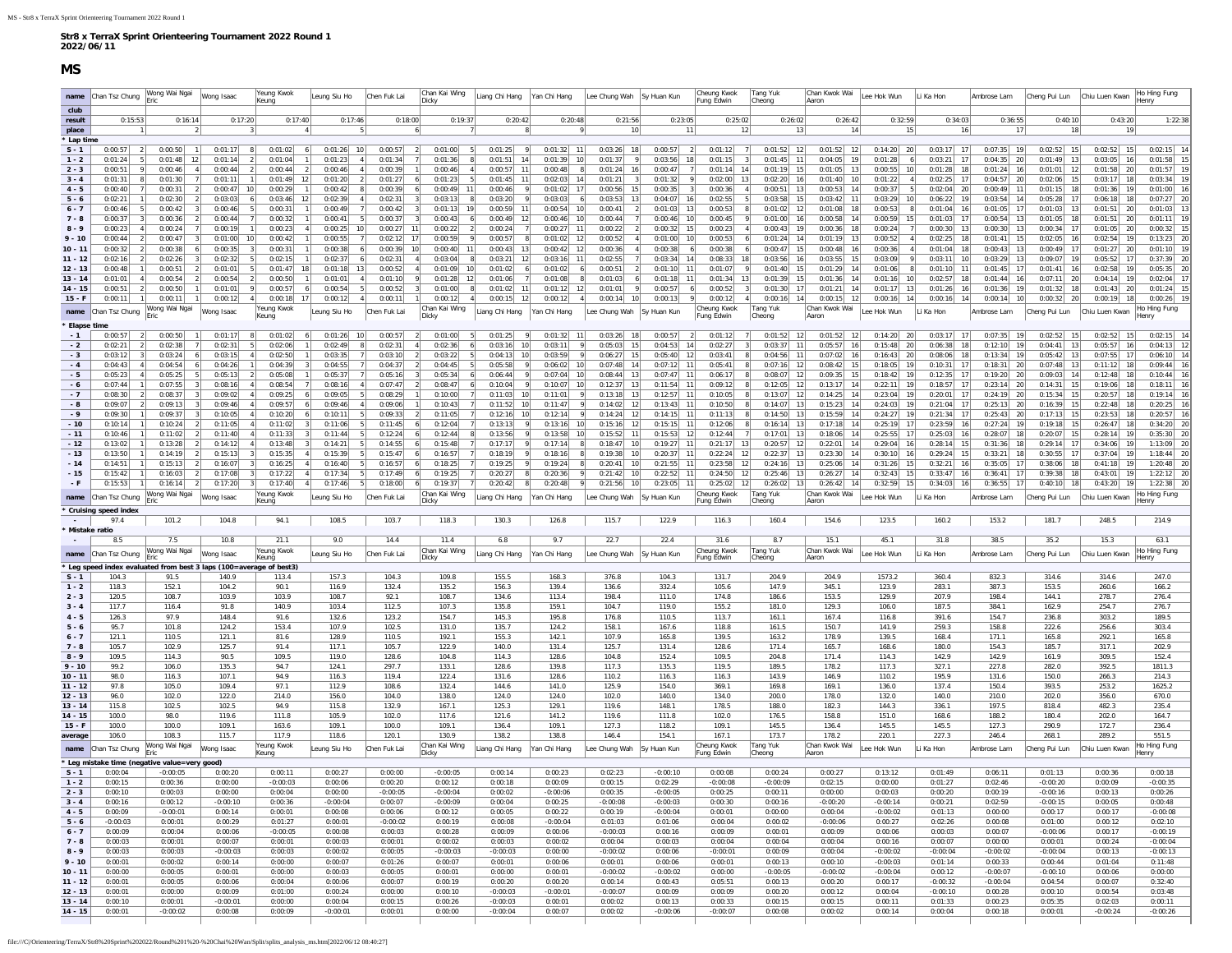| $15 - F$ | 0:00:00        | 0:00:00                                | 0:00:00 | 0:00:08             | 0:00:00     | 0:00:00      | $-0:00:01$    | 0:00:01  | $-0:00:02$   | 0:00:01       | 0:00:01     | 0:00:01                   | $-0:00:02$         | $-0:00:02$                    | 0:00:02     | $-0:00:02$ | $-0:00:03$  | 0:00:12       | $-0:00:08$     | 0:00:02      |
|----------|----------------|----------------------------------------|---------|---------------------|-------------|--------------|---------------|----------|--------------|---------------|-------------|---------------------------|--------------------|-------------------------------|-------------|------------|-------------|---------------|----------------|--------------|
| total    | 0:01:21        | 0:01:13                                | 0:01:53 | 0:03:43             | 0:01:36     | 0:02:36      | 0:02:15       | 0:01:25  | 0:02:0       | 0:04:58       | 0:05:11     | 0:07:55                   | 0:02:16            | 0:04:03                       | 0:14:53     | 0:10:50    | 0:14:14     | 0:14:08       | 0:06:38        | 0:52:10      |
|          |                | * Ideal finishing time without mistake |         |                     |             |              |               |          |              |               |             |                           |                    |                               |             |            |             |               |                |              |
|          | 32             | 0:15:01                                | :15:27  | 0:13:57             | 0:16:10     | 0:15:24      | 0:17:22       | 0:19:17  | 0:18:47      | 0:16:58       | 0:17:54     | 0:17:07                   | 0:23:46            | 0:22:39                       | 0:18:06     | 0:23:13    | 0:22:41     | 0:26:02       | 0:36:42        | 0:30:28      |
| name     | Chan Tsz Chung |                                        |         | Yeung Kwok<br>Keuna | eung Siu Ho | Chen Fuk Lai | Chan Kai Wing | Chi Hang | Yan Chi Hand | Lee Chung Wah | Sy Huan Kun | Cheung Kwok<br>'una Edwin | Tang Yuk<br>Cheona | Chan Kwok Wai<br><b>Aaron</b> | Lee Hok Wun | Li Ka Hon  | Ambrose Lam | Cheng Pui Lun | Chiu Luen Kwan | Ho Hing Fung |
|          |                |                                        |         |                     |             |              |               |          |              |               |             |                           |                    |                               |             |            |             |               |                |              |
| result   | 0:15:53        | 0:16:14                                | 0:17:20 | $0.17 - 40$         | 0:17:46     | 0:18:00      | 0:19:37       | 0:20:42  | 0:20:48      | 0:21:56       | 0:23:05     | 0:25:02                   | 0:26:02            | 0:26:42                       | 0:32:59     | 0:34:03    | 0:36:55     | 0:40:10       | 0:43:20        | :22:38       |
| place    |                |                                        |         |                     |             |              |               |          |              |               |             |                           |                    |                               |             |            |             |               |                |              |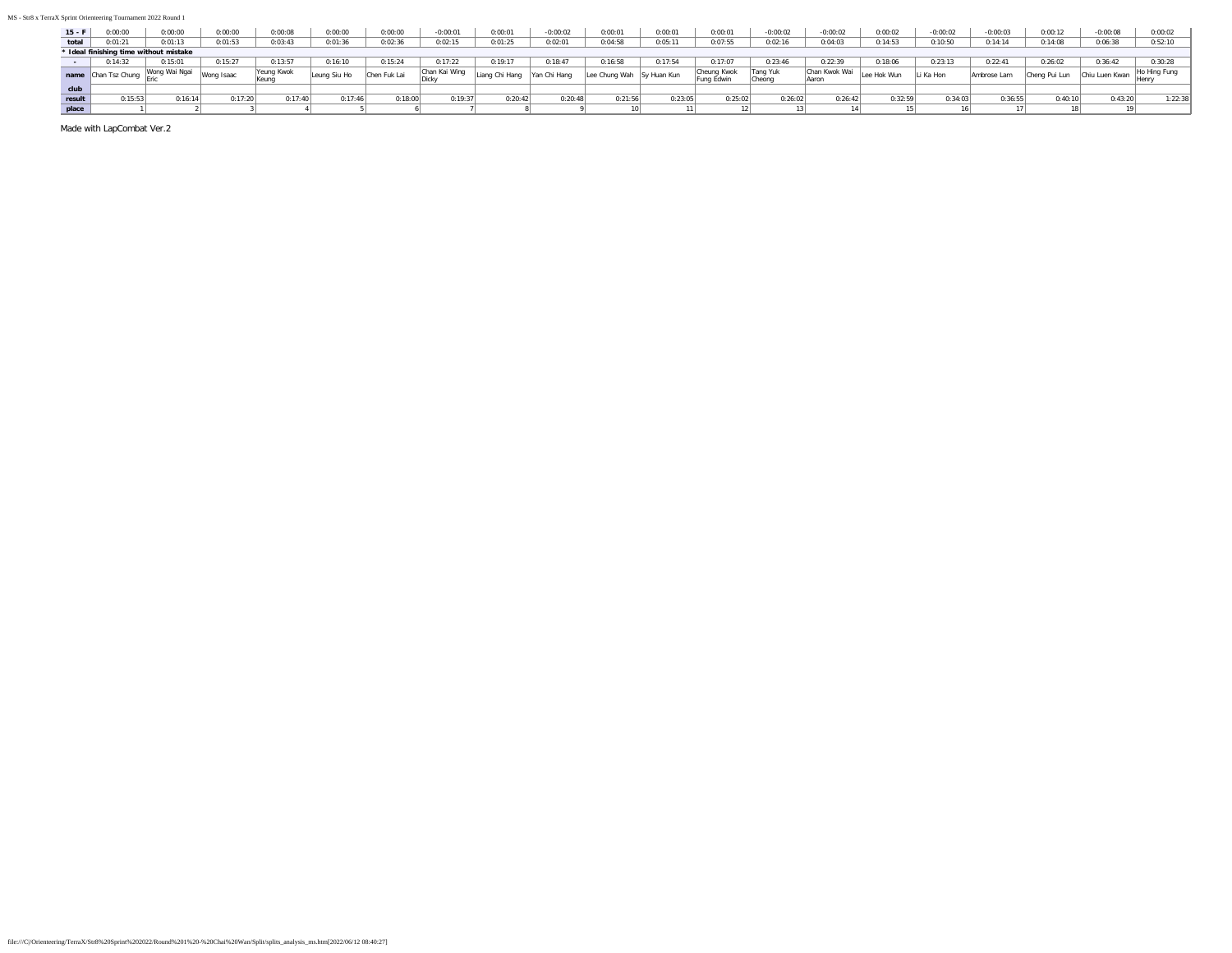### **MA**

<span id="page-13-0"></span>

| name                   | Au Cheuk Yiu<br>Janos         | Leung Ho Chun   Law Pak Long                                      |                                                        | Lee Yin Lung<br>Max                          | Yan Ho Long                                                | Man Tsan Shun   Poon Tsz Ming        |                               | Yan Ho Hei                       | Au Chun Ning<br>Gabriel        | To King To                                 | Liu Jiaye                      | Wu Wai Yin                            | Chan Yu Chun                          | Wong Yin Ho                           | Chu Cheuk Yiu                              | Chan King San                         | Au Wai Him                     | Ho Chun Yuen                                           | Yuen Pui Chung           |
|------------------------|-------------------------------|-------------------------------------------------------------------|--------------------------------------------------------|----------------------------------------------|------------------------------------------------------------|--------------------------------------|-------------------------------|----------------------------------|--------------------------------|--------------------------------------------|--------------------------------|---------------------------------------|---------------------------------------|---------------------------------------|--------------------------------------------|---------------------------------------|--------------------------------|--------------------------------------------------------|--------------------------|
| club                   |                               |                                                                   |                                                        |                                              |                                                            |                                      |                               |                                  |                                |                                            |                                |                                       |                                       |                                       |                                            |                                       |                                |                                                        |                          |
| result                 | 0:16:01                       | 0:17:49                                                           | 0:18:22                                                | 0:18:55                                      | 0:19:20                                                    | 0:20:15                              | 0:21:45                       | 0:22:11                          | 0:22:12                        | 0:22:24                                    | 0:23:21                        | 0:23:26                               | 0:23:51                               | 0:24:27                               | 0:24:40                                    | 0:27:37                               | 0:47:19                        | <b>DISQ</b>                                            | <b>DISQ</b>              |
| place<br>' Lap time    |                               |                                                                   |                                                        | 3                                            | $\vert$ 4                                                  | 6                                    |                               |                                  |                                | 10                                         | 11                             | 12                                    | 13                                    | 14                                    | 15                                         |                                       | 17                             |                                                        |                          |
| $S - 1$                | 0:00:59                       | $\overline{\mathbf{3}}$<br>0:01:08<br>6                           | 0:01:12                                                | -9<br>0:01:15<br>11                          | 0:01:10                                                    | 0:00:54                              | 0:01:03<br>- 5                | 0:00:55<br>$\vert$ 2             | 0:01:35<br>16                  | 0:02:00<br>17                              | 0:01:02                        | $0:03:15$ 18                          | 0:01:26<br>14                         | 15<br>0:01:31                         | 0:01:17<br>12                              | 0:01:19<br>13                         | 0:01:11<br>8                   | $0:01:13$ 10                                           | 0:17:17                  |
| $1 - 2$                | 0:01:17                       | 5<br>0:01:16<br>3                                                 | 0:01:09                                                | 0:01:29<br>10                                | 0:01:26<br>8                                               | 0:01:12<br>2                         | 0:01:24<br>7                  | 0:01:26<br>8                     | 0:01:48<br>15                  | 0:01:32<br>12                              | 0:01:35<br>14                  | 0:01:30<br>11                         | 0:01:17<br>5                          | 0:02:14<br>16                         | 0:03:35<br>18                              | 0:01:33<br>13                         | 0:06:37<br>19                  | 0:01:16<br>3 <sup>1</sup>                              | 0:02:26<br>-17           |
| $2 - 3$                | 0:00:41                       | $\vert$ 2<br>0:00:49                                              | 5 <sup>1</sup><br>0:00:40                              | 0:00:59<br>13                                | 0:00:56<br>11                                              | 0:00:44<br>-3                        | 0:00:57<br>12                 | 0:00:54<br>8                     | 0:00:53<br>$\overline{7}$      | 0:01:14<br>17                              | 0:00:54                        | 0:00:59<br>13                         | 0:00:54                               | 0:00:52<br>8<br>6                     | 0:01:18<br>18                              | 0:01:02<br>16                         | 0:01:00<br>15                  | 0:00:47<br>$\sim$                                      | 0:01:41<br><b>19</b>     |
| $3 - 4$                | 0:01:39                       | 0:01:34<br>- 9                                                    | 0:01:26<br>6                                           | 0:01:15<br>$\vert$ 4                         | 1<br>0:02:01<br>14                                         | 0:01:48<br>11                        | 0:01:35<br>7 <sup>1</sup>     | 0:01:49<br>13                    | 0:01:24<br>3                   | 0:02:25<br>17 <sup>1</sup>                 | 0:01:48<br>11                  | 0:01:29<br>- 5                        | 0:03:55<br>18                         | 0:01:20<br>$\overline{2}$             | 0:01:35<br>7 <sup>1</sup>                  | 0:01:39                               | 0:02:19<br>16<br>9             | 0:02:07<br>15                                          | 0:08:32<br>19            |
| $4 - 5$<br>$5 - 6$     | 0:00:32<br>0:02:47            | 0:00:35<br>$\vert$ 3<br>0:02:48                                   | 0:00:35<br>0:02:58<br>5 <sub>1</sub>                   | 0:00:39<br>$\vert$ 3<br>0:04:03<br>13<br>6   | 5 <sup>1</sup><br>0:00:45<br>0:03:02                       | 0:00:39<br>0:02:18                   | 0:00:46<br>12<br>0:03:26      | 0:00:45<br>- 91<br>0:03:32<br>10 | 0:00:57<br>16<br>0:04:13<br>15 | 0:00:46<br>12<br>0:03:11<br>8              | 0:00:51<br>15<br>0:03:57<br>12 | 0:00:45<br>9<br>0:04:40<br>17         | 0:00:39<br>-5<br>0:02:41              | 0:01:06<br>18<br>0:04:26<br>16        | 0:00:44<br>8 <sup>1</sup><br>0:03:49<br>11 | 0:00:49<br>14<br>0:04:12              | 0:01:01<br>17<br>0:06:36<br>18 | 0:00:32<br>0:02:27                                     | 0:01:42                  |
| $6 - 7$                | 0:00:35                       | 0:01:19<br>17                                                     | 0:00:38                                                | $\overline{2}$<br>0:00:47                    | 7<br>0:00:47                                               | 0:00:58<br>12                        | 0:00:46                       | 0:01:00<br>13                    | 0:00:41<br>3                   | 0:01:01<br>15                              | 0:01:09<br>16                  | 0:01:21<br>18                         | 0:00:41                               | 0:00:42<br>5 <sub>1</sub><br>3        | 0:00:48<br>9                               | 0:01:00<br>13                         | 0:00:50<br>10                  | 0:00:50<br>10                                          | 0:08:19                  |
| $7 - 8$                | 0:00:34                       | 0:00:39<br>$\mathbf{1}$                                           | 0:00:36<br>7 <sup>1</sup>                              | $\vert$ 3<br>0:00:37                         | 4<br>0:00:49<br>11                                         | 0:00:37<br>$\left 4\right $          | 0:00:53<br>14                 | 0:01:01<br>16                    | 0:00:48<br>10 <sup>1</sup>     | 0:00:47<br>9                               | 0:00:37                        | 0:00:51<br>13                         | 0:00:39                               | 18<br>0:01:09<br>7                    | 12<br>0:00:50                              | 0:00:54<br>15                         | 0:01:03<br>17                  | 0:00:35<br>$\overline{2}$                              | 0:01:40<br>19            |
| $8 - 9$                | 0:00:24                       | 0:00:25<br>7                                                      | 9<br>0:00:27                                           | 12<br>0:00:23                                | 5 <sup>1</sup><br>0:00:24                                  | 0:00:20<br>$\overline{2}$            | 0:00:30<br>14                 | 0:00:30<br>14                    | 0:00:22<br>$\vert$             | 0:00:23<br>5 <sup>1</sup>                  | 0:00:19                        | 0:00:30<br>14                         | 0:00:25                               | 0:00:33<br>17<br>9                    | 0:00:25<br>9                               | 0:00:28<br>13                         | 0:00:38<br>18                  | 0:00:20<br>-21                                         | 0:00:55<br>19            |
| $9 - 10$               | 0:00:50                       | 0:00:48                                                           | 0:00:53<br>$\overline{2}$                              | 0:01:01<br>-51                               | 10<br>0:00:49                                              | 0:00:53                              | 0:01:04<br>11                 | 0:01:06<br>13                    | 0:00:43                        | 0:00:59<br>9                               | 0:01:20<br>15                  | 0:00:58                               | 0:01:05<br>12                         | 0:02:10<br>17                         | 0:01:11<br>14                              | 0:01:33                               | 0:02:21<br>18                  | 0:00:53<br>-5                                          |                          |
| $10 - 11$<br>$11 - 12$ | 0:00:36<br>0:02:32            | 0:00:41<br>11<br>0:02:50                                          | 0:00:35<br>$\vert$<br>0:04:18                          | 0:00:33<br>$\vert$ 3<br>12<br>0:02:43        | $\left  \right $<br>0:00:37<br>$\left  \right $<br>0:03:15 | 0:00:34<br>0:05:59<br>16             | 0:01:00<br>17<br>0:03:30<br>8 | 0:00:46<br>-14<br>0:04:56<br>13  | 0:00:36<br>5<br>0:05:21<br>15  | 0:00:40<br>10<br>0:02:54<br>5 <sup>1</sup> | 0:00:38<br>0:03:39             | 0:00:36<br>0:02:58<br>6               | 0:00:44<br>13<br>0:05:04<br>14        | 0:00:42<br>12<br>0:02:46<br>$\vert$ 3 | 0:00:59<br>16<br>0:03:50<br>10             | 0:00:46<br>14<br>0:06:43<br>17        | 0:04:28<br>18<br>0:04:10<br>11 | 0:00:35                                                | X                        |
| $12 - 13$              | 0:00:48                       | 0:00:57<br>$\overline{2}$                                         | 0:00:54<br>-51                                         | 0:00:49<br>4                                 | 3<br>0:00:59                                               | 0:01:07<br>11                        | 0:01:24<br>-14                | 0:01:03<br>-8                    | 0:00:58<br>6                   | 0:01:38<br>15 <sup>1</sup>                 | 0:02:48<br>17                  | 0:01:17<br>13                         | 0:01:05                               | 9<br>0:00:44<br>$\overline{1}$        | 0:01:06<br>10                              | 0:02:28<br>-16                        | 0:01:13<br>12                  | 0:07:06                                                | $\mathsf{x}$             |
| $13 - 14$              | 0:00:52                       | 0:00:54                                                           | 0:00:57                                                | -5<br>0:01:17                                | -91<br>0:01:17                                             | 0:00:57                              | 0:02:00<br>15                 | 0:01:19<br>11                    | 0:00:52                        | 0:01:33<br>12                              | 0:01:01                        | 0:01:13                               | 0:02:04<br>16                         | 0:02:58<br>17 <sup>1</sup>            | 0:01:42<br>14                              | 0:01:40<br>13                         | 0:12:21<br>18                  | 0:00:54                                                |                          |
| $14 - 15$              | 0:00:46                       | 0:00:55                                                           | 7<br>0:00:53                                           | 0:00:56<br>$\vert$                           | 8<br>0:00:54                                               | 0:01:04<br>13                        | 0:01:12<br>14                 | 0:00:59<br>9                     | 0:00:51                        | 0:00:47<br>$\left  \right $                | 0:01:29<br>18                  | 0:00:54                               | 0:00:59                               | 9<br>0:01:02<br>12                    | 0:01:14<br>16                              | 0:01:18<br>17                         | 0:01:12<br>14                  | 0:01:00<br>11                                          | 0:28:19                  |
| $15 - F$               | 0:00:09                       | 0:00:11                                                           | 8 <sup>1</sup><br>0:00:11                              | 8 <sup>1</sup><br>0:00:09                    | 0:00:09                                                    | 0:00:11<br>8                         | 0:00:15<br>15                 | 0:00:10                          | 0:00:10                        | 0:00:34<br>18                              | 0:00:14<br>14                  | 0:00:10                               | 0:00:13<br>12                         | 0:00:12<br>11                         | 0:00:17<br>16                              | $0:00:13$ 12                          | 0:00:19<br>17                  | 0:00:09                                                | 0:01:10                  |
| name                   | Au Cheuk Yiu<br>lanos         | eung Ho Chun                                                      | Law Pak Long                                           | Lee Yin Lung<br>Max                          | Yan Ho Long                                                | Man Tsan Shun                        | Poon Tsz Ming                 | Yan Ho Hei                       | Au Chun Ning<br>Gabriel        | To King To                                 | Liu Jiaye                      | Wu Wai Yin                            | Chan Yu Chun                          | Wong Yin Ho                           | Chu Cheuk Yiu                              | Chan King San                         | Au Wai Him                     | Ho Chun Yuen                                           | Yuen Pui Chung           |
| <b>Elapse time</b>     |                               |                                                                   |                                                        |                                              |                                                            |                                      |                               |                                  |                                |                                            |                                |                                       |                                       |                                       |                                            |                                       |                                |                                                        |                          |
| $-1$                   | 0:00:59                       | 0:01:08<br>$\vert$ 3                                              | 0:01:12<br>6                                           | -91<br>0:01:15<br>11                         | 0:01:10                                                    | 0:00:54                              | 0:01:03<br>- 5                | 0:00:55<br>- 21                  | $0:01:35$ 16                   | 0:02:00<br>17                              | 0:01:02                        | 0:03:15<br>18                         | 0:01:26<br>14                         | $0:01:31$ 15                          | 0:01:17<br>12                              | $0:01:19$ 13                          | 0:01:11<br>-81                 | $0:01:13$ 10                                           | 0:17:17                  |
| $-2$<br>$-3$           | 0:02:16<br>0:02:57            | 0:02:24<br>0:03:13                                                | 5 <sub>1</sub><br>0:02:21<br>4 <sup>1</sup>            | 0:02:44<br>11<br>0:03:43<br>11               | 0:02:36<br>0:03:32                                         | 0:02:06                              | 0:02:27                       | 0:02:21<br>0:03:15               | 0:03:23<br>13                  | 0:03:32<br>14                              | 0:02:37                        | 0:04:45                               | 0:02:43<br>10                         | 0:03:45<br>15<br>0:04:37              | 0:04:52<br>17<br>17                        | 0:02:52<br>12<br>0:03:54              | 0:07:48<br>18                  | 0:02:29<br>0:03:16                                     | 0:19:43<br>0:21:24       |
| $-4$                   | 0:04:36                       | 0:04:47<br>$\overline{2}$                                         | 0:03:01<br>4 <sup>1</sup><br>0:04:27                   | 0:04:58                                      | 5 <sub>1</sub><br>0:05:33<br>10                            | 0:02:50<br>0:04:38                   | 0:03:24<br>0:04:59<br>6       | 0:05:04                          | 0:04:16<br>13<br>0:05:40<br>12 | 0:04:46<br>15<br>0:07:11<br> 14            | 0:03:31<br>0:05:19             | 0:05:44<br>-16<br>0:07:13<br>15       | 0:03:37<br>10<br>0:07:32<br>16        | 14<br>0:05:57<br>13                   | 0:06:10<br>0:07:45<br>17                   | 12<br>0:05:33<br>11                   | 0:08:48<br>18<br>0:11:07<br>18 | 6 <sup>1</sup><br>0:05:23<br>9                         | 0:29:56                  |
| $-5$                   | 0:05:08                       | 0:05:22<br>-2                                                     | 0:05:02<br>$\vert$                                     | 0:05:37                                      | 5<br>0:06:18<br>10                                         | 0:05:17                              | 0:05:45<br>6                  | 0:05:49                          | 0:06:37<br>12                  | 0:07:57<br>14                              | 0:06:10                        | 0:07:58<br>15                         | 0:08:11<br>16                         | 0:07:03<br>13                         | 0:08:29<br>17                              | 0:06:22<br>11                         | 0:12:08<br>18                  | 0:05:55<br>8 <sup>1</sup>                              | 0:31:38                  |
| $-6$                   | 0:07:55                       | 0:08:10                                                           | $\vert$<br>0:08:00                                     | $\vert$ 3<br>0:09:40                         | 9<br>0:09:20                                               | 0:07:35                              | 0:09:11                       | 0:09:21                          | 0:10:50<br>12                  | 0:11:08<br>14                              | 0:10:07<br>10                  | 0:12:38<br>17                         | 0:10:52<br>13                         | 0:11:29<br>15                         | 0:12:18<br>16                              | 0:10:34                               | 0:18:44<br>18                  | 0:08:22                                                |                          |
| $-7$                   | 0:08:30                       | 0:09:29                                                           | 5 <sup>1</sup><br>0:08:38                              | 0:10:27<br>$\mathbf{3}$                      | 9<br>0:10:07                                               | 0:08:33                              | 0:09:57                       | 0:10:21                          | 0:11:31<br>11                  | 0:12:09<br>14                              | 0:11:16<br>10                  | 0:13:59<br>17                         | 0:11:33<br>12                         | 0:12:11<br>15                         | 0:13:06<br>16                              | 0:11:34<br>13                         | 0:19:34<br>18                  | 0:09:12                                                | 0:39:57                  |
| - 8<br>$-9$            | 0:09:04<br>0:09:28            | 0:10:08<br>0:10:33                                                | 5 <sub>1</sub><br>0:09:14<br>5 <sup>1</sup><br>0:09:41 | $\vert$ 3<br>0:11:04<br>0:11:27<br>$\vert$ 3 | 8<br>0:10:56<br>8<br>0:11:20<br>6                          | 0:09:10<br>0:09:30<br>$\overline{2}$ | 0:10:50<br>0:11:20            | 0:11:22<br>0:11:52<br>- 9        | 0:12:19<br>12<br>0:12:41<br>12 | 0:12:56<br>14<br>0:13:19<br>14             | 0:11:53<br>10<br>0:12:12<br>10 | 0:14:50<br>17<br>0:15:20<br>17        | 0:12:12<br>11<br>0:12:37<br>11        | 0:13:20<br>15<br>15<br>0:13:53        | 0:13:56<br>16<br>0:14:21<br>16             | 0:12:28<br>13<br>0:12:56<br><b>13</b> | 0:20:37<br>18<br>0:21:15<br>18 | 0:09:47<br>4 <sup>1</sup><br>0:10:07<br>4 <sup>1</sup> | 0:41:37<br>0:42:32       |
| $-10$                  | 0:10:18                       | 0:11:21                                                           | 5 <sub>1</sub><br>0:10:34                              | $\vert$ 3<br>0:12:28                         | 8<br>0:12:09<br>6                                          | 0:10:23                              | 0:12:24                       | 0:12:58<br>-91                   | 0:13:24<br>10                  | 0:14:18<br>13                              | 0:13:32<br>11                  | 0:16:18<br>17                         | 0:13:42<br>12                         | 0:16:03<br>16                         | 0:15:32<br>15                              | 0:14:29<br>14                         | 0:23:36<br>18                  | 0:11:00<br>$\overline{4}$                              |                          |
| $-11$                  | 0:10:54                       | 0:12:02                                                           | 5 <sub>1</sub><br>0:11:09                              | 0:13:01                                      | 7<br>0:12:46                                               | 0:10:57                              | 0:13:24                       | 0:13:44<br>- 9                   | 0:14:00<br>10                  | 0:14:58<br>13                              | 0:14:10                        | 0:16:54<br>17                         | 0:14:26<br>12                         | 0:16:45<br>16                         | 0:16:3'<br>15                              | 0:15:15<br>14                         | 0:28:04<br>18                  | 0:11:35                                                |                          |
| - 12                   | 0:13:26                       | 0:14:52                                                           | $\overline{2}$<br>0:15:27                              | 0:15:44                                      | $\left 4\right $<br>0:16:01                                | 0:16:56                              | 0:16:54                       | 0:18:40<br>10                    | 0:19:21<br>11                  | 0:17:52<br>9                               | 0:17:49                        | 0:19:52<br>14                         | 0:19:30<br>12                         | 0:19:31<br>13                         | 0:20:21<br>15                              | 0:21:58<br>16                         | 0:32:14<br>17                  |                                                        |                          |
| $-13$                  | 0:14:14                       | 0:15:49                                                           | $\overline{2}$<br>0:16:21                              | $\vert$ 3<br>0:16:33                         | 4<br>0:17:00                                               | 0:18:03                              | 0:18:18                       | 0:19:43                          | 0:20:19<br>11                  | 0:19:30<br>8 <sup>1</sup>                  | 0:20:37<br>13                  | 0:21:09<br>14                         | 0:20:35<br>12                         | 0:20:15<br>10 <sup>1</sup>            | 0:21:27<br>15                              | 0:24:26<br>16                         | 0:33:27<br>17                  | 0:18:41                                                | X                        |
| $-14$<br>- 15          | 0:15:06<br>0:15:52            | 0:16:43<br>-21<br>0:17:38                                         | 0:17:18<br>$\overline{2}$<br>0:18:11                   | 0:17:50<br>$\vert$ 3<br>$\vert$ 3<br>0:18:46 | 4<br>0:18:17<br>$\vert$ 4<br>0:19:11                       | 0:19:00<br>0:20:04                   | 0:20:18<br>0:21:30            | 0:21:02<br>-8<br>0:22:01         | 0:21:11<br>10<br>0:22:02<br>10 | 0:21:03<br>9<br>0:21:50<br>8 <sup>1</sup>  | 0:21:38<br>11<br>0:23:07       | 0:22:22<br><b>12</b><br>0:23:16<br>12 | 0:22:39<br><b>13</b><br>0:23:38<br>13 | 15<br>0:23:13<br>0:24:15<br>14        | 0:23:09<br>14<br>0:24:23<br>15             | 0:26:06<br>-16<br>0:27:24<br>16       | 0:45:48<br>17<br>0:47:00<br>17 | 0:19:35<br>0:20:35                                     | 1:10:51                  |
| $-F$                   | 0:16:01                       | 0:17:49                                                           | $\vert$ 2<br>0:18:22                                   | $\vert$ 3<br>0:18:55                         | $\vert$<br>0:19:20                                         | 0:20:15                              | 0:21:45                       | 0:22:11<br>8                     | 0:22:12                        | 0:22:24<br>10                              | 0:23:21<br>11                  | 0:23:26<br>12                         | 0:23:51<br>13                         | 0:24:27<br>14                         | 0:24:40<br>15                              | 0:27:37<br>- 16                       | 0:47:19<br>17                  | 0:20:44                                                | 1:12:01                  |
| name                   | lu Cheuk Yiu                  | eung Ho Chun                                                      | Law Pak Long                                           | Lee Yin Lung                                 | Yan Ho Long                                                | Man Tsan Shun                        | Poon Tsz Ming                 | Yan Ho Hei                       | Au Chun Ning                   | To King To                                 | Liu Jiaye                      | Wu Wai Yin                            | Chan Yu Chun                          | Wong Yin Ho                           | Chu Cheuk Yiu                              | Chan King San                         | Au Wai Him                     | Ho Chun Yuen                                           | Yuen Pui Chung           |
|                        | lanos<br>Cruising speed index |                                                                   |                                                        | Max                                          |                                                            |                                      |                               |                                  | Gabriel                        |                                            |                                |                                       |                                       |                                       |                                            |                                       |                                |                                                        |                          |
| $\sim$                 | 96.6                          | 107.5                                                             | 104.4                                                  | 103.9                                        | 118.1                                                      | 100.5                                | 125.1                         | 126.9                            | 115.7                          | 118.2                                      | 125.7                          | 115.9                                 | 114.6                                 | 115.1                                 | 135.5                                      | 141.7                                 | 151.9                          | 103.1                                                  | 613.0                    |
|                        | Mistake ratio                 |                                                                   |                                                        |                                              |                                                            |                                      |                               |                                  |                                |                                            |                                |                                       |                                       |                                       |                                            |                                       |                                |                                                        |                          |
|                        | 7.8                           | 8.2                                                               | 13.9                                                   | 16.8                                         | 7.4                                                        | 25.0                                 | 13.1                          | 14.0                             | 22.9                           | 20.9                                       | 19.5                           | 25.2                                  | 27.5                                  | 30.6                                  | 16.9                                       | 22.7                                  | 51.6                           |                                                        |                          |
| name                   | Au Cheuk Yiu<br>Janos         | Leung Ho Chun                                                     | Law Pak Long                                           | Lee Yin Lung<br>Max                          | Yan Ho Long                                                | Man Tsan Shun                        | Poon Tsz Ming                 | Yan Ho Hei                       | Au Chun Ning<br>Gabriel        | To King To                                 | Liu Jiaye                      | Wu Wai Yin                            | Chan Yu Chun                          | Wong Yin Ho                           | Chu Cheuk Yiu                              | Chan King San                         | Au Wai Him                     | Ho Chun Yuen                                           | Yuen Pui Chung           |
|                        |                               | Leg speed index evaluated from best 3 laps (100=average of best3) |                                                        |                                              |                                                            |                                      |                               |                                  |                                |                                            |                                |                                       |                                       |                                       |                                            |                                       |                                |                                                        |                          |
| $S - 1$                | 105.4                         | 121.4                                                             | 128.6                                                  | 133.9                                        | 125.0                                                      | 96.4                                 | 112.5                         | 98.2                             | 169.6                          | 214.3                                      | 110.7                          | 348.2                                 | 153.6                                 | 162.5                                 | 137.5                                      | 141.1                                 | 126.8                          | 130.4                                                  | 1851.8                   |
| $1 - 2$<br>$2 - 3$     | 106.5<br>98.4                 | 105.1<br>117.6                                                    | 95.4<br>96.0                                           | 123.0<br>141.6                               | 118.9<br>134.4                                             | 99.5<br>105.6                        | 116.1<br>136.8                | 118.9<br>129.6                   | 149.3<br>127.2                 | 127.2<br>177.6                             | 131.3<br>129.6                 | 124.4<br>141.6                        | 106.5<br>129.6                        | 185.3<br>124.8                        | 297.2<br>187.2                             | 128.6<br>148.8                        | 548.8<br>144.0                 | 105.1<br>112.8                                         | 201.8<br>242.4           |
| $3 - 4$                | 124.3                         | 118.0                                                             | 107.9                                                  | 94.1                                         | 151.9                                                      | 135.6                                | 119.2                         | 136.8                            | 105.4                          | 182.0                                      | 135.6                          | 111.7                                 | 295.0                                 | 100.4                                 | 119.2                                      | 124.3                                 | 174.5                          | 159.4                                                  | 642.7                    |
| $4 - 5$                | 97.0                          | 106.1                                                             | 106.1                                                  | 118.2                                        | 136.4                                                      | 118.2                                | 139.4                         | 136.4                            | 172.7                          | 139.4                                      | 154.5                          | 136.4                                 | 118.2                                 | 200.0                                 | 133.3                                      | 148.5                                 | 184.8                          | 97.0                                                   | 309.1                    |
| $5 - 6$                | 112.3                         | 113.0                                                             | 119.7                                                  | 163.5                                        | 122.4                                                      | 92.8                                 | 138.6                         | 142.6                            | 170.2                          | 128.5                                      | 159.4                          | 188.3                                 | 108.3                                 | 178.9                                 | 154.0                                      | 169.5                                 | 266.4                          | 98.9                                                   |                          |
| $6 - 7$<br>$7 - 8$     | 92.1<br>97.1                  | 207.9                                                             | 100.0                                                  | 123.7<br>105.7                               | 123.7                                                      | 152.6                                | 121.1                         | 157.9<br>174.3                   | 107.9<br>137.1                 | 160.5<br>134.3                             | 181.6<br>105.7                 | 213.2<br>145.7                        | 107.9                                 | 110.5<br>197.1                        | 126.3                                      | 157.9                                 | 131.6<br>180.0                 | 131.6<br>100.0                                         | 285.7                    |
| $8 - 9$                | 122.0                         | 111.4<br>127.1                                                    | 102.9<br>137.3                                         | 116.9                                        | 140.0<br>122.0                                             | 105.7<br>101.7                       | 151.4<br>152.5                | 152.5                            | 111.9                          | 116.9                                      | 96.6                           | 152.5                                 | 111.4<br>127.1                        | 167.8                                 | 142.9<br>127.1                             | 154.3<br>142.4                        | 193.2                          | 101.7                                                  | 279.7                    |
| $9 - 10$               | 107.1                         | 102.9                                                             | 113.6                                                  | 130.7                                        | 105.0                                                      | 113.6                                | 137.1                         | 141.4                            | 92.1                           | 126.4                                      | 171.4                          | 124.3                                 | 139.3                                 | 278.6                                 | 152.1                                      | 199.3                                 | 302.1                          | 113.6                                                  |                          |
| $10 - 11$              | 105.9                         | 120.6                                                             | 102.9                                                  | 97.1                                         | 108.8                                                      | 100.0                                | 176.5                         | 135.3                            | 105.9                          | 117.6                                      | 111.8                          | 105.9                                 | 129.4                                 | 123.5                                 | 173.5                                      | 135.3                                 | 788.2                          | 102.9                                                  |                          |
| $11 - 12$              | 94.8                          | 106.0                                                             | 160.9                                                  | 101.7                                        | 121.6                                                      | 223.9                                | 131.0                         | 184.6                            | 200.2                          | 108.5                                      | 136.6                          | 111.0                                 | 189.6                                 | 103.5                                 | 143.5                                      | 251.4                                 | 155.9                          |                                                        |                          |
| $12 - 13$<br>$13 - 14$ | 102.1<br>98.7                 | 121.3<br>102.5                                                    | 114.9<br>108.2                                         | 104.3<br>146.2                               | 125.5<br>146.2                                             | 142.6<br>108.2                       | 178.7<br>227.8                | 134.0<br>150.0                   | 123.4<br>98.7                  | 208.5<br>176.6                             | 357.4<br>115.8                 | 163.8<br>138.6                        | 138.3<br>235.4                        | 93.6<br>338.0                         | 140.4<br>193.7                             | 314.9<br>189.9                        | 155.3<br>1407.0                | 102.5                                                  |                          |
| $14 - 15$              | 95.8                          | 114.6                                                             | 110.4                                                  | 116.7                                        | 112.5                                                      | 133.3                                | 150.0                         | 122.9                            | 106.3                          | 97.9                                       | 185.4                          | 112.5                                 | 122.9                                 | 129.2                                 | 154.2                                      | 162.5                                 | 150.0                          | 125.0                                                  |                          |
| $15 - F$               | 100.0                         | 122.2                                                             | 122.2                                                  | 100.0                                        | 100.0                                                      | 122.2                                | 166.7                         | 111.1                            | 111.1                          | 377.8                                      | 155.6                          | 111.1                                 | 144.4                                 | 133.3                                 | 188.9                                      | 144.4                                 | 211.1                          | 100.0                                                  | 777.8                    |
| average                | 104.3                         | 116.0                                                             | 119.6                                                  | 123.1                                        | 125.9                                                      | 131.8                                | 141.6                         | 144.4                            | 144.5                          | 145.8                                      | 152.0                          | 152.5                                 | 155.3                                 | 159.2                                 | 160.6                                      | 179.8                                 | 308.0                          |                                                        |                          |
| name                   | Au Cheuk Yiu                  | Leung Ho Chun                                                     | Law Pak Long                                           | Lee Yin Lung<br>Max                          | Yan Ho Long                                                | Man Tsan Shun                        | Poon Tsz Ming                 | Yan Ho Hei                       | Au Chun Ning<br>Gabriel        | To King To                                 | Liu Jiaye                      | Wu Wai Yin                            | Chan Yu Chun                          | Wong Yin Ho                           | Chu Cheuk Yiu                              | Chan King San                         | Au Wai Him                     | Ho Chun Yuen                                           | Yuen Pui Chung           |
|                        |                               | * Leg mistake time (negative value=very good)                     |                                                        |                                              |                                                            |                                      |                               |                                  |                                |                                            |                                |                                       |                                       |                                       |                                            |                                       |                                |                                                        |                          |
| $S - 1$                | 0:00:05                       | 0:00:08                                                           | 0:00:14                                                | 0:00:17                                      | 0:00:04                                                    | $-0:00:02$                           | $-0:00:07$                    | $-0:00:16$                       | 0:00:30                        | 0:00:54                                    | $-0:00:08$                     | 0:02:10                               | 0:00:22                               | 0:00:27                               | 0:00:01                                    | 0:00:00                               | $-0:00:14$                     | 0:00:15                                                | 0:11:34                  |
| $1 - 2$<br>$2 - 3$     | 0:00:07<br>0:00:01            | $-0:00:02$<br>0:00:04                                             | $-0:00:06$<br>$-0:00:03$                               | 0:00:14<br>0:00:16                           | 0:00:01<br>0:00:07                                         | 0:00:01<br>0:00:02                   | $-0:00:07$<br>0:00:05         | $-0:00:06$<br>0:00:01            | 0:00:24<br>0:00:05             | 0:00:07<br>0:00:25                         | 0:00:04<br>0:00:02             | 0:00:06<br>0:00:11                    | $-0:00:06$<br>0:00:06                 | 0:00:51<br>0:00:04                    | 0:01:57<br>0:00:22                         | $-0:00:10$<br>0:00:03                 | 0:04:47<br>$-0:00:03$          | 0:00:01<br>0:00:04                                     | $-0:04:57$<br>$-0:02:34$ |
| $3 - 4$                |                               |                                                                   |                                                        |                                              |                                                            | 0:00:28                              | $-0:00:05$                    | 0:00:08                          | $-0:00:08$                     | 0:00:51                                    | 0:00:08                        | $-0:00:03$                            | 0:02:24                               | $-0:00:12$                            | $-0:00:13$                                 | $-0:00:14$                            | 0:00:18                        | 0:00:45                                                | 0:00:24                  |
|                        |                               |                                                                   |                                                        |                                              |                                                            |                                      |                               |                                  |                                |                                            |                                |                                       |                                       |                                       |                                            |                                       |                                |                                                        |                          |
| $4 - 5$                | 0:00:22<br>0:00:00            | 0:00:08<br>0:00:00                                                | 0:00:03<br>0:00:01                                     | $-0:00:08$<br>0:00:05                        | 0:00:27<br>0:00:06                                         | 0:00:06                              | 0:00:05                       | 0:00:03                          | 0:00:19                        | 0:00:07                                    | 0:00:10                        | 0:00:07                               | 0:00:01                               | 0:00:28                               | 0:00:01                                    | 0:00:02                               | 0:00:11                        | $-0:00:02$                                             | $-0:01:40$               |
| $5 - 6$                | 0:00:23                       | 0:00:08                                                           | 0:00:23                                                | 0:01:28                                      | 0:00:06                                                    | $-0:00:11$                           | 0:00:20                       | 0:00:23                          | 0:01:21                        | 0:00:15                                    | 0:00:50                        | 0:01:48                               | $-0:00:09$                            | 0:01:35                               | 0:00:28                                    | 0:00:41                               | 0:02:50                        | $-0:00:06$                                             | $\sim$                   |
| $6 - 7$                | $-0:00:02$                    | 0:00:38                                                           | $-0:00:02$                                             | 0:00:08                                      | 0:00:02                                                    | 0:00:20                              | $-0:00:02$                    | 0:00:12                          | $-0:00:03$                     | 0:00:16                                    | 0:00:21                        | 0:00:37                               | $-0:00:03$                            | $-0:00:02$                            | $-0:00:03$                                 | 0:00:06                               | $-0:00:08$                     | 0:00:11                                                | $\sim$                   |
| $7 - 8$                | 0:00:00                       | 0:00:01                                                           | 0:00:01                                                | 0:00:01                                      | 0:00:08                                                    | 0:00:02                              | 0:00:09                       | 0:00:17                          | 0:00:07                        | 0:00:06                                    | $-0:00:07$                     | 0:00:10                               | $-0:00:01$                            | 0:00:29                               | 0:00:03                                    | 0:00:04                               | 0:00:10                        | $-0:00:01$                                             | $-0:01:55$               |
| $8 - 9$<br>$9 - 10$    | 0:00:05<br>0:00:05            | 0:00:04<br>$-0:00:02$                                             | 0:00:06<br>0:00:04                                     | 0:00:03<br>0:00:12                           | 0:00:01<br>$-0:00:06$                                      | 0:00:00<br>0:00:06                   | 0:00:05<br>0:00:06            | 0:00:05<br>0:00:07               | 0:00:01<br>$-0:00:11$          | 0:00:00<br>0:00:04                         | $-0:00:06$<br>0:00:21          | 0:00:07<br>0:00:04                    | 0:00:02<br>0:00:12                    | 0:00:10<br>0:01:16                    | $-0:00:02$<br>0:00:08                      | 0:00:00<br>0:00:27                    | 0:00:08<br>0:01:10             | 0:00:00<br>0:00:05                                     | $-0:01:06$               |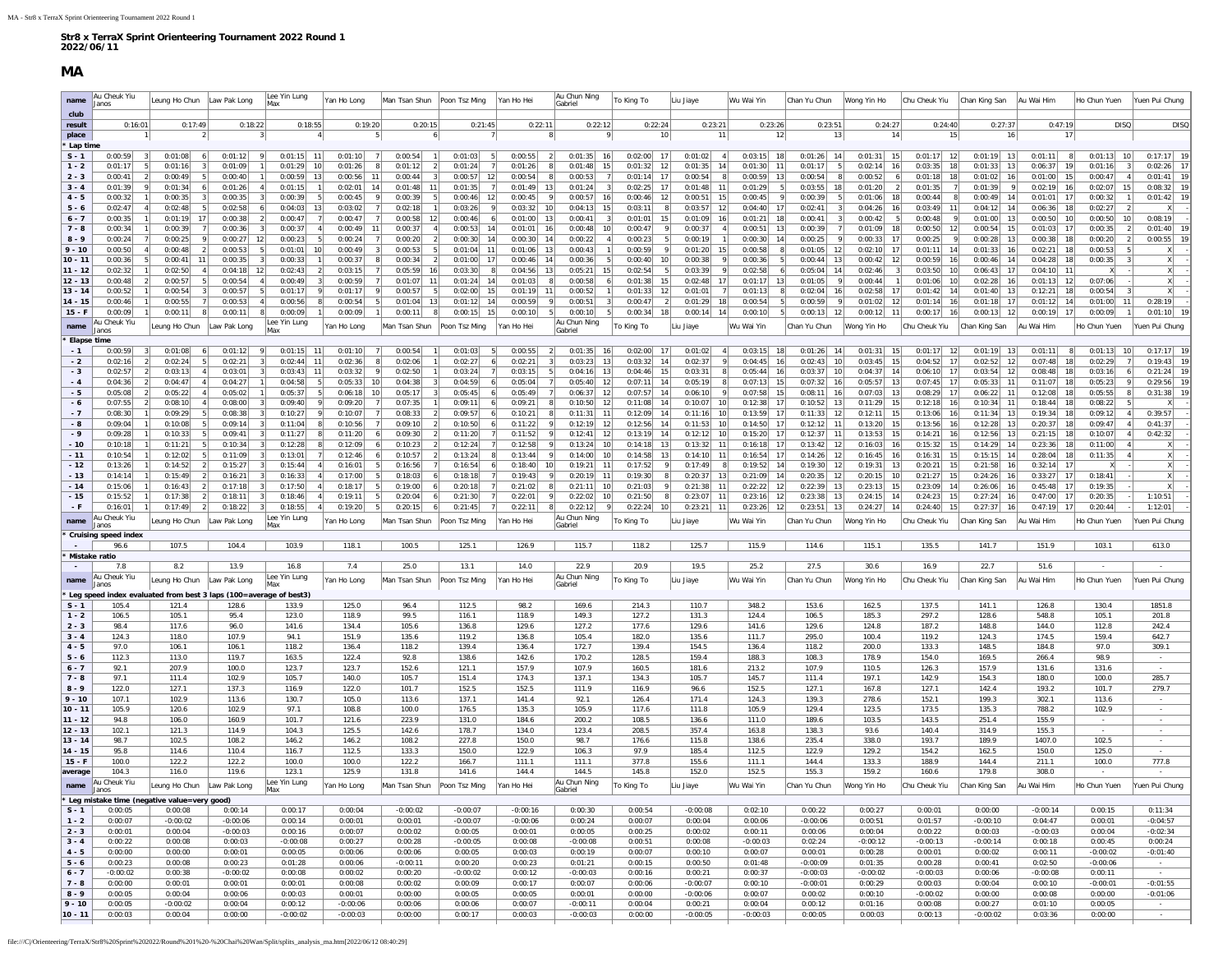#### MA - Str8 x TerraX Sprint Orienteering Tournament 2022 Round 1

| $11 - 12$       | $-0:00:03$                   | $-0:00:02$                             | 0:01:31 | $-0:00:04$   | 0:00:06     | 0:03:18       | 0:00:09       | 0:01:33    | 0:02:15                 | $-0:00:15$ | 0:00:17    | 0:00:08    | 0:02:00      | $-0:00:18$  | 0:00:13       | 0:02:56       | 0:00:06    |              |                |
|-----------------|------------------------------|----------------------------------------|---------|--------------|-------------|---------------|---------------|------------|-------------------------|------------|------------|------------|--------------|-------------|---------------|---------------|------------|--------------|----------------|
| $12 - 13$       | 0:00:03                      | 0:00:06                                | 0:00:05 | 0:00:00      | 0:00:04     | 0:00:20       | 0:00:25       | 0:00:03    | 0:00:04                 | 0:00:42    | 0:01:49    | 0:00:23    | 0:00:11      | $-0:00:10$  | 0:00:02       | 0:01:21       | 0:00:02    |              |                |
| $13 - 14$       | 0:00:01                      | $-0:00:03$                             | 0:00:02 | 0:00:22      | 0:00:15     | 0:00:04       | 0:00:54       | 0:00:12    | $-0:00:09$              | 0:00:31    | $-0:00:05$ | 0:00:12    | 0:01:04      | 0:01:57     | 0:00:31       | 0:00:25       | 0:11:01    | 0:00:00      |                |
| $14 - 15$       | 0:00:00                      | 0:00:03                                | 0:00:03 | 0:00:06      | $-0:00:03$  | 0:00:16       | 0:00:12       | $-0:00:02$ | $-0:00:05$              | $-0:00:10$ | 0:00:29    | $-0:00:02$ | 0:00:04      | 0:00:07     | 0:00:09       | 0:00:10       | 0:00:01    | 0:00:11      |                |
| $15 - 1$        | 0:00:00                      | 0:00:01                                | 0:00:02 | 0:00:00      | $-0:00:02$  | 0:00:02       | 0:00:04       | $-0:00:01$ | 0:00:00                 | 0:00:23    | 0:00:03    | 0:00:00    | 0:00:03      | 0:00:02     | 0:00:05       | 0:00:00       | 0:00:05    | 0:00:00      | 0:00:15        |
| total           | 0:01:15                      | 0:01:27                                | 0:02:33 | 0:03:11      | 0:01:25     | 0:05:04       | 0:02:52       | 0:03:07    | 0:05:06                 | 0:04:40    | 0:04:34    | 0:05:54    | 0:06:34      | 0:07:29     | 0:04:10       | 0:06:17       | 0:24:25    |              |                |
|                 |                              | * Ideal finishing time without mistake |         |              |             |               |               |            |                         |            |            |            |              |             |               |               |            |              |                |
| <b>Contract</b> | 0:14:46                      | 0:16:22                                | 0:15:49 | 0:15:44      | 0:17:55     | 0:15:11       | 0:18:53       | 0:19:04    | 0:17:06                 | 0:17:44    | 0:18:47    | 0:17:32    | 0:17:17      | 0:16:58     | 0:20:30       | 0:21:20       | 0:22:54    |              |                |
| name            | Au Cheuk Yiu<br><b>Janos</b> | Leung Ho Chun Law Pak Long             |         | Lee Yin Lung | Yan Ho Long | Man Tsan Shun | Poon Tsz Mina | Yan Ho Hei | Au Chun Ning<br>Gabriel | To King To | Liu Jiaye  | Wu Wai Yin | Chan Yu Chun | Wong Yin Ho | Chu Cheuk Yiu | Chan King San | Au Wai Him | Ho Chun Yuen | Yuen Pui Chuna |
|                 |                              |                                        |         |              |             |               |               |            |                         |            |            |            |              |             |               |               |            |              |                |
| club            |                              |                                        |         |              |             |               |               |            |                         |            |            |            |              |             |               |               |            |              |                |
| result          | 0:16:01                      | 0:17:49                                | 0:18:22 | 0:18:55      | 0:19:20     | 0:20:15       | 0:21:45       | 0:22:11    | 0:22:12                 | 0:22:24    | 0:23:21    | 0:23:26    | 0:23:51      | 0:24:27     | 0:24:40       | 0:27:37       | 0:47:19    | <b>DISQ</b>  | <b>DISQ</b>    |
| place           |                              |                                        |         |              |             |               |               |            |                         |            |            |            |              |             |               |               |            |              |                |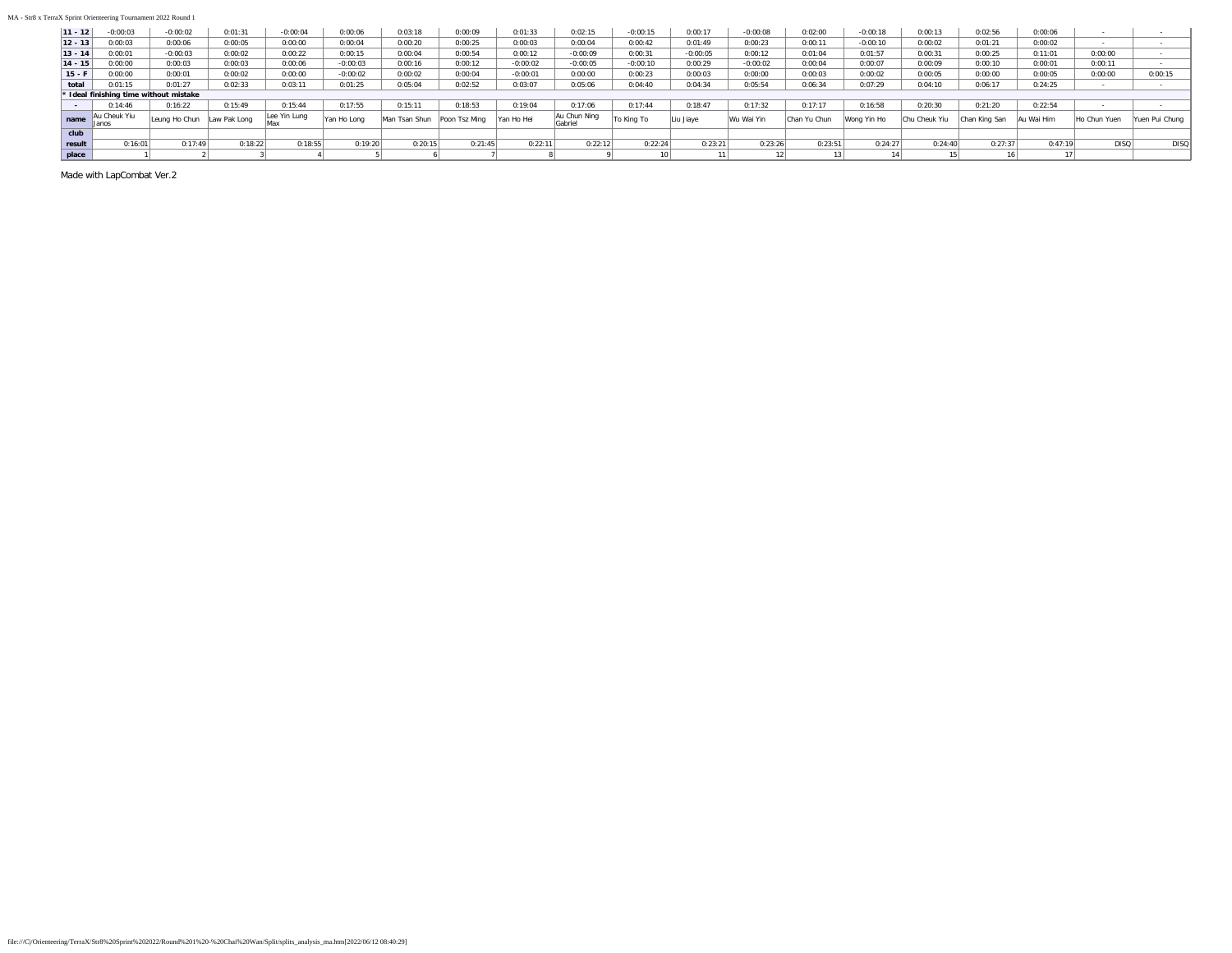|                    | MS/MA                                                             |                        |                    |                       |                          |                           |                       |                                                                                                                                |                       |                        |                               |                             |                       |                                                                                                                                                                                                                                |                      |                       |                      |                                                                                                                                                  |                                 |                          |                    |                                               |                    |                       |                         |                                                                                                    |                          |                             |                                                                              |                        |                                                     |                                     |                       |                            |                               |                        |                                                                                                              |                       |                                              |                             |
|--------------------|-------------------------------------------------------------------|------------------------|--------------------|-----------------------|--------------------------|---------------------------|-----------------------|--------------------------------------------------------------------------------------------------------------------------------|-----------------------|------------------------|-------------------------------|-----------------------------|-----------------------|--------------------------------------------------------------------------------------------------------------------------------------------------------------------------------------------------------------------------------|----------------------|-----------------------|----------------------|--------------------------------------------------------------------------------------------------------------------------------------------------|---------------------------------|--------------------------|--------------------|-----------------------------------------------|--------------------|-----------------------|-------------------------|----------------------------------------------------------------------------------------------------|--------------------------|-----------------------------|------------------------------------------------------------------------------|------------------------|-----------------------------------------------------|-------------------------------------|-----------------------|----------------------------|-------------------------------|------------------------|--------------------------------------------------------------------------------------------------------------|-----------------------|----------------------------------------------|-----------------------------|
|                    | name Chan Tsz Chung Au Cheuk Yiu Wong Wai Ngai Wong Isaac         |                        |                    |                       |                          |                           |                       |                                                                                                                                |                       |                        |                               |                             |                       | Neung Kende Loung Hu Deun Mein Line Ruku Luw Paktong Lae Wan Hu Pan Hu Dean Dun Man Hung Dean Humang Pan Turkhang Poon Turkhang Lee Chung Wan Yan Ho Hu Dean Man To King To Sy Huan Kun Liuzane                                |                      |                       |                      |                                                                                                                                                  |                                 |                          |                    |                                               |                    |                       |                         | Wu Wai Yin Chan Yu Chun Wong Yin Ho Chu Cheuk Yiu Cheung Kwok                                      |                          |                             | Tang Yuk<br>Choong                                                           |                        | Chan Kwok Wal Chan King San Lee Hok Wun Li Ka Hon   |                                     |                       |                            |                               |                        | Ambrose Lam Cheng Pui Lun Chiu Luen Kwan Au Wai Him                                                          |                       | Ho Hing Fung his Chun Yuen Yuen Pui Chung    |                             |
| result             |                                                                   |                        | 0:16:0             | 0-34-34               | $0.17 - 20$              | $0.17 - 40$               | 0-17-46               | $0-17-40$                                                                                                                      | 0:18.00               | 0:18:22                | 0-18-55                       | 0.19-30                     | $0.19-17$             | 0.20-15                                                                                                                                                                                                                        | 0.2042               | 0.3548                | 0-21-45              | 0-21-56                                                                                                                                          | $0.22 - 1$                      | $0.22 - 12$              | $0.72 - 34$        | 0-23-05                                       | $0.21 - 21$        | 0-23-36               | 0-23-51                 | $0.24 - 22$                                                                                        | $0.34 - 40$              | $0.25 - 0.2$                | $0.36 - 02$                                                                  | 0.26-42                | 0:27:32                                             | $0.32 - 60$                         | 0.34.03               | 0.36-55                    | $0.40-1$                      | $0.43 - 20$            |                                                                                                              |                       |                                              |                             |
| $s - 1$            |                                                                   |                        |                    |                       |                          |                           |                       |                                                                                                                                |                       |                        |                               |                             |                       |                                                                                                                                                                                                                                |                      |                       |                      |                                                                                                                                                  |                                 |                          |                    |                                               |                    |                       |                         |                                                                                                    |                          |                             |                                                                              |                        |                                                     |                                     |                       |                            |                               |                        |                                                                                                              |                       |                                              |                             |
| $1 - 2$            | $0.00557 - 4$<br>$0.01:24$ 11                                     | 0.01:17                | non-sal            | 0:01:48 26            | $0.01:14$ 4              | 0.01:04                   | 0:01:23               | 0.00.50 1 0.01:17 19 0.01:02 9 0.01:26 23 0.01:08 12 0.00:57 4 0.01:12 15 0.01:15 18 0.01:10 13                                |                       | 0.01:09                | 0.01:29 16                    | 0.01:26                     | 0.01:36               | 0.01.00 8 0.00:54 2 0.01:25 22 0.01:32 26 0.01:32 11 0.03:26 36 0.00:55 3 0.02:55 3 0.02:00 30 0.02:00 30 0.02:57 4 0.01:02 9 0.03:15 34<br>0.01:12                                                                            | 0:01:51 29           | 0:01:39 24            | 0.01:24              | 0:01:37                                                                                                                                          | 0:01:26                         | $0.01:48$ 26             | 0.01:32            | 0.03:56                                       | 0.01:35            | 0.01:30               | $0.01 - 17$             | 0.01:26 23 0.01:31 25 0.01:17 19 0.01:12 15 0.01:52 28 0.01:52 28 0.01:19 21 0.14:20 38 0.03:17 35 |                          | 0.01-15                     |                                                                              | 0.01:45 25 0.04:05 37  |                                                     | $0.01:33$ 19 0.01:28                | 0.03:21               | $0.04 - 15$                | $0.07:35$ $37$ $0.02:52$ $32$ | 0-03-52 12             | not to be                                                                                                    | $0.0218$ 11           |                                              |                             |
| $2 - 3$            | $0.01 - 11$ 11                                                    |                        | $0.01 - 10$        |                       | $0.01 - 11$              |                           |                       |                                                                                                                                |                       |                        | $0.00 - 59$ 24<br>$0.01 - 15$ | $0.02 - 01$                 |                       | 0.01-48                                                                                                                                                                                                                        |                      |                       |                      | $0.01 - 21$                                                                                                                                      | $0.01 - 40$ 2                   |                          |                    |                                               |                    |                       |                         |                                                                                                    |                          |                             |                                                                              |                        |                                                     |                                     |                       |                            |                               |                        |                                                                                                              |                       |                                              |                             |
|                    | 0.00.40                                                           | $0.00-32$              |                    | non-to 12             |                          | 0-01-49                   |                       |                                                                                                                                |                       | 0-01-26<br>0.00:35     |                               |                             | $0.01 - 23$           |                                                                                                                                                                                                                                | 0-01-45 21           |                       |                      |                                                                                                                                                  |                                 | 0.01-24                  | $80.0228$ 33       |                                               |                    |                       |                         |                                                                                                    |                          |                             | $0.02 - 20$                                                                  | p.m.4n 2n<br>0.00:53   | 0.01-19 18                                          | $0.01 - 22$<br>0.001                | 0.02-25               |                            |                               |                        |                                                                                                              |                       |                                              |                             |
|                    | 0.02.21                                                           |                        |                    |                       |                          |                           |                       |                                                                                                                                | $0.02 - 11$           | 0.02:58                | nos-ntl                       |                             |                       |                                                                                                                                                                                                                                |                      |                       |                      | n-ns-ss 24                                                                                                                                       |                                 |                          |                    |                                               |                    |                       |                         |                                                                                                    |                          |                             |                                                                              | 0.03:42 21             | 0.04-12 30                                          | $0.03 - 25$                         | 0.06-22               |                            |                               |                        |                                                                                                              |                       |                                              |                             |
|                    | 0.00 AA<br>0.0013                                                 | n on u                 | 0.0035             | non-az<br>0.00%       | 0-DD-A4                  | 0.00.93                   | COLOR AND             | 0.00.30                                                                                                                        | $0.00 - 17$           | 0.00:38<br>o on w      | $0.00 - 47$<br>0.00137        | $0.00 - 47$<br>$0.00 - 49$  | 0.0043                |                                                                                                                                                                                                                                |                      |                       | COLOR IN             | 0:00:43<br>$0.00 - 44$                                                                                                                           | <b>ABLAY</b>                    | D.OD-48                  |                    |                                               |                    |                       |                         |                                                                                                    |                          |                             | <b>Antan</b>                                                                 | Am.sell                | $0.00 - 41 - 27$                                    |                                     |                       |                            | 0.01.05                       |                        |                                                                                                              |                       |                                              |                             |
|                    |                                                                   |                        |                    |                       |                          |                           |                       |                                                                                                                                |                       |                        |                               |                             |                       |                                                                                                                                                                                                                                |                      |                       |                      |                                                                                                                                                  |                                 |                          |                    |                                               |                    |                       |                         |                                                                                                    |                          |                             |                                                                              |                        |                                                     |                                     |                       |                            |                               |                        |                                                                                                              |                       |                                              |                             |
|                    |                                                                   |                        |                    |                       |                          |                           |                       |                                                                                                                                |                       |                        |                               |                             |                       |                                                                                                                                                                                                                                |                      |                       |                      |                                                                                                                                                  |                                 |                          |                    |                                               |                    |                       |                         |                                                                                                    |                          |                             |                                                                              |                        |                                                     |                                     |                       |                            |                               |                        |                                                                                                              |                       |                                              |                             |
|                    | $10 - 11$ 0.00.32<br>0:02:16                                      | $0.02 - 32$            | 0.00:36            | 0:00:38 14            | 0:00:35                  | 0:00:31                   | 0:00:38               | 0.00:41 22                                                                                                                     | 0.00:39 19<br>0.02:31 | 0.00:35<br>$0.04:18$ 2 | 0.00:33<br>0.02:43            | 0.00:37                     | $0.00.40$ 20          | 0:00:34                                                                                                                                                                                                                        | $0:00:43$ 25         | 0:00:42               | $0.01.00$ 3          | $0:00:36$ 8                                                                                                                                      | $0.00:46$ 28<br>0.04:56         | 0.00:36                  | 0.00:40 20         | 0.00:38 14                                    | $0.00.38$ 14       |                       | 0.00.36 8 0.00.44 2     | $0.00 - 42$ 2                                                                                      | 0:00:59 33               |                             | 0:00:38 14 0:00:47 30 0:00:48 31                                             |                        | 0.00:46 28                                          | $0.00:36$ 8                         | 0.01:04 35            | 0.00:43 25<br>$0.03:29$ 20 | $0.00.49$ 32<br>0:09:07       | 0.01:27<br>0:05:52     | $0.04 - 28$ 38<br>0:04:10                                                                                    |                       | 0:01:10 36 0:00:35                           |                             |
|                    | $2 - 13$ 0.00.48                                                  | 0:00:48                |                    | 0.0054                | 0-00-54                  | $0.00 - 50$               | 0:01:01               | o m-sa                                                                                                                         | 0.00:52               | $0.00:54$ 8            | 0.00, 49<br>0.01:17           | 0.00:59                     |                       |                                                                                                                                                                                                                                |                      | 0:01:02               | $0:01:24$ 2          | 0:00:51                                                                                                                                          | 0.01:03 15<br>$0.01 - 19$       | 0.00:58<br>$0.00 - 5.2$  |                    |                                               |                    | 0.01:17 25            | 0:01:05 16<br>n-no-na   | 0.00:44<br>0-02-58                                                                                 | 0:01:06 17<br>0-01-42 29 | $0:01:07$ 19<br>$0-0.1-3.4$ |                                                                              |                        |                                                     | 0.01:06<br>$0.01-1$                 | 0.01:10               | 0.01:45 32<br>0.03:44      | 0.01:41 31<br>0-07-11         | 0.02.58 36             |                                                                                                              |                       | 0:00:54                                      |                             |
| $13 - 14$          | 0:01:01 10<br>0.0081                                              | 0:00:52<br>ALOD 0      |                    | 0-00-50               | $n$ on $n$               | $0.00 - 57$               | $0.00 - 44$           | om-ssl                                                                                                                         | 0.01:10<br>0.0052     | 0.00:57<br>0.0055      | DOD-5A                        | 0.00%                       | $0.01 - 00$           | 0.01:04                                                                                                                                                                                                                        | 0.01.02              | $0.01 \cdot 12$ 25    | $0.01 - 12$ %        | 0.01.03<br>0.0101                                                                                                                                | om-sel tall                     | 0.00551                  | 0.00147            | 0.00-57                                       | 0.01-29            | 0.00%                 | 0-00-59                 |                                                                                                    | emed to emerge to        | 0.005                       | $0.01 - 10$                                                                  | $0.01 - 21$            | $0.01 - 18$                                         | $0.01 - 17$                         | 0.02:5<br>$0.01 - 26$ | 0.01-36                    | not to                        | 0:04:14 36<br>not at 1 | 0:12:27<br>$0-01-12$                                                                                         | 0-01-24               |                                              |                             |
| $15 - F$           | $0.00.11$ 8                                                       |                        | 0.00.09            | 0:00:11               | 8 0:00:12                |                           | 0:00:18 33 0:00:12 14 | $0.00:11$ 8 0.00:11                                                                                                            |                       | 0.00:11                | 0.00:09                       | 0.00:09                     | 0.00.12               | 14 0:00:11                                                                                                                                                                                                                     | 8 0:00:15 26         | $0:00:12$ 14          | $0.00:15$ 26         | $0:00:14$ 23 0.00:10 5                                                                                                                           |                                 | 0.00:10                  |                    | 5 0.00:34 38 0.00:13 20 0.00:14 23            |                    | 0:00:10               | 0:00:13 20              |                                                                                                    | 0:00:12 14 0:00:17 32    | 0:00:12                     | $0:00:16$ 29                                                                 | 0.00:15 26             | 0.00:13 20                                          | $0.00:16$ 29                        | 0.00:16               | $0.00:14$ 23               | 0.00.32 37                    | 0.00:19 34             | 0.00:19                                                                                                      | $0:00:26$ 36          |                                              |                             |
|                    | name Chan Tsz Chung Au Cheuk Ylu                                  |                        |                    |                       | Wong Wai Ngai Wong Isaac |                           |                       | <sup>Feung</sup> Kwok Loung Siu Ho Loung Ho Chun Chen Fuk Lai Law Pak Long Lee Yin Lung Yan Ho Long<br>Ceung                   |                       |                        |                               |                             |                       | Chan Kai Wing   Man Tsan Shun   Liang Chi Hang   Yan Chi Hang   Poon Tsz Ming   Los Chung Wah   Yan Ho Hei                                                                                                                     |                      |                       |                      |                                                                                                                                                  |                                 |                          |                    | Au Chun Ning To King To Sy Huan Kun Liu Jiaya |                    |                       |                         | Wu Wai Yin Chan Yu Chun Wong Yin Ho Chu Cheuk Yiu Cheung Kaok                                      |                          |                             | Tang Yuk<br>Chiong                                                           |                        | Chan Kwok Wal Chan King San Lee Hok Wun   Li Ka Hon |                                     |                       |                            |                               |                        | Ambrose Lam Cheng Pui Lun Chiu Luen Kwan Au Wai Him                                                          | Ho Hing Fung          |                                              | Ho Chun Yuen Yuen Pul Chung |
|                    |                                                                   |                        |                    | 0:00:50               |                          | contact to contact        |                       | cotos 12                                                                                                                       |                       |                        | $0.01 - 15$ 18                | $0.01 - 10$ 13              |                       | 8 non-sal                                                                                                                                                                                                                      | 0.01.25 22           |                       |                      |                                                                                                                                                  |                                 |                          |                    | $0.00557 - 400102$                            |                    |                       |                         | not at 18                                                                                          | $0.01.17$ 19             |                             |                                                                              |                        |                                                     |                                     |                       |                            |                               | 0.0252 12              | $0.01 - 11$                                                                                                  |                       |                                              |                             |
| $-1$               |                                                                   | 0.00:57 4 0.00.59      |                    |                       |                          |                           | $9$ 0:01:25 23        | 0.02:21 4 0.02:16 3 0.02:38 16 0.02:31 12 0.02:06 1 0.02:49 19 0.02:24 7 0.02:31 11 0.02:21 4 0.02:44 18 0.02:36 13 0.02:36 13 | $0.00:57 - 4$         | 0.01:12 15             |                               |                             |                       |                                                                                                                                                                                                                                |                      | $0:01:32$ 26          | $0.01.03$ 11         | $0.03.26$ 36<br>0.03:16 22 0.03:11 21 0.02:27 8 0.05:03 32 0.02:21 4 0.03:23 23 0.03:32 24 0.04:53 31 0.02:37 15 0.04:45 29 0.02:43 17 0.03:45 2 | 0:00:55 3 0:01:35 27 0:02:00 30 |                          |                    |                                               |                    |                       | 0:03:15 34 0:01:26 23   |                                                                                                    |                          |                             | 0.01:12 15 0.01:52 28 0.01:52 28 0.01:19 21 0:14:20 38 0.03:17 35 0.07:35 37 |                        |                                                     |                                     |                       |                            | $0.02:52$ 32                  |                        | 0.02.27 8 0.03.37 25 0.05.57 33 0.02.52 20 0.15.48 38 0.06.38 35 0.12.10 37 0.04.41 28 0.05.57 33 0.07.48 36 | 0-04-11 27            |                                              |                             |
|                    |                                                                   | 0.0257                 |                    |                       |                          |                           |                       |                                                                                                                                |                       | $0.03 - 01$            | n-m-41                        | 0.06.33                     |                       |                                                                                                                                                                                                                                |                      |                       |                      | 0.04-27                                                                                                                                          | $0.03 - 15$                     |                          |                    |                                               |                    |                       |                         |                                                                                                    |                          |                             |                                                                              | 0.08-45                |                                                     | 0.164                               |                       | 0.38.33                    |                               |                        |                                                                                                              |                       |                                              |                             |
|                    | $-4$ 0.04-43<br>0.05:23                                           | n-sa-w                 | 0.05.08            | 0.04-54<br>0.05-25    | COLOR<br>0-05-11         | COL 15                    |                       |                                                                                                                                | $0.04 - 17$           | $0.04 - 27$<br>0.05:02 | not st<br>0.05-37             | 0.06-18                     |                       |                                                                                                                                                                                                                                |                      |                       | COLSS.               | 0.07-48<br>$0.08 - 44$                                                                                                                           | 0.05 OA<br>0.05-49              | COL 45                   |                    |                                               |                    |                       |                         |                                                                                                    |                          |                             |                                                                              |                        | $0.05 - 11$                                         | 0-18-05<br>$0.18 - 42$              | 0.10.11               |                            |                               |                        |                                                                                                              |                       |                                              |                             |
|                    |                                                                   |                        |                    |                       |                          |                           |                       |                                                                                                                                |                       |                        |                               |                             |                       |                                                                                                                                                                                                                                |                      |                       |                      |                                                                                                                                                  |                                 |                          |                    |                                               |                    |                       |                         |                                                                                                    |                          |                             |                                                                              |                        |                                                     |                                     |                       |                            |                               |                        |                                                                                                              |                       |                                              |                             |
|                    | 0.08:30                                                           |                        | 0.0830             | 0.08.37               | 0.09.02                  | 0:09:25                   | 0.09.05               | $0.09 - 29$                                                                                                                    | 0.08:29               | 0.08:38                | 0.10:27                       | 0:30:07                     | 0:10:00               | 0.08.33                                                                                                                                                                                                                        |                      |                       |                      | $0.13:18$ 29                                                                                                                                     | 0.10:21                         |                          |                    |                                               |                    |                       |                         |                                                                                                    |                          |                             |                                                                              | 0.14:25                | 0.11:34                                             | 0.23:04                             | 0.20:01               |                            | 0:15:34                       | 0:20:57                |                                                                                                              |                       | 0:09:12                                      |                             |
|                    | 0.09.30                                                           | 0.09.28                |                    |                       |                          |                           |                       |                                                                                                                                |                       |                        |                               |                             |                       |                                                                                                                                                                                                                                |                      |                       |                      |                                                                                                                                                  |                                 |                          |                    |                                               |                    |                       |                         |                                                                                                    |                          |                             |                                                                              |                        |                                                     |                                     |                       |                            |                               |                        |                                                                                                              |                       |                                              |                             |
|                    | 0-10-14<br>$-11$ 0-10-46                                          | 0:10:18<br>0-10-54     |                    | $0.11 - 0.2$          |                          |                           |                       |                                                                                                                                |                       | $0.11 - 00$            | $0.13 - 01$                   |                             |                       |                                                                                                                                                                                                                                |                      |                       |                      |                                                                                                                                                  |                                 |                          |                    |                                               |                    |                       |                         |                                                                                                    |                          |                             |                                                                              |                        |                                                     | 0-25-58                             |                       |                            |                               | 0-28-14                |                                                                                                              |                       | 0:11:00                                      |                             |
|                    | 0:13:02                                                           | 0:12:26                |                    |                       |                          |                           |                       |                                                                                                                                |                       |                        |                               |                             |                       |                                                                                                                                                                                                                                |                      |                       |                      |                                                                                                                                                  |                                 |                          |                    |                                               |                    |                       |                         |                                                                                                    |                          |                             |                                                                              |                        |                                                     |                                     |                       |                            |                               |                        |                                                                                                              |                       |                                              |                             |
|                    |                                                                   |                        |                    |                       |                          |                           |                       |                                                                                                                                |                       |                        |                               |                             |                       |                                                                                                                                                                                                                                |                      |                       |                      |                                                                                                                                                  |                                 |                          |                    |                                               |                    |                       |                         |                                                                                                    |                          |                             |                                                                              |                        |                                                     |                                     |                       |                            |                               |                        |                                                                                                              |                       |                                              |                             |
|                    | $0:14:51$ 1<br>$-15$ 0:15:42 1                                    | 0:15:06<br>0:15:52     |                    | 0:15:13               |                          | $0.16.07$ 4 $0.16.25$     |                       |                                                                                                                                |                       | 0:17:18<br>$0.18 - 11$ | 0:17:50<br>0-18-46            | 0:18:17                     | 0:18.25               |                                                                                                                                                                                                                                |                      | 0-20-36               |                      | 0.21:42                                                                                                                                          | 0.21:02<br>0.22.01 19           |                          |                    |                                               |                    |                       |                         |                                                                                                    |                          |                             |                                                                              | $0.26:27$ 29           |                                                     | 0:31:26<br>0:32:43                  |                       | 0-36-43                    |                               |                        |                                                                                                              |                       | 1:20:48 37 0:19:35<br>0-20-35                |                             |
|                    | $0:15:53$ 1                                                       |                        | 0:16:01            | $0:16:14$ 3           |                          |                           |                       | 0:17:20 4 0:17:40 5 0:17:46 6 0:17:49 7 0:18:00 8 0:18:22 9 0:18:55 10                                                         |                       |                        |                               |                             |                       | 01920 11 01937 12 02015 13 02042 14 02048 15 02145 16 02156 17 02147 18 02212 19 02212 19 02212 19 02326 21 02326 21 02326 23 02326 23 02326 24 02427 25 02427 26 0250 27 02602 27 02602 28 02147 29 02129 27 02239 31 03403 2 |                      |                       |                      |                                                                                                                                                  |                                 |                          |                    |                                               |                    |                       |                         |                                                                                                    |                          |                             |                                                                              |                        |                                                     |                                     |                       | $0.36:55$ 33               |                               | 0:40:10 34 0:43:20     |                                                                                                              | $1:22:38$ 3           |                                              |                             |
|                    | name Chan Tsz Chung Au Check You                                  |                        |                    |                       | Wong Wai Ngai Wong Isaac |                           |                       | Teung Kwok Exung Siu Ho Loung Ho Chun Chen Fuk Lai Law Pak Long Lee Yin Lung Van Ho Long Chan P                                |                       |                        |                               |                             |                       | Chan Kai Wing Man Tsan Shun Liang Chi Hang Yan Chi Hang Poon Tsa Ming Lee Chung Wah Tan Ho Hai Au Chun Ning To King To Sy Huan Kun Liu Jaye                                                                                    |                      |                       |                      |                                                                                                                                                  |                                 |                          |                    |                                               |                    |                       |                         | Wu Wai Yin Chan Yu Chun Wong Yin Ho Chu Cheuk Yiu Chinang Kwok Tang Yuk                            |                          |                             |                                                                              | Aaron                  | Chan Kwsk Wal Chan King San Lee Hok Wan Li Ka Hon   |                                     |                       |                            |                               |                        | Ambrose Lam Cheng Pui Lun Chiu Luen Kwan Au Wai Him                                                          |                       | Ho Hing Fung   Ho Chun Yuen   Yuen Pul Chung |                             |
|                    | * Cruising speed index                                            |                        |                    |                       |                          |                           |                       |                                                                                                                                |                       |                        |                               |                             |                       |                                                                                                                                                                                                                                |                      |                       |                      |                                                                                                                                                  |                                 |                          |                    |                                               |                    |                       |                         |                                                                                                    |                          |                             |                                                                              |                        |                                                     |                                     |                       |                            |                               |                        |                                                                                                              |                       |                                              |                             |
|                    | 100.4<br>Mistake ratio                                            |                        | 104.6              |                       |                          | 103.7 107.8 96.9          | 111.7                 | 114.8                                                                                                                          | 107.0                 |                        |                               |                             |                       | 1093 111.7 2256 222.3 103.7 125.3 135.3                                                                                                                                                                                        |                      |                       | 134.8                |                                                                                                                                                  | 118.1 135.7 121.0 126.5         |                          |                    | 128.3                                         | 135.7              | 126.3                 | 120.2                   | 120.1                                                                                              | 146.6                    | 121.4                       | 165.6                                                                        | 156.6                  | 149.0                                               | 125.8                               | 166.7                 | 158.5                      | 190.5                         | 256.4                  | 163.9                                                                                                        |                       |                                              |                             |
|                    | 9.4                                                               |                        | 6.8                | 8.4                   | 11.5                     |                           | 21.4 0.7              | 7.9 14.7                                                                                                                       |                       | 15.1                   | 16.3                          |                             |                       | 8.9   11.6   27.0   6.5                                                                                                                                                                                                        |                      | 8.6 12.4              |                      | 23.5                                                                                                                                             | 14.2 24.3 19.8                  |                          |                    | 22.1                                          | 10.0               | 23.5                  | 28.5                    | 30.7                                                                                               | 36.0                     |                             | $31.1$ $9.1$ $16.6$ $23.7$                                                   |                        |                                                     | 46.0                                | 31.9                  | 39.0                       | 34.6                          | 15.7                   | 51.4                                                                                                         | 63.6                  |                                              |                             |
|                    |                                                                   |                        |                    |                       | Wong Wai Ngai Wong Isaac | feung Kwok                |                       | Loung Siu Ho Loung Ho Chun Chen Fuk Lai Law Pak Long                                                                           |                       |                        | Lee Yin Lung<br>Man Ho Long   |                             |                       | Chan Kai Wing Man Tsan Shun Liang Chi Hang Yan Chi Hang Poon Tsz Ming Los Chung Wah Tsin Ho Hei                                                                                                                                |                      |                       |                      |                                                                                                                                                  |                                 | Au Chun Ning<br>Cahriel  |                    | Sy Huan Kun Liu Jime                          |                    |                       |                         | Wu Wai Yin Chan Yu Chun Wong Yin Ho Chu Cheuk Yiu                                                  |                          | Choung Kwok<br>Fung Edwin   | Tang Yuk<br>Chiong                                                           | Chan Kwok Wai          |                                                     | Chan King San Lee Hok Wun Li Ka Hon |                       |                            |                               |                        | Ambrose Lam Cheng Pui Lun Chiu Luen Kwan Au Wai Him                                                          |                       | his Chun Yuen Yuen Pul Chung                 |                             |
|                    | name Chan Tsz Chung Au Litera                                     | Au Cheuk Ylu           |                    |                       |                          |                           |                       |                                                                                                                                |                       |                        |                               |                             |                       |                                                                                                                                                                                                                                |                      |                       |                      |                                                                                                                                                  |                                 |                          |                    |                                               |                    |                       |                         |                                                                                                    |                          |                             |                                                                              |                        |                                                     |                                     |                       |                            |                               |                        |                                                                                                              |                       |                                              |                             |
|                    | Leg speed index evaluated from best 3 laps (100=average of best3) |                        |                    |                       |                          |                           |                       |                                                                                                                                |                       |                        |                               |                             |                       |                                                                                                                                                                                                                                |                      |                       |                      |                                                                                                                                                  |                                 |                          |                    |                                               |                    |                       |                         |                                                                                                    |                          |                             |                                                                              |                        |                                                     |                                     |                       |                            |                               |                        |                                                                                                              |                       |                                              |                             |
| $S - 1$            | 107.5                                                             |                        | 111.3              | 94.3                  | 145.3                    | 117.0                     |                       |                                                                                                                                |                       | 135.8                  |                               |                             |                       |                                                                                                                                                                                                                                |                      |                       |                      |                                                                                                                                                  | 103.8                           |                          | 226.4              |                                               |                    |                       |                         |                                                                                                    |                          |                             |                                                                              |                        |                                                     |                                     |                       |                            |                               |                        |                                                                                                              |                       |                                              |                             |
|                    | $1 - 2$ 122.9                                                     |                        | 112.7              | 158.0                 | 108.3                    |                           | 121.5                 | 111.2                                                                                                                          | 137.6                 | 101.0<br>100.0         | 130.2<br>147.5                | 125.9                       | 140.5                 | 105.4                                                                                                                                                                                                                          | 162.4                | 144.9<br>120.0        | 122.9<br>142.5       | 142.0                                                                                                                                            | 125.9<br>135.0                  | 158.0                    | 134.6              | 345.4                                         | 139.0              |                       |                         |                                                                                                    | 314.6                    | 109.8                       | 153.7                                                                        | 358.5                  | 136.1                                               | 128.8                               |                       | 402.4                      | 159.5<br>152.5                | 270.7                  | 581.0                                                                                                        | 172.7                 | 111.2                                        |                             |
| $3 - 4$            | 120.8                                                             |                        | 111.4              |                       |                          |                           |                       | 24.8                                                                                                                           | 115.5                 | 114.2                  | 99.6                          |                             |                       |                                                                                                                                                                                                                                |                      |                       | 126.7                | 107.5                                                                                                                                            | 144.7                           | 1115                     |                    |                                               |                    |                       |                         |                                                                                                    |                          |                             |                                                                              |                        |                                                     |                                     |                       |                            | 167.3                         |                        |                                                                                                              |                       |                                              |                             |
| $4 - 5$<br>$5 - 6$ | 130.4<br>22.7                                                     |                        | 104.3<br>117.6     | 333.3<br>305.6        | 153.3<br>128.9           | 0.8 <sub>A</sub><br>150.2 | 137.0<br>1120         | 114.1<br>1183                                                                                                                  | 127.2<br>106 T        | 114.1<br>125.4         | 127.2<br>1711                 | 146.7<br>128.2              | 150 8                 | 127.2                                                                                                                                                                                                                          | 150.0<br>340.8       | 202.2<br>128.9        | 150.0<br>145.1       | 182.6<br>164.1                                                                                                                                   | 146.7<br>149 %                  | 185.9<br>178.2           | 150.0<br>134.5     | 114.1                                         | <b>TAA 1</b>       |                       | 127.2                   | 215.2                                                                                              | 1415                     | 117.4                       | 166.3<br>167.6                                                               | 172.8<br>T5A 31        | 159.8<br>177.5                                      | 120.7                               | ADA T<br>269 O        | 159.8<br>164.8             | 244.6<br>231.0                | 313.0<br>266.2         | 798.9<br>278.9                                                                                               | 195.7<br>314.8        | 104.3<br>2.005                               |                             |
| $6 - 7$            | 132.7                                                             |                        | 101.0              | 121.2                 | 132.7                    | 89.4                      | 141.3                 | 227.9                                                                                                                          | 121.2                 | 109.6                  | 135.6                         | A 271                       |                       | 167.3                                                                                                                                                                                                                          | 170.2                | 155.8                 | 132.7                | 118.3                                                                                                                                            | 7732                            | 118.3                    | 176.0              | 181.7                                         | 199.0              | 233.7                 | 138.3                   | 121.2                                                                                              | 118.5                    | 152.0                       | 178.8                                                                        | 196.2                  | 173.1                                               | 152.9                               | 184.6                 | 187.5                      | 181.7                         | 320.2                  | 144.7                                                                                                        | 1817                  | 144.2                                        |                             |
| 8.9                | 109.9<br>1190                                                     |                        | 0.001<br>124.1     | 7283                  | me v                     | TIAN                      | 120 1                 | 120 1                                                                                                                          | 1107                  | 1107                   | 119.0                         |                             | 1138                  |                                                                                                                                                                                                                                | 124.1                | 136.6<br>1927         | 155.2                | 1118                                                                                                                                             | 155.2                           | 142.6<br>1118            | <b>1100</b>        |                                               |                    | 166.3                 | 1201                    | 170.7                                                                                              |                          | 110.0                       | 777.4                                                                        | 184.2                  | 144 8                                               |                                     | 155.2                 | 195.2                      | 1750                          | <b>116.2</b>           | 106 A                                                                                                        | 210.9<br>165.5        | 104.0<br>1014                                |                             |
| $9 - 10$           | 102.3                                                             |                        | 116.3              | 109.3                 | 139.5                    | 97.7                      | 127.9                 | 111.6                                                                                                                          | 307.0                 | 123.3                  | 1419                          | 1140                        |                       | 123.3                                                                                                                                                                                                                          | 132.6                | 144.2                 | 148.8                | 120.9                                                                                                                                            | 153.5                           | 100.0                    | 137.2              | 139.5                                         |                    | 134.9                 | 151.2                   | 302.3                                                                                              |                          | 123.3                       | 195.3                                                                        | 183.7                  | 216.3                                               | 120.9                               | 337.2                 | 234.9                      | 290.7                         | 404.7                  | 327.9                                                                                                        | 1867.4                | 123.3                                        |                             |
|                    | 3000                                                              |                        | 112.5              |                       |                          |                           |                       | $\overline{\mathbf{z}}$                                                                                                        | 121.0                 | 100.4                  |                               |                             |                       |                                                                                                                                                                                                                                |                      | 1117                  | 187.5                | 112.5                                                                                                                                            | 1418                            | 112.5                    |                    |                                               |                    |                       |                         |                                                                                                    |                          |                             |                                                                              | 1500                   |                                                     |                                     |                       | 1144                       | 7571                          | 2719                   | 837.5                                                                                                        | 218.8                 | 109.4                                        |                             |
| $11 - 12$<br>12.11 | 97.8<br>102.9                                                     |                        | 109.4<br>332.9     | 105.0<br>309.3        | 109.4                    |                           | 112.9<br>167.1        | 122.3<br>122.1                                                                                                                 | 108.6<br>111.4        | 185.6<br>115.7         | 117.3<br>105.0                | 140.3<br>136.4              | 132.4<br>1479         | 258.3<br>343 6                                                                                                                                                                                                                 | 144.6<br>132.9       | 141.0<br>112.9        | 151.1<br>180.0       | 125.9<br>109.3                                                                                                                                   | 212.9<br>135.0                  | 230.9<br>124.3           | 125.2<br>210.0     | 154.0                                         | 157.6              | 128.1                 | 218.7                   |                                                                                                    | 165.5<br>1414            | 1436                        | 169.8<br>214.3                                                               | 169.1<br>190.7         | 289.9<br>117.1                                      | 136.0<br>141.4                      | 137.4<br>150.0        | 150.4<br>225.0             | 393.5<br>216.4                | 253.2<br>181.4         | 179.9<br>156.4                                                                                               | 1625.2<br>7179        |                                              |                             |
| $13 - 14$          | 118.8                                                             |                        | 101.3              | 105.2                 | 105.2                    | 97.4                      | 118.8                 | 105.2                                                                                                                          | 136.4                 | 1110                   | 150.0                         | 150.0                       | 1714                  | 1110                                                                                                                                                                                                                           | 128.6                | 132.5                 | 233.8                | 122.7                                                                                                                                            | 1570                            | 101.3                    | 181.2              | 1519                                          | 118.8              | 142.2                 | 241.6                   | 346.8                                                                                              | 1987                     | 1833                        | 107.0                                                                        | 187.0                  | 1048                                                | 148.1                               | 344.8                 | 202.6                      | 839.6                         | 494.8                  | 14415                                                                                                        | 241.6                 | 105.2                                        |                             |
|                    | 107.0<br>1222                                                     |                        | 96.5<br>1000       | 304.9<br>122.2        | TITT                     | 119.6<br>2000             | 113.3<br>7777         | 115.4<br>122.2                                                                                                                 | 109.1<br>122.2        | 111.2<br>122.2         | 117.5<br>1000                 | 1000                        | 125.9                 |                                                                                                                                                                                                                                | 366.7                | 151.0<br>7777         | 151.0<br>166.7       | 128.0<br>155.6                                                                                                                                   | 123.8<br>1111                   | 107.0<br>1111            | 98.6<br>377.8      | 119.6<br>144.4                                | 155 A              | 111.1                 | 123.8<br>1444           | 130.1<br>7777                                                                                      | 155.2<br>1880            | TTT T                       | 188.8<br>177.8                                                               | 169.9<br>166.7         | 163.6<br>144.4                                      | 1778                                | 180.4<br>177.8        | 201.4<br>155 A             | 193.0<br>WKA                  | 216.1<br>211.1         | 151.0<br>2111                                                                                                | 176.2<br>288.0        | 125.9<br>330.0                               |                             |
| average            | 110.1                                                             |                        | 111.0              | 112.5                 | 120.1                    | 122.4                     | 123.1                 | 123.5                                                                                                                          | 124.8                 | 127.3                  | 131.1                         | 134.0                       | 136.0                 | 140.4                                                                                                                                                                                                                          | 141.5                | 144.2                 | 150.8                | 152.0                                                                                                                                            | 153.8                           | 153.9                    | 155.3              | 160.0                                         | 161.8              | 162.4                 | 165.3                   | 169.5                                                                                              | 171.0                    | 173.5                       | 180.4                                                                        | 185.1                  | 191.4                                               | 228.6                               | 236.0                 | 255.9                      | 278.4                         | 300.3                  | 328.0                                                                                                        | 572.7                 |                                              |                             |
|                    | name Chan Tsz Chung                                               | as Chouk You           |                    | Wong Wai Ngai<br>Eric | Wong Isaac               |                           |                       | Young Kwok Leung Siu Ho Leung Ho Chun Chen Fuk Lai                                                                             |                       | Law Pak Long           | Lee Yin Lung                  | Yan Ho Long                 |                       | <b>Chan Kai Wing</b> Man Tsan Shun Liang Chi Hang Tsin Chi Hang                                                                                                                                                                |                      |                       | Poon Tsz Ming        | Lee Chung Wah Yan Ho Hei                                                                                                                         |                                 | Au Chun Ning<br>Gabriel  |                    | Sy Huan Kun                                   | Liu Jiane          | Wu Wai Yin            | Chan Yu Chan            | Wong Yin Ho                                                                                        | Chu Chouk Yiu            |                             | Tang Yuk<br>Chiong                                                           | Chan Kwok Wal          |                                                     | Chan King San Lee Hok Wun           | Li Ka Hon             | Ambrose Lam                | heng Pul Lun                  |                        | Chiu Luen Kean Au Wal Him                                                                                    | Ho Hing Fung          | Ho Chun Yuen                                 |                             |
|                    | Leg mistake time (negative value=very good                        |                        |                    |                       |                          |                           |                       |                                                                                                                                |                       |                        |                               |                             |                       |                                                                                                                                                                                                                                |                      |                       |                      |                                                                                                                                                  |                                 |                          |                    |                                               |                    |                       |                         |                                                                                                    |                          |                             |                                                                              |                        |                                                     |                                     |                       |                            |                               |                        |                                                                                                              |                       |                                              |                             |
|                    | 0:00:04<br>0.00-15                                                |                        | 0.00:04<br>omes    | $-0.00005$<br>0.00117 | $0.00-25$                | $0.00 - 11$               | 0.00:27               | 0.00.02                                                                                                                        | n-nn-m                | 0:00:14<br>$-0.0006$   | 0:00:16                       | 0.00.02                     |                       | 0.0011                                                                                                                                                                                                                         | $0.00 - 10$          | $0.02 - 21$           | $-0.00.08$           | 0.02.23<br>0.00-16                                                                                                                               | $-0.00-17$<br>0.0007            | 0.00.33<br>0.00 %        | 0:00:53<br>000 06  | $0.02 - 28$                                   | 0.00110<br>0.00.02 | 0-02-08<br>omor       | $0.00 - 22$<br>-0.00 05 | $0.00-52$                                                                                          | $0.01 - 55$              | 0.00001                     | 0.00-24<br>$-0.0008$                                                         | 0.00.29<br>0.0218      | n on m<br>.00000                                    | 0.00.02                             | $0.01 - 27$           | 0:04:11<br>0.0247          | 0:01:11<br>$-0.00221$         | D. DD-TA<br>0.00-30    | $-0.00-16$<br>0.04-45                                                                                        | 0.00220<br>.00031     | $0.00 - 0.2$                                 |                             |
| $1 - 2$            | 0:00:11                                                           |                        | 0.00:01            | 0.00:05               | 0.00:00<br>0.00:01       | $-0.0002$<br>0.00:05      | 0.00:07<br>0.00:01    | $-0.00.02$<br>0:00:03                                                                                                          | 0:00:21<br>$-0.00:04$ | $-0.00:04$             | 0:00:13<br>0:00:14            |                             |                       |                                                                                                                                                                                                                                | 0.00:03              | 0.00:08<br>$-0.00.05$ | $-0.0008$<br>0.00:03 | 0.00:37                                                                                                                                          | 0:00:00                         | 0:00:05                  |                    |                                               |                    |                       | 0:00:06                 |                                                                                                    |                          |                             |                                                                              | 0:00:02                | 0:00:02                                             |                                     | 0:00:21               | 0:00:21                    | $-0.00:15$                    | 0:00:15                | $-0.00.06$                                                                                                   | 0.00:30               |                                              |                             |
|                    | $3 - 4$ 0.00.15                                                   |                        | 0:00:20            | 0.00:12               | $-0.00:10$               | 0.00:36                   | $-0.00.04$            | 0.00:08                                                                                                                        | 0.00.06               | 0:00:04                | $-0.00:09$                    | 0:00.28                     | 0.00:09               | 0:00:30                                                                                                                                                                                                                        | 0.00:03              | 0.00:23               | $-0.00.07$           | $-0.00.08$                                                                                                                                       | 0.00:07                         | 0.00.07                  | 0:00:50            | 0.00.05                                       | 0:00.06            | $-0.00:06$            | 0:02:24                 |                                                                                                    |                          | 0.00.29                     |                                                                              | $-0.00.18$             | $-0.00:13$                                          | $-0.00:13$                          | 0:00:19               | 0:02.58                    | $-0.00.18$                    | 0.00.04                | 0.00:16                                                                                                      | 0.00:50               |                                              |                             |
|                    | 0.00.09<br>$5 - 6$ - 0.00:02                                      |                        | 0:00:18            |                       |                          |                           | 0.00:00               | 0.00:05                                                                                                                        | 0:00:01               | 0.000<br>0:00:23       | 0.000<br>0:01:24              |                             |                       |                                                                                                                                                                                                                                | 0.00:04              | 0.00:2<br>0.00.06     | 0.00:05<br>0.02.15   | 0.00.28<br>0.01:05                                                                                                                               | $0.00 - 19$                     | 0:00:20<br>0:01:21       | 0.001              |                                               |                    |                       |                         |                                                                                                    |                          |                             |                                                                              | 0.00:0<br>0.00:00      |                                                     |                                     |                       |                            | $0.00-17$<br>0.00.58          | $0.00-12$<br>0:00:14   |                                                                                                              | 0.02:18               |                                              |                             |
| $6 - 7$            | 0:00:11                                                           |                        | $-0.00:01$         | 0.00.06               | 0.00:09                  | $-0.00.03$                | 0.00:10               | 0.00:39                                                                                                                        | 0.00:05               | 0:00:00                | 0.0008                        | 0:00:04                     | 0:00:31               | 0:00:22                                                                                                                                                                                                                        | 0:00:12              | 0.00:08               | 0.00:01              | 0.00:00                                                                                                                                          | 0.00:13                         | 0.00:07                  | 0:00:1             |                                               | 0.00.22            | 0:00:3                | 0:00:0                  | 0:00:00                                                                                            | 0.00.03                  | 0.00:1                      | 0.00:05                                                                      | 0.02.14                | 0.00:08                                             | 0:00:09                             | 0:00.06               | 0:00:10                    | $-0.00:03$                    | 0:00:22                | $-0.00:07$                                                                                                   | $-0.00.12$            | 0.00:1                                       |                             |
| $7 - 8$            | 0-DD 03                                                           |                        | $-0.00 - 01$       |                       |                          |                           |                       |                                                                                                                                | $0.00 - 0.0$          | $0.00 - 01$            | 0.00.01<br>0.00.01            |                             |                       | o-no on                                                                                                                                                                                                                        | .00002               |                       | o m os               | 0.00 04                                                                                                                                          | $0.00-15$<br>$0.00 - 0.4$       |                          | $-0.00 - 0.01$     | 0:00:07                                       |                    |                       |                         |                                                                                                    | $.0.00 - 0.1$            | o m on                      | $0.00 - 11$                                                                  |                        | $0.00 - 0.1$                                        | p-gp-pp                             |                       | 0.00.01                    | 0.00.01<br>0.0003             | 0-00-25<br>$0.00 - 15$ | o-no-ge<br>0-00 OK                                                                                           | $-0.00-0.7$           | 0.0011                                       |                             |
| $8 - 9$            | 0.0004<br>0:00:01                                                 | 0:00:04                | 0:00.05            | 0:00:04<br>0:00:02    | $-0.00:02$               | 0.00:04                   | 0.00.03<br>0.00.03    | 0.00:03<br>$-0.00.01$                                                                                                          | 0.00:06<br>0.01:26    | 0.00:06<br>0.00:06     | 0.00.13                       | 0.00.00<br>$-0.00.04$       | $-0.00.02$<br>0:00:06 | 0:00.08                                                                                                                                                                                                                        | $-0.00.01$           | 0:00:01<br>0.00:05    | 0.00.04<br>0.00:06   | 0.00:01<br>0:00:01                                                                                                                               | 0:00:08                         | $-0.00.01$<br>$-0.00:09$ | 0:00:05            |                                               |                    |                       | 0:00:02                 |                                                                                                    | 0.00:08                  | 0.00:07                     | 0.00:13                                                                      | 0.00:06<br>0:00:12     | 0:00:29                                             |                                     | $-0.00.02$            | 0:00:33                    | 0:00:43                       | 0.01:04                | 0.01:11                                                                                                      | $-0.00:10$<br>0:11:49 | 0.00:00                                      |                             |
| 0.11               | conon                                                             |                        | omet               | o on os               | $0.00 - 00$              | 0.00-00                   | 0.00-02               | 0.00 M                                                                                                                         | n on os               | omm                    | $0.00 - 01$                   | 0.00001                     | omm                   | 0.0011                                                                                                                                                                                                                         | ogge                 | $0.00 - 01$           | 0.0017               | $-0.00 - 0.2$                                                                                                                                    | nonn                            | .0003                    | coop               | $0.00 - 01$                                   | 0.00008            | $-0.00-0.4$           | o mine.                 | omes                                                                                               | $0.00 - 12$              | $0.00 - 01$                 | $-0.0006$                                                                    | $-0.00 - 0.2$          | $-0.00 - 0.2$                                       | 0.0004                              | $0.00 - 11$           | 0.00008                    | $-0.00112$                    | omes                   | $AT-TDO$                                                                                                     | $0.00 - 00$           | $0.00 - 00$                                  |                             |
| $11 - 12$          | $-0.00:04$<br>o-no-os                                             |                        | 0.00:07            | 0.00:02               |                          |                           | 0.00:02               | 0:00:10                                                                                                                        | 0.00.02               | 0:01:46                | 0:00.08                       | 0:00:23                     |                       | 0.03:35                                                                                                                                                                                                                        | 0.00:13              | 0.00:1                | 0.00.23              | 0.00:11                                                                                                                                          | 0:01:47                         | 0.02.33                  | $-0.00.02$         |                                               |                    |                       | $0.02 - 12$             |                                                                                                    | 0.00-26                  | 0.05:44                     | 0.00:06                                                                      | 0:00:17                | 0:03:16                                             | 0:00:14                             | $-0.0014$             | $-0.00 - 11$               | 0:04:42                       | $-0.00:04$             | 0.00:22                                                                                                      | 0:32:36<br>$77 - 500$ |                                              |                             |
| $13 - 14$          | 0.00.09                                                           |                        | $-0.00:02$         | 0.00:01               | $-0.000$                 | 0.00:00                   | 0.00:04               | 0.0005                                                                                                                         | 0:00:15               | 0:00:01                | 0:00:20                       | 0:00:14                     | 0:00:25               | 0:00:04                                                                                                                                                                                                                        | $-0.00.03$           | 0.00:00               | 0.00:51              | 0.00:02                                                                                                                                          | 0.00.09                         | $-0.00:10$               | 0.00.28            | 0.00:12                                       | $-0.00:09$         | 0:00:08               | 0:01:02                 | 0.01:56                                                                                            | 0.00:27                  | 0.00:32                     | 0.00:14                                                                      | 0.00:16                | 0:00:24                                             | 0:00:11                             | 0:01:31               | 0:00:23                    | 0:05:33                       | 0.02.02                | 0.10:57                                                                                                      | 0.00:12               | 0.00a                                        |                             |
| $14 - 15$          | 0:00:03                                                           |                        | $-0.00:04$         | 0.00:01               | 0.00:10                  | 0.00:11                   | 0.00:01               | 0.00:00                                                                                                                        | 0:00:01               | 0:00:01                | 0.00.03                       | $-0.00:06$                  | 0:00:02               | 0:00:15                                                                                                                                                                                                                        | $-0.00.03$ 0.00.08   |                       | 0.00:08              | 0.00:05                                                                                                                                          | $-0.0006$                       | $-0.00.07$               | $-0.00:13$         | $-0.00.04$                                    | 0:00:24            | $-0.00:06$            | 0:00:02                 | 0.00:05                                                                                            | 0.00:04                  | $-0.00.06$                  | 0.00:11                                                                      | 0.00:06                | 0.00.07                                             | 0.00.17                             | 0.00.07               | 0:00:20                    | 0:00:01                       | $-0.00:19$             | $-0.00:06$                                                                                                   | $-0.00.20$            | 0.00.08                                      |                             |
|                    | $15 - F$ 0:00:02<br>0:01:29                                       |                        | 0:00:00<br>0:01:06 | 0:00:02<br>0:01:22    | 0.00:02<br>$0.02 - 0.0$  | 0.00.09<br>0.03:47        | 0.00:02<br>0.01:43    | 0.00:01<br>0.01:24                                                                                                             | 0.00:01<br>0.02:39    | 0:00:01<br>0.02:46     | $-0.00.01$<br>0.03.05         | $-0.00.02$<br>0.01:43       | 0:00:01<br>$0-02-17$  | 0:00:02<br>0-05-27                                                                                                                                                                                                             | 0:00:03<br>$0:01-21$ | 0.00:00<br>0:01:47    | 0.00.03<br>0.02:42   | 0.00:03<br>0.05:09                                                                                                                               | $-0.00.02$<br>$0.03 - 0.0$      | 0.00:01<br>0.05-24       | 0:00:23<br>0.04:26 | 0:00:01<br>0.05:06                            | 0.00.02<br>0.04:26 | $-0.00:01$<br>0-05-33 | 0:00:02<br>0:06:47      | 0:00:01<br>0:02:33                                                                                 | 0.00:04<br>0-03-57       | 0.00.01<br>0.07:48          | 0.00:01<br>0.02:22                                                           | 0.00:01<br>$0.04 - 27$ | 0.00:00<br>0.06:32                                  | 0.00.05<br>0-15-11                  | 0:00:01<br>0:10:51    | 0:00:00<br>0:14:23         | 0:00:15<br>0.13.53            | $-0.00:04$<br>0:06:48  | 0:00:04<br>0:24:18                                                                                           | 0.00:06<br>0:52:36    | 0.00.01                                      |                             |
|                    | * Ideal finishing time without mistake                            |                        |                    |                       |                          |                           |                       |                                                                                                                                |                       |                        |                               |                             |                       |                                                                                                                                                                                                                                |                      |                       |                      |                                                                                                                                                  |                                 |                          |                    |                                               |                    |                       |                         |                                                                                                    |                          |                             |                                                                              |                        |                                                     |                                     |                       |                            |                               |                        |                                                                                                              |                       |                                              |                             |
|                    | 0.14:24                                                           | 0-14-95<br>J Chouk You |                    | 0.14.52               | 0:15:20                  | 0.13:53<br>Young Karok    | 0:16:03               | 0.16:25                                                                                                                        | 0:15:21               | 0:15:36                | 0:15:50                       | 0:17:37                     | 0:17:20               | $0.14 - 48$                                                                                                                                                                                                                    | 0:19:21              | 0:19.01               | 0.19.03              | 0.16:47                                                                                                                                          | 0:19:02                         | 0.16:48                  | 0:17:58            | 0:17:59                                       | 0:18:55            | 0:17:55               | 0:17:04                 | 0:16:56                                                                                            | 0:20:43                  | 0:17:14                     | 0.23:40                                                                      | 0.22:15                | 0.21:05                                             | 0:17:48                             | 0:23:12               | 0:22:32                    | 0:26:17                       | $0.36 - 32$            | 0.23.01                                                                                                      | 0.30.02               |                                              |                             |
|                    | name Chan Tsz Chung                                               |                        |                    |                       | Wong Wai Ngai Wong Isaac |                           |                       | Leung Siu Ho Leung Ho Chun Chen Fuk Lai                                                                                        |                       | Law Pak Long           |                               | Lee Yin Lung<br>Man Ho Long |                       | Chan Kai Wing Man Tsan Shun Liang Chi Hang Yan Chi Hang                                                                                                                                                                        |                      |                       | Poon Tsz Ming        | Lee Chung With Tran Ho Hel                                                                                                                       |                                 | Au Chun Ning To King To  |                    | Sy Huan Kun                                   | Liu Jiane          | Why Wai Yin           |                         | Chan Yu Chun Wong Yin Ho                                                                           | Ohu Check You            | Cheung Kwok<br>Fung Edwin   | Tang Yuk                                                                     |                        | Chan Kwok Wal paun King San Loo Hok Wun             |                                     | Li Ka Hon             | Ambrose Lam                | Cheng Pul Lun                 |                        | Chiu Luon Kwan Au Wai Him                                                                                    | rlo Hing Fung         | Ho Chun Yuen                                 |                             |
|                    |                                                                   |                        |                    |                       |                          |                           |                       |                                                                                                                                |                       |                        |                               |                             |                       |                                                                                                                                                                                                                                |                      |                       |                      |                                                                                                                                                  |                                 |                          |                    |                                               |                    |                       |                         |                                                                                                    |                          |                             |                                                                              |                        |                                                     |                                     |                       |                            |                               |                        |                                                                                                              |                       |                                              |                             |

Made with LapCombat Ver.2

file:///C|/Orienteering/TerraX/Str8%20Sprint%202022/Round%201%20-%20Chai%20Wan/Split/splits\_analysis\_ms\_ma.htm[2022/06/12 08:40:30]

MS/MA - Str8 x TerraX Sprint Orienteering Tournament 2022 Round 1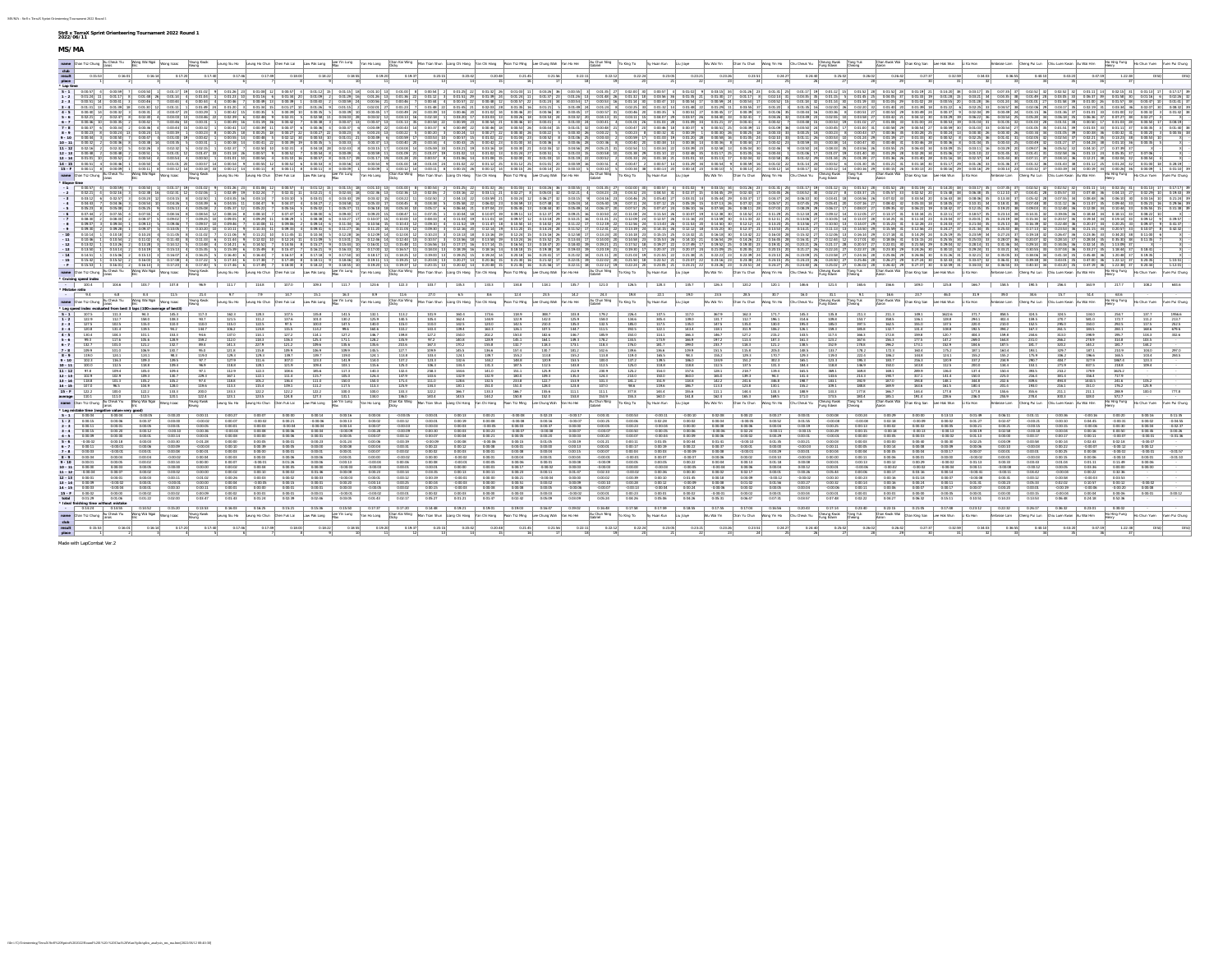## <span id="page-16-0"></span>**WA**

| name            | Wong Yik Fei           |                | Wong Yee Yan |                | Jerika Kong                                                         |                | Tsoi Ka Ying |                         |
|-----------------|------------------------|----------------|--------------|----------------|---------------------------------------------------------------------|----------------|--------------|-------------------------|
| club            |                        |                |              |                |                                                                     |                |              |                         |
| result          |                        | 0:16:50        |              | 0:17:20        |                                                                     | 0:17:47        |              | 0:27:17                 |
| place           |                        | 1              |              | 2              |                                                                     | 3              |              | 4                       |
| * Lap time      |                        |                |              |                |                                                                     |                |              |                         |
| $S - 1$         | 0:01:00                | 1              | 0:01:11      | $\overline{2}$ | 0:01:24                                                             | 3              | 0:01:24      | 3                       |
| $1 - 2$         | 0:01:45                | 3              | 0:01:25      | $\overline{2}$ | 0:01:09                                                             | $\mathbf{1}$   | 0:01:46      | 4                       |
| $2 - 3$         | 0:00:53                | $\mathbf{1}$   | 0:00:53      | 1              | 0:00:59                                                             | 3              | 0:02:17      | 4                       |
| $3 - 4$         | 0:01:41                | 1              | 0:01:43      | $\overline{2}$ | 0:03:05                                                             | 4              | 0:02:06      | 3                       |
| $4 - 5$         | 0:00:39                | $\overline{2}$ | 0:00:39      | $\overline{2}$ | 0:00:37                                                             | 1              | 0:00:45      | 4                       |
| $5 - 6$         | 0:02:23                | $\overline{2}$ | 0:02:25      | 3              | 0:02:05                                                             | 1              | 0:04:44      | $\overline{\mathbf{4}}$ |
| $6 - 7$         | 0:00:30                | $\overline{2}$ | 0:00:32      | 3              | 0:00:26                                                             | 1              | 0:02:20      | 4                       |
| $7 - 8$         | 0:00:51                | $\overline{2}$ | 0:00:51      | $\overline{c}$ | 0:00:42                                                             | 1              | 0:01:51      | 4                       |
| $8 - 9$         | 0:00:48                | 3              | 0:00:47      | $\overline{2}$ | 0:00:38                                                             | 1              | 0:01:07      | 4                       |
| $9 - 10$        | 0:00:58                | $\overline{2}$ | 0:01:10      | 3              | 0:00:49                                                             | 1              | 0:02:01      | 4                       |
| $10 - 11$       | 0:00:33                | $\mathbf{1}$   | 0:00:43      | 3              | 0:00:33                                                             | 1              | 0:00:45      | $\overline{\mathbf{4}}$ |
| $11 - 12$       | 0:01:04                | 1              | 0:01:23      | 3              | 0:01:28                                                             | 4              | 0:01:17      | $\overline{2}$          |
| $12 - 13$       | 0:01:52                | 3              | 0:01:42      | $\overline{2}$ | 0:01:22                                                             | 1              | 0:02:20      | 4                       |
| $13 - 14$       | 0:00:45                | 1              | 0:00:52      | $\overline{2}$ | 0:01:29                                                             | 4              | 0:01:06      | $\sqrt{3}$              |
| $14 - 15$       | 0:00:58                | 3              | 0:00:51      | 1              | 0:00:52                                                             | $\overline{2}$ | 0:01:14      | 4                       |
| $15 - F$        | 0:00:10                | $\overline{2}$ | 0:00:13      | 3              | 0:00:09                                                             | 1              | 0:00:14      | 4                       |
| name            | Wong Yik Fei           |                | Wong Yee Yan |                | Jerika Kong                                                         |                | Tsoi Ka Ying |                         |
| * Elapse time   |                        |                |              |                |                                                                     |                |              |                         |
| $-1$            | 0:01:00                | 1              | 0:01:11      | $\overline{2}$ | 0:01:24                                                             | 3              | 0:01:24      | 3                       |
| $-2$            | 0:02:45                | 3              | 0:02:36      | $\overline{2}$ | 0:02:33                                                             | 1              | 0:03:10      | 4                       |
| $-3$            | 0:03:38                | 3              | 0:03:29      | 1              | 0:03:32                                                             | $\overline{2}$ | 0:05:27      | 4                       |
| $-4$            | 0:05:19                | $\overline{2}$ | 0:05:12      | 1              | 0:06:37                                                             | 3              | 0:07:33      | 4                       |
| $-5$            | 0:05:58                | $\overline{2}$ | 0:05:51      | $\mathbf{1}$   | 0:07:14                                                             | 3              | 0:08:18      | $\overline{\mathbf{4}}$ |
| $-6$            | 0:08:21                | $\overline{2}$ | 0:08:16      | $\mathbf{1}$   | 0:09:19                                                             | 3              | 0:13:02      | 4                       |
| $-7$            | 0:08:51                | $\overline{2}$ | 0:08:48      | $\mathbf{1}$   | 0:09:45                                                             | 3              | 0:15:22      | 4                       |
| - 8             | 0:09:42                | $\overline{2}$ | 0:09:39      | 1              | 0:10:27                                                             | 3              | 0:17:13      | $\overline{\mathbf{4}}$ |
| $-9$            | 0:10:30                | $\overline{2}$ | 0:10:26      | 1              | 0:11:05                                                             | 3              | 0:18:20      | $\pmb{4}$               |
| $-10$           | 0:11:28                | 1              | 0:11:36      | $\overline{2}$ | 0:11:54                                                             | 3              | 0:20:21      | 4                       |
| $-11$           | 0:12:01                | 1              | 0:12:19      | 2              | 0:12:27                                                             | 3              | 0:21:06      | 4                       |
| $-12$           | 0:13:05                | 1              | 0:13:42      | $\overline{2}$ | 0:13:55                                                             | 3              | 0:22:23      | 4                       |
| $-13$           | 0:14:57                | 1              | 0:15:24      | 3              | 0:15:17                                                             | 2              | 0:24:43      | 4                       |
| $-14$           | 0:15:42                | 1              | 0:16:16      | $\overline{c}$ | 0:16:46                                                             | 3              | 0:25:49      | 4                       |
| $-15$           | 0:16:40                | 1              | 0:17:07      | 2              | 0:17:38                                                             | 3              | 0:27:03      | 4                       |
| - F             | 0:16:50                | 1              | 0:17:20      | $\overline{2}$ | 0:17:47                                                             | 3              | 0:27:17      | 4                       |
| name            | Wong Yik Fei           |                | Wong Yee Yan |                | Jerika Kong                                                         |                | Tsoi Ka Ying |                         |
|                 | * Cruising speed index |                |              |                |                                                                     |                |              |                         |
|                 | 90.8                   |                | 97.9         |                | 85.6                                                                |                | 118.8        |                         |
| * Mistake ratio |                        |                |              |                |                                                                     |                |              |                         |
|                 | 10.7                   |                | 5.9          |                | 20.0                                                                |                | 27.9         |                         |
| name            | Wong Yik Fei           |                | Wong Yee Yan |                | Jerika Kong                                                         |                | Tsoi Ka Ying |                         |
|                 |                        |                |              |                | * Leg speed index evaluated from best 3 laps (100=average of best3) |                |              |                         |
| $S - 1$         | 83.7                   |                | 99.1         |                | 117.2                                                               |                | 117.2        |                         |
| $1 - 2$         | 121.6                  |                | 98.5         |                | 79.9                                                                |                | 122.8        |                         |

file:///C|/Orienteering/TerraX/Str8%20Sprint%202022/Round%201%20-%20Chai%20Wan/Split/splits\_analysis\_wa.htm[2022/06/12 08:40:33]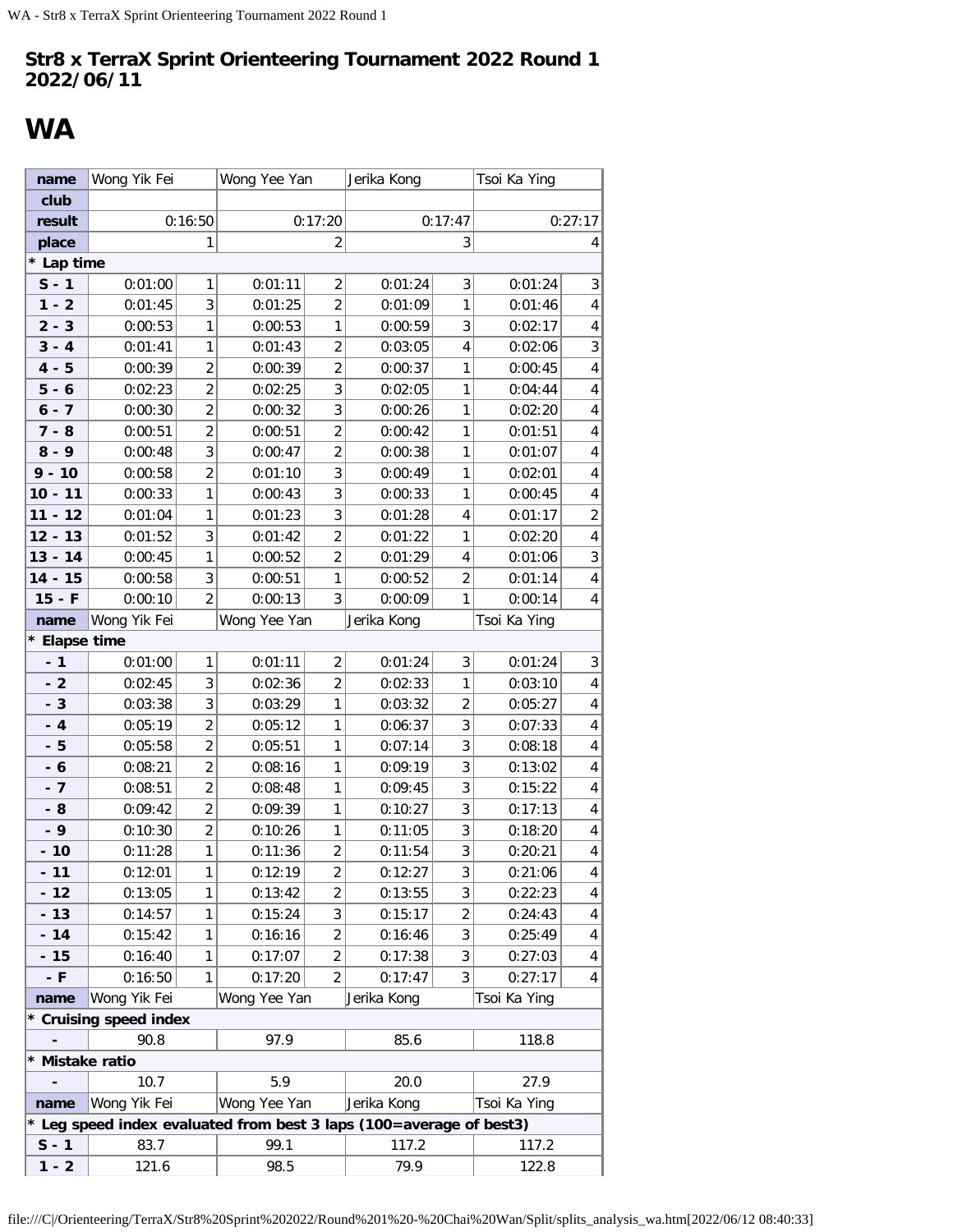| $2 - 3$   | 96.4                                   | 96.4                                          | 107.3       | 249.1           |
|-----------|----------------------------------------|-----------------------------------------------|-------------|-----------------|
| $3 - 4$   | 91.8                                   | 93.6                                          | 168.2       | 114.5           |
| $4 - 5$   | 101.7                                  | 101.7                                         | 96.5        | 117.4           |
| $5 - 6$   | 103.9                                  | 105.3                                         | 90.8        | 206.3           |
| $6 - 7$   | 102.3                                  | 109.1                                         | 88.6        | 477.3           |
| $7 - 8$   | 106.3                                  | 106.3                                         | 87.5        | 231.3           |
| $8 - 9$   | 108.3                                  | 106.0                                         | 85.7        | 151.1           |
| $9 - 10$  | 98.3                                   | 118.6                                         | 83.1        | 205.1           |
| $10 - 11$ | 90.8                                   | 118.3                                         | 90.8        | 123.9           |
| $11 - 12$ | 85.7                                   | 111.2                                         | 117.9       | 103.1           |
| $12 - 13$ | 113.5                                  | 103.4                                         | 83.1        | 141.9           |
| $13 - 14$ | 82.8                                   | 95.7                                          | 163.8       | 121.5           |
| $14 - 15$ | 108.1                                  | 95.0                                          | 96.9        | 137.9           |
| $15 - F$  | 93.8                                   | 121.9                                         | 84.4        | 131.3           |
| average   | 100.2                                  | 103.2                                         | 105.9       | 162.4           |
| name      | Wong Yik Fei                           | Wong Yee Yan                                  | Jerika Kong | Tsoi Ka Ying    |
|           |                                        | * Leg mistake time (negative value=very good) |             |                 |
| $S - 1$   | $-0:00:05$                             | 0:00:01                                       | 0:00:23     | $-0:00:01$      |
| $1 - 2$   | 0:00:27                                | 0:00:00                                       | $-0:00:05$  | 0:00:03         |
| $2 - 3$   | 0:00:03                                | 0:00:01                                       | 0:00:12     | 0:01:12         |
| $3 - 4$   | 0:00:01                                | $-0:00:05$                                    | 0:01:31     | $-0:00:05$      |
| $4 - 5$   | 0:00:04                                | 0:00:01                                       | 0:00:04     | 0:00:01         |
| $5 - 6$   | 0:00:18                                | 0:00:10                                       | 0:00:07     | 0:02:00         |
| $6 - 7$   | 0:00:03                                | 0:00:03                                       | 0:00:01     | 0:01:45         |
| $7 - 8$   | 0:00:07                                | 0:00:04                                       | 0:00:01     | 0:00:54         |
| $8 - 9$   | 0:00:08                                | 0:00:04                                       | 0:00:00     | 0:00:14         |
| $9 - 10$  | 0:00:04                                | 0:00:12                                       | $-0:00:02$  | 0:00:51         |
| $10 - 11$ | 0:00:00                                | 0:00:07                                       | 0:00:02     | 0:00:02         |
| $11 - 12$ | $-0:00:04$                             | 0:00:10                                       | 0:00:24     | $-0:00:12$      |
| $12 - 13$ | 0:00:22                                | 0:00:05                                       | $-0:00:02$  | 0:00:23         |
| $13 - 14$ | $-0:00:04$                             | $-0:00:01$                                    | 0:00:42     | 0:00:01         |
| $14 - 15$ | 0:00:09                                | $-0:00:02$                                    | 0:00:06     | 0:00:10         |
| $15 - F$  | 0:00:00                                | 0:00:03                                       | 0:00:00     | 0:00:01         |
| total     | 0:01:48                                | 0:01:02                                       | 0:03:33     | 0:07:37         |
|           | * Ideal finishing time without mistake |                                               |             |                 |
|           | 0:15:02                                | 0:16:18                                       | 0:14:14     | 0:19:40         |
| name      | Wong Yik Fei                           | Wong Yee Yan                                  | Jerika Kong | Tsoi Ka Ying    |
| club      |                                        |                                               |             |                 |
| result    | 0:16:50                                | 0:17:20                                       | 0:17:47     | 0:27:17         |
| place     | 1                                      | $\overline{c}$                                | 3           | $\vert 4 \vert$ |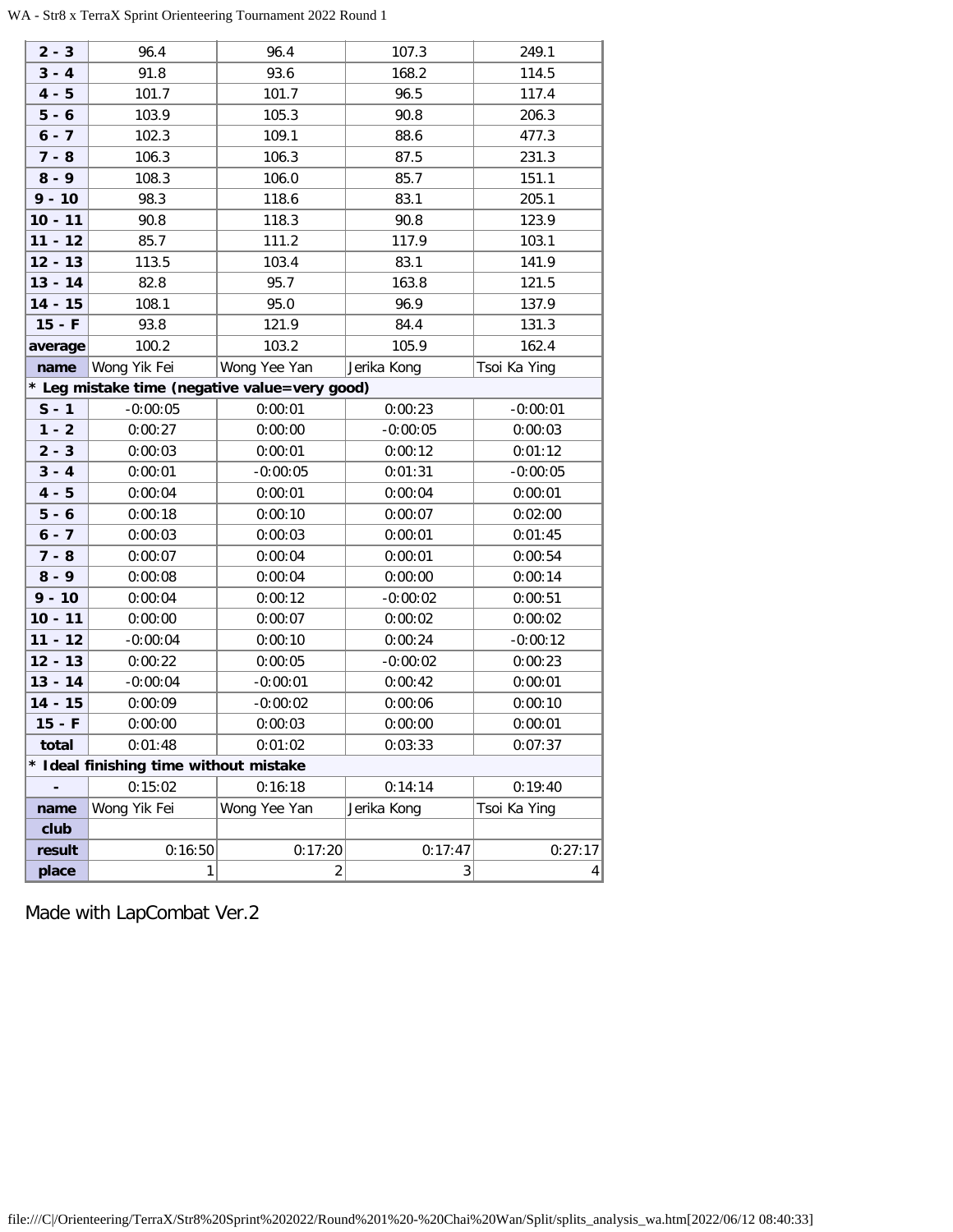#### <span id="page-18-0"></span>name Kwong Tsz Chun Cheung Ho Lam Ku Kin Hay<br>Hendrick Tsoi Kin To Morgan Morgan Chan Hon Lam Yip Cheuk Him Mitch Milas Tang Cheuk **club result** 0:17:40 0:19:22 0:21:27 0:21:28 0:21:36 0:22:27 0:22:37 0:24:31 0:24:54 0:26:46 0:28:30 0:29:47 0:30:52 0:31:04 0:36:18 0:37:31 0:41:00 0:42:35 0:44:40 0:48:22 DISQ DISQ DISQ DISQ **place** 1 2 2 3 4 5 6 7 8 9 10 11 12 13 14 15 16 17 18 19 20 **\*** Lap times **S - 1** 0:01:08 3 0:00:59 1 0:01:29 8 0:01:46 14 0:01:39 12 0:01:37 11 0:01:31 9 0:01:03 2 0:01:57 16 0:01:21 6 0:01:26 7 0:01:34 10 0:02:18 18 0:03:55 21 0:01:44 13 0:11:11 24 0:02:59 20 0:10:48 23 0:02:33 19 0:01:55 15 0:01:08 3 0:01:20 5 0:09:21 22 0:01:59 17 1-2 | 0:01:28| 3| 0:01:17| 1| 0:01:41| 10| 0:01:35| 7| 0:01:28| 3| 0:02:04| 13| 0:01:30| 5| 0:01:27| 2| 0:01:40| 9| 0:02:05| 15| 0:01:36| 16| 0:02:25| 16| 0:02:26| 15| 0:02:06| 13| 0:01:30| 18| 0:02:06| 13| 0:03:20| 19| 0:0 2-3 | 0:00:51 2| 0:01:03| 11 0:00:59| 8| 0:01:15| 14 0:01:32 20 0:01:05| 12 0:01:12 13| 0:00:53| 5| 0:01:19| 15| 0:00:51| 2| 0:00:51| 2| 0:01:28| 18| 0:01:28| 18| 0:01:44| 21| 0:00:44| 21| 0:00:44| 21| 0:00:44| 21| 0:00:44| 3-4 0.01:36 3 0.01:56 11 0.01:57 12 0.02:01 13 0.01:48 8 0.01:39 5 0.02:10 16 0.01:21 1 0.02:09 15 0.01:39 5 0.02:20 17 0.02:20 17 0.02:20 17 0.02:20 18 0.01:36 3 0.04:00 21 0.01:36 21 0.01:48 8 0.05:42 21 0.02:08 19 0.03:0 4-5 | 0:00:45 | 8| 0:00:43 | 5| 0:00:42 | 3| 0:00:40 | 2| 0:00:50 12 | 0:00:59 16 | 0:00:49 9 | 0:00:55 | 13| 0:00:55 | 14 | 0:00:51 | 11 | 0:00:44 | 7 | 0:00:49 | 0:00:38 | 15 | 0:00:48 | 5 | 0:00:43 | 5 | 0:00:14 | 19 | 0 5-6 | 0:03:02 9 | 0:02:23 1 | 0:02:47 4 | 0:02:54 6 | 0:02:39 3 | 0:03:39 15 | 0:03:18 12 | 0:03:28 13 | 0:03:28 13 | 0:02:54 6 | 0:07:26 | 22 | 0:03:38 18 | 0:03:38 18 | 0:03:38 19 | 0:03:06 10 | 0:10:12 23 | 0:02:53 5 | 0 6-7 | 0.00.33| 5| 0.00.32| 3| 0.00.48| 10| 0.01:38| 19| 0.00.29| 2| 0.00:52| 12| 0.01:12| 14| 0.01:12| 14| 0.00:43| 7| 0.01:53| 21| 0.00:35| 1| 0.00:34| 6| 0.01:36| 15| 0.00:38| 15| 0.00:48| 10| 0.00:48| 10| 0.02:21| 22| 0. 7-8 | 0:00:40 | 1 0:00:47 | 3 | 0:01:50 | 19 | 0:00:46 | 2 | 0:00:50 6 | 0:00:50 6 | 0:01:11 | 13 | 0:01:53 | 20 | 0:01:57 | 12 | 0:00:57 | 8 | 0:06:10 | 25 | 0:01:42 | 16 | 0:02:07 | 21 | 0:00:15 | 15 | 0:00:47 | 3 | 0:01: 8-9 0:00:39 1 0:00:45 4 0:00:55 11 0:00:45 4 0:00:42 2 0:00:49 8 0:00:47 6 0:00:55 11 0:01:15 18 0:00:45 8 0:00:45 3 0:01:21 19 0:00:56 13 0:00:50 9 0:01:21 19 0:00:56 14 0:00:58 14 0:00:40 23 0:00:47 6 0:00:47 6 0:00:51 10 9-10 0.01:12 3 0.00:58 1 0.01:19 9 0.01:20 10 0.02:03 18 0.01:28 13 0.01:24 11 0.01:16 5 0.01:12 3 0.01:17 7 0.01:36 14 0.02:24 20 0.01:45 15 0.01:45 12 0.02:16 17 0.02:29 21 0.01:45 17 0.02:24 21 0.01:45 15 0.01:45 15 0.03 10-11 0:00:33| 1| 0:00:40| 7| 0:00:41| 8| 0:00:43| 11| 0:01:32| 22| 0:00:51| 16| 0:00:43| 11| 0:00:35| 3| 0:00:45| 14| 0:00:36| 5| 0:00:43| 11| 0:00:38| 21| 0:01:36| 5| 0:00:48| 11| 0:00:38| 23| 0:00:48| 11| 0:00:38| 23| 0: 11 - 12 0:01:26 4 0:03:23 21 0:01:23 31 0:01:24 9 0:01:21 21 0:01:24 4 0:01:46 13 0:01:44 10 0:03:22 20 0:01:48 14 0:01:26 4 0:02:30 18 0:03:15 0:03:15 19 0:05:11 21 0:01:14 1 0:02:14 16 0:01:41 7 0:02:18 17 0:01:45 12 0:01 12 - 13 0:01:43 2 0:01:51 3 0:03:04 13 0:02:06 6 0:02:18 7 0:02:38 12 0:02:28 10 0:02:18 7 0:02:38 11 0:02:39 11 0:02:39 11 0:02:39 11 0:02:39 11 0:02:39 11 0:02:39 11 0:02:28 10 0:02:39 11 0:02:28 11 0:02:39 11 0:02:39 11 13-14 0:00:53 3 0:00:54 4 0:00:46 2 0:01:01 6 0:01:00 5 0:01:13 9 0:01:13 19 0:01:13 19 0:01:12 8 0:02:57 16 0:00:45 11 0:01:19 11 0:02:26 15 0:01:22 12 0:03:28 17 0:02:06 14 0:01:10 7 0:05:04 20 0:01:48 13 0:03:44 18 0:03: 14-15 0:01:01 7 0:01:02 9 0:00:53 2 0:01:00 5 0:01:12 12 0:01:00 5 0:01:16 14 0:01:25 17 0:03:25 22 0:00:49 1| 0:01:07 11 0:02:33 21 0:00:53 2 0:00:53 21 0:00:53 2 0:00:54 0:01:35 18 0:01:56 20 0:01:56 20 0:01:12 0:01:00 11 15-F 0:00:10 1 0:00:11 2 0:00:13 4 0:00:16 15 0:00:11 2 0:00:11 2 0:00:13 4 0:00:13 4 0:00:13 4 0:00:13 4 0:00:13 4 0:00:13 4 0:00:13 4 0:00:13 4 0:00:13 4 0:00:13 4 0:00:15 2 0:00:16 15 0:00:16 0:00:16 0:00:16 0:00:16 15 **name** Kwong Tsz Chun Cheung Ho Lam Ku Kin Hay Ku Kin Hay Tsoi Kin To Chan Hon Lam Vip Cheuk Him Mitch Milas Tang Cheuk<br>Hendrick Hang eung Ngo Fung Au Tsz Shun Lo Man Hay Lau Yiu Hei Mui Hamilton Lee Lok Chit Lui Bok Law Tsun Lam Chu Cheuk Him Kyle Tsang Tsang Suen Hoi Chan Long Hei Aiden Lui Kocher **\* Elapse time - 1** 0:01:08 3 0:00:59 1 0:01:29 8 0:01:46 14 0:01:39 12 0:01:37 11 0:01:31 9 0:01:03 2 0:01:57 16 0:01:21 6 0:01:26 7 0:01:34 10 0:02:18 18 0:03:55 21 0:01:44 13 0:11:11 24 0:02:59 20 0:10:48 23 0:02:33 19 0:01:55 15 0:01:08 3 0:01:20 5 0:09:21 22 0:01:59 17  $0.06:56 \quad 18 \qquad 0.03:42 \quad 13 \qquad 0.14:31 \quad 21 \qquad 0.05:01 \quad 16$ -3 00327 3 003319 1 00409 6 00433 1 0040 1 0040 1 0041 1 0040 1 0045 12 0045 12 0045 12 0054 10 1054 10 1054 10 1055 10 1066 1 0063 1 0053 1 0053 1 0053 1 0053 1 0053 1 0053 1 0053 1 0053 1 0053 1 0053 1 0053 1 0145 19 029 -4 | 0:05:03| 2| 0:05:13| 3| 0:06:06| 7| 0:06:37| 11| 0:06:27| 10| 0:06:25| 9| 0:06:25| 8| 0:04:44| 1| 0:07:05| 12| 0:05:30| 4| 0:07:16| 13| 0:08:25| 14| 0:10:00| 16| 0:09:26| 15| 0:17:07| 20| 0:17:07| 20| 0:17:09| 21| 0:13 -5 | 0:05:48| 2| 0:05:56| 3| 0:06:48| 7| 0:07:17| 9| 0:07:19| 10| 0:07:24| 11| 0:07:24| 11| 0:07:24| 11| 0:05:37| 1| 0:08:01| 12| 0:06:40| 6| 0:06:14| 4| 0:08:47| 13| 0:09:21| 14| 0:10:40| 15| 0:10:40| 20| 0:14:01| 17| 0:18 **- 6** 0:08:50 3 0:08:19 1 0:09:35 5 0:10:11 7 0:09:58 6 0:11:07 9 0:10:30 8 0:08:37 2 0:11:24 10 0:09:34 4 0:13:40 14 0:13:25 13 0:11:59 11 0:13:49 15 0:20:52 19 0:20:37 18 0:18:30 16 0:22:26 21 0:21:47 20 0:35:10 22 0:13:03 12 0:18:51 17 0:37:05 23 X - -7 | 0:09:23| 2| 0:08:51| 1| 0:10:23| 4| 0:11:49| 8| 0:10:27| 5| 0:11:59| 9| 0:11:32| 7| 0:09:49| 3| 0:12:07| 10| 0:11:27| 6| 0:14:05| 13| 0:13:59| 12| 0:13:4| 11| 0:11:52| 15| 0:21:24| 18| 0:21:24| 18| 0:21:25| 19| 0:25:51 -8 | 0:10:03| 2| 0:09:38| 1| 0:12:13| 5| 0:12:35| 7| 0:11:17| 3| 0:12:49| 9| 0:12:43| 8| 0:11:42| 4| 0:12:18| 6| 0:20:15| 15| 0:15:41| 11| 0:15:41| 11| 0:15:11| 11| 0:16:07| 14| 0:23:09| 19| 0:24:51| 20| 0:25:54| 21| 0:36:5 -9 | 0:10:42 | 2| 0:10:23 | 1| 0:13:08 5| 0:13:20 6| 0:11:59 3| 0:13:38 9| 0:13:30 7| 0:12:37 4| 0:14:15 10 0:13:33 8| 0:21:13 | 15 | 0:12:02 | 13 | 0:12:03 | 14 | 0:23:01 18 | 0:24:30 | 19 | 0:28:26 | 21 | 0:32:06 | 21 | 0 -10 0.11:54 2| 0.11:21| 1| 0.14:27| 5| 0.14:40| 6| 0.14:02| 4| 0.15:06| 9| 0.14:54| 8| 0.13:53| 3| 0.15:25| 10| 0.14:50| 7| 0.22:31| 15| 0.19:08| 12| 0.19:26| 14| 0.14:88| 13| 0.24:26| 17| 0.26:45| 18| 0.30:44| 20| 0.29:57| -11 | 0:12:27| 2| 0:12:01| 1| 0:15:08| 4| 0:15:23| 5| 0:15:34| 7| 0:15:57| 9| 0:15:37| 8| 0:14:28| 3| 0:16:12| 10| 0:15:26| 6| 0:23:14| 15| 0:20:03| 13| 0:20:54| 14| 0:19:52| 12| 0:25:07| 17| 0:21:22| 18| 0:31:26| 20| 0:31: -12 | 0:13:53| 1| 0:15:24| 2| 0:16:31| 4| 0:17:05| 6| 0:16:55| 5| 0:17:23| 9| 0:17:23| 8| 0:16:12| 3| 0:19:34| 10| 0:17:14| 7| 0:24:00| 15| 0:22:32| 12| 0:23:37| 14| 0:30:18| 18| 0:28:36| 17| 0:33:40| 20| 0:32:45| 19| 0:34: -13 | 0:15:36| 1| 0:17:15| 2| 0:19:35| 6| 0:19:11| 4| 0:19:13| 5| 0:20:01| 9| 0:19:51| 8| 0:18:30| 3| 0:22:07| 10| 0:19:38| 7| 0:24:43| 12| 0:24:02| 13| 0:28:36| 14| 0:31:50| 15| 0:32:09| 16| 0:32:34| 18| 0:35:51| 17| 0:38 -14 | 0:16:29 1| 0:18:09 2| 0:20:21 5| 0:20:12 3| 0:20:13| 4| 0:21:14 7| 0:21:18| 6| 0:22:53| 9| 0:23:19 10 2:2:55| 8| 0:27:28| 11| 0:28:21| 12| 0:28:33| 13| 0:29:58| 14| 0:35:08| 14| 0:36:08| 14| 0:30:15| 15| 0:30:44| 17| **- 15** 0:17:30 1 0:19:11 2 0:21:14 4 0:21:12 3 0:21:25 5 0:22:14 6 0:22:24 7 0:24:18 8 0:24:41 9 0:26:28 10 0:28:17 11 0:29:28 12 0:30:36 13 0:30:51 14 0:36:04 16 0:35:48 15 0:40:40 17 0:42:18 18 0:44:08 19 0:48:04 20 0:24:36 - 0:33:02 - 1:18:46 - 0:56:01 - - F 0-17-40 1 0-19-22 2 0-21-27 3 0-21-28 4 0-21-36 5 0-22-27 6 0-22-37 7 0-24-31 8 0-24-45 9 0-2-4-51 9 0-2-4-5 9 0-2-4-5 9 0-2-4-5 9 0-2-4-5 10 0-28-46 10 0-28-30 11 0-29-47 12 0-30-20 13 0-31-3 14 0-3-4-8 15 0-41-00 1 **name** Kwong Tsz Chun Cheung Ho Lam Ku Kin Hay Hendrick Tsoi Kin To Chan Hon Lam Morgan Yip Cheuk Him Mitch Milas Tang Cheuk<br>Morgan Yip Cheuk Him Mitch Milas Hang Leung Ngo Fung Au Tsz Shun Lo Man Hay Lau Yiu Hei Mui Hamilton Lee Lok Chit Lui Bok Law Tsun Lam Chu Cheuk Him Kyle Tsang Tsang Suen Hoi Ryan Chan Long Hei Aiden Lui Kocher **\* Cruising speed index -** 102.2 97.5 109.5 114.4 107.1 125.6 124.1 107.0 131.3 112.9 106.9 145.2 141.8 126.6 121.6 118.0 159.1 143.6 211.8 118.8 113.9 127.0 246.9 207.6 **\* Mistake ratio -** 6.4 19.2 17.7 13.8 20.0 11.3 11.5 30.0 15.3 31.8 39.7 22.7 28.0 35.6 47.4 50.8 38.1 46.4 24.3 60.3 - - - **name** Kwong Tsz Chun Cheung Ho Lam Ku Kin Hay Tsoi Kin To Chan Hon Lam<br>
Morgan<br>
Tage of best3) Yip Cheuk Him Mitch Milas Tang Cheuk eung Ngo Fung Au Tsz Shun Lo Man Hay Lau Yiu Hei Mui Hamilton Lee Lok Chit Fung Cheuk Hin Bosco Lui Bok Law Tsun Lam Chu Cheuk Him Kyle Tsang Tsang Suen Hoi Chan Pak Hei Chan Pak Hei Chan Long Hei Aiden Lui Lau Ho Lai Kocher **\* Leg speed index evaluated from best 3 laps (100=average of best)<br>** $S - 1$  **107 4 93 2 140 5 167 4 S - 1** 107.4 93.2 140.5 167.4 156.3 153.2 143.7 99.5 184.7 127.9 135.8 148.4 217.9 371.1 164.2 1059.5 282.6 1023.2 241.6 181.6 107.4 126.3 885.8 187.9 **1 - 2** 104.8 91.7 120.2 113.1 104.8 147.6 107.1 103.6 119.0 148.8 111.9 172.6 147.6 215.5 140.5 238.1 145.2 196.4 248.8 1783.3 113.1 669.0 373.8 - **2 - 3** 104.8 129.5 121.2 154.1 189.0 133.6 147.9 108.9 162.3 111.0 104.8 117.1 178.8 180.8 213.7 90.4 184.9 283.6 164.4 127.4 106.8 125.3 345.2 - **3 - 4** 108.3 128.6 132.0 136.5 121.8 111.7 146.6 91.4 145.5 100.4 111.7 157.9 173.7 108.3 270.7 126.3 426.3 121.8 385.7 111.7 137.6 212.0 839.1 207.5 **4 - 5** 113.4 108.4 105.9 100.8 131.1 148.7 123.5 133.6 141.2 128.6 110.9 229.4 146.2 108.4 186.6 93.3 181.5 194.1 355.5 148.7 105.9 126.1 272.3 257.1 **5 - 6** 118.7 93.3 108.9 113.5 103.7 145.4 129.1 117.4 132.4 113.5 290.9 181.3 103.0 121.3 399.1 112.8 175.4 137.0 249.1 180.7 263.5 123.9 215.2 - **6 - 7** 115.1 111.6 167.4 341.9 101.2 181.4 216.3 251.2 150.0 394.2 87.2 118.6 331.4 219.8 111.6 167.4 491.9 160.5 704.7 157.0 362.8 184.9 334.9 - **7 - 8** 90.2 106.0 248.1 103.8 112.8 112.8 160.2 254.9 151.1 115.0 834.6 230.1 286.5 169.2 106.0 234.6 148.9 164.7 245.9 133.1 139.8 110.5 313.5 - **8 - 9** 94.4 108.9 133.1 108.9 101.6 118.5 113.7 133.1 147.6 181.5 140.3 104.0 196.0 135.5 121.0 196.0 140.3 532.3 212.9 113.7 123.4 154.8 205.6 - **9 - 10** 109.6 88.3 120.3 121.8 187.3 134.0 127.9 115.7 109.6 117.3 118.8 146.2 219.3 159.9 129.4 205.6 714.2 170.6 222.3 115.7 102.0 159.9 281.7 - **10 - 11** 98.0 118.8 121.8 127.7 273.3 151.5 127.7 104.0 133.7 106.9 127.7 365.3 261.4 190.1 121.8 109.9 124.8 199.0 210.9 104.0 98.0 148.5 160.4 - **11 - 12** 108.4 255.9 104.6 128.6 102.1 108.4 133.6 131.1 254.6 136.1 108.4 189.1 148.7 245.8 392.0 93.3 168.9 127.3 173.9 131.1 132.4 127.3 906.3 - **12 - 13** 101.0 | 108.8 | 180.4 | 123.5 | 135.3 | 154.9 | 145.1 | 135.3 | 150.0 | 141.2 | 120.6 | 322.5 | 90.2 | 208.8 | 229.4 | 182.4 | 220.6 | 120.6 | - - | - | - | -**13 - 14** 110.4 | 112.5 | 95.8 | 127.1 | 125.0 | 152.1 | 160.4 | 547.9 | 150.0 | 368.8 | 93.8 | 164.6 | 304.2 | 170.8 | 412.5 | 262.5 | 145.8 | 633.3 | 218.8 | 466.7 | - | - | - | -**14 - 15** 118.1 120.0 102.6 116.1 139.4 116.1 147.1 164.5 158.7 451.0 94.8 129.7 238.1 102.6 108.4 180.0 224.5 160.6 497.4 118.1 125.8 139.4 189.7 - **15 - F** 93.8 103.1 121.9 150.0 103.1 121.9 121.9 121.9 121.9 168.8 121.9 178.1 150.0 121.9 131.3 965.6 187.5 159.4 300.0 168.8 140.6 178.1 140.6 140.6 **average**| 107.8 | 118.2 | 130.9 | 131.0 | 131.8 | 137.0 | 138.0 | 149.6 | 152.0 | 163.4 | 174.0 | 188.8 | 188.4 | 189.6 | 229.0 | 250.9 | 259.9 | 272.6 | 295.2 | - | - | - | **name** Kwong Tsz Chun Cheung Ho Lam .<br>ative value=w Ku Kin Hay<br>Hendrick <u>Ku Kin Hay Tsoi Kin To Chan Hon Lam</u><br>Hendrick Tsoi Kin To Morgan<br>Taori rip Cheuk Him Mitch Milas Tang Cheuk Hang Leung Ngo Fung Au Tsz Shun Lo Man Hay Lau Yiu Hei Mui Hamilton Lee Lok Chit Fung Cheuk Hin Bosco Lui Bok Law Tsun Lam Chu Cheuk Him Kyle Tsang Tsang Suen Hoi Chan Pak Hei Ryan Chan Long Hei Aiden Lui Lau Ho Lai Kocher **\* Leg mistake time (negative value=very good) S - 1** 0:00:03 -0:00:03 0:00:20 0:00:34 0:00:31 0:00:17 0:00:12 -0:00:05 0:00:34 0:00:09 0:00:18 0:00:02 0:00:48 0:02:35 0:00:27 0:09:56 0:01:18 0:09:17 0:00:19 0:00:40 -0:00:04 0:00:00 0:06:45 -0:00:12 **1 - 2** 0:00:02 -0:00:05 0:00:09 -0:00:01 -0:00:02 0:00:19 -0:00:14 -0:00:03 -0:00:10 0:00:30 0:00:04 0:00:23 0:00:05 0:01:15 0:00:16 0:01:41 -0:00:12 0:00:44 0:00:31 0:23:18 0:00:01 0:07:35 0:01:47 - **2 - 3** 0:00:01 0:00:16 0:00:06 0:00:19 0:00:40 0:00:04 0:00:12 0:00:01 0:00:15 0:00:01 -0:00:01 -0:00:14 0:00:18 0:00:26 0:00:45 -0:00:13 0:00:13 0:01:08 -0:00:23 0:00:04 -0:00:03 0:00:01 0:00:48 - **3 - 4** 0:00:05 0:00:28 0:00:20 0:00:20 0:00:13 -0:00:12 0:00:20 -0:00:14 0:00:13 -0:00:11 0:00:04 0:00:11 0:00:28 -0:00:16 0:02:12 0:00:07 0:03:57 -0:00:19 0:02:34 -0:00:06 0:00:21 0:01:15 0:08:45 0:00:00 **4 - 5** 0:00:04 0:00:04 -0:00:01 -0:00:05 0:00:10 0:00:09 0:00:00 0:00:11 0:00:04 0:00:06 0:00:02 0:00:33 0:00:02 -0:00:07 0:00:26 -0:00:10 0:00:09 0:00:20 0:00:57 0:00:12 -0:00:03 0:00:00 0:00:10 0:00:20 **5 - 6** 0:00:25 -0:00:07 0:00:01 -0:00:01 -0:00:05 0:00:30 0:00:08 0:00:16 0:00:02 0:00:01 0:04:42 0:00:55 -0:00:59 -0:00:08 0:07:05 -0:00:08 0:00:25 -0:00:10 0:00:57 0:01:35 0:03:49 -0:00:05 -0:00:49 - **6 - 7** 0:00:04 0:00:04 0:00:17 0:01:05 -0:00:02 0:00:16 0:00:26 0:00:41 0:00:05 0:01:21 -0:00:06 -0:00:08 0:00:54 0:00:27 -0:00:03 0:00:14 0:01:35 0:00:05 0:02:21 0:00:11 0:01:11 0:00:17 0:00:25 - **7 - 8** -0:00:05 0:00:04 0:01:01 -0:00:05 0:00:03 -0:00:06 0:00:16 0:01:06 0:00:09 0:00:01 0:05:23 0:00:38 0:01:04 0:00:19 -0:00:07 0:00:52 -0:00:05 0:00:09 0:00:15 0:00:06 0:00:11 -0:00:07 0:00:30 - **8 - 9** -0:00:03 0:00:05 0:00:10 -0:00:02 -0:00:02 -0:00:03 -0:00:04 0:00:11 0:00:07 0:00:28 0:00:14 -0:00:17 0:00:22 0:00:04 0:00:00 0:00:32 -0:00:08 0:02:41 0:00:00 -0:00:02 0:00:04 0:00:11 -0:00:17 - **9 - 10** 0:00:05 -0:00:06 0:00:07 0:00:05 0:00:53 0:00:06 0:00:03 0:00:06 -0:00:14 0:00:03 0:00:08 0:00:01 0:00:51 0:00:22 0:00:05 0:00:58 0:06:05 0:00:18 0:00:07 -0:00:02 -0:00:08 0:00:22 0:00:23 - **10 - 11** -0:00:01 0:00:07 0:00:04 0:00:04 0:00:56 0:00:09 0:00:01 -0:00:01 0:00:01 -0:00:02 0:00:07 0:01:14 0:00:40 0:00:21 0:00:00 -0:00:03 -0:00:12 0:00:19 0:00:00 -0:00:05 -0:00:05 0:00:07 -0:00:29 - **11 - 12** 0:00:05 0:02:06 -0:00:04 0:00:11 -0:00:04 -0:00:14 0:00:08 0:00:19 0:01:38 0:00:18 0:00:01 0:00:35 0:00:06 0:01:35 0:03:35 -0:00:20 0:00:08 -0:00:13 -0:00:30 0:00:10 0:00:15 0:00:00 0:08:43 - **12 - 13** -0:00:01 0:00:12 0:01:12 0:00:09 0:00:29 0:00:30 0:00:21 0:00:29 0:00:19 0:00:29 0:00:14 0:02:01 0:00:50 0:03:20 -0:00:32 0:01:33 0:01:12 0:00:40 0:00:09 0:00:02 - - - - **13 - 14** 0:00:04 0:00:07 -0:00:07 0:00:06 0:00:09 0:00:13 0:00:17 0:03:32 0:00:09 0:02:03 -0:00:06 0:00:09 0:01:18 0:00:21 0:02:20 0:01:09 -0:00:06 0:03:55 0:00:03 0:02:47 - - - - **14 - 15** 0:00:08 0:00:12 -0:00:04 0:00:01 0:00:17 -0:00:05 0:00:12 0:00:30 0:00:14 0:02:55 -0:00:06 -0:00:08 0:00:50 -0:00:12 -0:00:07 0:00:32 0:00:34 0:00:09 0:02:28 0:00:00 0:00:06 0:00:06 -0:00:30 - **15 - F** 0:00:01 0:00:01 0:00:01 0:00:04 0:00:00 0:00:00 0:00:00 0:00:02 -0:00:01 0:00:06 0:00:02 0:00:04 0:00:01 0:00:01 0:00:01 0:01:30 0:00:03 0:00:02 0:00:09 0:00:05 0:00:03 0:00:05 -0:00:11 -0:00:07 **total** 0:01:08 | 0:03:44 | 0:03:47 | 0:02:58 | 0:04:19 | 0:02:32 | 0:02:36 | 0:07:22 | 0:08:30 | 0:11:19 | 0:06:46 | 0:06:38 | 0:11:04 | 0:17:11 | 0:19:04 | 0:19:46 | 0:10:51 | 0:29:10 | - - | - | - | -**\* Ideal finishing time without mistake -** 0:16:32 0:15:38 0:17:40 0:18:30 0:17:17 0:19:55 0:20:01 0:17:09 0:21:05 0:18:16 0:17:11 0:23:01 0:22:14 0:20:00 0:19:07 0:18:27 0:25:22 0:22:49 0:33:49 0:19:12 - - - **name** Kwong Tsz Chun Cheung Ho Lam Marcus (u Kin Hay<br><del>l</del>endrick soi Kin To Chan Hon Lam ip Cheuk Him Mitch Milas Tang Cheuk Hang Leung Ngo Fung Au Tsz Shun Lo Man Hay Lau Yiu Hei Mui Hamilton Lee Lok Chit Fung Cheuk Hin Bosco Lui Bok Law Tsun Lam Chu Cheuk Him Kyle Tsang Tsang Suen Hoi Chan Pak Hei Ran Pak Hei Chan Long Hei Aiden Lui Lau Ho Lai Kocher **club result** 0:17:40 0:19:22 0:21:27 0:21:28 0:21:36 0:22:27 0:22:37 0:24:31 0:24:54 0:26:46 0:28:30 0:29:47 0:30:52 0:31:04 0:36:18 0:37:31 0:41:00 0:42:35 0:44:40 0:48:22 DISQ DISQ DISQ DISQ

**place** | 1 | 2 | 3 | 4 | 5 | 6 | 7 | 8 | 9 | 10 | 11 | 12 | 13 | 14 | 15 | 16 | 17 | 18 | 19 | 20

eung Ngo Fung Au Tsz Shun Lo Man Hay Lau Yiu Hei Mui Hamilton Lee Lok Chit Fung Cheuk Hin Lui Bok

Law Tsun Lam Chu Cheuk Him Kyle Tsang Tsang Suen Hoi Chan Pak Hei

Ryan Chan Long Hei Aiden Lui Lau Ho Lai

pcher

Made with LapCombat Ver.2

### **Str8 x TerraX Sprint Orienteering Tournament 2022 Round 1**

**MB**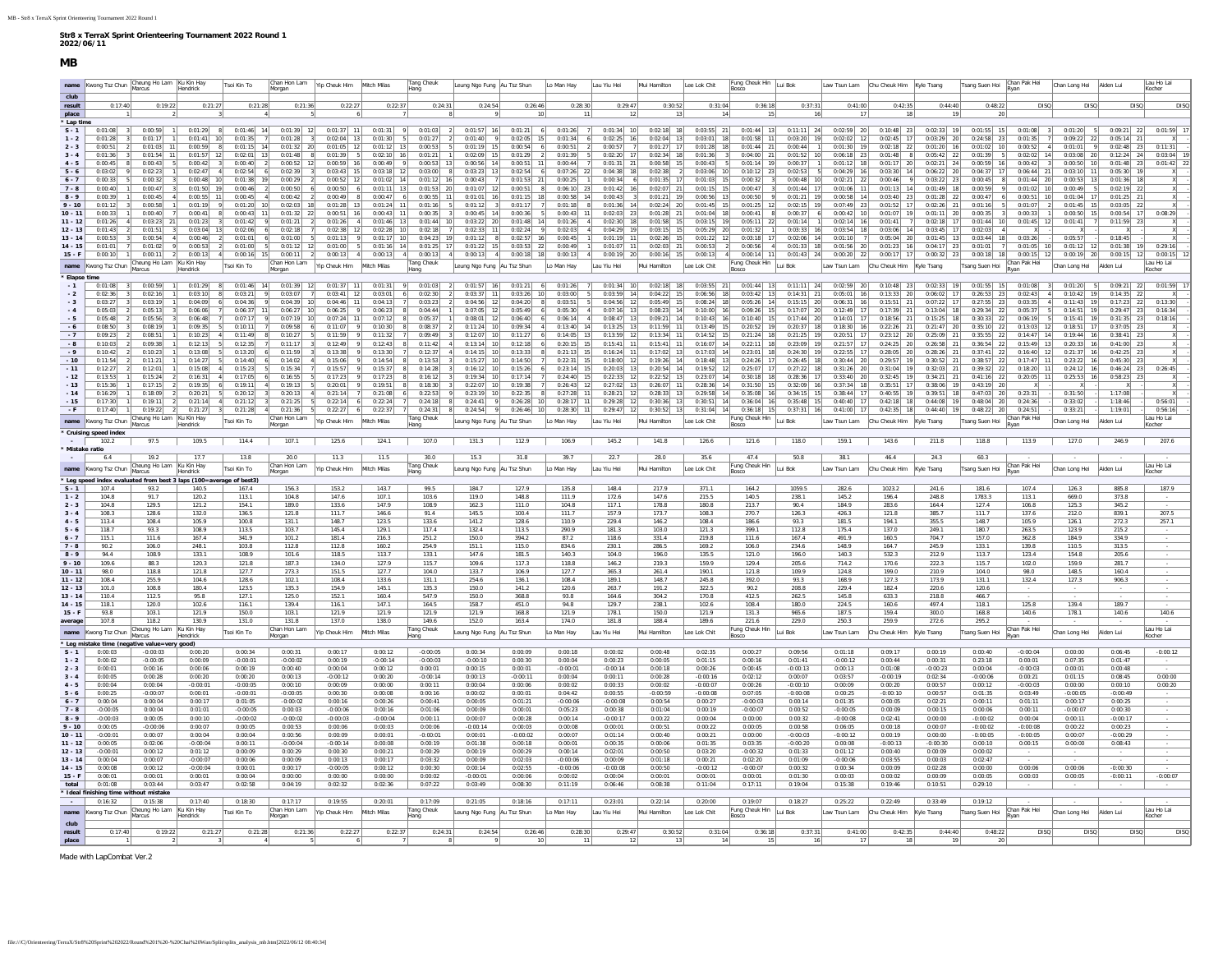| MB/WA                                   |                                      |                                             |                                                                  |                                             |                         |                                                               |                                                                                                                                                                                                                                                 |                              |                               |                               |                              |                                                  |                                          |                                                     |                              |                                                                                             |                            |                                                                                                                                                                                                                                                                                                                                                       |                                |                                       |                          |                                                                  |                                                                                                                                                                                                                                                                                                                                                                                                                                                                                                                                        |                            |                              |                              |                      |
|-----------------------------------------|--------------------------------------|---------------------------------------------|------------------------------------------------------------------|---------------------------------------------|-------------------------|---------------------------------------------------------------|-------------------------------------------------------------------------------------------------------------------------------------------------------------------------------------------------------------------------------------------------|------------------------------|-------------------------------|-------------------------------|------------------------------|--------------------------------------------------|------------------------------------------|-----------------------------------------------------|------------------------------|---------------------------------------------------------------------------------------------|----------------------------|-------------------------------------------------------------------------------------------------------------------------------------------------------------------------------------------------------------------------------------------------------------------------------------------------------------------------------------------------------|--------------------------------|---------------------------------------|--------------------------|------------------------------------------------------------------|----------------------------------------------------------------------------------------------------------------------------------------------------------------------------------------------------------------------------------------------------------------------------------------------------------------------------------------------------------------------------------------------------------------------------------------------------------------------------------------------------------------------------------------|----------------------------|------------------------------|------------------------------|----------------------|
| name Wong Yik Fei                       |                                      |                                             | Wong Yee Yan Kwong Tsz Chun Jerika Kong                          | Cheung Ho Lam Ku Kin Hay                    | lendrick                | Tsoi Kin To                                                   | Chan Hon Lam<br>Morgan                                                                                                                                                                                                                          | Yip Cheuk Him Mitch Milas    |                               | Tang Cheuk                    | Leung Ngo Fung Au Tsz Shun   |                                                  | Tsoi Ka Ying                             | Lo Man Hay                                          | Lau Yiu Hei                  | Mui Hamilton                                                                                | Lee Lok Chit               | Fung Cheuk Hin Lui Bok                                                                                                                                                                                                                                                                                                                                |                                | Law Tsun Lam Chu Cheuk Him Kyle Tsang |                          |                                                                  | Tsang Suen Hoi                                                                                                                                                                                                                                                                                                                                                                                                                                                                                                                         | Chan Pak Hei               | Chan Long Hei Aiden Lui      |                              | Lau Ho La<br>Kocher  |
| club<br>result<br>place                 | 0:16:50                              | 0:17:20                                     | 0:17:40                                                          | 0:19:22<br>0:17:47                          | 0:21:27                 | 0:21:28                                                       | 0:21:36                                                                                                                                                                                                                                         | 0:22:2                       | 0:22:3                        | 0:24:31                       | 0:24:54                      | 0:26:46                                          | 0:27:17                                  | 0:28:30                                             | 0:29:47                      | 0:30:52                                                                                     | 0:31:04                    | 0:36:18                                                                                                                                                                                                                                                                                                                                               | 0:37:31                        | 0:41:00                               | 0:42:35                  | 0:44:40                                                          | 0:48:22                                                                                                                                                                                                                                                                                                                                                                                                                                                                                                                                | DISC                       | <b>DISC</b>                  | DISO                         |                      |
| Lap time<br>$S - 1$                     |                                      | $0:01:00$ 2 $0:01:11$ 6                     | $0:01:08$ 4<br>$0:01:24$ 9                                       |                                             |                         |                                                               | 0:00:59 1 0:01:29 12 0:01:46 18 0:01:39 16 0:01:37 15                                                                                                                                                                                           |                              | $0:01:31$ 13                  | $0:01:03$ 3                   |                              |                                                  |                                          |                                                     |                              |                                                                                             |                            | $0.01:57 \begin{bmatrix} 20 & 0.01:21 \end{bmatrix} \begin{bmatrix} 8 & 0.01:24 \end{bmatrix} \begin{bmatrix} 9 & 0.01:26 \end{bmatrix} \begin{bmatrix} 11 & 0.01:34 \end{bmatrix} \begin{bmatrix} 14 & 0.02:18 \end{bmatrix} \begin{bmatrix} 22 & 0:03:55 \end{bmatrix} \begin{bmatrix} 25 & 0:01:44 \end{bmatrix} \begin{bmatrix} 17 \end{bmatrix}$ | $0:11:11$ 28                   |                                       |                          |                                                                  | $0.02:59$ 24 $0.10:48$ 27 $0.02:33$ 23 $0.01:55$ 19 $0.01:08$ 4                                                                                                                                                                                                                                                                                                                                                                                                                                                                        |                            | $0:01:20$ 7                  | $0:09:21$ 26                 |                      |
| $1 - 2$<br>$2 - 3$                      | 0:00:53                              | $0:01:45$ 13 $0:01:25$ 3<br>0.00.53         | $0:01:28$ 5<br>0:01:09<br>0:00:51<br>0:00:59                     | $0.01 - 0.3$ 14                             | 0:00:59 10              | $0.01 - 15$ 17                                                | $0.01:17$ 2 $0.01:41$ 12 $0.01:35$ 9 $0.01:28$ 5<br>$0.01.32$ 23                                                                                                                                                                                | $0:02:04$ 17<br>$0.01 - 05$  | $0:01:30$ 7<br>$0.01 - 12$ 16 | $0:01:27$ 4<br>0.00.53        | $0.01.19$ 18                 | $0:00:54$ 8                                      | $0.02.17$ 25                             | $0:00:51$ 2                                         | $0.00.57$ 9                  | 0:01:40 11 0:02:05 19 0:01:46 14 0:01:34 8 0:02:25 20 0:02:04 17 0:03:01 22<br>$0:01:27$ 20 | 0:01:28                    | $0:01:58$ 15<br>$0.01 - 44$ 24                                                                                                                                                                                                                                                                                                                        | $0:00:44$ 1                    | $0:01:30$ 22                          |                          | $0:02:18$ 26 $0:01:20$ 19                                        | 0:03:20 23 0:02:02 16 0:02:45 21 0:03:29 24 0:24:58 27 0:01:35 9 0:09:22 26 0:05:14 25<br>$0.01 - 02$ 13                                                                                                                                                                                                                                                                                                                                                                                                                               | 0:00:52                    | $0.01.01$ 12                 | $0-02-48$ 2                  |                      |
| $3 - 4$<br>$4 - 5$                      | 0:00:39                              | $0:01:41$ 8 $0:01:43$ 9<br>0:00:39          | 0:01:36<br>$0:03:05$ 23<br>$0:00:45$ 11<br>0:00:37               | $0:00:43$ 8                                 | 0:00:42                 | 0:00:40                                                       | $0:01:54$ 13 $0:01:57$ 14 $0:02:01$ 15 $0:01:48$ 10<br>$0:00:52$ 16                                                                                                                                                                             | 0:01:39<br>0:00:59           | $0:02:10$ 19<br>$0:00:49$ 13  | $0:01:21$ 1<br>$0:00:53$ 17   | $0:00:56$ 18                 | $0:02:09$ 18 $0:01:29$ 2 $0:02:06$ 17<br>0:00:51 | $0:00:45$ 11                             | $0:00:44$ 10                                        | $0:01:31$ 25                 | $0:01:39$ 5 $0:02:20$ 20 $0:02:34$ 21 $0:01:36$<br>$0:00:58$ 19                             | 0:00:43                    | $0:04:00$ 25<br>$0:01:14$ 23                                                                                                                                                                                                                                                                                                                          | $0:01:52$ 12<br>0:00:37        | $0:01:12$ 22                          | $0:01:17$ 24             | $0:02:21$ 28                                                     | 0:00:59                                                                                                                                                                                                                                                                                                                                                                                                                                                                                                                                | 0:00:42                    | $0:00:50$ 14                 | 0:01:48                      | 0:03:04 22           |
| $5 - 6$                                 | 0:02:23                              | 0:02:25                                     | $0:03:02$ 12<br>0:02:05                                          | $0:02:23$ 2                                 | $0:02:47$ 7             | $0:02:54$ 9                                                   | 0:02:39                                                                                                                                                                                                                                         | $0:03:43$ 18                 | $0:03:18$ 15                  | $0:03:00$ 11                  | $0:03:23$ 16                 | $0:02:54$ 9                                      | $0:04:44$ 22                             | $0:07:26$ 26                                        | $0:04:38$ 21                 | 5<br>0:02:38                                                                                | 0:03:06                    | $0:10:12$ 27                                                                                                                                                                                                                                                                                                                                          | $0:02:53$ 8                    | $0:04:29$ 19                          |                          |                                                                  | $0.03:30$ 17 $0.06:22$ 24 $0.04:37$ 20                                                                                                                                                                                                                                                                                                                                                                                                                                                                                                 | $0:06:44$ 25               | $0:03:10$ 14                 | 0:05:30                      |                      |
| $6 - 7$<br>$7 - 8$                      | 0:00:30<br>0.00.51                   | 0:00:32<br>9 0:00:51 9                      | 0:00:33<br>0:00:26<br>$0.00 - 40$<br>$0.00-42$                   | 0:00:32<br>$0.00-47$ 4                      | $0:00:48$ 13            | $0:01:38$ 22<br>0:01:50 22 0:00:46 3                          | 0:00:29<br>0:00:50                                                                                                                                                                                                                              | 0:00:52<br>0:00:50           | 0:01:02<br>$0:01:11$ 16       | 0:01:12<br>$0 - 01 - 53$ 24   | $0:00:43$ 10<br>$0.01.07$ 15 | $0:01:53$ 24                                     | $0:02:20$ 25<br>0:00:51 9 0:01:51 23     | 0:00:25<br>0:06:10   27                             | 0:00:34                      | 0:01:35<br>$0:01:42$ 19 $0:02:07$ 25                                                        | 0:01:03<br>0:01:15 18      | 0:00:32<br>0:00:47                                                                                                                                                                                                                                                                                                                                    | $0:00:48$ 13<br>$0.01 - 44$ 20 | $0:02:21$ 26                          | $0:00:46$ 12             | $0:03:22$ 27                                                     | 0:00:45<br>0:01:06 14 0:01:13 17 0:01:49 21 0:00:59 12                                                                                                                                                                                                                                                                                                                                                                                                                                                                                 | $0:01:44$ 23<br>0-01-02 13 | 0:00:53<br>0:00:49 6         | $0.02 - 19$ 7                |                      |
| $8 - 9$                                 | $0:00:48$ 10                         | 0:00:47                                     | 0:00:39<br>0:00:38                                               | $0:00:45$ 5                                 |                         | $0:00:55$ 14 $0:00:45$ 5                                      | 0:00:42                                                                                                                                                                                                                                         | $0:00:49$ 11                 | 0:00:47                       | $0:00:55$ 14                  | $0:01:01$ 19                 | $0:01:15$ 22                                     | $0:01:07$ 21                             | $0:00:58$ 17                                        |                              | $0:00:43$ 4 $0:01:21$ 23                                                                    | $0:00:56$ 16               | 0:00:50                                                                                                                                                                                                                                                                                                                                               | $0:01:21$ 23                   | $0:00:58$ 17                          | $0:03:40$ 27             | $0:01:28$ 26                                                     | 0:00:47                                                                                                                                                                                                                                                                                                                                                                                                                                                                                                                                | $0:00:51$ 13               | $0:01:04$ 20                 | $0:01:25$ 2                  |                      |
| $9 - 10$<br>$10 - 11$                   | $0.00 - 58$<br>0.00.33               | $0.01 - 10$<br>$0:00:43$ 13                 | 0:01:12<br>0:00:49<br>0:00:33<br>0:00:33                         | $0.00 - 58$<br>$0:00:40$ 9                  | $0:01:19$ 12            | $0:01:20$ 13                                                  | $0:02:03$ 22<br>$0:00:41$ 10 $0:00:43$ 13 $0:01:32$ 26                                                                                                                                                                                          | 0:01:28<br>0:00:51 20        | 0:01:24<br>$0:00:43$ 13       | $0:01:16$ 8<br>$0.00.35 - 5$  | $0:01:12$ 6<br>$0:00:45$ 17  | $0:01:17$ 10<br>$0:00:36$ 7                      | $0:02:01$ 21<br>$0:00:45$ 17             | $0:01:18$ 11<br>$0:00:43$ 13                        | $0:01:36$ 17                 | $0:02:24$ 24<br>$0:02:03$ 27 $0:01:28$ 25 $0:01:04$ 22                                      | 0:01:45                    | 0:01:25<br>$0.00 - 41$ 10                                                                                                                                                                                                                                                                                                                             | $0:02:15$ 23<br>$0:00:37$ 8    | $0:07:49$ 27                          | $0:01:52$ 20             | $0:02:26$ 25<br>$0:00:42$ 12 $0:01:07$ 23 $0:01:11$ 24 $0:00:35$ | 0:01:16                                                                                                                                                                                                                                                                                                                                                                                                                                                                                                                                | 0:01:07<br>$0:00:33$ 1     | $0.01 - 45$ 18<br>0:00:50 19 | 0-03-05 26<br>$0:00:54$ 21   | $0 - 08 - 29$        |
| $11 - 12$                               | 0:01:04                              | 0:01:23                                     | 0:01:26<br>0:01:28                                               | $0:03:23$ 25                                | 0:01:23                 | $0:01:42$ 13                                                  | 0:01:21                                                                                                                                                                                                                                         | 0:01:26                      | 0:01:46                       | $0:01:44$ 14                  | $0:03:22$ 24                 | $0:01:48$ 18                                     | $0:01:17$ 3                              | 0:01:26                                             | $0:02:30$ 22                 | $0:01:58$ 19                                                                                | $0:03:15$ 23               | $0:05:11$ 26                                                                                                                                                                                                                                                                                                                                          | $0:01:14$ 2                    | $0:02:14$ 20                          | $0:01:41$ 11             | $0:02:18$ 21                                                     | 0:01:44                                                                                                                                                                                                                                                                                                                                                                                                                                                                                                                                | $0:01:45$ 16               | $0:01:41$ 11                 | $0:11:59$ 2                  |                      |
| $12 - 13$<br>$13 - 14$                  | 0:00:45                              | 0:01:42<br>0:00:52                          | 0:01:43<br>0:01:22<br>0:01:29<br>0:00:53                         | $0:01:51$ 5<br>0:00:54                      | $0:03:04$ 17<br>0:00:46 | $0:02:06$ 9<br>0:01:01                                        | $0:02:18$ 10<br>0:01:00                                                                                                                                                                                                                         | 0:02:38<br>0:01:13           | $0:02:28$ 14<br>$0:01:17$ 13  | $0:02:18$ 10<br>$0:04:23$ 23  | $0:02:33$ 15<br>$0:01:12$ 11 | $0:02:57$ 20                                     | $0:02:24$ 13 $0:02:20$ 12<br>0:01:06     | $0:02:03$ 7<br>0:00:45                              | $0:04:29$ 23<br>$0:01:19$ 14 | $0:03:15$ 19<br>0:02:26                                                                     | $0:05:29$ 24<br>0:01:22    | $0:01:32$ 2<br>$0:03:18$ 21                                                                                                                                                                                                                                                                                                                           | $0:03:33$ 20<br>$0:02:06$ 18   | $0:03:54$ 22<br>$0:01:10$ 10          | $0:05:04$ 24             | $0:03:06$ 18 $0:03:45$ 21 $0:02:03$<br>$0:01:45$ 17              | $0:03:44$ 22                                                                                                                                                                                                                                                                                                                                                                                                                                                                                                                           | 0:03:26                    | 0:05:57                      |                              |                      |
| $14 - 15$ 0:00:58                       |                                      | $7$ 0:00:51 2                               | $0:01:01$ 10<br>0:00:52                                          |                                             |                         |                                                               | $0:01:02$ 12 $0:00:53$ 4 $0:01:00$ 8 $0:01:12$ 15 $0:01:00$                                                                                                                                                                                     |                              | 8 0:01:16 18                  |                               | $0:01:25$ 21 $0:01:22$ 19    |                                                  |                                          | $0.03:53$ 26 $0.01:14$ 17 $0.00:49$ 1               |                              | $0:01:07$ 14 $0:02:03$ 25 $0:00:53$                                                         |                            | $0:00:56$ 6                                                                                                                                                                                                                                                                                                                                           | $0:01:33$ 22                   |                                       |                          |                                                                  |                                                                                                                                                                                                                                                                                                                                                                                                                                                                                                                                        |                            | $0:01:12$ 15                 | $0:01:38$ 23                 |                      |
|                                         |                                      |                                             | 15 - F 0:00:10 2 0:00:13 6 0:00:10 2<br>0:00:09                  | Cheung Ho Lam Ku Kin Hay                    |                         |                                                               | 0.00:11 4 0.00:13 6 0.00:16 19 0.00:11 4 0.00:13 6 0.00:13 6 0.00:13 6 0.00:13 6 0.00:13 6 0.00:13 6 0.00:13 6 0.00:16 22 0.00:14 14 0.00:16 0.00:16 0.00:16 0.00:16 0.00:16 0.00:16 0.00:17 21 0.00:22 27 0.00:18 22 0.00:16 0<br>Chan Hon Lam |                              |                               | Tang Cheuk                    |                              |                                                  |                                          |                                                     |                              |                                                                                             |                            |                                                                                                                                                                                                                                                                                                                                                       |                                |                                       |                          |                                                                  |                                                                                                                                                                                                                                                                                                                                                                                                                                                                                                                                        | Chan Pak Hei               |                              |                              |                      |
| name Wong Yik Fei<br><b>Elapse time</b> |                                      | Wong Yee Yan                                | Kwong Tsz Chun Jerika Kong                                       |                                             |                         | Tsoi Kin To                                                   |                                                                                                                                                                                                                                                 | Yip Cheuk Him                | Mitch Milas                   |                               | Leung Ngo Fung Au Tsz Shun   |                                                  | Tsoi Ka Ying                             | Lo Man Hay                                          | Lau Yiu Hei                  | Mui Hamilton                                                                                | Lee Lok Chit               | Fung Cheuk Hin                                                                                                                                                                                                                                                                                                                                        | Lui Bok                        | Law Tsun Lam Chu Cheuk Him Kyle Tsang |                          |                                                                  | Tsang Suen Hoi                                                                                                                                                                                                                                                                                                                                                                                                                                                                                                                         |                            | Chan Long Hei                | Aiden Lui                    |                      |
| $-1$ 0:01:00<br>$-2$                    | 0:02:45                              | $7$ 0:02:36 4                               | $0:01:11$ 6 $0:01:08$ 4<br>$0:01:24$ 9<br>$0:02:36$ 4<br>0:02:33 |                                             |                         |                                                               | 0:00:59 1 0:01:29 12 0:01:46 18 0:01:39 16 0:01:37 15 0:01:31 13                                                                                                                                                                                |                              |                               | $0:01:03$ 3<br>$0:02:30$ 2    | $0:01:57$ 20<br>$0:03:37$ 15 |                                                  |                                          | $0:01:21$ 8 $0:01:24$ 9 $0:01:26$ 11                |                              |                                                                                             |                            | $0.01:34$ 14 $0.02:18$ 22 $0.03:55$ 25 $0.01:44$ 17                                                                                                                                                                                                                                                                                                   |                                |                                       |                          |                                                                  | $0:11:11$ 28 $0:02:59$ 24 $0:10:48$ 27 $0:02:33$ 23 $0:01:55$ 19 $0:01:08$ 4 $0:01:20$ 7<br>$\textbf{0}\cdot 03\cdot 26 \quad \textbf{14} \qquad \textbf{0}\cdot 03\cdot 10 \quad \textbf{11} \qquad \textbf{0}\cdot 03\cdot 00 \quad \textbf{8} \qquad \textbf{0}\cdot 03\cdot 59 \quad \textbf{18} \qquad \textbf{0}\cdot 04\cdot 22 \quad \textbf{19} \qquad \textbf{0}\cdot 06\cdot 56 \quad \textbf{22} \qquad \textbf{0}\cdot 03\cdot 42 \quad \textbf{17} \qquad \textbf{0}\cdot 14\cdot 31 \quad \textbf{25} \qquad \textbf{0$ |                            |                              | $0:09:21$ 26                 | 0:01:59              |
| $-3$                                    | 0:03:38                              | 7 0:03:29 4 0:03:27                         | 0:03:32                                                          | $0:03:19$ 1                                 |                         |                                                               | 0:04:09 9 0:04:36 12 0:04:39 13 0:04:46 14                                                                                                                                                                                                      |                              | $0:04:13$ 10                  | $0:03:23$ 2                   | $0:04:56$ 15                 | $0:04:20$ 11 $0:05:27$ 18                        |                                          |                                                     |                              | 0:03:51 8 0:04:56 15 0:05:49 19 0:08:24 22                                                  |                            | $0:05:26$ 17                                                                                                                                                                                                                                                                                                                                          | $0:15:15$ 24                   |                                       |                          |                                                                  | 0:06:31 20 0:15:51 25 0:07:22 21 0:27:55 27 0:03:35 6 0:11:43 23 0:17:23 26                                                                                                                                                                                                                                                                                                                                                                                                                                                            |                            |                              |                              | 0:13:30              |
| $-4$<br>$-5$                            | $0.05 - 19$<br>0:05:58               | 0:05:12<br>$5$ 0:05:51 3                    | 0:05:03<br>0:06:37<br>$0:07:14$ 11<br>0:05:48                    | 0:05:13                                     | 0:06:06                 | $0:06:37$ 14                                                  | $0:06:27$ 12                                                                                                                                                                                                                                    | 0:06:25<br>$0:07:24$ 14      | $0:06:23$ 10<br>$0:07:12$ 10  | $0 - 0.4 - 44$<br>$0:05:37$ 1 | $0:07:05$ 15<br>$0:08:01$ 15 | 0:05:49<br>$0:06:40$ 8 $0:08:18$ 16              | $0:07:33$ 17                             | 0:05:30<br>$0:06:14$ 6                              | $0:07:16$ 16                 | 0:08:23<br>18<br>$0:08:47$ 17 $0:09:21$ 18 $0:10:43$ 20                                     | 0:10:00                    | $0:09:26$ 19<br>$0:10:40$ 19                                                                                                                                                                                                                                                                                                                          | $0.17 - 07$ 24<br>$0:17:44$ 24 | $0:12:49$ 21                          | $0:17:39$ 25             | $0:13:04$ 22                                                     | $0:29:34$ 26<br>0:14:01 21 0:18:56 25 0:15:25 22 0:30:33 26 0:06:19 7 0:15:41 23 0:31:35 27                                                                                                                                                                                                                                                                                                                                                                                                                                            | 0:05:37                    | $0.14 - 51$ 23               | $0.29 - 47$                  |                      |
| $-6$                                    | 0:08:21                              | 0:08:16                                     | 0:08:50<br>0:09:19                                               | 0:08:19                                     | 0:09:35                 | 0:10:11                                                       | 0:09:58                                                                                                                                                                                                                                         | 0:11:07                      | 0:10:30                       | 0:08:37                       | 0:11:24                      | 0:09:34                                          | 0:13:02                                  | 0:13:40                                             | $0:13:25$ 17                 | $0:11:59$ 14                                                                                | 0:13:49                    | $0:20:52$ 23                                                                                                                                                                                                                                                                                                                                          | $0:20:37$ 22                   | $0:18:30$ 20                          | $0:22:26$ 25             | $0:21:47$ 24                                                     | $0:35:10$ 26                                                                                                                                                                                                                                                                                                                                                                                                                                                                                                                           | 0:13:03                    | 0:18:51                      | 0.37:05                      |                      |
| $-7$                                    | 0:08:51                              | 0:08:48                                     | 0:09:23<br>0:09:45                                               | 0:08:51                                     | $0:10:23$ 7             | $0:11:49$ 11                                                  | $0:10:27$ 8<br>0:11:17                                                                                                                                                                                                                          | $0:11:59$ 12                 | $0:11:32$ 10                  | 0:09:49                       | $0:12:07$ 13                 | 0:11:27                                          | $0:15:22$ 19                             | $0:14:05$ 16                                        | $0:13:59$ 15                 |                                                                                             | $0:13:34$ 14 $0:14:52$ 18  | $0:21:24$ 22                                                                                                                                                                                                                                                                                                                                          | $0:21:25$ 23                   |                                       |                          |                                                                  | 0:20:51 21 0:23:12 24 0:25:09 25 0:35:55 26 0:14:47 17 0:19:44 20                                                                                                                                                                                                                                                                                                                                                                                                                                                                      |                            |                              | 0:38:41                      |                      |
| $-8$<br>$-9$                            | 0:09:42<br>$0.10 - 30$               | 0:09:39<br>0:10:26                          | 0:10:27<br>0:10:03<br>0:10:42<br>0:11:05                         | $0:09:38$ 1<br>$0.10 - 23$                  |                         | $0:12:13$ 8 $0:12:35$ 10<br>$0:13:08$ 8 $0:13:20$ 9 $0:11:59$ | 6                                                                                                                                                                                                                                               | $0:12:49$ 12<br>$0:13:38$ 12 | $0:12:43$ 11<br>$0:13:30$ 10  | 0:11:42<br>$0-12-37$          | $0:13:14$ 13<br>$0.14.15$ 13 | $0:13:33$ 11                                     | $0:12:18$ 9 $0:17:13$ 18<br>$0:18:20$ 18 | $0:20:15$ 19<br>$0:21:13$ 19                        |                              | 0:15:41 14 0:15:41 14 0:16:07 17<br>$0:16:24$ 14 $0:17:02$ 16                               | $0.17.03$ 17               | $0:22:11$ 22<br>$0:23:01$ 22                                                                                                                                                                                                                                                                                                                          | $0:23:09$ 23<br>$0:24:30$ 23   | $0:21:57$ 21<br>$0:22:55$ 21          |                          |                                                                  | 0:24:25 24 0:26:58 25 0:36:54 26 0:15:49 16 0:20:33 20<br>0:28:05 24 0:28:26 25 0:37:41 26 0:16:40 15                                                                                                                                                                                                                                                                                                                                                                                                                                  |                            | $0.21 - 37$ 20               | $0:41:00$ 2<br>$0.42 - 25$ 7 |                      |
| $-10$<br>$-11$                          | 0:11:28<br>0:12:01                   | 0:11:36<br>$0.12 - 19$                      | 0:11:54<br>0:11:54<br>$0:12-27$<br>$0.12 - 27$                   | $0:11:21$ 1<br>$0.12 - 01$                  | $0.15 - 0.8$            | $0:14:27$ 8 $0:14:40$ 9 $0:14:02$<br>0:15:23                  | $\overline{7}$<br>$0.15 - 34$                                                                                                                                                                                                                   | $0:15:06$ 12<br>$0.15 - 57$  | $0:14:54$ 11<br>0:15:37       | $0:13:53$ 6<br>0.14.28        | $0:15:27$ 13<br>$0.16.12$ 13 | $0:14:50$ 10<br>$0.15 - 26$                      | $0:20:21$ 18<br>$0.21:06$ 18             | $0:22:31$ 19<br>$0:23:14$ 19                        | $0.20:03$ 16                 | $0:18:00$ 15 $0:19:26$ 17<br>0.20.54                                                        | $0:18:48$ 16<br>0.19.52    | $0:24:26$ 21<br>$0.25 - 07$ 21                                                                                                                                                                                                                                                                                                                        | $0:26:45$ 22<br>$0.27.22$ 22   | $0:30:44$ 24<br>$0.31 - 26$ 24        | $0.31 - 04$ 23           | $0.32 - 03$ 25                                                   | 0:29:57 23 0:30:52 25 0:38:57 26 0:17:47 14 0:23:22 20<br>$0.39-32$ 26                                                                                                                                                                                                                                                                                                                                                                                                                                                                 | $0.18 - 20$ 14             | $0.24 - 12$ 20               | $0:45:30$ 2<br>$0.46 - 24$   |                      |
| $-12$                                   | 0:13:05                              | $1$ 0:13:42 2                               | 0:13:53<br>0:13:55                                               | $0:15:24$ 5                                 |                         | $0:16:31$ 7 $0:17:05$ 9                                       | $0:16:55$ 8                                                                                                                                                                                                                                     | $0:17:23$ 12                 | $0:17:23$ 11                  | $0:16:12$ 6                   | $0:19:34$ 13                 | $0:17:14$ 10                                     | $0:22:23$ 15                             | $0:24:40$ 19                                        |                              | $0:22:33$ 16 $0:22:52$ 17 $0:23:07$ 18                                                      |                            | $0:30:18$ 22                                                                                                                                                                                                                                                                                                                                          | $0:28:36$ 21                   |                                       |                          |                                                                  |                                                                                                                                                                                                                                                                                                                                                                                                                                                                                                                                        |                            |                              | $0:25:53$ 20 $0:58:23$ 27    |                      |
| $-13$                                   | 0:14:57                              | 0:15:24                                     | 0:15:36<br>0:15:17                                               | 0:17:15                                     | 0:19:35                 | 0:19:11                                                       | 0:19:13                                                                                                                                                                                                                                         | 0:20:01<br>$0:21:14$ 10      | 0:19:51<br>0:21:08            | 0:18:30                       | $0:22:07$ 13                 | $0:19:38$ 10<br>$0:22:35$ 11                     | $0:24:43$ 14                             | $0:26:43$ 16<br>$0:25:49$ 14 $0:27:28$ 15           | $0:27:02$ 17                 | 0:26:07<br>$0:28:21$ 16 $0:28:33$ 17                                                        | 0:28:36<br>$0:29:58$ 18    | $0:31:50$ 19<br>$0:35:08$ 20                                                                                                                                                                                                                                                                                                                          | $0:32:09$ 20<br>$0:34:15$ 19   | $0:37:34$ 22<br>$0:38:44$ 21          | $0:35:51$ 21             | $0:38:06$ 23                                                     | $0:43:19$ 24                                                                                                                                                                                                                                                                                                                                                                                                                                                                                                                           |                            | 0:31:50                      |                              |                      |
| $-14$<br>- 15                           | 0:15:42<br>0:16:40                   | 0:16:16<br>10:17:07                         | 0:16:29<br>0:16:46<br>0:17:30<br>0:17:38                         | 0:18:09<br>$0:19:11$ 5                      |                         | $0:20:21$ 8 $0:20:12$                                         | 0:20:13<br>$0:21:14$ 7 $0:21:12$ 6 0:21:25<br>8                                                                                                                                                                                                 | 0:22:14                      | $0:22:24$ 10                  | $0:22:53$ 12<br>$0:24:18$ 11  | $0:23:19$ 13<br>$0:24:41$ 12 | $0:26:28$ 13                                     |                                          | $0:27:03$ 14 $0:28:17$ 15                           |                              |                                                                                             |                            |                                                                                                                                                                                                                                                                                                                                                       |                                |                                       |                          |                                                                  | 0:40:55 23 0:39:51 22 0:47:03 24 0:23:31                                                                                                                                                                                                                                                                                                                                                                                                                                                                                               |                            | 0:33:02                      | 1:18:46                      | 0:56:01              |
| $-F$                                    | 0:16:50                              | 1 0:17:20 2 0:17:40                         | 0:17:47                                                          |                                             |                         |                                                               |                                                                                                                                                                                                                                                 |                              |                               | $0:24:31$ 11                  |                              |                                                  |                                          | $0:24:54$ 12 $0:26:46$ 13 $0:27:17$ 14 $0:28:30$ 15 |                              |                                                                                             |                            |                                                                                                                                                                                                                                                                                                                                                       |                                |                                       |                          |                                                                  |                                                                                                                                                                                                                                                                                                                                                                                                                                                                                                                                        |                            | 0:33:21                      | 1:19:01                      | 0:56:16              |
| name Wong Yik Fei                       |                                      | Wong Yee Yan                                | Kwong Tsz Chun Jerika Kong                                       | Cheung Ho Lam Ku Kin Hay<br>Marcus Hendrick |                         | Tsoi Kin To                                                   | Chan Hon Lam<br>Morgan                                                                                                                                                                                                                          | Yip Cheuk Him Mitch Milas    |                               | Tang Cheuk<br>Hang            | Leung Ngo Fung Au Tsz Shun   |                                                  | Tsoi Ka Ying                             | Lo Man Hay                                          | Lau Yiu Hei                  | Mui Hamilton                                                                                | Lee Lok Chit               | Fung Cheuk Hin Lui Bok                                                                                                                                                                                                                                                                                                                                |                                | Law Tsun Lam Chu Cheuk Him Kyle Tsang |                          |                                                                  | Tsang Suen Hoi Chan Pak Hei                                                                                                                                                                                                                                                                                                                                                                                                                                                                                                            |                            | Chan Long Hei                | Aiden Lui                    | Lau Ho Lai<br>Kocher |
| * Cruising speed index<br>Mistake ratio | 101.3                                | 107.9                                       | 91.6<br>107.3                                                    | 105.2                                       | 118.2                   | 121.8                                                         | 115.2                                                                                                                                                                                                                                           | 130.2                        | 136.7                         | 115.4                         | 142.1                        | 121.8                                            | 134.3                                    | 111.8                                               | 153.4                        | 152.0                                                                                       | 138.4                      | 131.2                                                                                                                                                                                                                                                                                                                                                 | 125.1                          | 173.3                                 | 158.8                    | 228.2                                                            | 127.6                                                                                                                                                                                                                                                                                                                                                                                                                                                                                                                                  | 121.2                      | 135.5                        | 265.9                        | 213.6                |
|                                         |                                      |                                             | 8.5<br>21.9                                                      |                                             | 17.3                    | 14.7                                                          | 19.2                                                                                                                                                                                                                                            | 14.3                         | 9.7                           | 30.6                          | 14.1                         | 32.4                                             | 26.4                                     | 41.4                                                | 24.4                         | 27.5                                                                                        | 35.0                       | 47.4                                                                                                                                                                                                                                                                                                                                                  | 51.2                           | 37.7                                  | 45.2                     | 24.4                                                             | 60.7                                                                                                                                                                                                                                                                                                                                                                                                                                                                                                                                   |                            |                              |                              |                      |
|                                         | 9.3                                  |                                             |                                                                  | 18.0                                        |                         |                                                               |                                                                                                                                                                                                                                                 |                              |                               |                               |                              |                                                  |                                          |                                                     |                              |                                                                                             |                            |                                                                                                                                                                                                                                                                                                                                                       |                                |                                       |                          |                                                                  |                                                                                                                                                                                                                                                                                                                                                                                                                                                                                                                                        |                            |                              |                              |                      |
| name Wong Yik Fei                       |                                      | Nong Yee Yan                                | Kwong Tsz Chun Jerika Kong                                       | Cheung Ho Lam Ku Kin Hay<br>Marcus Hendrick |                         | Tsoi Kin To                                                   | Chan Hon Lam<br>Morgan                                                                                                                                                                                                                          | Yip Cheuk Him Mitch Milas    |                               | Tang Cheuk<br>Hang            | Leung Ngo Fung Au Tsz Shun   |                                                  | Tsoi Ka Ying                             | Lo Man Hay                                          | Lau Yiu Hei                  | Mui Hamilton                                                                                | Lee Lok Chit               | Fung Cheuk Hin                                                                                                                                                                                                                                                                                                                                        | Lui Bok                        | Law Tsun Lam                          | Chu Cheuk Him Kyle Tsang |                                                                  | Tsang Suen Hoi                                                                                                                                                                                                                                                                                                                                                                                                                                                                                                                         | Chan Pak Hei<br>Ryan       | Chan Long Hei                | Aiden Lui                    | Lau Ho Lai<br>Kocher |
|                                         | Leg speed index eva                  | ed from best :                              | laps (100=average of best3)                                      |                                             |                         |                                                               |                                                                                                                                                                                                                                                 |                              |                               |                               |                              |                                                  |                                          |                                                     |                              |                                                                                             |                            |                                                                                                                                                                                                                                                                                                                                                       |                                |                                       |                          |                                                                  |                                                                                                                                                                                                                                                                                                                                                                                                                                                                                                                                        |                            |                              |                              |                      |
| $S - 1$<br>$1 - 2$                      | 98.9<br>136.4                        | 117.0<br>110.4                              | 112.1<br>138.5<br>114.3<br>89.6                                  | 97.3<br>100.0                               | 146.7<br>131.2          | 174.7<br>123.4                                                | 163.2<br>114.3                                                                                                                                                                                                                                  | 159.9<br>161.0               | 150.0<br>116.9                | 103.8<br>113.0                | 192.9<br>129.9               | 133.5<br>162.3                                   | 138.5<br>137.7                           | 141.8<br>122.1                                      | 154.9<br>188.3               | 227.5<br>161.0                                                                              | 387.4<br>235.1             | 171.4<br>153.2                                                                                                                                                                                                                                                                                                                                        | 1106.0<br>259.7                | 295.1<br>158.4                        | 1068.1<br>214.3          | 252.2<br>271.4                                                   | 189.6<br>1945.5                                                                                                                                                                                                                                                                                                                                                                                                                                                                                                                        | 112.1<br>123.4             | 131.9<br>729.9               | 924.7<br>407.8               | 196.2                |
| $2 - 3$                                 | 108.9                                | 108.9                                       | 104.8<br>121.2                                                   | 129.5                                       | 121.2                   | 154.1                                                         | 189.0                                                                                                                                                                                                                                           | 133.6                        | 147.9                         | 108.9                         | 162.3                        | 111.0                                            | 281.5                                    | 104.8                                               | 1171                         | 178.8                                                                                       | 180.8                      | 213.7                                                                                                                                                                                                                                                                                                                                                 | 90.4                           | 184.9                                 | 283.6                    | 164.4                                                            | 127.4                                                                                                                                                                                                                                                                                                                                                                                                                                                                                                                                  | 106.8                      | 125.3                        | 345.2                        |                      |
| $3 - 4$<br>$4 - 5$                      | 113.9<br>103.5                       | 116.2<br>103.5                              | 108.3<br>208.6<br>98.2<br>119.5                                  | 128.6<br>114.2                              | 132.0<br>111.5          | 136.5<br>106.2                                                | 121.8<br>138.1                                                                                                                                                                                                                                  | 111.7<br>156.6               | 146.6<br>130.1                | 91.4<br>140.7                 | 145.5<br>148.7               | 100.4<br>135.4                                   | 142.1<br>119.5                           | 1117<br>116.8                                       | 157.9<br>241.6               | 173.7<br>154.0                                                                              | 108.3<br>114.2             | 270.7<br>196.5                                                                                                                                                                                                                                                                                                                                        | 126.3<br>98.2                  | 426.3<br>191.2                        | 121.8<br>204.4           | 385.7<br>374.3                                                   | 1117<br>156.6                                                                                                                                                                                                                                                                                                                                                                                                                                                                                                                          | 137.6<br>111.5             | 212.0<br>132.7               | 839.1<br>286.7               | 207.5<br>270.8       |
| $5 - 6$                                 | 104.4                                | 105.8                                       | 91.2<br>132.8                                                    | 104.4                                       | 121.9                   | 127.0                                                         | 116.1                                                                                                                                                                                                                                           | 162.8                        | 144.5                         | 131.4                         | 148.2                        | 127.0                                            | 207.3                                    | 325.5                                               | 202.9                        | 115.3                                                                                       | 135.8                      | 446.7                                                                                                                                                                                                                                                                                                                                                 | 126.3                          | 196.4                                 | 153.3                    | 278.8                                                            | 202.2                                                                                                                                                                                                                                                                                                                                                                                                                                                                                                                                  | 294.9                      | 138.7                        | 240.9                        |                      |
| $6 - 7$<br>$7 - 8$                      | 112.5<br>119.5                       | 120.0<br>119.5                              | 123.8<br>97.5<br>93.8<br>98.4                                    | 120.0<br>110.2                              | 180.0<br>257.8          | 367.5<br>107.8                                                | 108.8<br>117.2                                                                                                                                                                                                                                  | 195.0<br>117.2               | 232.5<br>166.4                | 270.0<br>264.8                | 161.3<br>157.0               | 423.8<br>119.5                                   | 525.0<br>260.2                           | 93.8<br>867.2                                       | 127.5<br>239.1               | 356.3<br>297.7                                                                              | 236.3<br>175.8             | 120.0<br>110.2                                                                                                                                                                                                                                                                                                                                        | 180.0<br>243.8                 | 528.8<br>154.7                        | 172.5<br>171.1           | 757.5<br>255.5                                                   | 168.8<br>138.3                                                                                                                                                                                                                                                                                                                                                                                                                                                                                                                         | 390.C<br>145.3             | 198.8<br>114.8               | 360.0<br>325.8               |                      |
| $8 - 9$                                 | 121.0                                | 118.5                                       | 98.3<br>95.8                                                     | 113.4                                       | 138.7                   | 113.4                                                         | 105.9                                                                                                                                                                                                                                           | 123.5                        | 118.5                         | 138.7                         | 153.8                        | 189.1                                            | 168.9                                    | 146.2                                               | 108.4                        | 204.2                                                                                       | 141.2                      | 126.1                                                                                                                                                                                                                                                                                                                                                 | 204.2                          | 146.2                                 | 554.6                    | 221.8                                                            | 118.5                                                                                                                                                                                                                                                                                                                                                                                                                                                                                                                                  | 128.6                      | 161.3                        | 214.3                        |                      |
| $9 - 10$<br>$10 - 11$                   | 105.5<br>1000                        | 127.3<br>130.3                              | 130.9<br>89.1<br>10000<br>100.0                                  | 105.5<br>121.2                              | 143.6<br>124.2          | 145.5<br>130.3                                                | 223.6<br>278 R                                                                                                                                                                                                                                  | 160.0<br>154.5               | 152.7<br>130.3                | 138.2<br>106.1                | 130.9<br>136.4               | 140.0<br>109.1                                   | 220.0<br>136.4                           | 141.8<br>130.3                                      | 174.5<br>372.7               | 261.8<br>266.7                                                                              | 190.9<br>193.9             | 154.5<br>124.2                                                                                                                                                                                                                                                                                                                                        | 245.5<br>1121                  | 852.7<br>1273                         | 203.6<br>203.0           | 265.5<br>215.2                                                   | 138.2<br>106.1                                                                                                                                                                                                                                                                                                                                                                                                                                                                                                                         | 121.8<br>1000              | 190.9<br>151.5               | 336.4<br>163.6               |                      |
| $11 - 12$                               | 893                                  | 115.8                                       | 120.0<br>122.8                                                   | 283.3                                       | 115.8                   | 142.3                                                         | 113.0                                                                                                                                                                                                                                           | 1200                         | 1479                          | 145 1                         | 281.9                        | 150.7                                            | 107.4                                    | 1200                                                | 209.3                        | 164.7                                                                                       | 272.1                      | 434.0                                                                                                                                                                                                                                                                                                                                                 | 103.3                          | 1870                                  | 140.9                    | 192.6                                                            | 145.1                                                                                                                                                                                                                                                                                                                                                                                                                                                                                                                                  | 146.5                      | 140.9                        | 1003.3                       |                      |
| $12 - 13$<br>$13 - 14$                  | 121.7<br>99.3                        | 110.9<br>114.7                              | 112.0<br>89.1<br>116.9<br>196.3                                  | 120.7<br>119.1                              | 200.0<br>101.5          | 137.0<br>134.6                                                | 150.0<br>132.4                                                                                                                                                                                                                                  | 171.7<br>161.0               | 160.9<br>169.9                | 150.0<br>580.1                | 166.3<br>158.8               | 156.5<br>390.4                                   | 152.2<br>145.6                           | 133.7<br>99.3                                       | 292.4<br>174.3               | 212.0<br>322.1                                                                              | 357.6<br>180.9             | 100.0<br>436.8                                                                                                                                                                                                                                                                                                                                        | 231.5<br>277.9                 | 254.3<br>154.4                        | 202.2<br>670.6           | 244.6<br>231.6                                                   | 133.7<br>494.1                                                                                                                                                                                                                                                                                                                                                                                                                                                                                                                         |                            |                              |                              |                      |
| $14 - 15$                               | 114.5                                | 100.7                                       | 120.4<br>102.6                                                   | 122.4                                       | 104.6                   | 118.4                                                         | 142.1                                                                                                                                                                                                                                           | 118.4                        | 150.0                         | 167.8                         | 161.8                        | 459.9                                            | 146.1                                    | 96.7                                                | 132.2                        | 242.8                                                                                       | 104.6                      | 110.5                                                                                                                                                                                                                                                                                                                                                 | 183.6                          | 228.9                                 | 163.8                    | 507.2                                                            | 120.4                                                                                                                                                                                                                                                                                                                                                                                                                                                                                                                                  | 128.3                      | 142.1                        | 193.4                        |                      |
| $15 - F$                                | 103.4<br>110.3                       | 134.5<br>113.5                              | 103.4<br>93.1<br>115.7<br>116.5                                  | 113.8<br>126.9                              | 134.5<br>140.5          | 165.5<br>140.6                                                | 113.8<br>141.5                                                                                                                                                                                                                                  | 134.5<br>147.1               | 134.5<br>148.1                | 134.5<br>160.6                | 134.5<br>163.1               | 186.2<br>175.3                                   | 144.8<br>178.7                           | 134.5<br>186.7                                      | 196.6<br>195.1               | 165.5                                                                                       | 134.5<br>203.5             | 144.8<br>237.8                                                                                                                                                                                                                                                                                                                                        | 1065.5<br>245.7                | 206.9<br>268.6                        | 175.9<br>278.9           | 331.0                                                            | 186.2<br>316.8                                                                                                                                                                                                                                                                                                                                                                                                                                                                                                                         | 155.2                      | 196.6                        | 155.2                        | 155.2                |
| average<br>name W                       | ong Yik Fei                          | ong Yee Yan                                 | wong Tsz Chur<br>erika Kong                                      | Cheung Ho Lam Ku Kin Hay                    |                         | <b>Tsoi Kin To</b>                                            | Chan Hon Lam<br>Aorgan                                                                                                                                                                                                                          | Yip Cheuk Him                | Aitch Milas                   | Tang Cheuk                    | ung Ngo Fung Au Tsz Shur     |                                                  | <b>Soi Ka Ying</b>                       | o Man Hay                                           | au Yiu Hei                   | 202.2<br>Mui Hamilton                                                                       | Lee Lok Chit               | Fung Cheuk Hin                                                                                                                                                                                                                                                                                                                                        | Lui Bok                        | aw Tsun Lam                           | Chu Cheuk Him            | 292.6<br>Kyle Tsang                                              | ang Suen Hoi                                                                                                                                                                                                                                                                                                                                                                                                                                                                                                                           | Chan Pak Hei               | an Long He                   | Aiden Lui                    | Lau Ho Lai           |
|                                         |                                      | Leg mistake time (negative value=very good) |                                                                  |                                             |                         |                                                               |                                                                                                                                                                                                                                                 |                              |                               |                               |                              |                                                  |                                          |                                                     |                              |                                                                                             |                            |                                                                                                                                                                                                                                                                                                                                                       |                                |                                       |                          |                                                                  |                                                                                                                                                                                                                                                                                                                                                                                                                                                                                                                                        |                            |                              |                              |                      |
| $S - 1$<br>$1 - 2$                      | $-0:00:01$<br>0:00:27                | 0:00:06<br>0:00:02                          | 0:00:03<br>0:00:28<br>0:00:05<br>$-0:00:02$                      | 0:00:05<br>$-0:00:04$                       | 0:00:17<br>0:00:10      | 0:00:32<br>0:00:01                                            | 0:00:29<br>0:00:01                                                                                                                                                                                                                              | 0:00:18<br>0:00:24           | 0:00:08<br>$-0:00:15$         | $-0:00:07$<br>$-0:00:02$      | 0:00:31<br>$-0:00:09$        | 0:00:07<br>0:00:31                               | 0:00:03<br>0:00:03                       | 0:00:18<br>0:00:08                                  | 0:00:01<br>0:00:27           | 0:00:46<br>0:00:07                                                                          | 0:02:31<br>0:01:14         | 0:00:24<br>0:00:17                                                                                                                                                                                                                                                                                                                                    | 0:09:55<br>0:01:44             | 0:01:14<br>$-0:00:11$                 | 0:09:12<br>0:00:43       | 0:00:15<br>0:00:33                                               | 0:00:38<br>0:23:20                                                                                                                                                                                                                                                                                                                                                                                                                                                                                                                     | $-0:00:06$<br>0:00:02      | $-0:00:02$<br>0:07:38        | 0:06:40<br>0:01:49           | $-0:00:1$            |
| $2 - 3$                                 | $0 - 00 - 04$                        | 0:00:00                                     | $-0.00 - 01$<br>0:00:14                                          | 0:00:12                                     | 0:00:01                 | 0:00:16                                                       | 0:00:36                                                                                                                                                                                                                                         | 0:00:02                      | 0:00:05                       | $-0.00 - 03$                  | 0:00:10                      | $-0.00 - 05$                                     | 0:01:12                                  | $-0.00 - 03$                                        | $-0.00 - 18$                 | 0:00:13                                                                                     | $0 - 00 - 21$              | $0 - 00 - 40$                                                                                                                                                                                                                                                                                                                                         | $-0.00 - 17$                   | 0:00:06                               | 0:01:01                  | $-0.00:31$                                                       | 0:00:00                                                                                                                                                                                                                                                                                                                                                                                                                                                                                                                                | $-0.00.07$                 | $-0.00 - 05$                 | 0:00:39                      |                      |
| $3 - 4$<br>$4 - 5$                      | 0:00:11<br>$0 - 00 - 01$             | 0:00:07<br>0.00.02                          | 0:01:44<br>0:00:01<br>0:00:05<br>0:00:02                         | 0:00:21<br>0:00:03                          | 0:00:12<br>$-0.00.03$   | 0:00:13<br>$-0.00 - 06$                                       | 0:00:06<br>0:00:09                                                                                                                                                                                                                              | $-0:00:16$<br>0:00:10        | 0:00:09<br>$-0.00 - 03$       | $-0:00:21$<br>0:00:10         | 0:00:03<br>0:00:02           | $-0:00:19$<br>0:00:05                            | 0:00:07<br>$-0.00 - 06$                  | 0:00:00<br>0:00:02                                  | 0:00:04<br>0:00:33           | 0:00:19<br>0:00:01                                                                          | $-0:00:27$<br>$-0.00 - 09$ | 0:02:04<br>0:00:25                                                                                                                                                                                                                                                                                                                                    | 0:00:01<br>$-0.00 - 10$        | 0:03:44<br>0:00:07                    | $-0:00:33$<br>0:00:17    | 0:02:20<br>0:00:55                                               | $-0:00:14$<br>0:00:11                                                                                                                                                                                                                                                                                                                                                                                                                                                                                                                  | 0:00:15<br>$-0.00:04$      | 0:01:08<br>$-0.00 - 01$      | 0:08:28<br>0:00:08           | $-0:00:05$           |
| $5 - 6$                                 | 0:00:04                              | $-0:00:03$                                  | 0:00:35<br>0:00:01                                               | $-0:00:01$                                  | 0:00:05                 | 0:00:07                                                       | 0:00:01                                                                                                                                                                                                                                         | 0:00:45                      | 0:00:11                       | 0:00:22                       | 0:00:08                      | 0:00:07                                          | 0:01:40                                  | 0:04:53                                             | 0:01:08                      | $-0:00:50$                                                                                  | $-0:00:04$                 | 0:07:12                                                                                                                                                                                                                                                                                                                                               | 0:00:02                        | 0:00:32                               | $-0:00:08$               | 0:01:09                                                          | 0:01:42                                                                                                                                                                                                                                                                                                                                                                                                                                                                                                                                | 0:03:58                    | 0:00:04                      | $-0:00:34$                   |                      |
| $6 - 7$<br>$7 - 8$                      | 0:00:03<br>0:00:08                   | 0:00:03<br>0:00:05                          | 0:00:04<br>0:00:02<br>$-0:00:06$<br>$0.00 - 03$                  | 0:00:04<br>0:00:02                          | 0:00:16<br>0:01:00      | 0:01:06<br>$-0:00:06$                                         | $-0:00:02$<br>0:00:01                                                                                                                                                                                                                           | 0:00:17<br>$-0:00:06$        | 0:00:26<br>0:00:13            | 0:00:41<br>0:01:04            | 0:00:05<br>0:00:06           | 0:01:21<br>0:00:01                               | 0:01:44<br>0:00:54                       | $-0:00:05$<br>0:05:22                               | $-0:00:07$<br>0:00:37        | 0:00:54<br>0:01:02                                                                          | 0:00:26<br>0:00:16         | $-0:00:03$<br>$-0:00:09$                                                                                                                                                                                                                                                                                                                              | 0:00:15<br>0:00:51             | 0:01:35<br>$-0:00:08$                 | 0:00:04<br>0:00:05       | 0:02:21<br>0:00:12                                               | 0:00:11<br>0:00:05                                                                                                                                                                                                                                                                                                                                                                                                                                                                                                                     | 0:01:12<br>0:00:10         | 0:00:17<br>$-0:00:09$        | 0:00:25<br>0:00:26           |                      |
| $8 - 9$                                 | 0:00:08                              | 0:00:04                                     | $-0:00:04$<br>0:00:02                                            | 0:00:03                                     | 0:00:08                 | $-0:00:03$                                                    | $-0:00:04$                                                                                                                                                                                                                                      | $-0:00:03$                   | $-0:00:07$                    | 0:00:09                       | 0:00:05                      | 0:00:27                                          | 0:00:14                                  | 0:00:14                                             | $-0:00:18$                   | 0:00:21                                                                                     | 0:00:01                    | $-0:00:02$                                                                                                                                                                                                                                                                                                                                            | 0:00:31                        | $-0:00:11$                            | 0:02:37                  | $-0:00:03$                                                       | $-0:00:04$                                                                                                                                                                                                                                                                                                                                                                                                                                                                                                                             | 0:00:03                    | 0:00:10                      | $-0:00:20$                   |                      |
| $9 - 10$<br>$10 - 11$                   | 0:00:02<br>$0.00-00$                 | 0:00:11<br>0:00:07                          | 0:00:13<br>$-0:00:01$<br>$-0.00 - 02$<br>0:00:03                 | 0:00:00<br>0:00:05                          | 0:00:14<br>0:00:02      | 0:00:13<br>0:00:03                                            | 0:01:00<br>0:00:54                                                                                                                                                                                                                              | 0:00:16<br>$0 - 00 - 08$     | 0:00:09<br>$-0.00 - 02$       | 0:00:13<br>$-0.00 - 03$       | $-0:00:06$<br>$-0.00 - 02$   | 0:00:10<br>$-0:00:04$                            | 0:00:47<br>0:00:01                       | 0:00:16<br>$0.00 - 06$                              | 0:00:12<br>0:01:12           | 0:01:00<br>0.00.38                                                                          | 0:00:29<br>0:00:18         | 0:00:13<br>$-0.00 - 02$                                                                                                                                                                                                                                                                                                                               | 0:01:06<br>$-0.00 - 04$        | 0:06:14<br>$-0.00 - 15$               | 0:00:25<br>0:00:15       | 0:00:21<br>$-0.00 - 04$                                          | 0:00:06<br>$-0.00 - 07$                                                                                                                                                                                                                                                                                                                                                                                                                                                                                                                | 0:00:00<br>$-0.00 - 07$    | 0:00:30<br>0:00:05           | 0:00:39<br>$-0.00 - 34$      |                      |
| $11 - 12$                               | $-0:00:05$                           | 0:00:06                                     | 0:00:09<br>0:00:22                                               | 0:02:08                                     | $-0:00:02$              | 0:00:15                                                       | $-0:00:02$                                                                                                                                                                                                                                      | $-0:00:07$                   | 0:00:08                       | 0:00:21                       | 0:01:40                      | 0:00:21                                          | $-0:00:19$                               | 0:00:06                                             | 0:00:40                      | 0:00:09                                                                                     | 0:01:36                    | 0:03:37                                                                                                                                                                                                                                                                                                                                               | 0:00:16                        | 0:00:10                               | $-0:00:13$               | $-0:00:26$                                                       | 0:00:13                                                                                                                                                                                                                                                                                                                                                                                                                                                                                                                                | 0:00:18                    | 0:00:04                      | 0:08:48                      |                      |
| $12 - 13$<br>$13 - 14$                  | 0:00:19<br>0:00:01                   | 0:00:03<br>0:00:03                          | 0:00:04<br>0:00:02<br>0:00:04<br>0:00:47                         | 0:00:14<br>0:00:06                          | 0:01:15<br>$-0:00:08$   | 0:00:14<br>0:00:06                                            | 0:00:32<br>0:00:08                                                                                                                                                                                                                              | 0:00:38<br>0:00:14           | 0:00:22<br>0:00:15            | 0:00:32<br>0:03:31            | 0:00:22<br>0:00:08           | 0:00:32<br>0:02:02                               | 0:00:16<br>0:00:05                       | 0:00:20<br>$-0:00:06$                               | 0:02:08<br>0:00:09           | 0:00:55<br>0:01:17                                                                          | 0:03:22<br>0:00:19         | $-0:00:29$<br>0:02:19                                                                                                                                                                                                                                                                                                                                 | 0:01:38<br>0:01:09             | 0:01:15<br>$-0:00:09$                 | 0:00:40<br>0:03:52       | 0:00:15<br>0:00:02                                               | 0:00:06<br>0:02:46                                                                                                                                                                                                                                                                                                                                                                                                                                                                                                                     |                            |                              |                              |                      |
| $14 - 15$                               | 0:00:07                              | $-0:00:04$                                  | 0:00:07<br>0:00:06                                               | 0:00:09                                     | $-0:00:07$              | $-0:00:02$                                                    | 0:00:14                                                                                                                                                                                                                                         | $-0:00:06$                   | 0:00:07                       | 0:00:27                       | 0:00:10                      | 0:02:51                                          | 0:00:06                                  | $-0:00:08$                                          | $-0:00:11$                   | 0:00:46                                                                                     | $-0:00:17$                 | $-0:00:10$                                                                                                                                                                                                                                                                                                                                            | 0:00:30                        | 0:00:28                               | 0:00:03                  | 0:02:21                                                          | $-0:00:04$                                                                                                                                                                                                                                                                                                                                                                                                                                                                                                                             | 0:00:04                    | 0:00:03                      | $-0:00:37$                   |                      |
| $15 - F$ 0.00.00<br>total               | 0:01:34                              | 0:00:03<br>0:01:00                          | 0:00:00<br>0:00:00                                               | $0 - 00 - 01$                               | $0 - 00 - 02$           | 0.00:04                                                       | $0.00 - 00$                                                                                                                                                                                                                                     | 0.00:00                      | 0.00:00                       | 0:00:02                       | 0:00:01                      | $0.00 - 06$                                      | 0:00:01                                  | 0:00:02                                             | 0:00:04                      | 0:00:01                                                                                     | $0.00 - 00$                | 0:00:01                                                                                                                                                                                                                                                                                                                                               | 0:01:31                        | 0:00:03                               | 0:00:02                  | $0 - 00 - 10$                                                    | 0:00:06                                                                                                                                                                                                                                                                                                                                                                                                                                                                                                                                | 0:00:03                    | 0:00:06                      | $-0:00:11$                   | $-0:00:06$           |
|                                         | Ideal finishing time without mistake |                                             | 0:01:30<br>0:03:53                                               | 0:03:29                                     | 0:03:43                 | 0:03:09                                                       | 0:04:08                                                                                                                                                                                                                                         | 0:03:12                      | 0:02:12                       | 0:07:31                       | 0:03:30                      | 0:08:40                                          | 0:07:12                                  | 0:11:47                                             | 0:07:15                      | 0:08:30                                                                                     | 0:10:53                    | 0:17:12                                                                                                                                                                                                                                                                                                                                               | 0:19:12                        | 0:15:27                               | 0:19:14                  | 0:10:53                                                          | 0:29:22                                                                                                                                                                                                                                                                                                                                                                                                                                                                                                                                |                            |                              |                              |                      |
|                                         | 0:15:16                              | 0:16:20                                     | 0:16:10<br>0:13:54                                               | 0:15:53<br>Cheung Ho Lam                    | 0:17:44<br>Ku Kin Hay   | 0:18:19                                                       | 0:17:28<br>Chan Hon Lam                                                                                                                                                                                                                         | 0:19:15                      | 0:20:25                       | 0:17:00<br>Tang Cheuk         | 0:21:24                      | 0:18:06                                          | 0:20:05                                  | 0:16:43                                             | 0:22:32                      | 0:22:22                                                                                     | 0:20:11                    | 0:19:06<br>Fung Cheuk Hin                                                                                                                                                                                                                                                                                                                             | 0:18:19                        | 0:25:33                               | 0:23:21                  | 0:33:47                                                          | 0:19:00                                                                                                                                                                                                                                                                                                                                                                                                                                                                                                                                | han Pak Hei                |                              |                              | Lau Ho La            |
| name<br>club                            | ong Yik Fei                          | Vong Yee Yan                                | Kwong Tsz Chun Jerika Kong                                       | Marcus                                      | endrick                 | Tsoi Kin To                                                   | Morgan                                                                                                                                                                                                                                          | Yip Cheuk Him                | Mitch Milas                   | lang                          | eung Ngo Fung Au Tsz Shun    |                                                  | Tsoi Ka Ying                             | Lo Man Hay                                          | Lau Yiu Hei                  | Mui Hamilton                                                                                | Lee Lok Chit               |                                                                                                                                                                                                                                                                                                                                                       | Lui Bok                        | Law Tsun Lam                          | Chu Cheuk Him Kyle Tsang |                                                                  | sang Suen Hoi                                                                                                                                                                                                                                                                                                                                                                                                                                                                                                                          |                            | Chan Long Hei                | Aiden Lui                    | Kocher               |

Made with LapCombat Ver.2

file:///C|/Orienteering/TerraX/Str8%20Sprint%202022/Round%201%20-%20Chai%20Wan/Split/splits\_analysis\_mb\_wa.htm[2022/06/12 08:40:35]

**Str8 x TerraX Sprint Orienteering Tournament 2022 Round 1 2022/06/11**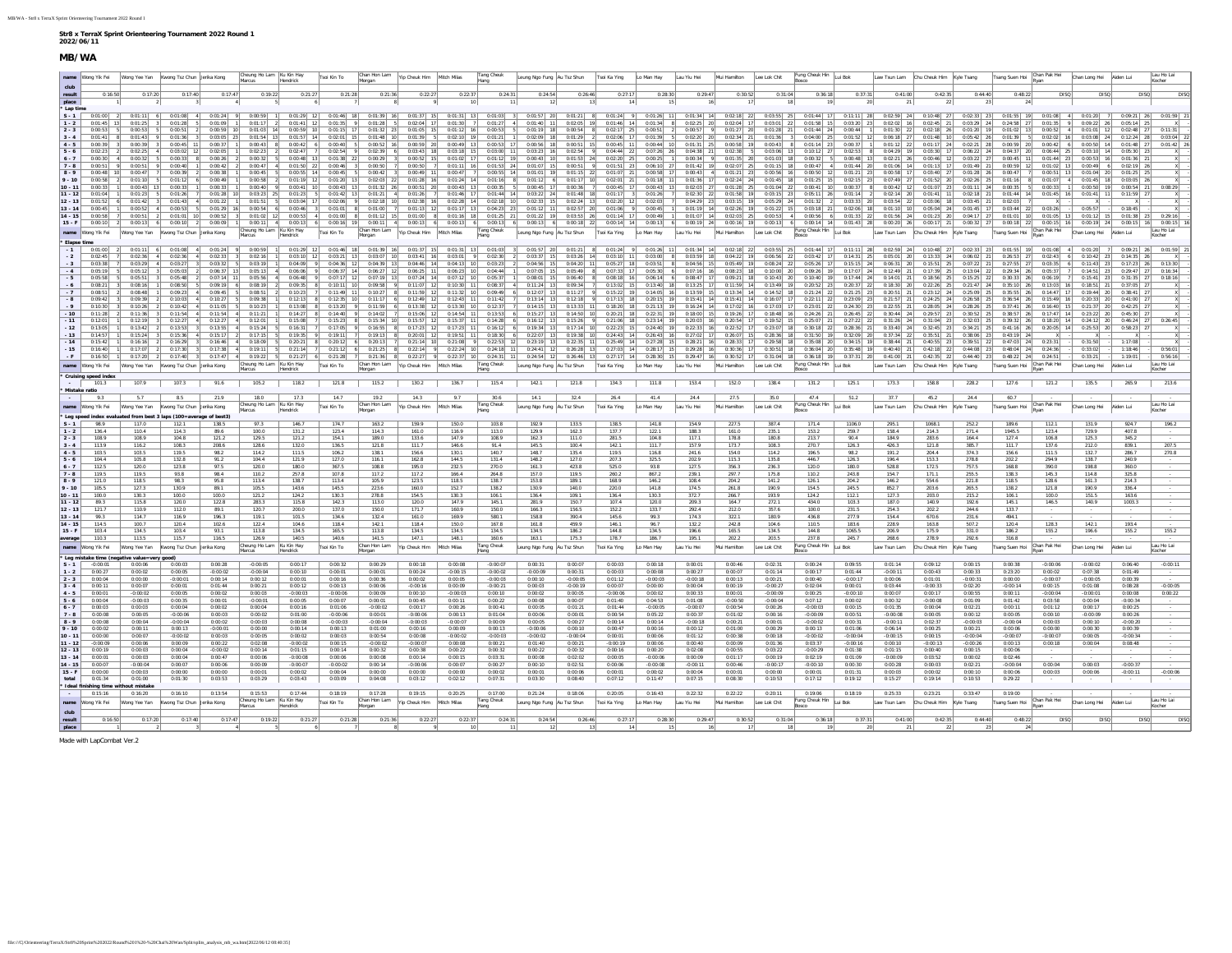## <span id="page-20-0"></span>**WS**

| name               | Lui Lai Han<br>Dennex                                               |                | Chan Ka Man |                | Ho So Han |                | Au Wing See |                | Tsui Ying Shan |                | Kwong Kin Mui |                | Chan Yin Wan |                | Leung Yee May |                |
|--------------------|---------------------------------------------------------------------|----------------|-------------|----------------|-----------|----------------|-------------|----------------|----------------|----------------|---------------|----------------|--------------|----------------|---------------|----------------|
| club               |                                                                     |                |             |                |           |                |             |                |                |                |               |                |              |                |               |                |
| result             | 0:17:56                                                             |                |             | 0:18:13        |           | 0:19:07        |             | 0:20:19        |                | 0:20:21        |               | 0:30:03        |              | 0:39:42        | 1:08:55       |                |
| place              |                                                                     |                |             | $\overline{2}$ |           | 3              |             | 4              |                | 5              |               | 6              |              | $\overline{7}$ |               |                |
| Lap time           |                                                                     |                |             |                |           |                |             |                |                |                |               |                |              |                |               |                |
| $S - 1$            | 0:03:01                                                             | $\overline{7}$ | 0:01:55     | 6              | 0:01:24   | $\overline{c}$ | 0:01:50     | 5              | 0:01:44        | $\overline{4}$ | 0:01:06       | $\mathbf{1}$   | 0:01:35      | 3              | 0:04:24       | 8              |
| $1 - 2$            | 0:01:57                                                             | 6 <sup>1</sup> | 0:01:23     | 1              | 0:01:51   | $\overline{4}$ | 0:01:43     | 3              | 0:01:53        | 5              | 0:01:41       | $\overline{2}$ | 0:02:05      | $\overline{7}$ | 0:03:48       | 8              |
| $2 - 3$            | 0:01:16                                                             | $\overline{2}$ | 0:01:28     | 4              | 0:01:13   | $\mathbf{1}$   | 0:01:22     | 3              | 0:01:50        | 6              | 0:02:43       | 8              | 0:01:33      | 5              | 0:02:35       | $\overline{7}$ |
| $3 - 4$            | 0:00:44                                                             | 3              | 0:00:42     | $\overline{2}$ | 0:00:57   | 5              | 0:00:56     | 4              | 0:00:39        | $\mathbf{1}$   | 0:01:02       | 6              | 0:01:21      | $\overline{7}$ | 0:02:23       | 8              |
| $4 - 5$            | 0:02:29                                                             | $\overline{2}$ | 0:02:48     | 4              | 0:02:27   | $\mathbf{1}$   | 0:03:10     | 5              | 0:02:42        | 3              | 0:03:33       | 6              | 0:04:06      | 7 <sup>1</sup> | 0:23:32       | 8              |
| $5 - 6$            | 0:00:36                                                             | $\overline{2}$ | 0:00:37     | 3              | 0:01:07   | 8              | 0:00:42     | 5              | 0:00:39        | 4              | 0:00:27       | $\mathbf{1}$   | 0:01:06      | $\overline{7}$ | 0:00:56       | 6              |
| $6 - 7$            | 0:00:40                                                             | 2              | 0:00:52     | 3              | 0:00:38   | 1              | 0:00:58     | 4              | 0:01:16        | 7              | 0:01:09       | 6              | 0:00:59      | 5              | 0:01:18       | 8              |
| $7 - 8$            | 0:00:40                                                             | $\overline{2}$ | 0:00:53     | 5              | 0:00:38   | $\mathbf{1}$   | 0:00:58     | $\overline{7}$ | 0:00:44        | 4              | 0:00:41       | 3              | 0:00:55      | 6              | 0:04:52       | 8              |
| $8 - 9$            | 0:01:05                                                             | $\overline{2}$ | 0:01:19     | 3              | 0:00:55   | 1              | 0:01:30     | 5              | 0:01:43        | 7              | 0:01:20       | 4              | 0:01:41      | 6              | 0:03:25       | 8              |
| $9 - 10$           | 0:00:41                                                             | $\overline{2}$ | 0:00:43     | 3              | 0:00:50   | 6              | 0:00:47     | 4              | 0:00:48        | 5              | 0:00:39       | $\mathbf{1}$   | 0:00:52      | $\overline{7}$ | 0:01:37       | 8              |
| $10 - 11$          | 0:01:10                                                             | 1              | 0:01:22     | 3              | 0:01:33   | 4              | 0:01:19     | $\overline{2}$ | 0:02:10        | 5              | 0:09:25       | $\overline{7}$ | 0:17:17      | 8              | 0:05:45       | 6              |
| $11 - 12$          | 0:01:45                                                             | 1              | 0:02:00     | $\overline{c}$ | 0:03:27   | $\overline{7}$ | 0:02:44     | 4              | 0:02:00        | $\overline{2}$ | 0:02:58       | 5              | 0:03:18      | 6              | 0:03:50       | 8              |
| $12 - 13$          | 0:00:50                                                             | $\mathbf{1}$   | 0:00:53     | $\overline{2}$ | 0:00:55   | 3 <sup>1</sup> | 0:01:00     | 4              | 0:01:00        | 4              | 0:01:44       | $\overline{7}$ | 0:01:22      | 6              | 0:08:37       | 8              |
| $13 - 14$          | 0:00:50                                                             | 1              | 0:01:03     | 4              | 0:01:02   | $\overline{3}$ | 0:01:07     | 5              | 0:01:01        | $\overline{2}$ | 0:01:22       | 8              | 0:01:13      | 6              | 0:01:19       | $\overline{7}$ |
| $14 - F$           | 0:00:12                                                             | $\overline{2}$ | 0:00:15     | 6              | 0:00:10   | $\mathbf{1}$   | 0:00:13     | 4              | 0:00:12        | $\overline{2}$ | 0:00:13       | $\overline{4}$ | 0:00:19      | 7 <sup>1</sup> | 0:00:34       | 8              |
| name               | Lui Lai Han<br>Dennex                                               |                | Chan Ka Man |                | Ho So Han |                | Au Wing See |                | Tsui Ying Shan |                | Kwong Kin Mui |                | Chan Yin Wan |                | Leung Yee May |                |
| <b>Elapse time</b> |                                                                     |                |             |                |           |                |             |                |                |                |               |                |              |                |               |                |
| $-1$               | 0:03:01                                                             | 7 <sup>1</sup> | 0:01:55     | 6              | 0:01:24   | $\overline{2}$ | 0:01:50     | 5              | 0:01:44        | 4              | 0:01:06       | 1              | 0:01:35      | 3 <sup>2</sup> | 0:04:24       | 8              |
| $-2$               | 0:04:58                                                             | 7              | 0:03:18     | 3              | 0:03:15   | $\overline{2}$ | 0:03:33     | $\overline{4}$ | 0:03:37        | 5              | 0:02:47       | $\mathbf{1}$   | 0:03:40      | 6 <sup>1</sup> | 0:08:12       | 8              |
| $-3$               | 0:06:14                                                             | 71             | 0:04:46     | $\overline{2}$ | 0:04:28   | 1              | 0:04:55     | 3              | 0:05:27        | 5              | 0:05:30       | 6              | 0:05:13      | 41             | 0:10:47       | 8              |
| - 4                | 0:06:58                                                             | 7              | 0:05:28     | $\overline{2}$ | 0:05:25   | 1              | 0:05:51     | 3              | 0:06:06        | 4              | 0:06:32       | 5              | 0:06:34      | 6 <sup>1</sup> | 0:13:10       | 8              |
| - 5                | 0:09:27                                                             | 5 <sup>1</sup> | 0:08:16     | $\overline{2}$ | 0:07:52   | 1              | 0:09:01     | $\overline{4}$ | 0:08:48        | 3              | 0:10:05       | 6              | 0:10:40      | $\overline{7}$ | 0:36:42       | 8              |
| - 6                | 0:10:03                                                             | 5 <sup>1</sup> | 0:08:53     | $\mathbf{1}$   | 0:08:59   | $\overline{2}$ | 0:09:43     | $\overline{4}$ | 0:09:27        | 3              | 0:10:32       | 6              | 0:11:46      | 7 <sup>1</sup> | 0:37:38       | $\bf{8}$       |
| - 7                | 0:10:43                                                             | 4              | 0:09:45     | $\overline{2}$ | 0:09:37   | $\mathbf{1}$   | 0:10:41     | 3              | 0:10:43        | 5              | 0:11:41       | 6              | 0:12:45      | $\overline{7}$ | 0:38:56       | 8              |
| - 8                | 0:11:23                                                             | 3 <sup>1</sup> | 0:10:38     | $\overline{2}$ | 0:10:15   | $\mathbf{1}$   | 0:11:39     | 5              | 0:11:27        | 4              | 0:12:22       | 6              | 0:13:40      | $\overline{7}$ | 0:43:48       | 8              |
| $-9$               | 0:12:28                                                             | 3              | 0:11:57     | $\sqrt{2}$     | 0:11:10   | $\mathbf{1}$   | 0:13:09     | 4              | 0:13:10        | 5              | 0:13:42       | 6              | 0:15:21      | $\overline{7}$ | 0:47:13       | $\, 8$         |
| $-10$              | 0:13:09                                                             | 3              | 0:12:40     | $\overline{2}$ | 0:12:00   | 1              | 0:13:56     | 4              | 0:13:58        | 5              | 0:14:21       | 6              | 0:16:13      | $\overline{7}$ | 0:48:50       | 8              |
| $-11$              | 0:14:19                                                             | 3              | 0:14:02     | $\overline{2}$ | 0:13:33   | 1              | 0:15:15     | 4              | 0:16:08        | 5              | 0:23:46       | 6              | 0:33:30      | $\overline{7}$ | 0:54:35       | 8              |
| $-12$              | 0:16:04                                                             | $\overline{2}$ | 0:16:02     | 1              | 0:17:00   | 3              | 0:17:59     | 4              | 0:18:08        | 5              | 0:26:44       | 6              | 0:36:48      | $\overline{7}$ | 0:58:25       | 8              |
| $-13$              | 0:16:54                                                             | 1              | 0:16:55     | $\overline{2}$ | 0:17:55   | 3              | 0:18:59     | 4              | 0:19:08        | 5              | 0:28:28       | 6              | 0:38:10      | $\overline{7}$ | 1:07:02       | 8              |
| $-14$              | 0:17:44                                                             | 1              | 0:17:58     | $\overline{c}$ | 0:18:57   | 3 <sup>1</sup> | 0:20:06     | 4              | 0:20:09        | 5              | 0:29:50       | 6              | 0:39:23      | 7 <sup>1</sup> | 1:08:21       | 8 <sup>1</sup> |
| $-F$               | 0:17:56                                                             | 1              | 0:18:13     | 2              | 0:19:07   | $\overline{3}$ | 0:20:19     | 4              | 0:20:21        | 5              | 0:30:03       | 6              | 0:39:42      | 7 <sup>1</sup> | 1:08:55       | 8 <sup>1</sup> |
| name               | Lui Lai Han<br>Dennex                                               |                | Chan Ka Man |                | Ho So Han |                | Au Wing See |                | Tsui Ying Shan |                | Kwong Kin Mui |                | Chan Yin Wan |                | Leung Yee May |                |
|                    | <b>Cruising speed index</b>                                         |                |             |                |           |                |             |                |                |                |               |                |              |                |               |                |
|                    | 93.1                                                                |                | 103.3       |                | 95.3      |                | 113.5       |                | 106.5          |                | 111.2         |                | 130.0        |                | 214.9         |                |
|                    | Mistake ratio                                                       |                |             |                |           |                |             |                |                |                |               |                |              |                |               |                |
|                    | 15.4                                                                |                | 8.5         |                | 19.2      |                | 9.8         |                | 14.7           |                | 42.0          |                | 47.1         |                | 51.3          |                |
| name               | Lui Lai Han<br>Dennex                                               |                | Chan Ka Man |                | Ho So Han |                | Au Wing See |                | Tsui Ying Shan |                | Kwong Kin Mui |                | Chan Yin Wan |                | Leung Yee May |                |
|                    | * Leg speed index evaluated from best 3 laps (100=average of best3) |                |             |                |           |                |             |                |                |                |               |                |              |                |               |                |
| $S - 1$            | 221.6                                                               |                | 140.8       |                | 102.9     |                | 134.7       |                | 127.3          |                | 80.8          |                | 116.3        |                | 323.3         |                |
| $1 - 2$            | 122.3                                                               |                | 86.8        |                | 116.0     |                | 107.7       |                | 118.1          |                | 105.6         |                | 130.7        |                | 238.3         |                |
| $2 - 3$            | 98.7                                                                |                | 114.3       |                | 94.8      |                | 106.5       |                | 142.9          |                | 211.7         |                | 120.8        |                | 201.3         |                |
| $3 - 4$            | 105.6                                                               |                | 100.8       |                | 136.8     |                | 134.4       |                | 93.6           |                | 148.8         |                | 194.4        |                | 343.2         |                |
| $4 - 5$            | 97.6                                                                |                | 110.0       |                | 96.3      |                | 124.5       |                | 106.1          |                | 139.5         |                | 161.1        |                | 924.9         |                |
| $5 - 6$            | 108.0                                                               |                | 111.0       |                | 201.0     |                | 126.0       |                | 117.0          |                | 81.0          |                | 198.0        |                | 168.0         |                |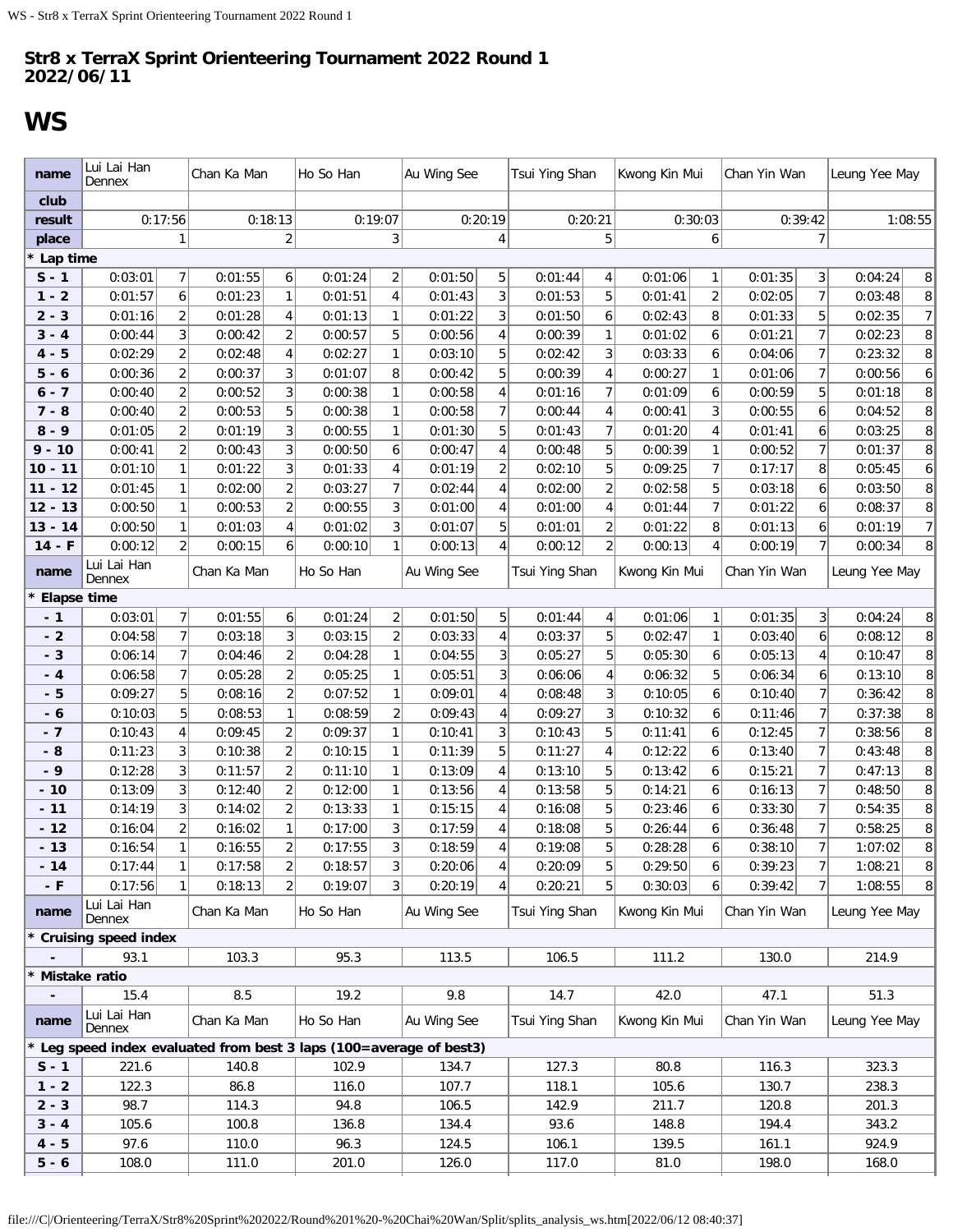### WS - Str8 x TerraX Sprint Orienteering Tournament 2022 Round 1

| $6 - 7$   | 92.3                                   | 120.0                                         | 87.7         | 133.8          | 175.4          | 159.2            | 136.2          | 180.0         |
|-----------|----------------------------------------|-----------------------------------------------|--------------|----------------|----------------|------------------|----------------|---------------|
| $7 - 8$   | 100.8                                  | 133.6                                         | 95.8         | 146.2          | 110.9          | 103.4            | 138.7          | 736.1         |
| $8 - 9$   | 98.0                                   | 119.1                                         | 82.9         | 135.7          | 155.3          | 120.6            | 152.3          | 309.0         |
| $9 - 10$  | 100.0                                  | 104.9                                         | 122.0        | 114.6          | 117.1          | 95.1             | 126.8          | 236.6         |
| $10 - 11$ | 90.9                                   | 106.5                                         | 120.8        | 102.6          | 168.8          | 733.8            | 1346.8         | 448.1         |
| $11 - 12$ | 91.3                                   | 104.3                                         | 180.0        | 142.6          | 104.3          | 154.8            | 172.2          | 200.0         |
| $12 - 13$ | 94.9                                   | 100.6                                         | 104.4        | 113.9          | 113.9          | 197.5            | 155.7          | 981.6         |
| $13 - 14$ | 86.7                                   | 109.2                                         | 107.5        | 116.2          | 105.8          | 142.2            | 126.6          | 137.0         |
| $14 - F$  | 105.9                                  | 132.4                                         | 88.2         | 114.7          | 105.9          | 114.7            | 167.6          | 300.0         |
| average   | 109.1                                  | 110.9                                         | 116.3        | 123.6          | 123.8          | 182.9            | 241.6          | 419.4         |
| name      | Lui Lai Han<br>Dennex                  | Chan Ka Man                                   | Ho So Han    | Au Wing See    | Tsui Ying Shan | Kwong Kin Mui    | Chan Yin Wan   | Leung Yee May |
|           |                                        | * Leg mistake time (negative value=very good) |              |                |                |                  |                |               |
| $S - 1$   | 0:01:45                                | 0:00:31                                       | 0:00:06      | 0:00:17        | 0:00:17        | $-0:00:25$       | $-0:00:11$     | 0:01:28       |
| $1 - 2$   | 0:00:28                                | $-0:00:16$                                    | 0:00:20      | $-0:00:06$     | 0:00:11        | $-0:00:05$       | 0:00:01        | 0:00:22       |
| $2 - 3$   | 0:00:04                                | 0:00:08                                       | 0:00:00      | $-0:00:05$     | 0:00:28        | 0:01:17          | $-0:00:07$     | $-0:00:10$    |
| $3 - 4$   | 0:00:05                                | $-0:00:01$                                    | 0:00:17      | 0:00:09        | $-0:00:05$     | 0:00:16          | 0:00:27        | 0:00:53       |
| $4 - 5$   | 0:00:07                                | 0:00:10                                       | 0:00:02      | 0:00:17        | 0:00:01        | 0:00:43          | 0:00:48        | 0:18:04       |
| $5 - 6$   | 0:00:05                                | 0:00:03                                       | 0:00:35      | 0:00:04        | 0:00:03        | $-0:00:10$       | 0:00:23        | $-0:00:16$    |
| $6 - 7$   | 0:00:00                                | 0:00:07                                       | $-0:00:03$   | 0:00:09        | 0:00:30        | 0:00:21          | 0:00:03        | $-0:00:15$    |
| $7 - 8$   | 0:00:03                                | 0:00:12                                       | 0:00:00      | 0:00:13        | 0:00:02        | $-0:00:03$       | 0:00:03        | 0:03:27       |
| $8 - 9$   | 0:00:03                                | 0:00:11                                       | $-0:00:08$   | 0:00:15        | 0:00:32        | 0:00:06          | 0:00:15        | 0:01:02       |
| $9 - 10$  | 0:00:03                                | 0:00:01                                       | 0:00:11      | 0:00:00        | 0:00:04        | $-0:00:07$       | $-0:00:01$     | 0:00:09       |
| $10 - 11$ | $-0:00:02$                             | 0:00:02                                       | 0:00:20      | $-0:00:08$     | 0:00:48        | 0:07:59          | 0:15:37        | 0:03:00       |
| $11 - 12$ | $-0:00:02$                             | 0:00:01                                       | 0:01:37      | 0:00:34        | $-0:00:03$     | 0:00:50          | 0:00:49        | $-0:00:17$    |
| $12 - 13$ | 0:00:01                                | $-0:00:01$                                    | 0:00:05      | 0:00:00        | 0:00:04        | 0:00:45          | 0:00:14        | 0:06:44       |
| $13 - 14$ | $-0:00:04$                             | 0:00:03                                       | 0:00:07      | 0:00:02        | 0:00:00        | 0:00:18          | $-0:00:02$     | $-0:00:45$    |
| $14 - F$  | 0:00:01                                | 0:00:03                                       | 0:00:01      | 0:00:00        | 0:00:00        | 0:00:00          | 0:00:04        | 0:00:10       |
| total     | 0:02:46                                | 0:01:33                                       | 0:03:40      | 0:02:00        | 0:03:00        | 0:12:37          | 0:18:42        | 0:35:19       |
|           | * Ideal finishing time without mistake |                                               |              |                |                |                  |                |               |
|           | 0:15:10                                | 0:16:40                                       | 0:15:27      | 0:18:19        | 0:17:21        | 0:17:26          | 0:21:00        | 0:33:36       |
| name      | Lui Lai Han<br>Dennex                  | Chan Ka Man                                   | Ho So Han    | Au Wing See    | Tsui Ying Shan | Kwong Kin Mui    | Chan Yin Wan   | Leung Yee May |
| club      |                                        |                                               |              |                |                |                  |                |               |
| result    | 0:17:56                                | 0:18:13                                       | 0:19:07      | 0:20:19        | 0:20:21        | 0:30:03          | 0:39:42        | 1:08:55       |
| place     | $\mathbf{1}$                           | $\overline{2}$                                | $\mathbf{3}$ | 4 <sup>1</sup> | $\sqrt{5}$     | $\boldsymbol{6}$ | $\overline{7}$ |               |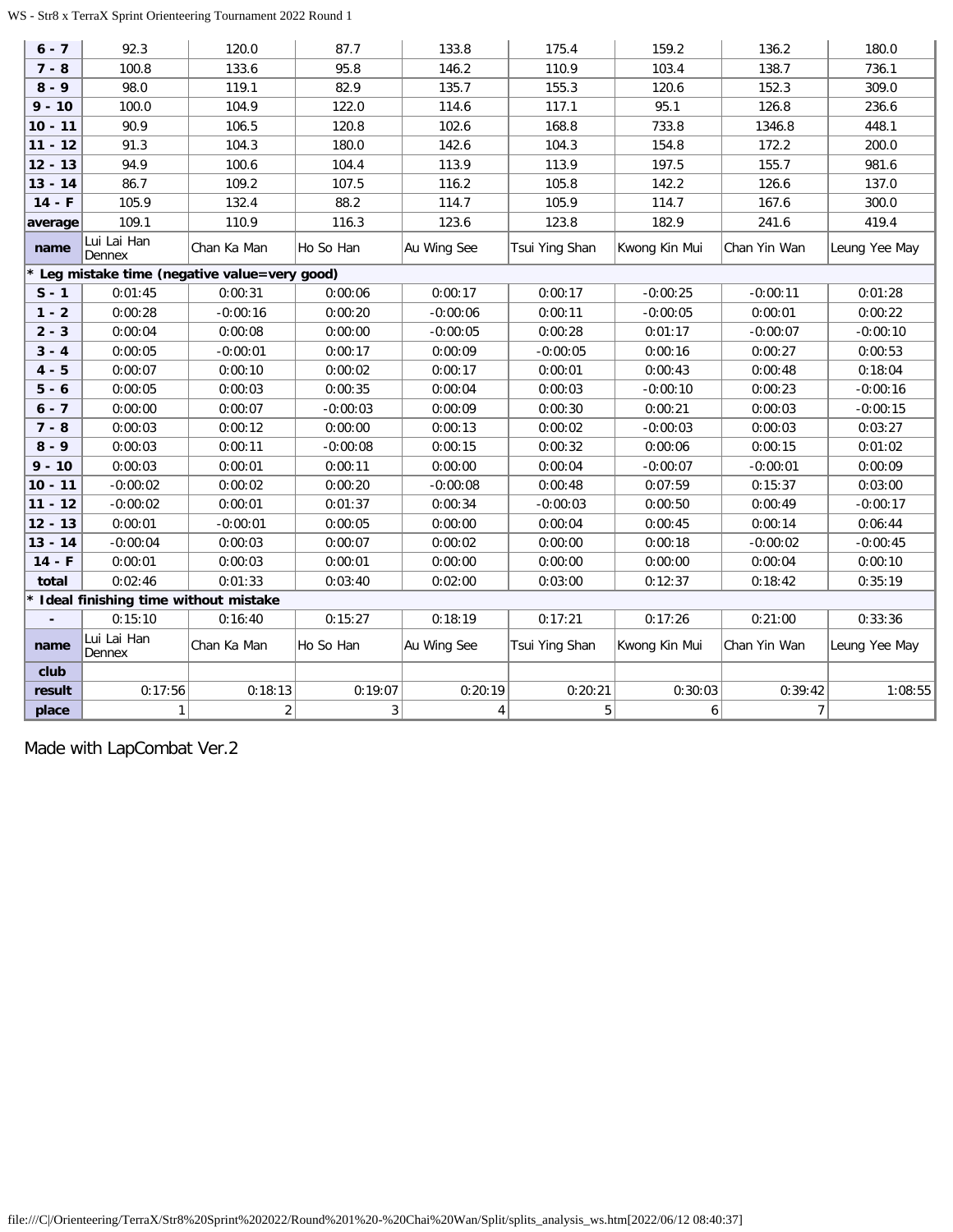## <span id="page-22-0"></span>**WB**

| name                                                                | Lam Giselle Cheuk<br>See |                | Pang Hoi Ching |                | Choy Hiu Nam |                              |
|---------------------------------------------------------------------|--------------------------|----------------|----------------|----------------|--------------|------------------------------|
| club                                                                |                          |                |                |                |              |                              |
| result                                                              |                          | 0:22:05        |                | 0:26:21        |              | <b>DISQ</b>                  |
| place                                                               |                          | 1              |                | $\overline{2}$ |              |                              |
| * Lap time                                                          |                          |                |                |                |              |                              |
| $S - 1$                                                             | 0:04:18                  | 3              | 0:02:04        | 2              | 0:02:01      | 1                            |
| $1 - 2$                                                             | 0:01:54                  | 1              | 0:04:04        | $\overline{2}$ | 0:04:27      | 3                            |
| $2 - 3$                                                             | 0:01:11                  | 1              | 0:01:59        | $\overline{2}$ | X            |                              |
| $3 - 4$                                                             | 0:00:49                  | 1              | 0:00:51        | $\overline{2}$ | 0:03:08      |                              |
| $4 - 5$                                                             | 0:02:53                  | 1              | 0:03:20        | $\overline{2}$ | 0:17:58      | 3                            |
| $5 - 6$                                                             | 0:00:35                  | 1              | 0:00:50        | 3              | 0:00:44      | $\overline{2}$               |
| $6 - 7$                                                             | 0:00:55                  | 1              | 0:01:23        | 3              | 0:01:16      | $\overline{2}$               |
| $7 - 8$                                                             | 0:00:51                  | 1              | 0:01:09        | 3              | 0:01:06      | $\overline{2}$               |
| $8 - 9$                                                             | 0:01:28                  | 1              | 0:01:32        | $\overline{2}$ | 0:01:32      | $\overline{2}$               |
| $9 - 10$                                                            | 0:00:48                  | 1              | 0:01:08        | $\overline{2}$ | 0:01:27      | $\overline{3}$               |
| $10 - 11$                                                           | 0:01:37                  | 1              | 0:01:53        | $\overline{2}$ | 0:02:14      | $\overline{3}$               |
| $11 - 12$                                                           | 0:01:58                  | 1              | 0:02:18        | $\overline{2}$ | 0:04:04      | $\overline{3}$               |
| $12 - 13$                                                           | 0:01:06                  | 1              | 0:02:06        | 3              | 0:01:38      | $\overline{2}$               |
| $13 - 14$                                                           | 0:01:26                  | 3              | 0:01:25        | $\mathbf{1}$   | 0:01:25      | $\mathbf{1}$                 |
| $14 - F$                                                            | 0:00:16                  | 1              | 0:00:19        | 3              | 0:00:18      | $\overline{2}$               |
| name                                                                | Lam Giselle Cheuk<br>See |                | Pang Hoi Ching |                | Choy Hiu Nam |                              |
| * Elapse time                                                       |                          |                |                |                |              |                              |
| $-1$                                                                | 0:04:18                  | 3              | 0:02:04        | $\overline{2}$ | 0:02:01      | 1                            |
| - 2                                                                 | 0:06:12                  | $\overline{2}$ | 0:06:08        | 1              | 0:06:28      | 3                            |
| $-3$                                                                | 0:07:23                  | 1              | 0:08:07        | $\overline{2}$ | Χ            |                              |
| $-4$                                                                | 0:08:12                  | 1              | 0:08:58        | $\overline{2}$ | 0:09:36      |                              |
| - 5                                                                 | 0:11:05                  | 1              | 0:12:18        | $\overline{2}$ | 0:27:34      |                              |
| - 6                                                                 | 0:11:40                  | 1              | 0:13:08        | 2              | 0:28:18      |                              |
| $-7$                                                                | 0:12:35                  | 1              | 0:14:31        | 2              | 0:29:34      |                              |
| - 8                                                                 | 0:13:26                  | 1              | 0:15:40        | $\overline{2}$ | 0:30:40      |                              |
| $-9$                                                                | 0:14:54                  | 1              | 0:17:12        | $\overline{c}$ | 0:32:12      | ÷,                           |
| - 10                                                                | 0:15:42                  | 1              | 0:18:20        | $\overline{2}$ | 0:33:39      |                              |
| - 11                                                                | 0:17:19                  | 1              | 0:20:13        | 2              | 0:35:53      |                              |
| $-12$                                                               | 0:19:17                  | 1              | 0:22:31        | 2              | 0:39:57      |                              |
| - 13                                                                | 0:20:23                  | 1              | 0:24:37        | 2              | 0:41:35      |                              |
| $-14$                                                               | 0:21:49                  | 1              | 0:26:02        | 2              | 0:43:00      | $\qquad \qquad \blacksquare$ |
| - F                                                                 | 0:22:05                  | 1              | 0:26:21        | 2              | 0:43:18      |                              |
| name                                                                | Lam Giselle Cheuk<br>See |                | Pang Hoi Ching |                | Choy Hiu Nam |                              |
| * Cruising speed index                                              |                          |                |                |                |              |                              |
|                                                                     | 49.3                     |                | 61.7           |                | 104.6        |                              |
| * Mistake ratio                                                     |                          |                |                |                |              |                              |
|                                                                     | 37.2                     |                | 35.2           |                |              |                              |
| name                                                                | Lam Giselle Cheuk<br>See |                | Pang Hoi Ching |                | Choy Hiu Nam |                              |
| * Leg speed index evaluated from best 3 laps (100=average of best3) |                          |                |                |                |              |                              |
| $S - 1$                                                             | 153.9                    |                | 74.0           |                | 72.2         |                              |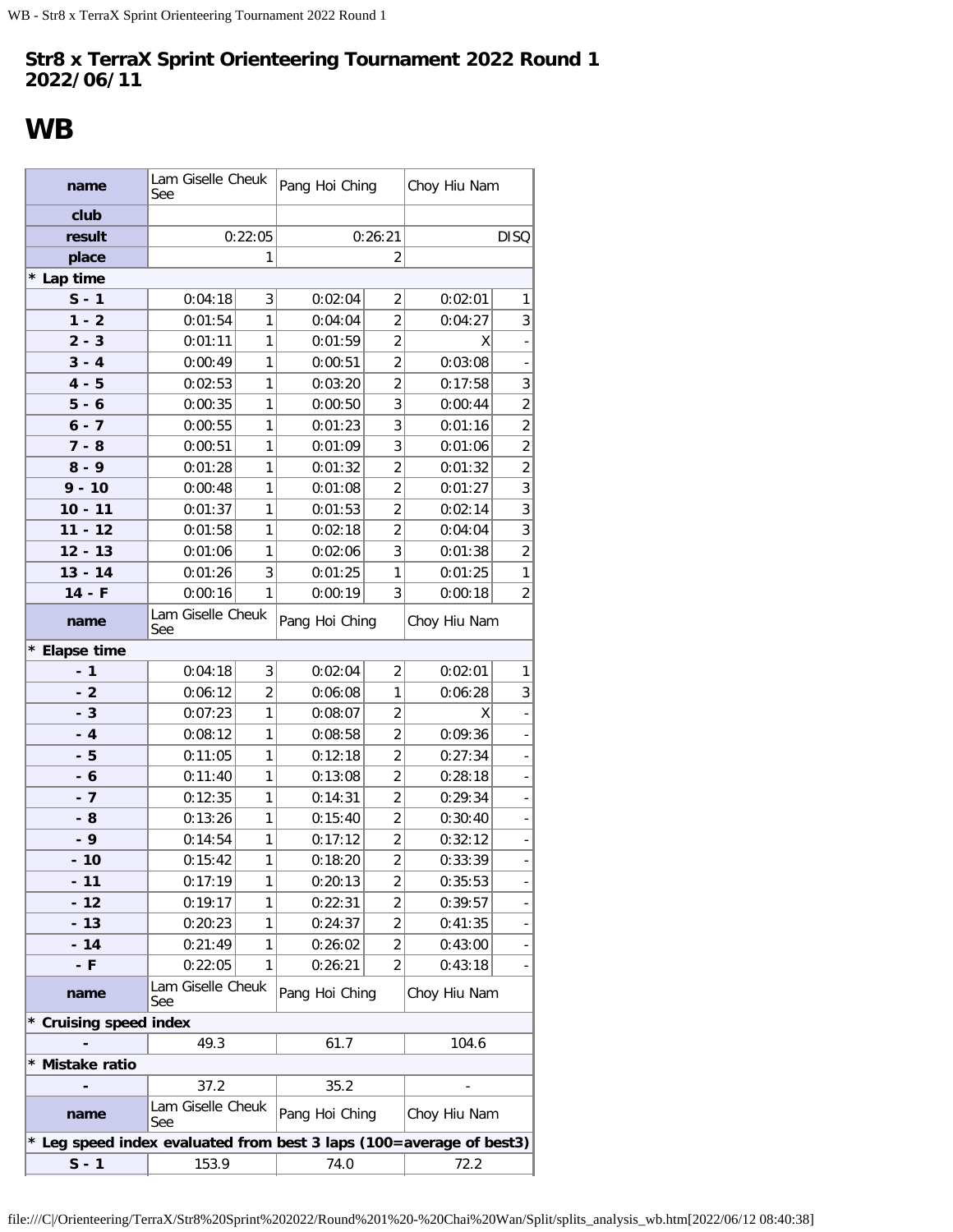## WB - Str8 x TerraX Sprint Orienteering Tournament 2022 Round 1

in L

| $1 - 2$   | 54.7                                          | 117.1          | 128.2                    |
|-----------|-----------------------------------------------|----------------|--------------------------|
| $2 - 3$   | 74.7                                          | 125.3          | $\blacksquare$           |
| $3 - 4$   | 98.0                                          | 102.0          | $\overline{\phantom{a}}$ |
| $4 - 5$   | 35.8                                          | 41.4           | 222.9                    |
| $5 - 6$   | 81.4                                          | 116.3          | 102.3                    |
| $6 - 7$   | 77.1                                          | 116.4          | 106.5                    |
| $7 - 8$   | 82.3                                          | 111.3          | 106.5                    |
| $8 - 9$   | 97.1                                          | 101.5          | 101.5                    |
| $9 - 10$  | 70.9                                          | 100.5          | 128.6                    |
| $10 - 11$ | 84.6                                          | 98.5           | 116.9                    |
| $11 - 12$ | 70.8                                          | 82.8           | 146.4                    |
| $12 - 13$ | 68.3                                          | 130.3          | 101.4                    |
| $13 - 14$ | 100.8                                         | 99.6           | 99.6                     |
| $14 - F$  | 90.6                                          | 107.5          | 101.9                    |
| average   | 72.8                                          | 86.9           | $\Box$                   |
| name      | Lam Giselle Cheuk<br>See                      | Pang Hoi Ching | Choy Hiu Nam             |
|           | * Leg mistake time (negative value=very good) |                |                          |
| $S - 1$   | 0:02:55                                       | 0:00:21        | $-0:00:54$               |
| $1 - 2$   | 0:00:11                                       | 0:01:56        | 0:00:49                  |
| $2 - 3$   | 0:00:24                                       | 0:01:00        | $\blacksquare$           |
| $3 - 4$   | 0:00:24                                       | 0:00:20        | $\overline{a}$           |
| $4 - 5$   | $-0:01:05$                                    | $-0:01:38$     | 0:09:32                  |
| $5 - 6$   | 0:00:14                                       | 0:00:23        | 0:00:01                  |
| $6 - 7$   | 0:00:20                                       | 0:00:39        | 0:00:01                  |
| $7 - 8$   | 0:00:20                                       | 0:00:31        | 0:00:01                  |
| $8 - 9$   | 0:00:43                                       | 0:00:36        | $-0:00:03$               |
| $9 - 10$  | 0:00:15                                       | 0:00:26        | 0:00:16                  |
| $10 - 11$ | 0:00:40                                       | 0:00:42        | 0:00:14                  |
| $11 - 12$ | 0:00:36                                       | 0:00:35        | 0:01:10                  |
| $12 - 13$ | 0:00:18                                       | 0:01:06        | $-0:00:03$               |
| $13 - 14$ | 0:00:44                                       | 0:00:32        | $-0:00:04$               |
| $14 - F$  | 0:00:07                                       | 0:00:08        | 0:00:00                  |
| total     | 0:08:13                                       | 0:09:17        |                          |
|           | Ideal finishing time without mistake          |                |                          |
|           | 0:13:52                                       | 0:17:04        |                          |
| name      | Lam Giselle Cheuk<br>See                      | Pang Hoi Ching | Choy Hiu Nam             |
| club      |                                               |                |                          |
| result    | 0:22:05                                       | 0:26:21        | <b>DISQ</b>              |
| place     | 1                                             | 2              |                          |
|           |                                               |                |                          |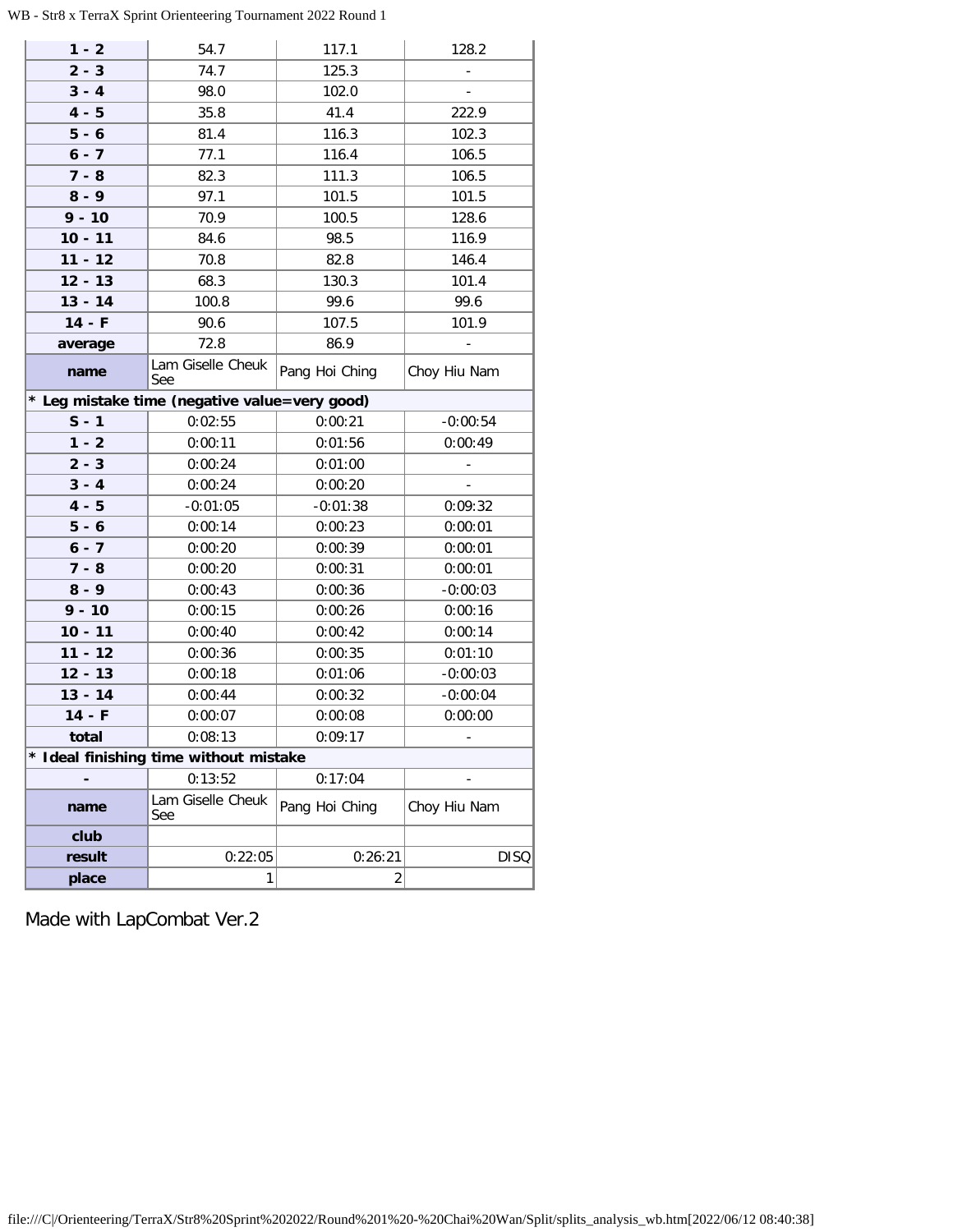## <span id="page-24-0"></span>**TEENDUO**

| name                                                                | Lucca Lai / Siena<br>Lai |                              |  |  |  |  |
|---------------------------------------------------------------------|--------------------------|------------------------------|--|--|--|--|
| club                                                                |                          |                              |  |  |  |  |
| result                                                              |                          | <b>DISQ</b>                  |  |  |  |  |
| place                                                               |                          |                              |  |  |  |  |
| * Lap time                                                          |                          |                              |  |  |  |  |
| $S - 1$                                                             | Χ                        |                              |  |  |  |  |
| $1 - 2$                                                             | 0:09:14                  | ÷                            |  |  |  |  |
| $2 - 3$                                                             | 0:03:41                  | $\mathbf{1}$                 |  |  |  |  |
| $3 - 4$                                                             | 0:03:22                  | $\mathbf{1}$                 |  |  |  |  |
| $4 - 5$                                                             | 0:08:06                  | $\mathbf{1}$                 |  |  |  |  |
| $5 - 6$                                                             | 0:01:23                  | $\mathbf{1}$                 |  |  |  |  |
| $6 - 7$                                                             | 0:01:52                  | 1                            |  |  |  |  |
| $7 - 8$                                                             | 0:01:42                  | $\mathbf{1}$                 |  |  |  |  |
| $8 - 9$                                                             | 0:03:39                  | 1                            |  |  |  |  |
| $9 - 10$                                                            | 0:02:14                  | $\mathbf{1}$                 |  |  |  |  |
| $10 - 11$                                                           | 0:03:06                  | $\mathbf{1}$                 |  |  |  |  |
| $11 - 12$                                                           | 0:14:05                  | $\mathbf{1}$                 |  |  |  |  |
| $12 - 13$<br>$13 - 14$                                              | 0:01:34<br>0:02:35       | 1<br>1                       |  |  |  |  |
| $14 - F$                                                            | 0:00:32                  | $\mathbf{1}$                 |  |  |  |  |
|                                                                     | Lucca Lai / Siena        |                              |  |  |  |  |
| name                                                                | Lai                      |                              |  |  |  |  |
| * Elapse time                                                       |                          |                              |  |  |  |  |
| - 1                                                                 | X                        |                              |  |  |  |  |
| - 2                                                                 | 0:09:14                  |                              |  |  |  |  |
| $-3$                                                                | 0:12:55                  |                              |  |  |  |  |
| - 4                                                                 | 0:16:17                  | $\blacksquare$               |  |  |  |  |
| - 5                                                                 | 0:24:23                  |                              |  |  |  |  |
| - 6                                                                 | 0:25:46                  | $\overline{\phantom{m}}$     |  |  |  |  |
| $-7$                                                                | 0:27:38                  | $\overline{\phantom{a}}$     |  |  |  |  |
| - 8                                                                 | 0:29:20                  | ۰                            |  |  |  |  |
| - 9                                                                 | 0:32:59                  | $\qquad \qquad \blacksquare$ |  |  |  |  |
| - 10                                                                | 0:35:13                  | $\overline{\phantom{a}}$     |  |  |  |  |
| $-11$                                                               | 0:38:19                  |                              |  |  |  |  |
| $-12$<br>$-13$                                                      | 0:52:24                  |                              |  |  |  |  |
| $-14$                                                               | 0:53:58<br>0:56:33       |                              |  |  |  |  |
| - F                                                                 | 0:57:05                  | $\blacksquare$               |  |  |  |  |
|                                                                     | Lucca Lai / Siena        |                              |  |  |  |  |
| name                                                                | Lai                      |                              |  |  |  |  |
| * Cruising speed index                                              |                          |                              |  |  |  |  |
|                                                                     | 100.0                    |                              |  |  |  |  |
| * Mistake ratio                                                     |                          |                              |  |  |  |  |
|                                                                     |                          |                              |  |  |  |  |
| name                                                                | Lucca Lai / Siena<br>Lai |                              |  |  |  |  |
| * Leg speed index evaluated from best 3 laps (100=average of best3) |                          |                              |  |  |  |  |
| $S - 1$                                                             |                          |                              |  |  |  |  |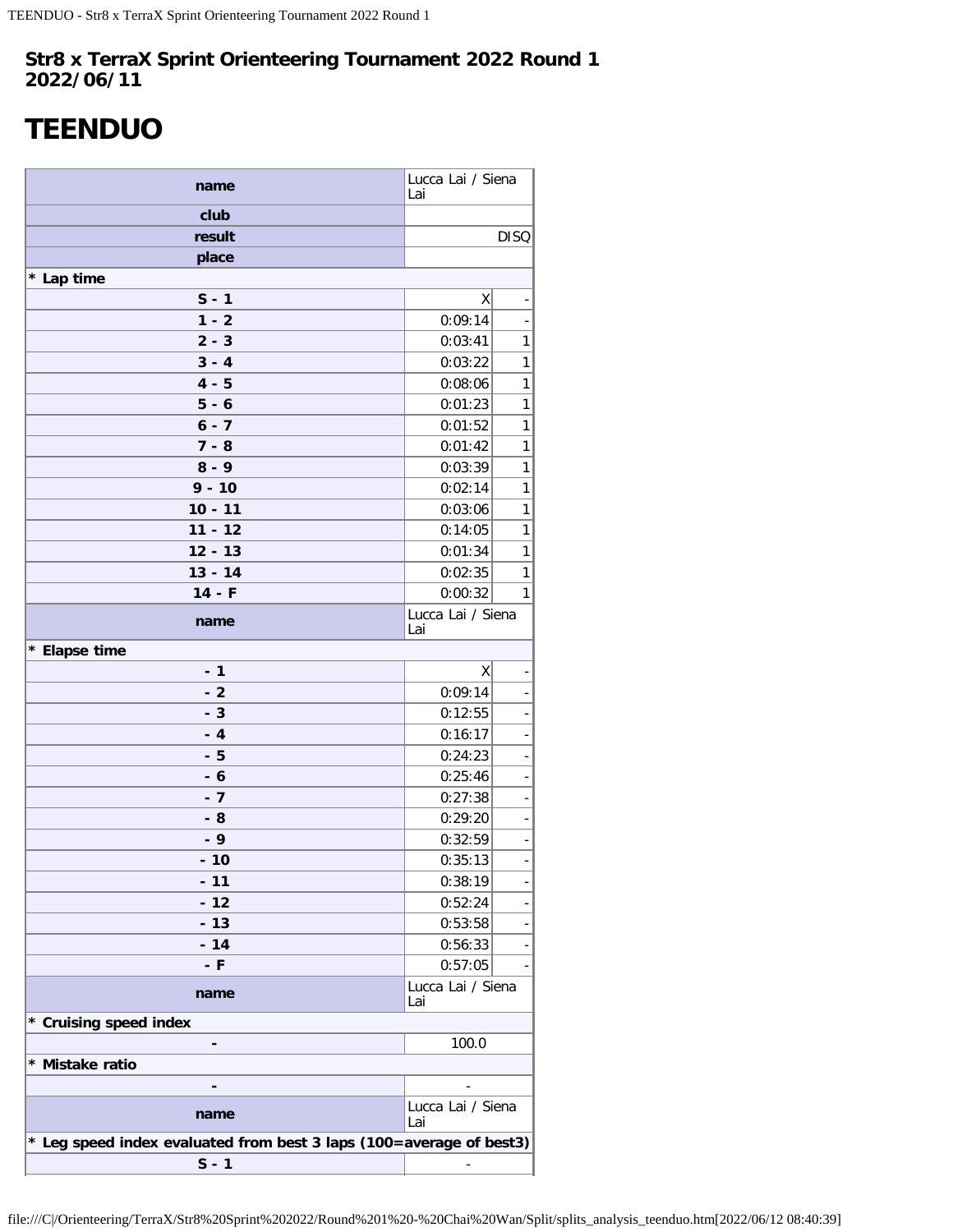TEENDUO - Str8 x TerraX Sprint Orienteering Tournament 2022 Round 1

÷.

| $1 - 2$                                       | $\blacksquare$           |
|-----------------------------------------------|--------------------------|
| $2 - 3$                                       | 100.0                    |
| $3 - 4$                                       | 100.0                    |
| $4 - 5$                                       | 100.0                    |
| $5 - 6$                                       | 100.0                    |
| $6 - 7$                                       | 100.0                    |
| $7 - 8$                                       | 100.0                    |
| $8 - 9$                                       | 100.0                    |
| $9 - 10$                                      | 100.0                    |
| $10 - 11$                                     | 100.0                    |
| $11 - 12$                                     | 100.0                    |
| $12 - 13$                                     | 100.0                    |
| $13 - 14$                                     | 100.0                    |
| $14 - F$                                      | 100.0                    |
| average                                       |                          |
| name                                          | Lucca Lai / Siena<br>Lai |
| * Leg mistake time (negative value=very good) |                          |
| $S - 1$                                       | $\blacksquare$           |
| $1 - 2$                                       |                          |
| $2 - 3$                                       | 0:00:00                  |
| $3 - 4$                                       | 0:00:00                  |
| $4 - 5$                                       | 0:00:00                  |
| $5 - 6$                                       | 0:00:00                  |
| $6 - 7$                                       | 0:00:00                  |
| $7 - 8$                                       | 0:00:00                  |
| $8 - 9$                                       | 0:00:00                  |
| $9 - 10$                                      | 0:00:00                  |
| $10 - 11$                                     | 0:00:00                  |
| $11 - 12$                                     | 0:00:00                  |
| $12 - 13$                                     | 0:00:00                  |
| $13 - 14$                                     | 0:00:00                  |
| $14 - F$                                      | 0:00:00                  |
| total                                         |                          |
| * Ideal finishing time without mistake        |                          |
|                                               |                          |
| name                                          | Lucca Lai / Siena<br>Lai |
| club                                          |                          |
|                                               |                          |
| result                                        | <b>DISQ</b>              |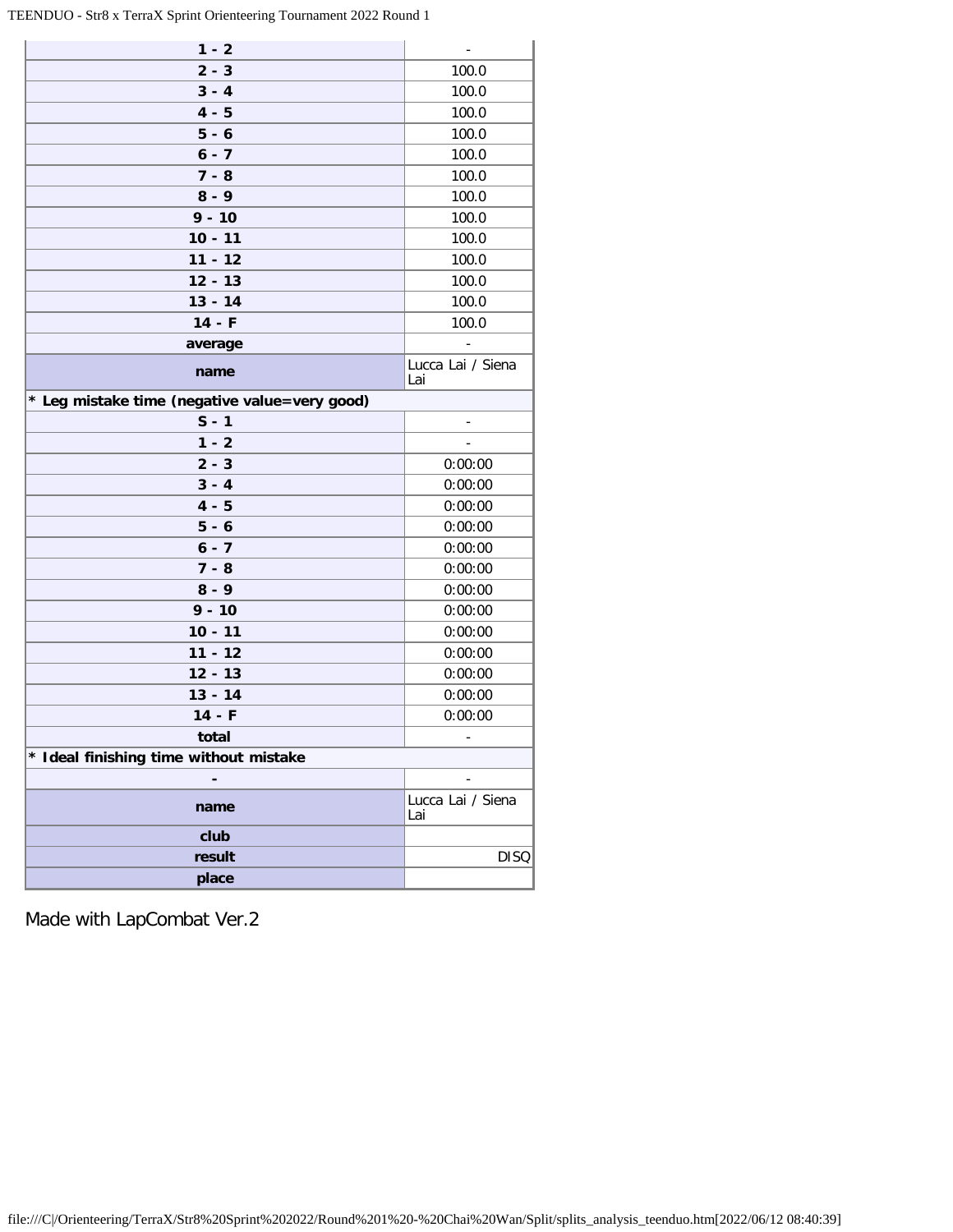## **WS/WB/TEENDUO**

| name               | Lui Lai Han<br>Dennex                                             |                | Chan Ka Man        |                     | Ho So Han          |                | Au Wing See        |                | Tsui Ying Shan     |                | Lam Giselle<br>Cheuk See |                     | Pang Hoi Ching     |                 | Kwong Kin Mui      |                                  | Chan Yin Wan       |                     | Leung Yee May      |                 | Lucca Lai / Siena<br>Lai     |             | Choy Hiu Nam       |                     |
|--------------------|-------------------------------------------------------------------|----------------|--------------------|---------------------|--------------------|----------------|--------------------|----------------|--------------------|----------------|--------------------------|---------------------|--------------------|-----------------|--------------------|----------------------------------|--------------------|---------------------|--------------------|-----------------|------------------------------|-------------|--------------------|---------------------|
| club               |                                                                   |                |                    |                     |                    |                |                    |                |                    |                |                          |                     |                    |                 |                    |                                  |                    |                     |                    |                 |                              |             |                    |                     |
| result             | 0:17:56                                                           |                | 0:18:13            |                     |                    | 0:19:07        |                    | 0:20:19        | 0:20:21            |                |                          | 0:22:05             |                    | 0:26:21         | 0:30:03            |                                  |                    | 0:39:42             | 1:08:55            |                 |                              | <b>DISQ</b> |                    | <b>DISQ</b>         |
| place              |                                                                   |                |                    | $\overline{2}$      |                    | 3              |                    | $\overline{4}$ |                    | 5              |                          | 6                   |                    | 7               |                    | 8                                |                    | 9                   |                    | 10              |                              |             |                    |                     |
| Lap time           |                                                                   |                |                    |                     |                    |                |                    |                |                    |                |                          |                     |                    |                 |                    |                                  |                    |                     |                    |                 |                              |             |                    |                     |
| $S - 1$            | 0:03:01                                                           | 9              | 0:01:55            | 6                   | 0:01:24            | $\overline{2}$ | 0:01:50            | 5              | 0:01:44            | $\overline{4}$ | 0:04:18                  | 10                  | 0:02:04            | 8 <sup>1</sup>  | 0:01:06            | $\mathbf{1}$                     | 0:01:35            | 3                   | 0:04:24            | 11              | x                            |             | 0:02:01            | $\overline{7}$      |
| $1 - 2$            | 0:01:57                                                           | $\overline{7}$ | 0:01:23            |                     | 0:01:51            | $\overline{4}$ | 0:01:43            | 3              | 0:01:53            | 5              | 0:01:54                  | 6                   | 0:04:04            | 10              | 0:01:41            | $\overline{2}$                   | 0:02:05            | 8                   | 0:03:48            | $\vert$         | 0:09:14                      |             | 0:04:27            | 11                  |
| $2 - 3$            | 0:01:16                                                           | 3              | 0:01:28            | 5                   | 0:01:13            | $\overline{2}$ | 0:01:22            | $\overline{4}$ | 0:01:50            |                | 0:01:11                  | $\overline{1}$      | 0:01:59            | 8               | 0:02:43            | 10                               | 0:01:33            | 6                   | 0:02:35            | $\vert 9 \vert$ | 0:03:41                      | 11          | x                  |                     |
| $3 - 4$            | 0:00:44                                                           | $\overline{3}$ | 0:00:42            | $\overline{2}$      | 0:00:57            | $\overline{7}$ | 0:00:56            | 6              | 0:00:39            | $\overline{1}$ | 0:00:49                  | $\overline{4}$      | 0:00:51            | 5 <sub>5</sub>  | 0:01:02            | 8                                | 0:01:21            | 9                   | 0:02:23            | 10              | 0:03:22                      | 11          | 0:03:08            |                     |
| $4 - 5$            | 0:02:29                                                           |                | 0:02:48            | $\overline{4}$      | 0:02:27            | $\overline{1}$ | 0:03:10            | 6              | 0:02:42            | 3              | 0:02:53                  | 5                   | 0:03:20            | $\overline{7}$  | 0:03:33            | 8                                | 0:04:06            | 9                   | 0:23:32            | 12              | 0:08:06                      | 10          | 0:17:58            | 11                  |
| $5 - 6$<br>$6 - 7$ | 0:00:36                                                           | 3              | 0:00:37            | $\overline{4}$<br>3 | 0:01:07            | 11             | 0:00:42            | 6<br>5         | 0:00:39            | 5<br>8         | 0:00:35                  | $\overline{2}$      | 0:00:50            | 8<br>11         | 0:00:27            | $\overline{1}$<br>$\overline{7}$ | 0:01:06            | 10                  | 0:00:56            | 9<br>10         | 0:01:23                      | 12          | 0:00:44            | $\overline{7}$<br>8 |
| $7 - 8$            | 0:00:40<br>0:00:40                                                | $\overline{2}$ | 0:00:52<br>0:00:53 | 6                   | 0:00:38<br>0:00:38 |                | 0:00:58<br>0:00:58 | 8              | 0:01:16<br>0:00:44 | $\overline{4}$ | 0:00:55<br>0:00:51       | $\overline{4}$<br>5 | 0:01:23<br>0:01:09 | 10              | 0:01:09<br>0:00:41 | $\overline{3}$                   | 0:00:59<br>0:00:55 | 6<br>$\overline{7}$ | 0:01:18<br>0:04:52 | 12              | 0:01:52<br>0:01:42           | 12<br>11    | 0:01:16<br>0:01:06 | 9                   |
| $8 - 9$            | 0:01:05                                                           | $\overline{2}$ | 0:01:19            | 3                   | 0:00:55            | $\mathbf{1}$   | 0:01:30            | 6              | 0:01:43            | 10             | 0:01:28                  | 5                   | 0:01:32            | $\overline{7}$  | 0:01:20            | $\overline{4}$                   | 0:01:41            | 9                   | 0:03:25            | 11              | 0:03:39                      | 12          | 0:01:32            | $\overline{7}$      |
| $9 - 10$           | 0:00:41                                                           | $\overline{2}$ | 0:00:43            | 3                   | 0:00:50            | $\overline{7}$ | 0:00:47            | $\overline{4}$ | 0:00:48            | 5              | 0:00:48                  | 5                   | 0:01:08            | 9               | 0:00:39            | $\overline{1}$                   | 0:00:52            | 8                   | 0:01:37            | 11              | 0:02:14                      | 12          | 0:01:27            | 10                  |
| $10 - 11$          | 0:01:10                                                           | $\overline{1}$ | 0:01:22            | 3                   | 0:01:33            | 4              | 0:01:19            | $\overline{2}$ | 0:02:10            | 7              | 0:01:37                  | 5                   | 0:01:53            | 6               | 0:09:25            | 11                               | 0:17:17            | 12                  | 0:05:45            | 10              | 0:03:06                      | 9           | 0:02:14            | 8                   |
| $11 - 12$          | 0:01:45                                                           | $\overline{1}$ | 0:02:00            | $\overline{3}$      | 0:03:27            | 9              | 0:02:44            | 6              | 0:02:00            | 3              | 0:01:58                  | $\vert$ 2           | 0:02:18            | 5               | 0:02:58            | $\overline{7}$                   | 0:03:18            | 8                   | 0:03:50            | 10              | 0:14:05                      | 12          | 0:04:04            | 11                  |
| $12 - 13$          | 0:00:50                                                           | $\overline{1}$ | 0:00:53            | $\overline{2}$      | 0:00:55            | 3              | 0:01:00            | $\overline{4}$ | 0:01:00            | $\overline{4}$ | 0:01:06                  | 6                   | 0:02:06            | 11              | 0:01:44            | 10                               | 0:01:22            | $\overline{7}$      | 0:08:37            | 12              | 0:01:34                      | 8           | 0:01:38            | 9                   |
| $13 - 14$          | 0:00:50                                                           | $\overline{1}$ | 0:01:03            | $\overline{4}$      | 0:01:02            | $\vert$ 3      | 0:01:07            | 5              | 0:01:01            | $\overline{2}$ | 0:01:26                  | 11                  | 0:01:25            | -9              | 0:01:22            | 8                                | 0:01:13            | $6 \mid$            | 0:01:19            | 7               | 0:02:35                      | 12          | 0:01:25            | 9                   |
| $14 - F$           | 0:00:12                                                           | $\overline{2}$ | 0:00:15            | 6                   | 0:00:10            | $\mathbf{1}$   | 0:00:13            | $\overline{4}$ | 0:00:12            | $\overline{2}$ | 0:00:16                  | $\overline{7}$      | 0:00:19            | $\vert 9 \vert$ | 0:00:13            | $\overline{4}$                   | 0:00:19            | 9                   | 0:00:34            | 12              | 0:00:32                      | 11          | 0:00:18            | 8                   |
| name               | Lui Lai Han                                                       |                | Chan Ka Man        |                     | Ho So Han          |                | Au Wing See        |                | Tsui Ying Shan     |                | Lam Giselle<br>Cheuk See |                     | Pang Hoi Ching     |                 | Kwong Kin Mui      |                                  | Chan Yin Wan       |                     | Leung Yee May      |                 | Lucca Lai / Siena<br>Lai     |             | Choy Hiu Nam       |                     |
| <b>Elapse time</b> | Dennex                                                            |                |                    |                     |                    |                |                    |                |                    |                |                          |                     |                    |                 |                    |                                  |                    |                     |                    |                 |                              |             |                    |                     |
| $-1$               | 0:03:01                                                           | 9              | 0:01:55            | 6                   | 0:01:24            | $\overline{2}$ | 0:01:50            | 5              | 0:01:44            | $\overline{4}$ | 0:04:18                  | 10                  | 0:02:04            | 8               | 0:01:06            | $\mathbf{1}$                     | 0:01:35            | $\overline{3}$      | 0:04:24            | 11              | x                            |             | 0:02:01            | $\overline{7}$      |
| $-2$               | 0:04:58                                                           | $\overline{7}$ | 0:03:18            | $\overline{3}$      | 0:03:15            | $\overline{2}$ | 0:03:33            | $\overline{4}$ | 0:03:37            | 5              | 0:06:12                  | 9                   | 0:06:08            | 8               | 0:02:47            | $\mathbf{1}$                     | 0:03:40            | $6 \mid$            | 0:08:12            | 11              | 0:09:14                      |             | 0:06:28            | 10                  |
| $-3$               | 0:06:14                                                           | $\overline{7}$ | 0:04:46            | $\overline{2}$      | 0:04:28            | $\mathbf{1}$   | 0:04:55            | 3              | 0:05:27            | 5              | 0:07:23                  | 8                   | 0:08:07            | -9              | 0:05:30            | 6                                | 0:05:13            | $\overline{4}$      | 0:10:47            | 10              | 0:12:55                      |             | $\mathsf{X}$       |                     |
| $-4$               | 0:06:58                                                           | $\overline{7}$ | 0:05:28            | $\overline{2}$      | 0:05:25            | $\mathbf{1}$   | 0:05:51            | 3              | 0:06:06            | $\overline{4}$ | 0:08:12                  | 8                   | 0:08:58            | 9               | 0:06:32            | 5                                | 0:06:34            | 6                   | 0:13:10            | 10              | 0:16:17                      |             | 0:09:36            |                     |
| $-5$               | 0:09:27                                                           | 5              | 0:08:16            | $\overline{2}$      | 0:07:52            | $\mathbf{1}$   | 0:09:01            | $\overline{4}$ | 0:08:48            | 3              | 0:11:05                  | 8                   | 0:12:18            | 9               | 0:10:05            | 6                                | 0:10:40            | $\overline{7}$      | 0:36:42            | 10              | 0:24:23                      |             | 0:27:34            |                     |
| - 6                | 0:10:03                                                           | 5              | 0:08:53            |                     | 0:08:59            | $\overline{2}$ | 0:09:43            | $\overline{4}$ | 0:09:27            | 3              | 0:11:40                  | $\overline{7}$      | 0:13:08            | 9               | 0:10:32            | 6                                | 0:11:46            | 8 <sup>1</sup>      | 0:37:38            | 10              | 0:25:46                      |             | 0:28:18            |                     |
| $-7$               | 0:10:43                                                           | $\overline{A}$ | 0:09:45            | $\overline{2}$      | 0:09:37            |                | 0:10:41            | $\overline{3}$ | 0:10:43            | 5              | 0:12:35                  | $\overline{7}$      | 0:14:31            | 9               | 0:11:41            | 6                                | 0:12:45            | 8                   | 0:38:56            | 10              | 0:27:38                      |             | 0:29:34            |                     |
| - 8                | 0:11:23                                                           | 3              | 0:10:38            | $\overline{2}$      | 0:10:15            | $\mathbf{1}$   | 0:11:39            | 5              | 0:11:27            | 4              | 0:13:26                  | $\overline{7}$      | 0:15:40            | 9               | 0:12:22            | 6                                | 0:13:40            | 8                   | 0:43:48            | 10              | 0:29:20                      |             | 0:30:40            |                     |
| $-9$               | 0:12:28                                                           | 3              | 0:11:57            | $\overline{2}$      | 0:11:10            | $\mathbf{1}$   | 0:13:09            | $\overline{4}$ | 0:13:10            | 5              | 0:14:54                  | $\overline{7}$      | 0:17:12            | 9               | 0:13:42            | 6                                | 0:15:21            | 8                   | 0:47:13            | 10              | 0:32:59                      |             | 0:32:12            |                     |
| $-10$              | 0:13:09                                                           | 3              | 0:12:40            | $\overline{2}$      | 0:12:00            | $\overline{1}$ | 0:13:56            | $\overline{4}$ | 0:13:58            | 5              | 0:15:42                  | 7                   | 0:18:20            | 9               | 0:14:21            | 6                                | 0:16:13            | 8                   | 0:48:50            | 10              | 0:35:13                      |             | 0:33:39            |                     |
| $-11$              | 0:14:19                                                           | 3              | 0:14:02            | $\overline{2}$      | 0:13:33            | $\overline{1}$ | 0:15:15            | $\overline{4}$ | 0:16:08            | 5              | 0:17:19                  | $6 \mid$            | 0:20:13            | 7               | 0:23:46            | 8                                | 0:33:30            | 9                   | 0:54:35            | 10              | 0:38:19                      |             | 0:35:53            |                     |
| $-12$              | 0:16:04                                                           | $\overline{2}$ | 0:16:02            | $\mathbf{1}$        | 0:17:00            | 3              | 0:17:59            | $\overline{4}$ | 0:18:08            | 5              | 0:19:17                  | $6 \mid$            | 0:22:31            | 7               | 0:26:44            | 8                                | 0:36:48            | 9                   | 0:58:25            | 10              | 0:52:24                      |             | 0:39:57            |                     |
| $-13$              | 0:16:54                                                           |                | 0:16:55            |                     | 0:17:55            | $\overline{3}$ | 0:18:59            |                | 0:19:08            | 5              | 0:20:23                  | $6 \mid$            | 0:24:37            | 7               | 0:28:28            | 8 <sup>1</sup>                   | 0:38:10            | 9                   | 1:07:02            | 10              | 0:53:58                      |             | 0:41:35            |                     |
| $-14$              | 0:17:44                                                           |                | 0:17:58            | $\overline{2}$      | 0:18:57            | 3              | 0:20:06            | $\overline{4}$ | 0:20:09            | 5              | 0:21:49                  | $6 \mid$            | 0:26:02            | 7               | 0:29:50            | 8                                | 0:39:23            | 9                   | 1:08:21            | 10              | 0:56:33                      |             | 0:43:00            |                     |
| $-F$               | 0:17:56<br>Lui Lai Han                                            |                | 0:18:13            | $\overline{2}$      | 0:19:07            | 3              | 0:20:19            | $\overline{4}$ | 0:20:21            | 5              | 0:22:05<br>Lam Giselle   | $\vert 6 \vert$     | 0:26:21            | 7               | 0:30:03            | 8                                | 0:39:42            | 9                   | 1:08:55            | 10              | 0:57:05<br>Lucca Lai / Siena |             | 0:43:18            |                     |
| name               | Dennex                                                            |                | Chan Ka Man        |                     | Ho So Han          |                | Au Wing See        |                | Tsui Ying Shan     |                | Cheuk See                |                     | Pang Hoi Ching     |                 | Kwong Kin Mui      |                                  | Chan Yin Wan       |                     | Leung Yee May      |                 | Lai                          |             | Choy Hiu Nam       |                     |
|                    | <b>Cruising speed index</b>                                       |                |                    |                     |                    |                |                    |                |                    |                |                          |                     |                    |                 |                    |                                  |                    |                     |                    |                 |                              |             |                    |                     |
|                    | 93.2                                                              |                | 103.4              |                     | 96.0               |                | 114.2              |                | 106.8              |                | 110.3                    |                     | 133.2              |                 | 111.3              |                                  | 130.9              |                     | 216.9              |                 | 272.2                        |             | 163.1              |                     |
| Mistake ratio      |                                                                   |                |                    |                     |                    |                |                    |                |                    |                |                          |                     |                    |                 |                    |                                  |                    |                     |                    |                 |                              |             |                    |                     |
|                    | 15.7<br>Lui Lai Han                                               |                | 8.9                |                     | 19.1               |                | 9.5                |                | 14.9               |                | 19.8<br>Lam Giselle      |                     | 18.7               |                 | 42.2               |                                  | 46.9               |                     | 50.9               |                 | Lucca Lai / Siena            |             |                    |                     |
| name               | Dennex                                                            |                | Chan Ka Man        |                     | Ho So Han          |                | Au Wing See        |                | Tsui Ying Shan     |                | Cheuk See                |                     | Pang Hoi Ching     |                 | Kwong Kin Mui      |                                  | Chan Yin Wan       |                     | Leung Yee May      |                 | Lai                          |             | Choy Hiu Nam       |                     |
|                    | Leg speed index evaluated from best 3 laps (100=average of best3) |                |                    |                     |                    |                |                    |                |                    |                |                          |                     |                    |                 |                    |                                  |                    |                     |                    |                 |                              |             |                    |                     |
| $S - 1$            | 221.6                                                             |                | 140.8              |                     | 102.9              |                | 134.7              |                | 127.3              |                | 315.9                    |                     | 151.8              |                 | 80.8               |                                  | 116.3              |                     | 323.3              |                 |                              |             | 148.2              |                     |
| $1 - 2$            | 122.3                                                             |                | 86.8               |                     | 116.0              |                | 107.7              |                | 118.1              |                | 119.2                    |                     | 255.1              |                 | 105.6              |                                  | 130.7              |                     | 238.3              |                 |                              |             | 279.1              |                     |

file:///C|/Orienteering/TerraX/Str8%20Sprint%202022/Round%201%20-%20Chai%20Wan/Split/splits\_analysis\_ws\_wb\_teenduo.htm[2022/06/12 08:40:39]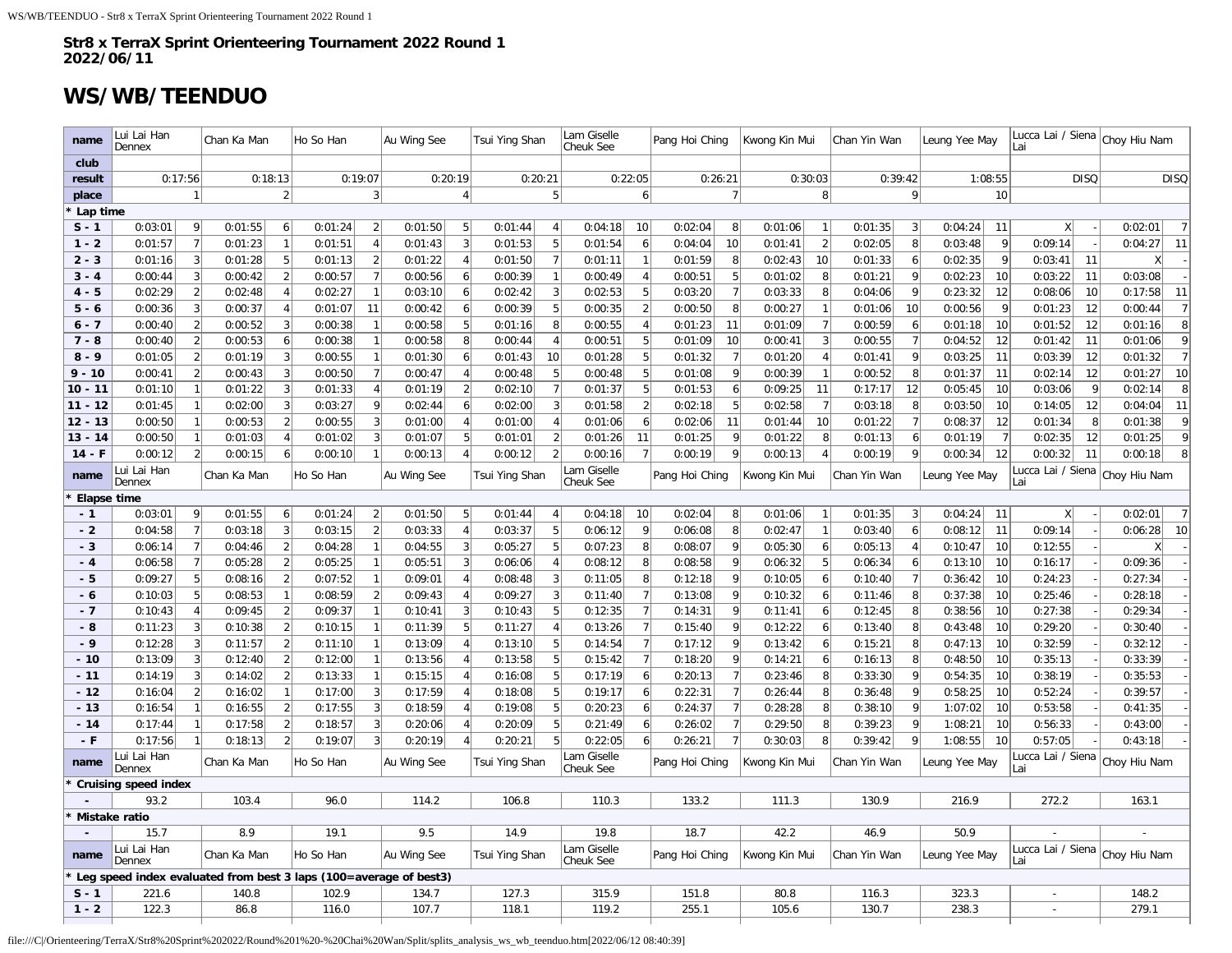WS/WB/TEENDUO - Str8 x TerraX Sprint Orienteering Tournament 2022 Round 1

| $2 - 3$   | 103.6                                       | 120.0       | 99.5       | 111.8       | 150.0          | 96.8                     | 162.3          | 222.3          | 126.8        | 211.4         | 301.4                                 |                          |
|-----------|---------------------------------------------|-------------|------------|-------------|----------------|--------------------------|----------------|----------------|--------------|---------------|---------------------------------------|--------------------------|
| $3 - 4$   | 105.6                                       | 100.8       | 136.8      | 134.4       | 93.6           | 117.6                    | 122.4          | 148.8          | 194.4        | 343.2         | 484.8                                 |                          |
| $4 - 5$   | 97.6                                        | 110.0       | 96.3       | 124.5       | 106.1          | 113.3                    | 131.0          | 139.5          | 161.1        | 924.9         | 318.3                                 | 706.1                    |
| $5 - 6$   | 110.2                                       | 113.3       | 205.1      | 128.6       | 119.4          | 107.1                    | 153.1          | 82.7           | 202.0        | 171.4         | 254.1                                 | 134.7                    |
| $6 - 7$   | 92.3                                        | 120.0       | 87.7       | 133.8       | 175.4          | 126.9                    | 191.5          | 159.2          | 136.2        | 180.0         | 258.5                                 | 175.4                    |
| $7 - 8$   | 100.8                                       | 133.6       | 95.8       | 146.2       | 110.9          | 128.6                    | 173.9          | 103.4          | 138.7        | 736.1         | 257.1                                 | 166.4                    |
| $8 - 9$   | 98.0                                        | 119.1       | 82.9       | 135.7       | 155.3          | 132.7                    | 138.7          | 120.6          | 152.3        | 309.0         | 330.2                                 | 138.7                    |
| $9 - 10$  | 100.0                                       | 104.9       | 122.0      | 114.6       | 117.1          | 117.1                    | 165.9          | 95.1           | 126.8        | 236.6         | 326.8                                 | 212.2                    |
| $10 - 11$ | 90.9                                        | 106.5       | 120.8      | 102.6       | 168.8          | 126.0                    | 146.8          | 733.8          | 1346.8       | 448.1         | 241.6                                 | 174.0                    |
| $11 - 12$ | 91.8                                        | 105.0       | 181.0      | 143.4       | 105.0          | 103.2                    | 120.7          | 155.7          | 173.2        | 201.2         | 739.1                                 | 213.4                    |
| $12 - 13$ | 94.9                                        | 100.6       | 104.4      | 113.9       | 113.9          | 125.3                    | 239.2          | 197.5          | 155.7        | 981.6         | 178.5                                 | 186.1                    |
| $13 - 14$ | 86.7                                        | 109.2       | 107.5      | 116.2       | 105.8          | 149.1                    | 147.4          | 142.2          | 126.6        | 137.0         | 268.8                                 | 147.4                    |
| $14 - F$  | 105.9                                       | 132.4       | 88.2       | 114.7       | 105.9          | 141.2                    | 167.6          | 114.7          | 167.6        | 300.0         | 282.4                                 | 158.8                    |
| average   | 109.7                                       | 111.4       | 116.9      | 124.3       | 124.5          | 135.1                    | 161.2          | 183.8          | 242.8        | 421.5         |                                       |                          |
| name      | Lui Lai Han<br>Dennex                       | Chan Ka Man | Ho So Han  | Au Wing See | Tsui Ying Shan | Lam Giselle<br>Cheuk See | Pang Hoi Ching | Kwong Kin Mui  | Chan Yin Wan | Leung Yee May | Lucca Lai / Siena<br>Lai              | Choy Hiu Nam             |
|           | Leg mistake time (negative value=very good) |             |            |             |                |                          |                |                |              |               |                                       |                          |
| $S - 1$   | 0:01:45                                     | 0:00:31     | 0:00:06    | 0:00:17     | 0:00:17        | 0:02:48                  | 0:00:15        | $-0:00:25$     | $-0:00:12$   | 0:01:27       |                                       | $-0:00:12$               |
| $1 - 2$   | 0:00:28                                     | $-0:00:16$  | 0:00:19    | $-0:00:06$  | 0:00:11        | 0:00:09                  | 0:01:57        | $-0:00:06$     | 0:00:00      | 0:00:20       |                                       | 0:01:51                  |
| $2 - 3$   | 0:00:08                                     | 0:00:12     | 0:00:03    | $-0:00:02$  | 0:00:32        | $-0:00:10$               | 0:00:21        | 0:01:21        | $-0:00:03$   | $-0:00:04$    | 0:00:21                               | $\overline{\phantom{a}}$ |
| $3 - 4$   | 0:00:05                                     | $-0:00:01$  | 0:00:17    | 0:00:08     | $-0:00:06$     | 0:00:03                  | $-0:00:05$     | 0:00:16        | 0:00:26      | 0:00:53       | 0:01:29                               |                          |
| $4 - 5$   | 0:00:07                                     | 0:00:10     | 0:00:00    | 0:00:16     | $-0:00:01$     | 0:00:05                  | $-0:00:03$     | 0:00:43        | 0:00:46      | 0:18:01       | 0:01:10                               | 0:13:49                  |
| $5 - 6$   | 0:00:06                                     | 0:00:03     | 0:00:36    | 0:00:05     | 0:00:04        | $-0:00:01$               | 0:00:06        | $-0:00:09$     | 0:00:23      | $-0:00:15$    | $-0:00:06$                            | $-0:00:09$               |
| $6 - 7$   | 0:00:00                                     | 0:00:07     | $-0:00:04$ | 0:00:09     | 0:00:30        | 0:00:07                  | 0:00:25        | 0:00:21        | 0:00:02      | $-0:00:16$    | $-0:00:06$                            | 0:00:05                  |
| $7 - 8$   | 0:00:03                                     | 0:00:12     | 0:00:00    | 0:00:13     | 0:00:02        | 0:00:07                  | 0:00:16        | $-0:00:03$     | 0:00:03      | 0:03:26       | $-0:00:06$                            | 0:00:01                  |
| $8 - 9$   | 0:00:03                                     | 0:00:10     | $-0:00:09$ | 0:00:14     | 0:00:32        | 0:00:15                  | 0:00:04        | 0:00:06        | 0:00:14      | 0:01:01       | 0:00:38                               | $-0:00:16$               |
| $9 - 10$  | 0:00:03                                     | 0:00:01     | 0:00:11    | 0:00:00     | 0:00:04        | 0:00:03                  | 0:00:13        | $-0:00:07$     | $-0:00:02$   | 0:00:08       | 0:00:22                               | 0:00:20                  |
| $10 - 11$ | $-0:00:02$                                  | 0:00:02     | 0:00:19    | $-0:00:09$  | 0:00:48        | 0:00:12                  | 0:00:10        | 0:07:59        | 0:15:36      | 0:02:58       | $-0:00:24$                            | 0:00:08                  |
| $11 - 12$ | $-0:00:02$                                  | 0:00:02     | 0:01:37    | 0:00:33     | $-0:00:02$     | $-0:00:08$               | $-0:00:14$     | 0:00:51        | 0:00:48      | $-0:00:18$    | 0:08:54                               | 0:00:58                  |
| $12 - 13$ | 0:00:01                                     | $-0:00:01$  | 0:00:04    | 0:00:00     | 0:00:04        | 0:00:08                  | 0:00:56        | 0:00:45        | 0:00:13      | 0:06:43       | $-0:00:49$                            | 0:00:12                  |
| $13 - 14$ | $-0:00:04$                                  | 0:00:03     | 0:00:07    | 0:00:01     | 0:00:01        | 0:00:22                  | 0:00:08        | 0:00:18        | $-0:00:03$   | $-0:00:46$    | $-0:00:02$                            | $-0:00:09$               |
| $14 - F$  | 0:00:01                                     | 0:00:03     | 0:00:01    | 0:00:00     | 0:00:00        | 0:00:04                  | 0:00:04        | 0:00:00        | 0:00:04      | 0:00:09       | 0:00:01                               | 0:00:00                  |
| total     | 0:02:49                                     | 0:01:37     | 0:03:39    | 0:01:56     | 0:03:02        | 0:04:22                  | 0:04:56        | 0:12:40        | 0:18:37      | 0:35:06       |                                       |                          |
|           | Ideal finishing time without mistake        |             |            |             |                |                          |                |                |              |               |                                       |                          |
|           | 0:15:07                                     | 0:16:36     | 0:15:28    | 0:18:23     | 0:17:19        | 0:17:43                  | 0:21:25        | 0:17:23        | 0:21:05      | 0:33:49       |                                       |                          |
| name      | Lui Lai Han<br>Dennex                       | Chan Ka Man | Ho So Han  | Au Wing See | Tsui Ying Shan | Lam Giselle<br>Cheuk See | Pang Hoi Ching | Kwong Kin Mui  | Chan Yin Wan | Leung Yee May | Lucca Lai / Siena Choy Hiu Nam<br>Lai |                          |
| club      |                                             |             |            |             |                |                          |                |                |              |               |                                       |                          |
| result    | 0:17:56                                     | 0:18:13     | 0:19:07    | 0:20:19     | 0:20:21        | 0:22:05                  | 0:26:21        | 0:30:03        | 0:39:42      | 1:08:55       | <b>DISQ</b>                           | <b>DISQ</b>              |
| place     |                                             |             | 3          | 4           | 5              | 6                        | $\overline{7}$ | 8 <sup>1</sup> | 9            | 10            |                                       |                          |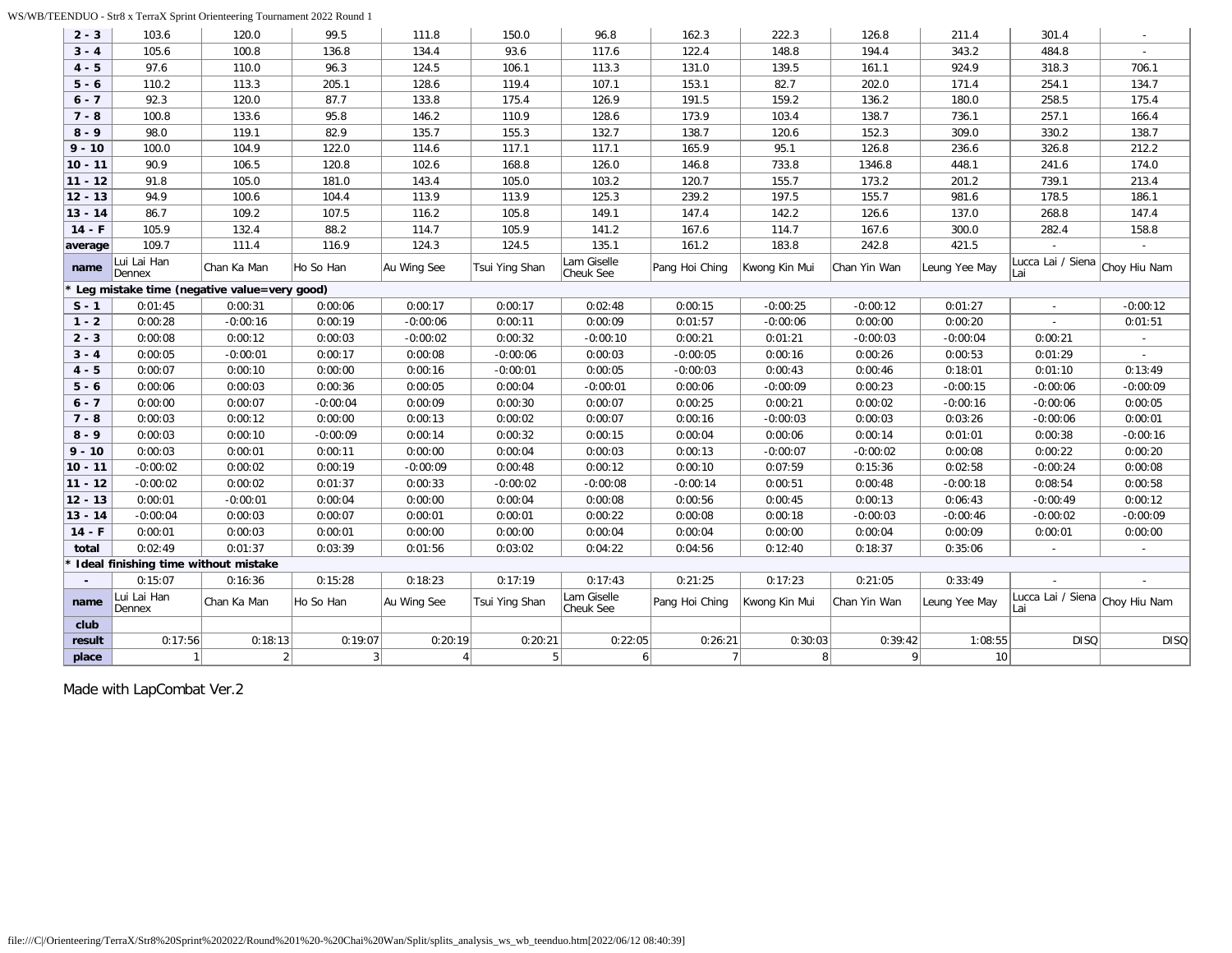## **MC**

<span id="page-28-0"></span>

| club<br>0:13:38<br>0:14:14<br>0:15:03<br>0:16:42<br>0:17:51<br>0:28:12<br>0:40:28<br>0:43:09<br>0:11:36<br>0:14:09<br>0:14:57<br>result<br>9 <sup>1</sup><br>$\vert$ 2<br>3<br>$\overline{4}$<br>5 <sup>1</sup><br>6 <sup>1</sup><br>7<br>8 <sup>1</sup><br>10<br>11<br>$\mathbf{1}$<br>place<br>Lap time<br>$S - 1$<br>0:01:13<br>0:01:40<br>$\overline{2}$<br>0:02:04<br>0:02:16<br>0:02:12<br>5<br>0:01:51<br>3<br>0:02:29<br>$\overline{7}$<br>0:04:10<br>10<br>0:05:43<br>11<br>0:10:15<br>12<br>0:03:57<br>9<br>0:02:42<br>$\overline{1}$<br>6<br>$\overline{4}$<br>$\overline{3}$<br>6<br> 9 <br>$\overline{7}$<br>$\overline{1}$<br>$\overline{3}$<br>5 <sup>5</sup><br>10<br>$\overline{2}$<br>11<br>12<br>$1 - 2$<br>0:01:05<br>0:01:27<br>0:01:40<br>0:01:27<br>0:01:33<br>0:03:10<br>0:01:26<br>0:02:00<br>0:04:09<br>0:16:37<br>0:01:43<br>0:01:41<br>$2 - 3$<br>2<br>0:00:57<br>0:01:03<br>0:01:02<br>3<br>0:01:14<br>$\overline{7}$<br>0:01:48<br>9<br>0:01:09<br>5<br>0:01:56<br>10 <sup>1</sup><br>0:02:23<br>0:01:21<br>8 <sup>1</sup><br>0:02:25<br>0:01:10<br>0:00:59<br>$\overline{1}$<br>$\overline{4}$<br>11<br>6<br>5<br>3<br>5<br>$\overline{2}$<br>$\vert 9 \vert$<br>$3 - 4$<br>5<br>$\overline{4}$<br>8 <sup>1</sup><br>0:01:54<br>11<br>0:01:18<br>0:00:41<br>$\mathbf{1}$<br>0:00:49<br>0:00:49<br>0:00:45<br>0:00:48<br>0:00:49<br>0:00:42<br>0:01:25<br>10<br>0:01:06<br> 9 <br>$4 - 5$<br>5<br>8<br>2<br>0:01:24<br>3<br>0:02:52<br>$\overline{7}$<br>0:02:12<br>0:02:27<br>0:04:29<br>0:07:26<br>11<br>0:05:21<br>10 <sup>1</sup><br>0:08:49<br>0:01:12<br>0:02:14<br>0:03:12<br>0:01:18<br>$\overline{4}$<br>6<br>$\overline{\phantom{0}}$<br>5<br>$\overline{1}$<br>$\boldsymbol{6}$<br>$\vert$ 9<br>$\vert$ 2<br>$\vert$ 3<br>$\overline{7}$<br> 8 <br>$5 - 6$<br>0:01:22<br>$\overline{4}$<br>0:01:04<br>0:01:38<br>0:02:37<br>0:01:15<br>0:01:20<br>0:01:40<br>0:02:23<br>0:04:21<br>10<br>0:06:33<br>11<br>0:09:20<br>0:01:36<br>$\overline{2}$<br>8 <sup>1</sup><br>7<br>$\overline{3}$<br>5<br>10<br>11<br>0:01:46<br>$\vert$<br>$6 - 7$<br>0:01:23<br>0:02:23<br>8<br>0:01:32<br>0:02:00<br>6<br>0:02:23<br>0:02:22<br>0:01:38<br>0:01:56<br>0:03:46<br>0:04:55<br>$\overline{\phantom{0}}$<br>5<br>$\overline{7}$<br>7<br>$7 - 8$<br>0:00:53<br>0:00:50<br>$\overline{1}$<br>0:01:04<br>0:01:11<br>$\overline{3}$<br>0:01:11<br>0:00:56<br>$\overline{3}$<br>0:01:06<br>6<br>0:01:26<br> 9 <br>0:01:49<br>11<br>0:01:44<br>10 <sup>1</sup><br>0:03:06<br>$\mathcal{P}$<br>0:00:56<br>0:08:19<br>$8 - 9$<br>0:00:33<br>0:00:46<br>$\overline{7}$<br>0:00:43<br>5<br>0:00:35<br>3<br>0:00:50<br>8 <sup>1</sup><br>0:00:37<br>0:00:34<br>2<br>0:00:52<br>9<br>0:01:36<br>11<br>0:00:45<br>6<br>0:01:06<br>10<br>$\overline{4}$<br>$9 - 10$<br>0:00:31<br>5<br>$\overline{2}$<br>3<br>0:00:45<br>0:01:37<br>12<br>0:01:02<br>10<br>0:00:49<br>9<br>0:01:04<br>0:00:21<br>0:00:47<br>8<br>0:00:33<br>6<br>0:00:26<br>0:00:28<br>0:00:29<br>$\overline{4}$<br>$\overline{7}$<br>$10 - 11$<br>0:00:35<br>0:00:31<br>0:00:38<br>.5<br>0:00:44<br>0:00:36<br>0:00:44<br>0:00:29<br>0:00:55<br>8<br>0:01:02<br>9<br>0:01:50<br>11<br>0:02:51<br>12<br>0:01:42<br>$\overline{2}$<br>$\overline{4}$<br>$\mathbf{1}$<br>6<br>6<br>5<br>$11 - F$<br>0:00:10<br>0:00:12<br>$\overline{2}$<br>12<br>0:00:12<br>$\overline{2}$<br>0:00:19<br>8 <sup>1</sup><br>0:00:20<br> 9 <br>0:00:15<br>6 <sup>1</sup><br>0:00:23<br>11<br>0:00:12<br>$\overline{2}$<br>0:00:28<br>0:00:15<br>6 <sup>1</sup><br>0:00:14<br>Yang Oscar<br>Au Cheuk Nam<br>Cheung Tin Yan<br>Lau Tsun Nok<br>Yuen Tsz Hei<br>Tsoi Ka Lok<br><b>Trevor Milas</b><br>Ng Yat Hei<br>Chan One<br>Ron Tsang<br>Lee Chun Kit<br>Adrian Lui<br>name<br>Wang Ching<br>Janko<br>Nathan<br>Isaac<br><b>Elapse time</b><br>$\overline{2}$<br>5<br>$\overline{3}$<br>$\overline{7}$<br>9<br>0:01:40<br>0:02:04<br>0:02:16<br>6<br>0:02:12<br>0:01:51<br>0:02:29<br>0:04:10<br>10<br>0:05:43<br>11<br>0:10:15<br>12<br>0:03:57<br>$-1$<br>0:01:13<br>$\overline{A}$<br>5<br>$\overline{3}$<br>9<br>$-2$<br>6<br>0:03:39<br>0:05:36<br>8<br>10<br>11<br>0:20:34<br>12<br>0:02:54<br>0:02:45<br>0:03:31<br>0:03:56<br>0:03:24<br>0:05:39<br>0:07:43<br>0:14:24<br>$\overline{A}$<br>5<br>$-3$<br>$\overline{1}$<br>3<br>9<br>$\overline{7}$<br>10<br>11<br>0:21:55<br>12<br>0:04:04<br>$\overline{2}$<br>0:03:44<br>0:04:28<br>0:04:59<br>6<br>0:04:41<br>0:04:38<br>$\overline{4}$<br>0:07:27<br>0:06:45<br>0:09:39<br>0:16:47<br>$\overline{3}$<br>5<br>$\overline{7}$<br>9<br>0:22:36<br>$-4$<br>0:04:53<br>0:04:33<br>$\overline{1}$<br>0:05:13<br>0:05:47<br>0:05:30<br>0:05:20<br>$\overline{4}$<br>0:08:52<br>8<br>0:07:51<br>0:11:33<br>0:18:05<br>10<br>11<br>6<br>5<br>$-5$<br>$\overline{2}$<br>0:08:25<br>0:07:05<br>0:06:54<br>3<br>0:08:12<br>0:10:18<br>$\overline{7}$<br>0:16:02<br>9<br>0:25:31<br>10<br>0:27:57<br>11<br>0:06:05<br>0:06:47<br>6<br>$\overline{4}$<br>0:11:04<br>8 |                           |
|------------------------------------------------------------------------------------------------------------------------------------------------------------------------------------------------------------------------------------------------------------------------------------------------------------------------------------------------------------------------------------------------------------------------------------------------------------------------------------------------------------------------------------------------------------------------------------------------------------------------------------------------------------------------------------------------------------------------------------------------------------------------------------------------------------------------------------------------------------------------------------------------------------------------------------------------------------------------------------------------------------------------------------------------------------------------------------------------------------------------------------------------------------------------------------------------------------------------------------------------------------------------------------------------------------------------------------------------------------------------------------------------------------------------------------------------------------------------------------------------------------------------------------------------------------------------------------------------------------------------------------------------------------------------------------------------------------------------------------------------------------------------------------------------------------------------------------------------------------------------------------------------------------------------------------------------------------------------------------------------------------------------------------------------------------------------------------------------------------------------------------------------------------------------------------------------------------------------------------------------------------------------------------------------------------------------------------------------------------------------------------------------------------------------------------------------------------------------------------------------------------------------------------------------------------------------------------------------------------------------------------------------------------------------------------------------------------------------------------------------------------------------------------------------------------------------------------------------------------------------------------------------------------------------------------------------------------------------------------------------------------------------------------------------------------------------------------------------------------------------------------------------------------------------------------------------------------------------------------------------------------------------------------------------------------------------------------------------------------------------------------------------------------------------------------------------------------------------------------------------------------------------------------------------------------------------------------------------------------------------------------------------------------------------------------------------------------------------------------------------------------------------------------------------------------------------------------------------------------------------------------------------------------------------------------------------------------------------------------------------------------------------------------------------------------------------------------------------------------------------------------------------------------------------------------------------------------------------------------------------------------------------------------------------------------------------------------------------------------------------------------------------------------------------------------------------------------------------------------------------------------------------------------------------------------------------------------------------------------------------------------------------------------------------------------------------------------------------------------------------------------------------------------------------------------------------------------------------------------------------------------------------------------------------------------------------------------------------------------|---------------------------|
|                                                                                                                                                                                                                                                                                                                                                                                                                                                                                                                                                                                                                                                                                                                                                                                                                                                                                                                                                                                                                                                                                                                                                                                                                                                                                                                                                                                                                                                                                                                                                                                                                                                                                                                                                                                                                                                                                                                                                                                                                                                                                                                                                                                                                                                                                                                                                                                                                                                                                                                                                                                                                                                                                                                                                                                                                                                                                                                                                                                                                                                                                                                                                                                                                                                                                                                                                                                                                                                                                                                                                                                                                                                                                                                                                                                                                                                                                                                                                                                                                                                                                                                                                                                                                                                                                                                                                                                                                                                                                                                                                                                                                                                                                                                                                                                                                                                                                                                                                                                    |                           |
|                                                                                                                                                                                                                                                                                                                                                                                                                                                                                                                                                                                                                                                                                                                                                                                                                                                                                                                                                                                                                                                                                                                                                                                                                                                                                                                                                                                                                                                                                                                                                                                                                                                                                                                                                                                                                                                                                                                                                                                                                                                                                                                                                                                                                                                                                                                                                                                                                                                                                                                                                                                                                                                                                                                                                                                                                                                                                                                                                                                                                                                                                                                                                                                                                                                                                                                                                                                                                                                                                                                                                                                                                                                                                                                                                                                                                                                                                                                                                                                                                                                                                                                                                                                                                                                                                                                                                                                                                                                                                                                                                                                                                                                                                                                                                                                                                                                                                                                                                                                    | <b>DISQ</b>               |
|                                                                                                                                                                                                                                                                                                                                                                                                                                                                                                                                                                                                                                                                                                                                                                                                                                                                                                                                                                                                                                                                                                                                                                                                                                                                                                                                                                                                                                                                                                                                                                                                                                                                                                                                                                                                                                                                                                                                                                                                                                                                                                                                                                                                                                                                                                                                                                                                                                                                                                                                                                                                                                                                                                                                                                                                                                                                                                                                                                                                                                                                                                                                                                                                                                                                                                                                                                                                                                                                                                                                                                                                                                                                                                                                                                                                                                                                                                                                                                                                                                                                                                                                                                                                                                                                                                                                                                                                                                                                                                                                                                                                                                                                                                                                                                                                                                                                                                                                                                                    |                           |
|                                                                                                                                                                                                                                                                                                                                                                                                                                                                                                                                                                                                                                                                                                                                                                                                                                                                                                                                                                                                                                                                                                                                                                                                                                                                                                                                                                                                                                                                                                                                                                                                                                                                                                                                                                                                                                                                                                                                                                                                                                                                                                                                                                                                                                                                                                                                                                                                                                                                                                                                                                                                                                                                                                                                                                                                                                                                                                                                                                                                                                                                                                                                                                                                                                                                                                                                                                                                                                                                                                                                                                                                                                                                                                                                                                                                                                                                                                                                                                                                                                                                                                                                                                                                                                                                                                                                                                                                                                                                                                                                                                                                                                                                                                                                                                                                                                                                                                                                                                                    |                           |
|                                                                                                                                                                                                                                                                                                                                                                                                                                                                                                                                                                                                                                                                                                                                                                                                                                                                                                                                                                                                                                                                                                                                                                                                                                                                                                                                                                                                                                                                                                                                                                                                                                                                                                                                                                                                                                                                                                                                                                                                                                                                                                                                                                                                                                                                                                                                                                                                                                                                                                                                                                                                                                                                                                                                                                                                                                                                                                                                                                                                                                                                                                                                                                                                                                                                                                                                                                                                                                                                                                                                                                                                                                                                                                                                                                                                                                                                                                                                                                                                                                                                                                                                                                                                                                                                                                                                                                                                                                                                                                                                                                                                                                                                                                                                                                                                                                                                                                                                                                                    | 8                         |
|                                                                                                                                                                                                                                                                                                                                                                                                                                                                                                                                                                                                                                                                                                                                                                                                                                                                                                                                                                                                                                                                                                                                                                                                                                                                                                                                                                                                                                                                                                                                                                                                                                                                                                                                                                                                                                                                                                                                                                                                                                                                                                                                                                                                                                                                                                                                                                                                                                                                                                                                                                                                                                                                                                                                                                                                                                                                                                                                                                                                                                                                                                                                                                                                                                                                                                                                                                                                                                                                                                                                                                                                                                                                                                                                                                                                                                                                                                                                                                                                                                                                                                                                                                                                                                                                                                                                                                                                                                                                                                                                                                                                                                                                                                                                                                                                                                                                                                                                                                                    | 8 <sup>1</sup>            |
|                                                                                                                                                                                                                                                                                                                                                                                                                                                                                                                                                                                                                                                                                                                                                                                                                                                                                                                                                                                                                                                                                                                                                                                                                                                                                                                                                                                                                                                                                                                                                                                                                                                                                                                                                                                                                                                                                                                                                                                                                                                                                                                                                                                                                                                                                                                                                                                                                                                                                                                                                                                                                                                                                                                                                                                                                                                                                                                                                                                                                                                                                                                                                                                                                                                                                                                                                                                                                                                                                                                                                                                                                                                                                                                                                                                                                                                                                                                                                                                                                                                                                                                                                                                                                                                                                                                                                                                                                                                                                                                                                                                                                                                                                                                                                                                                                                                                                                                                                                                    | 12                        |
|                                                                                                                                                                                                                                                                                                                                                                                                                                                                                                                                                                                                                                                                                                                                                                                                                                                                                                                                                                                                                                                                                                                                                                                                                                                                                                                                                                                                                                                                                                                                                                                                                                                                                                                                                                                                                                                                                                                                                                                                                                                                                                                                                                                                                                                                                                                                                                                                                                                                                                                                                                                                                                                                                                                                                                                                                                                                                                                                                                                                                                                                                                                                                                                                                                                                                                                                                                                                                                                                                                                                                                                                                                                                                                                                                                                                                                                                                                                                                                                                                                                                                                                                                                                                                                                                                                                                                                                                                                                                                                                                                                                                                                                                                                                                                                                                                                                                                                                                                                                    | X                         |
|                                                                                                                                                                                                                                                                                                                                                                                                                                                                                                                                                                                                                                                                                                                                                                                                                                                                                                                                                                                                                                                                                                                                                                                                                                                                                                                                                                                                                                                                                                                                                                                                                                                                                                                                                                                                                                                                                                                                                                                                                                                                                                                                                                                                                                                                                                                                                                                                                                                                                                                                                                                                                                                                                                                                                                                                                                                                                                                                                                                                                                                                                                                                                                                                                                                                                                                                                                                                                                                                                                                                                                                                                                                                                                                                                                                                                                                                                                                                                                                                                                                                                                                                                                                                                                                                                                                                                                                                                                                                                                                                                                                                                                                                                                                                                                                                                                                                                                                                                                                    | 12                        |
|                                                                                                                                                                                                                                                                                                                                                                                                                                                                                                                                                                                                                                                                                                                                                                                                                                                                                                                                                                                                                                                                                                                                                                                                                                                                                                                                                                                                                                                                                                                                                                                                                                                                                                                                                                                                                                                                                                                                                                                                                                                                                                                                                                                                                                                                                                                                                                                                                                                                                                                                                                                                                                                                                                                                                                                                                                                                                                                                                                                                                                                                                                                                                                                                                                                                                                                                                                                                                                                                                                                                                                                                                                                                                                                                                                                                                                                                                                                                                                                                                                                                                                                                                                                                                                                                                                                                                                                                                                                                                                                                                                                                                                                                                                                                                                                                                                                                                                                                                                                    | x                         |
|                                                                                                                                                                                                                                                                                                                                                                                                                                                                                                                                                                                                                                                                                                                                                                                                                                                                                                                                                                                                                                                                                                                                                                                                                                                                                                                                                                                                                                                                                                                                                                                                                                                                                                                                                                                                                                                                                                                                                                                                                                                                                                                                                                                                                                                                                                                                                                                                                                                                                                                                                                                                                                                                                                                                                                                                                                                                                                                                                                                                                                                                                                                                                                                                                                                                                                                                                                                                                                                                                                                                                                                                                                                                                                                                                                                                                                                                                                                                                                                                                                                                                                                                                                                                                                                                                                                                                                                                                                                                                                                                                                                                                                                                                                                                                                                                                                                                                                                                                                                    |                           |
|                                                                                                                                                                                                                                                                                                                                                                                                                                                                                                                                                                                                                                                                                                                                                                                                                                                                                                                                                                                                                                                                                                                                                                                                                                                                                                                                                                                                                                                                                                                                                                                                                                                                                                                                                                                                                                                                                                                                                                                                                                                                                                                                                                                                                                                                                                                                                                                                                                                                                                                                                                                                                                                                                                                                                                                                                                                                                                                                                                                                                                                                                                                                                                                                                                                                                                                                                                                                                                                                                                                                                                                                                                                                                                                                                                                                                                                                                                                                                                                                                                                                                                                                                                                                                                                                                                                                                                                                                                                                                                                                                                                                                                                                                                                                                                                                                                                                                                                                                                                    | 12                        |
|                                                                                                                                                                                                                                                                                                                                                                                                                                                                                                                                                                                                                                                                                                                                                                                                                                                                                                                                                                                                                                                                                                                                                                                                                                                                                                                                                                                                                                                                                                                                                                                                                                                                                                                                                                                                                                                                                                                                                                                                                                                                                                                                                                                                                                                                                                                                                                                                                                                                                                                                                                                                                                                                                                                                                                                                                                                                                                                                                                                                                                                                                                                                                                                                                                                                                                                                                                                                                                                                                                                                                                                                                                                                                                                                                                                                                                                                                                                                                                                                                                                                                                                                                                                                                                                                                                                                                                                                                                                                                                                                                                                                                                                                                                                                                                                                                                                                                                                                                                                    | 11                        |
|                                                                                                                                                                                                                                                                                                                                                                                                                                                                                                                                                                                                                                                                                                                                                                                                                                                                                                                                                                                                                                                                                                                                                                                                                                                                                                                                                                                                                                                                                                                                                                                                                                                                                                                                                                                                                                                                                                                                                                                                                                                                                                                                                                                                                                                                                                                                                                                                                                                                                                                                                                                                                                                                                                                                                                                                                                                                                                                                                                                                                                                                                                                                                                                                                                                                                                                                                                                                                                                                                                                                                                                                                                                                                                                                                                                                                                                                                                                                                                                                                                                                                                                                                                                                                                                                                                                                                                                                                                                                                                                                                                                                                                                                                                                                                                                                                                                                                                                                                                                    | 10                        |
|                                                                                                                                                                                                                                                                                                                                                                                                                                                                                                                                                                                                                                                                                                                                                                                                                                                                                                                                                                                                                                                                                                                                                                                                                                                                                                                                                                                                                                                                                                                                                                                                                                                                                                                                                                                                                                                                                                                                                                                                                                                                                                                                                                                                                                                                                                                                                                                                                                                                                                                                                                                                                                                                                                                                                                                                                                                                                                                                                                                                                                                                                                                                                                                                                                                                                                                                                                                                                                                                                                                                                                                                                                                                                                                                                                                                                                                                                                                                                                                                                                                                                                                                                                                                                                                                                                                                                                                                                                                                                                                                                                                                                                                                                                                                                                                                                                                                                                                                                                                    | 0:00:21<br>10             |
|                                                                                                                                                                                                                                                                                                                                                                                                                                                                                                                                                                                                                                                                                                                                                                                                                                                                                                                                                                                                                                                                                                                                                                                                                                                                                                                                                                                                                                                                                                                                                                                                                                                                                                                                                                                                                                                                                                                                                                                                                                                                                                                                                                                                                                                                                                                                                                                                                                                                                                                                                                                                                                                                                                                                                                                                                                                                                                                                                                                                                                                                                                                                                                                                                                                                                                                                                                                                                                                                                                                                                                                                                                                                                                                                                                                                                                                                                                                                                                                                                                                                                                                                                                                                                                                                                                                                                                                                                                                                                                                                                                                                                                                                                                                                                                                                                                                                                                                                                                                    |                           |
|                                                                                                                                                                                                                                                                                                                                                                                                                                                                                                                                                                                                                                                                                                                                                                                                                                                                                                                                                                                                                                                                                                                                                                                                                                                                                                                                                                                                                                                                                                                                                                                                                                                                                                                                                                                                                                                                                                                                                                                                                                                                                                                                                                                                                                                                                                                                                                                                                                                                                                                                                                                                                                                                                                                                                                                                                                                                                                                                                                                                                                                                                                                                                                                                                                                                                                                                                                                                                                                                                                                                                                                                                                                                                                                                                                                                                                                                                                                                                                                                                                                                                                                                                                                                                                                                                                                                                                                                                                                                                                                                                                                                                                                                                                                                                                                                                                                                                                                                                                                    |                           |
|                                                                                                                                                                                                                                                                                                                                                                                                                                                                                                                                                                                                                                                                                                                                                                                                                                                                                                                                                                                                                                                                                                                                                                                                                                                                                                                                                                                                                                                                                                                                                                                                                                                                                                                                                                                                                                                                                                                                                                                                                                                                                                                                                                                                                                                                                                                                                                                                                                                                                                                                                                                                                                                                                                                                                                                                                                                                                                                                                                                                                                                                                                                                                                                                                                                                                                                                                                                                                                                                                                                                                                                                                                                                                                                                                                                                                                                                                                                                                                                                                                                                                                                                                                                                                                                                                                                                                                                                                                                                                                                                                                                                                                                                                                                                                                                                                                                                                                                                                                                    | 0:02:42<br>8 <sup>1</sup> |
|                                                                                                                                                                                                                                                                                                                                                                                                                                                                                                                                                                                                                                                                                                                                                                                                                                                                                                                                                                                                                                                                                                                                                                                                                                                                                                                                                                                                                                                                                                                                                                                                                                                                                                                                                                                                                                                                                                                                                                                                                                                                                                                                                                                                                                                                                                                                                                                                                                                                                                                                                                                                                                                                                                                                                                                                                                                                                                                                                                                                                                                                                                                                                                                                                                                                                                                                                                                                                                                                                                                                                                                                                                                                                                                                                                                                                                                                                                                                                                                                                                                                                                                                                                                                                                                                                                                                                                                                                                                                                                                                                                                                                                                                                                                                                                                                                                                                                                                                                                                    | $\overline{7}$<br>0:04:25 |
|                                                                                                                                                                                                                                                                                                                                                                                                                                                                                                                                                                                                                                                                                                                                                                                                                                                                                                                                                                                                                                                                                                                                                                                                                                                                                                                                                                                                                                                                                                                                                                                                                                                                                                                                                                                                                                                                                                                                                                                                                                                                                                                                                                                                                                                                                                                                                                                                                                                                                                                                                                                                                                                                                                                                                                                                                                                                                                                                                                                                                                                                                                                                                                                                                                                                                                                                                                                                                                                                                                                                                                                                                                                                                                                                                                                                                                                                                                                                                                                                                                                                                                                                                                                                                                                                                                                                                                                                                                                                                                                                                                                                                                                                                                                                                                                                                                                                                                                                                                                    | 0:06:50<br>8              |
|                                                                                                                                                                                                                                                                                                                                                                                                                                                                                                                                                                                                                                                                                                                                                                                                                                                                                                                                                                                                                                                                                                                                                                                                                                                                                                                                                                                                                                                                                                                                                                                                                                                                                                                                                                                                                                                                                                                                                                                                                                                                                                                                                                                                                                                                                                                                                                                                                                                                                                                                                                                                                                                                                                                                                                                                                                                                                                                                                                                                                                                                                                                                                                                                                                                                                                                                                                                                                                                                                                                                                                                                                                                                                                                                                                                                                                                                                                                                                                                                                                                                                                                                                                                                                                                                                                                                                                                                                                                                                                                                                                                                                                                                                                                                                                                                                                                                                                                                                                                    | Χ                         |
|                                                                                                                                                                                                                                                                                                                                                                                                                                                                                                                                                                                                                                                                                                                                                                                                                                                                                                                                                                                                                                                                                                                                                                                                                                                                                                                                                                                                                                                                                                                                                                                                                                                                                                                                                                                                                                                                                                                                                                                                                                                                                                                                                                                                                                                                                                                                                                                                                                                                                                                                                                                                                                                                                                                                                                                                                                                                                                                                                                                                                                                                                                                                                                                                                                                                                                                                                                                                                                                                                                                                                                                                                                                                                                                                                                                                                                                                                                                                                                                                                                                                                                                                                                                                                                                                                                                                                                                                                                                                                                                                                                                                                                                                                                                                                                                                                                                                                                                                                                                    | 0:15:39                   |
| 0:09:29<br>3<br>0:09:27<br>$\overline{7}$<br>9<br>0:29:52<br>10<br>0:34:30<br>$-6$<br>0:07:41<br>0:08:09<br>$\overline{2}$<br>5<br>0:08:43<br>0:09:31<br>$6 \mid$<br>$\overline{4}$<br>0:12:24<br>0:11:58<br>0:18:25<br>11<br>8<br>- 1                                                                                                                                                                                                                                                                                                                                                                                                                                                                                                                                                                                                                                                                                                                                                                                                                                                                                                                                                                                                                                                                                                                                                                                                                                                                                                                                                                                                                                                                                                                                                                                                                                                                                                                                                                                                                                                                                                                                                                                                                                                                                                                                                                                                                                                                                                                                                                                                                                                                                                                                                                                                                                                                                                                                                                                                                                                                                                                                                                                                                                                                                                                                                                                                                                                                                                                                                                                                                                                                                                                                                                                                                                                                                                                                                                                                                                                                                                                                                                                                                                                                                                                                                                                                                                                                                                                                                                                                                                                                                                                                                                                                                                                                                                                                             | 0:24:59                   |
| $\overline{5}$<br>0:10:32<br>$\overline{2}$<br>0:10:43<br>3<br>0:11:49<br>$\overline{7}$<br>0:22:11<br>9<br>0:34:47<br>10<br>0:36:16<br>11<br>$-7$<br>0:09:04<br>0:11:01<br>$\overline{4}$<br>0:11:54<br>$\vert 6 \vert$<br>0:14:02<br>8<br>0:13:54<br>- 1                                                                                                                                                                                                                                                                                                                                                                                                                                                                                                                                                                                                                                                                                                                                                                                                                                                                                                                                                                                                                                                                                                                                                                                                                                                                                                                                                                                                                                                                                                                                                                                                                                                                                                                                                                                                                                                                                                                                                                                                                                                                                                                                                                                                                                                                                                                                                                                                                                                                                                                                                                                                                                                                                                                                                                                                                                                                                                                                                                                                                                                                                                                                                                                                                                                                                                                                                                                                                                                                                                                                                                                                                                                                                                                                                                                                                                                                                                                                                                                                                                                                                                                                                                                                                                                                                                                                                                                                                                                                                                                                                                                                                                                                                                                         | X                         |
| 3<br>5<br>8<br>0:23:37<br> 9 <br>0:38:00<br>$-8$<br>0:09:57<br>0:11:22<br>2<br>0:12:05<br>0:11:54<br>0:12:50<br>0:13:00<br>0:14:58<br>0:15:00<br>0:36:36<br>10<br>11<br>6<br>$\overline{7}$<br>$\overline{4}$                                                                                                                                                                                                                                                                                                                                                                                                                                                                                                                                                                                                                                                                                                                                                                                                                                                                                                                                                                                                                                                                                                                                                                                                                                                                                                                                                                                                                                                                                                                                                                                                                                                                                                                                                                                                                                                                                                                                                                                                                                                                                                                                                                                                                                                                                                                                                                                                                                                                                                                                                                                                                                                                                                                                                                                                                                                                                                                                                                                                                                                                                                                                                                                                                                                                                                                                                                                                                                                                                                                                                                                                                                                                                                                                                                                                                                                                                                                                                                                                                                                                                                                                                                                                                                                                                                                                                                                                                                                                                                                                                                                                                                                                                                                                                                      | 0:28:05                   |
| $\mathbf{3}$<br> 9 <br>$-9$<br>0:12:08<br>$\vert$ 2<br>0:12:48<br>0:12:29<br>0:13:40<br>$6 \mid$<br>0:13:37<br>5<br>0:15:32<br>7<br>0:15:52<br>8 <sup>1</sup><br>0:25:13<br>0:37:21<br>10<br>0:39:06<br>11<br>0:10:30<br>$\overline{4}$                                                                                                                                                                                                                                                                                                                                                                                                                                                                                                                                                                                                                                                                                                                                                                                                                                                                                                                                                                                                                                                                                                                                                                                                                                                                                                                                                                                                                                                                                                                                                                                                                                                                                                                                                                                                                                                                                                                                                                                                                                                                                                                                                                                                                                                                                                                                                                                                                                                                                                                                                                                                                                                                                                                                                                                                                                                                                                                                                                                                                                                                                                                                                                                                                                                                                                                                                                                                                                                                                                                                                                                                                                                                                                                                                                                                                                                                                                                                                                                                                                                                                                                                                                                                                                                                                                                                                                                                                                                                                                                                                                                                                                                                                                                                            | 0:36:24                   |
| $\overline{3}$<br> 9 <br>0:39:55<br>$-10$<br>0:10:51<br>0:12:55<br>$\vert$ 2<br>0:13:19<br>0:13:02<br>0:14:06<br>0:14:05<br>5<br>0:16:01<br>7<br>0:16:37<br>8<br>0:26:50<br>0:38:23<br>10<br>11<br>$\overline{4}$<br>$6 \mid$                                                                                                                                                                                                                                                                                                                                                                                                                                                                                                                                                                                                                                                                                                                                                                                                                                                                                                                                                                                                                                                                                                                                                                                                                                                                                                                                                                                                                                                                                                                                                                                                                                                                                                                                                                                                                                                                                                                                                                                                                                                                                                                                                                                                                                                                                                                                                                                                                                                                                                                                                                                                                                                                                                                                                                                                                                                                                                                                                                                                                                                                                                                                                                                                                                                                                                                                                                                                                                                                                                                                                                                                                                                                                                                                                                                                                                                                                                                                                                                                                                                                                                                                                                                                                                                                                                                                                                                                                                                                                                                                                                                                                                                                                                                                                      | 0:37:28                   |
| $\overline{3}$<br>0:13:26<br>$\overline{2}$<br>0:13:57<br>5<br>7<br>0:17:32<br>8 <sup>1</sup><br>0:27:52<br> 9 <br>0:40:13<br>10<br>0:42:46<br>$-11$<br>0:11:26<br>$\overline{4}$<br>0:13:46<br>0:14:42<br>0:14:49<br>$6 \mid$<br>0:16:30<br>11                                                                                                                                                                                                                                                                                                                                                                                                                                                                                                                                                                                                                                                                                                                                                                                                                                                                                                                                                                                                                                                                                                                                                                                                                                                                                                                                                                                                                                                                                                                                                                                                                                                                                                                                                                                                                                                                                                                                                                                                                                                                                                                                                                                                                                                                                                                                                                                                                                                                                                                                                                                                                                                                                                                                                                                                                                                                                                                                                                                                                                                                                                                                                                                                                                                                                                                                                                                                                                                                                                                                                                                                                                                                                                                                                                                                                                                                                                                                                                                                                                                                                                                                                                                                                                                                                                                                                                                                                                                                                                                                                                                                                                                                                                                                    | 0:39:10                   |
| $\overline{2}$<br>3<br>5 <sup>1</sup><br>7<br>0:17:51<br> 9 <br>10<br>$-F$<br>0:13:38<br>0:14:09<br>$\overline{4}$<br>0:14:57<br>0:15:03<br>6<br>8 <sup>1</sup><br>0:28:12<br>0:40:28<br>0:43:09<br>11<br>0:11:36<br>0:14:14<br>0:16:42<br>-1                                                                                                                                                                                                                                                                                                                                                                                                                                                                                                                                                                                                                                                                                                                                                                                                                                                                                                                                                                                                                                                                                                                                                                                                                                                                                                                                                                                                                                                                                                                                                                                                                                                                                                                                                                                                                                                                                                                                                                                                                                                                                                                                                                                                                                                                                                                                                                                                                                                                                                                                                                                                                                                                                                                                                                                                                                                                                                                                                                                                                                                                                                                                                                                                                                                                                                                                                                                                                                                                                                                                                                                                                                                                                                                                                                                                                                                                                                                                                                                                                                                                                                                                                                                                                                                                                                                                                                                                                                                                                                                                                                                                                                                                                                                                      | 0:39:31                   |
| Au Cheuk Nam<br>Cheung Tin Yan<br>Yang Oscar<br>Lau Tsun Nok<br>Yuen Tsz Hei<br>Tsoi Ka Lok<br>Trevor Milas<br>Ng Yat Hei<br>Chan One<br>Ron Tsang<br>Lee Chun Kit<br>Adrian Lui<br>name<br>Nathan<br>Wang Ching<br>Janko<br>Isaac                                                                                                                                                                                                                                                                                                                                                                                                                                                                                                                                                                                                                                                                                                                                                                                                                                                                                                                                                                                                                                                                                                                                                                                                                                                                                                                                                                                                                                                                                                                                                                                                                                                                                                                                                                                                                                                                                                                                                                                                                                                                                                                                                                                                                                                                                                                                                                                                                                                                                                                                                                                                                                                                                                                                                                                                                                                                                                                                                                                                                                                                                                                                                                                                                                                                                                                                                                                                                                                                                                                                                                                                                                                                                                                                                                                                                                                                                                                                                                                                                                                                                                                                                                                                                                                                                                                                                                                                                                                                                                                                                                                                                                                                                                                                                 |                           |
| <b>Cruising speed index</b><br>89.1<br>99.2<br>100.1<br>115.5<br>108.4<br>110.7<br>117.7<br>122.9<br>193.9<br>251.7<br>172.0                                                                                                                                                                                                                                                                                                                                                                                                                                                                                                                                                                                                                                                                                                                                                                                                                                                                                                                                                                                                                                                                                                                                                                                                                                                                                                                                                                                                                                                                                                                                                                                                                                                                                                                                                                                                                                                                                                                                                                                                                                                                                                                                                                                                                                                                                                                                                                                                                                                                                                                                                                                                                                                                                                                                                                                                                                                                                                                                                                                                                                                                                                                                                                                                                                                                                                                                                                                                                                                                                                                                                                                                                                                                                                                                                                                                                                                                                                                                                                                                                                                                                                                                                                                                                                                                                                                                                                                                                                                                                                                                                                                                                                                                                                                                                                                                                                                       | 309.1                     |
| Mistake ratio                                                                                                                                                                                                                                                                                                                                                                                                                                                                                                                                                                                                                                                                                                                                                                                                                                                                                                                                                                                                                                                                                                                                                                                                                                                                                                                                                                                                                                                                                                                                                                                                                                                                                                                                                                                                                                                                                                                                                                                                                                                                                                                                                                                                                                                                                                                                                                                                                                                                                                                                                                                                                                                                                                                                                                                                                                                                                                                                                                                                                                                                                                                                                                                                                                                                                                                                                                                                                                                                                                                                                                                                                                                                                                                                                                                                                                                                                                                                                                                                                                                                                                                                                                                                                                                                                                                                                                                                                                                                                                                                                                                                                                                                                                                                                                                                                                                                                                                                                                      |                           |
| 15.6<br>22.0<br>24.2<br>35.0<br>59.3<br>20.4<br>11.7<br>19.3<br>18.8<br>24.7<br>26.0                                                                                                                                                                                                                                                                                                                                                                                                                                                                                                                                                                                                                                                                                                                                                                                                                                                                                                                                                                                                                                                                                                                                                                                                                                                                                                                                                                                                                                                                                                                                                                                                                                                                                                                                                                                                                                                                                                                                                                                                                                                                                                                                                                                                                                                                                                                                                                                                                                                                                                                                                                                                                                                                                                                                                                                                                                                                                                                                                                                                                                                                                                                                                                                                                                                                                                                                                                                                                                                                                                                                                                                                                                                                                                                                                                                                                                                                                                                                                                                                                                                                                                                                                                                                                                                                                                                                                                                                                                                                                                                                                                                                                                                                                                                                                                                                                                                                                               |                           |
| Au Cheuk Nam<br>Yang Oscar<br>Cheung Tin Yan<br>Lau Tsun Nok<br>Yuen Tsz Hei<br>Tsoi Ka Lok<br><b>Trevor Milas</b><br>Ng Yat Hei<br>Chan One<br>Lee Chun Kit<br>Adrian Lui<br>Ron Tsang<br>name<br>Nathan<br>Janko<br>Wang Ching<br>Isaac                                                                                                                                                                                                                                                                                                                                                                                                                                                                                                                                                                                                                                                                                                                                                                                                                                                                                                                                                                                                                                                                                                                                                                                                                                                                                                                                                                                                                                                                                                                                                                                                                                                                                                                                                                                                                                                                                                                                                                                                                                                                                                                                                                                                                                                                                                                                                                                                                                                                                                                                                                                                                                                                                                                                                                                                                                                                                                                                                                                                                                                                                                                                                                                                                                                                                                                                                                                                                                                                                                                                                                                                                                                                                                                                                                                                                                                                                                                                                                                                                                                                                                                                                                                                                                                                                                                                                                                                                                                                                                                                                                                                                                                                                                                                          |                           |
| Leg speed index evaluated from best 3 laps (100=average of best3)                                                                                                                                                                                                                                                                                                                                                                                                                                                                                                                                                                                                                                                                                                                                                                                                                                                                                                                                                                                                                                                                                                                                                                                                                                                                                                                                                                                                                                                                                                                                                                                                                                                                                                                                                                                                                                                                                                                                                                                                                                                                                                                                                                                                                                                                                                                                                                                                                                                                                                                                                                                                                                                                                                                                                                                                                                                                                                                                                                                                                                                                                                                                                                                                                                                                                                                                                                                                                                                                                                                                                                                                                                                                                                                                                                                                                                                                                                                                                                                                                                                                                                                                                                                                                                                                                                                                                                                                                                                                                                                                                                                                                                                                                                                                                                                                                                                                                                                  |                           |
| 157.4<br>362.3<br>250.4<br>$S - 1$<br>77.1<br>105.6<br>131.0<br>143.7<br>139.4<br>117.3<br>264.1<br>649.6                                                                                                                                                                                                                                                                                                                                                                                                                                                                                                                                                                                                                                                                                                                                                                                                                                                                                                                                                                                                                                                                                                                                                                                                                                                                                                                                                                                                                                                                                                                                                                                                                                                                                                                                                                                                                                                                                                                                                                                                                                                                                                                                                                                                                                                                                                                                                                                                                                                                                                                                                                                                                                                                                                                                                                                                                                                                                                                                                                                                                                                                                                                                                                                                                                                                                                                                                                                                                                                                                                                                                                                                                                                                                                                                                                                                                                                                                                                                                                                                                                                                                                                                                                                                                                                                                                                                                                                                                                                                                                                                                                                                                                                                                                                                                                                                                                                                          | 171.1                     |
| $1 - 2$<br>127.3<br>126.1<br>109.7<br>239.5<br>108.4<br>151.3<br>313.9<br>1256.7<br>81.9<br>109.7<br>117.2                                                                                                                                                                                                                                                                                                                                                                                                                                                                                                                                                                                                                                                                                                                                                                                                                                                                                                                                                                                                                                                                                                                                                                                                                                                                                                                                                                                                                                                                                                                                                                                                                                                                                                                                                                                                                                                                                                                                                                                                                                                                                                                                                                                                                                                                                                                                                                                                                                                                                                                                                                                                                                                                                                                                                                                                                                                                                                                                                                                                                                                                                                                                                                                                                                                                                                                                                                                                                                                                                                                                                                                                                                                                                                                                                                                                                                                                                                                                                                                                                                                                                                                                                                                                                                                                                                                                                                                                                                                                                                                                                                                                                                                                                                                                                                                                                                                                         | 129.8                     |
| 136.5<br>$2 - 3$<br>118.0<br>99.4<br>96.1<br>106.2<br>104.5<br>124.7<br>182.0<br>116.3<br>195.5<br>241.0                                                                                                                                                                                                                                                                                                                                                                                                                                                                                                                                                                                                                                                                                                                                                                                                                                                                                                                                                                                                                                                                                                                                                                                                                                                                                                                                                                                                                                                                                                                                                                                                                                                                                                                                                                                                                                                                                                                                                                                                                                                                                                                                                                                                                                                                                                                                                                                                                                                                                                                                                                                                                                                                                                                                                                                                                                                                                                                                                                                                                                                                                                                                                                                                                                                                                                                                                                                                                                                                                                                                                                                                                                                                                                                                                                                                                                                                                                                                                                                                                                                                                                                                                                                                                                                                                                                                                                                                                                                                                                                                                                                                                                                                                                                                                                                                                                                                           | 244.4                     |
| $3 - 4$<br>105.5<br>112.5<br>98.4<br>199.2<br>154.7<br>267.2<br>182.8<br>96.1<br>114.8<br>114.8<br>114.8                                                                                                                                                                                                                                                                                                                                                                                                                                                                                                                                                                                                                                                                                                                                                                                                                                                                                                                                                                                                                                                                                                                                                                                                                                                                                                                                                                                                                                                                                                                                                                                                                                                                                                                                                                                                                                                                                                                                                                                                                                                                                                                                                                                                                                                                                                                                                                                                                                                                                                                                                                                                                                                                                                                                                                                                                                                                                                                                                                                                                                                                                                                                                                                                                                                                                                                                                                                                                                                                                                                                                                                                                                                                                                                                                                                                                                                                                                                                                                                                                                                                                                                                                                                                                                                                                                                                                                                                                                                                                                                                                                                                                                                                                                                                                                                                                                                                           | $\sim$                    |
| $4 - 5$<br>92.3<br>171.8<br>246.2<br>100.0<br>107.7<br>220.5<br>169.2<br>188.5<br>344.9<br>571.8<br>411.5                                                                                                                                                                                                                                                                                                                                                                                                                                                                                                                                                                                                                                                                                                                                                                                                                                                                                                                                                                                                                                                                                                                                                                                                                                                                                                                                                                                                                                                                                                                                                                                                                                                                                                                                                                                                                                                                                                                                                                                                                                                                                                                                                                                                                                                                                                                                                                                                                                                                                                                                                                                                                                                                                                                                                                                                                                                                                                                                                                                                                                                                                                                                                                                                                                                                                                                                                                                                                                                                                                                                                                                                                                                                                                                                                                                                                                                                                                                                                                                                                                                                                                                                                                                                                                                                                                                                                                                                                                                                                                                                                                                                                                                                                                                                                                                                                                                                          | $\sim$                    |
| $5 - 6$<br>112.3<br>87.7<br>134.2<br>215.1<br>102.7<br>137.0<br>195.9<br>357.5<br>538.4<br>131.5<br>109.6                                                                                                                                                                                                                                                                                                                                                                                                                                                                                                                                                                                                                                                                                                                                                                                                                                                                                                                                                                                                                                                                                                                                                                                                                                                                                                                                                                                                                                                                                                                                                                                                                                                                                                                                                                                                                                                                                                                                                                                                                                                                                                                                                                                                                                                                                                                                                                                                                                                                                                                                                                                                                                                                                                                                                                                                                                                                                                                                                                                                                                                                                                                                                                                                                                                                                                                                                                                                                                                                                                                                                                                                                                                                                                                                                                                                                                                                                                                                                                                                                                                                                                                                                                                                                                                                                                                                                                                                                                                                                                                                                                                                                                                                                                                                                                                                                                                                          | 767.1                     |
| 324.2<br>$6 - 7$<br>91.2<br>157.1<br>101.1<br>131.9<br>157.1<br>156.0<br>107.7<br>127.5<br>248.4<br>116.5                                                                                                                                                                                                                                                                                                                                                                                                                                                                                                                                                                                                                                                                                                                                                                                                                                                                                                                                                                                                                                                                                                                                                                                                                                                                                                                                                                                                                                                                                                                                                                                                                                                                                                                                                                                                                                                                                                                                                                                                                                                                                                                                                                                                                                                                                                                                                                                                                                                                                                                                                                                                                                                                                                                                                                                                                                                                                                                                                                                                                                                                                                                                                                                                                                                                                                                                                                                                                                                                                                                                                                                                                                                                                                                                                                                                                                                                                                                                                                                                                                                                                                                                                                                                                                                                                                                                                                                                                                                                                                                                                                                                                                                                                                                                                                                                                                                                          | $\overline{\phantom{a}}$  |
| $7 - 8$<br>100.0<br>94.3<br>120.8<br>134.0<br>105.7<br>134.0<br>105.7<br>124.5<br>162.3<br>205.7<br>196.2                                                                                                                                                                                                                                                                                                                                                                                                                                                                                                                                                                                                                                                                                                                                                                                                                                                                                                                                                                                                                                                                                                                                                                                                                                                                                                                                                                                                                                                                                                                                                                                                                                                                                                                                                                                                                                                                                                                                                                                                                                                                                                                                                                                                                                                                                                                                                                                                                                                                                                                                                                                                                                                                                                                                                                                                                                                                                                                                                                                                                                                                                                                                                                                                                                                                                                                                                                                                                                                                                                                                                                                                                                                                                                                                                                                                                                                                                                                                                                                                                                                                                                                                                                                                                                                                                                                                                                                                                                                                                                                                                                                                                                                                                                                                                                                                                                                                          | $\sim$                    |

file:///C|/Orienteering/TerraX/Str8%20Sprint%202022/Round%201%20-%20Chai%20Wan/Split/splits\_analysis\_mc.htm[2022/06/12 08:40:40]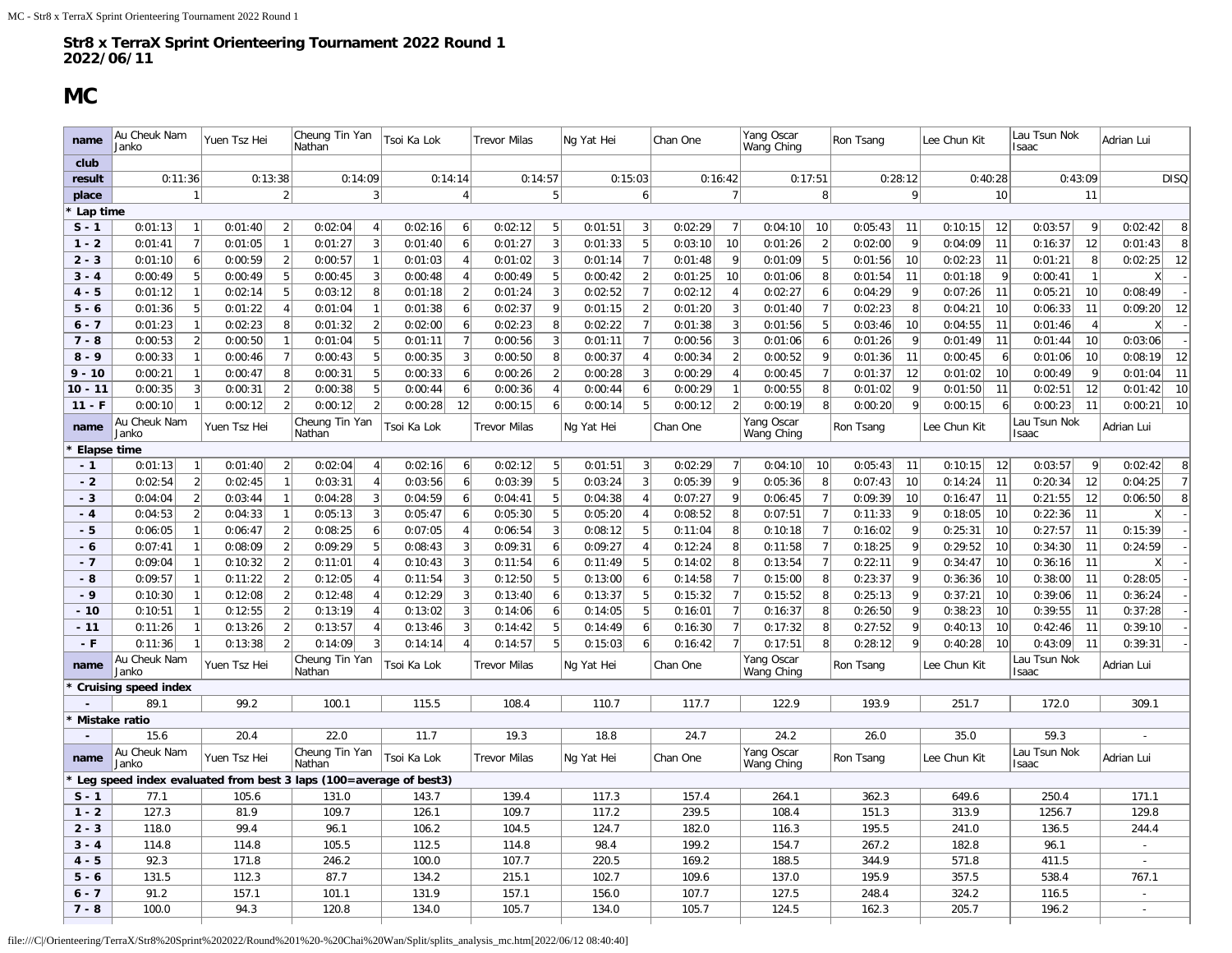### MC - Str8 x TerraX Sprint Orienteering Tournament 2022 Round 1

| $8 - 9$   | 97.1                                          | 135.3        | 126.5                    | 102.9       | 147.1               | 108.8      | 100.0          | 152.9                    | 282.4      | 132.4           | 194.1                        | 1467.6         |
|-----------|-----------------------------------------------|--------------|--------------------------|-------------|---------------------|------------|----------------|--------------------------|------------|-----------------|------------------------------|----------------|
| $9 - 10$  | 84.0                                          | 188.0        | 124.0                    | 132.0       | 104.0               | 112.0      | 116.0          | 180.0                    | 388.0      | 248.0           | 196.0                        | 256.0          |
| $10 - 11$ | 110.5                                         | 97.9         | 120.0                    | 138.9       | 113.7               | 138.9      | 91.6           | 173.7                    | 195.8      | 347.4           | 540.0                        | 322.1          |
| $11 - F$  | 88.2                                          | 105.9        | 105.9                    | 247.1       | 132.4               | 123.5      | 105.9          | 167.6                    | 176.5      | 132.4           | 202.9                        | 185.3          |
| average   | 103.4                                         | 121.5        | 126.2                    | 126.9       | 133.3               | 134.2      | 148.9          | 159.1                    | 251.4      | 360.8           | 384.7                        |                |
| name      | Au Cheuk Nam<br>Janko                         | Yuen Tsz Hei | Cheung Tin Yan<br>Nathan | Tsoi Ka Lok | <b>Trevor Milas</b> | Ng Yat Hei | Chan One       | Yang Oscar<br>Wang Ching | Ron Tsang  | Lee Chun Kit    | Lau Tsun Nok<br>Isaac        | Adrian Lui     |
|           | * Leg mistake time (negative value=very good) |              |                          |             |                     |            |                |                          |            |                 |                              |                |
| $S - 1$   | $-0:00:11$                                    | 0:00:06      | 0:00:29                  | 0:00:27     | 0:00:29             | 0:00:06    | 0:00:38        | 0:02:14                  | 0:02:39    | 0:06:17         | 0:01:14                      | $-0:02:11$     |
| $1 - 2$   | 0:00:30                                       | $-0:00:14$   | 0:00:08                  | 0:00:08     | 0:00:01             | 0:00:05    | 0:01:37        | $-0:00:11$               | $-0:00:34$ | 0:00:49         | 0:14:21                      | $-0:02:22$     |
| $2 - 3$   | 0:00:17                                       | 0:00:00      | $-0:00:02$               | $-0:00:06$  | $-0:00:02$          | 0:00:08    | 0:00:38        | $-0:00:04$               | 0:00:01    | $-0:00:06$      | $-0:00:21$                   | $-0:00:38$     |
| $3 - 4$   | 0:00:11                                       | 0:00:07      | 0:00:02                  | $-0:00:01$  | 0:00:03             | $-0:00:05$ | 0:00:35        | 0:00:14                  | 0:00:31    | $-0:00:29$      | $-0:00:32$                   |                |
| $4 - 5$   | 0:00:02                                       | 0:00:57      | 0:01:54                  | $-0:00:12$  | 0:00:01             | 0:01:26    | 0:00:40        | 0:00:51                  | 0:01:58    | 0:04:10         | 0:03:07                      |                |
| $5 - 6$   | 0:00:31                                       | 0:00:10      | $-0:00:09$               | 0:00:14     | 0:01:18             | $-0:00:06$ | $-0:00:06$     | 0:00:10                  | 0:00:01    | 0:01:17         | 0:04:27                      | 0:05:34        |
| $6 - 7$   | 0:00:02                                       | 0:00:53      | 0:00:01                  | 0:00:15     | 0:00:44             | 0:00:41    | $-0:00:09$     | 0:00:04                  | 0:00:50    | 0:01:06         | $-0:00:51$                   |                |
| $7 - 8$   | 0:00:06                                       | $-0:00:03$   | 0:00:11                  | 0:00:10     | $-0:00:01$          | 0:00:12    | $-0:00:06$     | 0:00:01                  | $-0:00:17$ | $-0:00:24$      | 0:00:13                      |                |
| $8 - 9$   | 0:00:03                                       | 0:00:12      | 0:00:09                  | $-0:00:04$  | 0:00:13             | 0:00:01    | $-0:00:06$     | 0:00:10                  | 0:00:30    | $-0:00:41$      | 0:00:08                      | 0:06:34        |
| $9 - 10$  | $-0:00:01$                                    | 0:00:22      | 0:00:06                  | 0:00:04     | $-0:00:01$          | 0:00:00    | 0:00:00        | 0:00:14                  | 0:00:49    | 0:00:01         | 0:00:06                      | $-0:00:13$     |
| $10 - 11$ | 0:00:07                                       | 0:00:00      | 0:00:06                  | 0:00:07     | 0:00:02             | 0:00:09    | $-0:00:08$     | 0:00:16                  | 0:00:01    | 0:00:30         | 0:01:57                      | 0:00:04        |
| $11 - F$  | 0:00:00                                       | 0:00:01      | 0:00:01                  | 0:00:15     | 0:00:03             | 0:00:01    | $-0:00:01$     | 0:00:05                  | $-0:00:02$ | $-0:00:14$      | 0:00:04                      | $-0:00:14$     |
| total     | 0:01:49                                       | 0:02:47      | 0:03:07                  | 0:01:40     | 0:02:53             | 0:02:50    | 0:04:07        | 0:04:19                  | 0:07:20    | 0:14:09         | 0:25:35                      |                |
|           | Ideal finishing time without mistake          |              |                          |             |                     |            |                |                          |            |                 |                              |                |
|           | 0:09:47                                       | 0:10:51      | 0:11:02                  | 0:12:34     | 0:12:04             | 0:12:13    | 0:12:35        | 0:13:32                  | 0:20:52    | 0:26:19         | 0:17:34                      | $\overline{a}$ |
| name      | Au Cheuk Nam<br>Janko                         | Yuen Tsz Hei | Cheung Tin Yan<br>Nathan | Tsoi Ka Lok | <b>Trevor Milas</b> | Ng Yat Hei | Chan One       | Yang Oscar<br>Wang Ching | Ron Tsang  | Lee Chun Kit    | Lau Tsun Nok<br><b>Isaac</b> | Adrian Lui     |
| club      |                                               |              |                          |             |                     |            |                |                          |            |                 |                              |                |
| result    | 0:11:36                                       | 0:13:38      | 0:14:09                  | 0:14:14     | 0:14:57             | 0:15:03    | 0:16:42        | 0:17:51                  | 0:28:12    | 0:40:28         | 0:43:09                      | <b>DISQ</b>    |
| place     |                                               | 2            |                          |             | 5                   | 6          | $\overline{7}$ | 8 <sup>1</sup>           | 9          | 10 <sup>1</sup> | 11                           |                |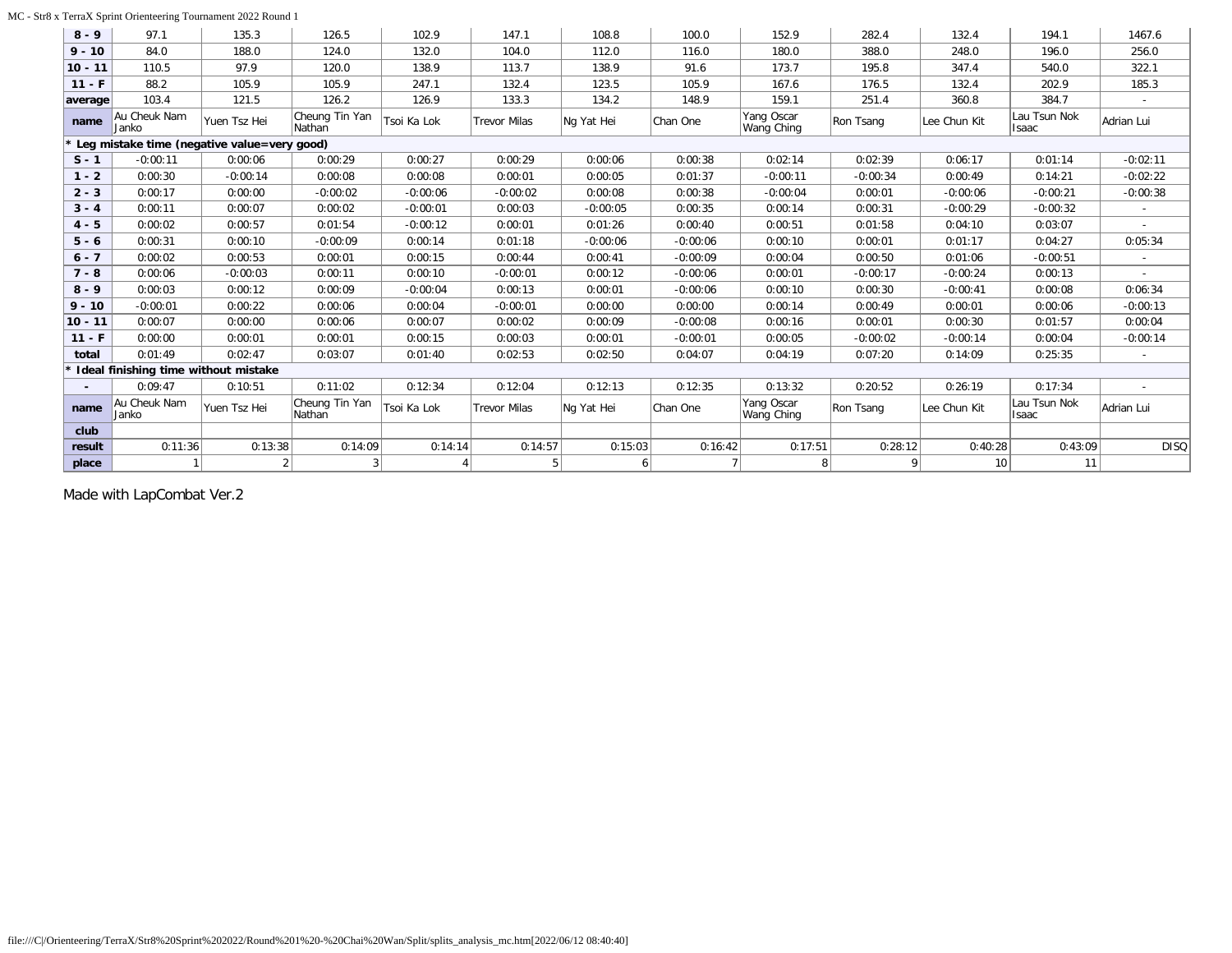## <span id="page-30-0"></span>**WC**

| name                        | Chung Pui Ching        |                | Leung Sophie |                         | Chan Tsz Lam                                                        |                | Tam Meryl |                | Agnes Sy                |                         | To Man Chin  |                         | Leung Chin Ling          |                |
|-----------------------------|------------------------|----------------|--------------|-------------------------|---------------------------------------------------------------------|----------------|-----------|----------------|-------------------------|-------------------------|--------------|-------------------------|--------------------------|----------------|
| club                        |                        |                |              |                         |                                                                     |                |           |                |                         |                         |              |                         |                          |                |
| result                      |                        | 0:10:35        |              | 0:13:45                 |                                                                     | 0:15:16        |           | 0:16:49        |                         | 0:22:09                 |              | 0:22:43                 |                          | <b>DISQ</b>    |
| place                       |                        | 1              |              | $\overline{c}$          |                                                                     | 3              |           | 4              | 5                       |                         |              | 6                       |                          |                |
| * Lap time                  |                        |                |              |                         |                                                                     |                |           |                |                         |                         |              |                         |                          |                |
| $S - 1$                     | 0:01:16                | 1              | 0:02:09      | $\overline{\mathbf{c}}$ | 0:02:11                                                             | 4              | 0:02:45   | 6              | 0:02:17                 | 5                       | 0:02:10<br>3 |                         | 0:08:11                  | 7              |
| $1 - 2$                     | 0:01:07                | $\mathbf{1}$   | 0:01:16      | $\overline{2}$          | 0:02:47                                                             | 5              | 0:01:38   | 3              | 0:02:22                 | $\overline{\mathbf{4}}$ | 0:03:23      | 6                       | 0:03:34                  | 7 <sup>1</sup> |
| $2 - 3$                     | 0:00:56                | $\mathbf{1}$   | 0:01:06      | 4                       | 0:01:03                                                             | $\overline{2}$ | 0:01:11   | 5              |                         | 3                       | 0:01:27      | 6                       | 0:02:05                  | 7 <sup>1</sup> |
| $3 - 4$                     | 0:00:41                | $\mathbf{1}$   | 0:00:54      | 5                       | 0:00:47                                                             | 3              | 0:00:53   | 4              | 0:00:46                 | $\overline{c}$          | 0:01:09      | 6                       |                          | Χ              |
| $4 - 5$                     | 0:01:28                | $\overline{c}$ | 0:01:32      | 3                       | 0:01:21                                                             | $\mathbf{1}$   | 0:03:19   | 4              | 0:05:02                 | 6                       | 0:03:38      | 5                       | 0:07:56                  |                |
| $5 - 6$                     | 0:01:02                | $\mathbf{1}$   | 0:01:40      | 3                       | 0:01:34                                                             | $\overline{c}$ | 0:02:16   | 5              | 0:03:03                 | $\boldsymbol{6}$        | 0:01:41      | $\overline{\mathbf{4}}$ | 0:03:52                  | 7 <sup>1</sup> |
| $6 - 7$                     | 0:01:23                | 1              | 0:01:50      | $\overline{\mathbf{4}}$ | 0:01:30                                                             | $\overline{2}$ | 0:01:39   | 3              | 0:03:17                 | 6                       | 0:02:21      | 5                       | 0:06:18                  | 7              |
| $7 - 8$                     | 0:00:46                | $\mathbf{1}$   | 0:01:00      | $\overline{2}$          | 0:01:03                                                             | 4              | 0:01:01   | 3              | 0:01:30                 | 6                       | 0:01:28      | 5                       | 0:03:04                  | 7 <sup>1</sup> |
| $8 - 9$                     | 0:00:34                | $\mathbf{1}$   | 0:00:35      | $\overline{2}$          | 0:01:28                                                             | 6              | 0:00:36   | 3              | 0:01:17                 | 5                       | 0:01:08      | 4                       | 0:02:28                  | 7              |
| $9 - 10$                    | 0:00:27                | $\overline{c}$ | 0:00:50      | 5                       | 0:00:22                                                             | $\mathbf{1}$   | 0:00:28   | 3              | 0:00:36                 | $\pmb{4}$               | 0:00:54      | 6                       | 0:01:51                  | 7 <sup>1</sup> |
| $10 - 11$                   | 0:00:39                | $\overline{c}$ | 0:00:40      | 3                       | 0:00:49                                                             | 5              | 0:00:48   | 4              | 0:00:38                 | $\mathbf{1}$            | 0:02:50      | $\overline{7}$          | 0:01:46                  | 6              |
| $11 - F$                    | 0:00:16                | 3 <sup>1</sup> | 0:00:13      | 1                       | 0:00:21                                                             | 5              | 0:00:15   | $\overline{c}$ | 0:00:16                 | 3                       | 0:00:34      | 6                       | 0:01:02                  | 7              |
| name                        | Chung Pui Ching        |                | Leung Sophie |                         | Chan Tsz Lam                                                        |                | Tam Meryl |                | To Man Chin<br>Agnes Sy |                         |              | Leung Chin Ling         |                          |                |
| <b>Elapse time</b>          |                        |                |              |                         |                                                                     |                |           |                |                         |                         |              |                         |                          |                |
| $-1$                        | 0:01:16                | $\mathbf{1}$   | 0:02:09      | $\overline{c}$          | 0:02:11                                                             | 4              | 0:02:45   | 6              | 0:02:17                 | 5                       | 0:02:10      | 3                       | 0:08:11                  | 7 <sup>1</sup> |
| $-2$                        | 0:02:23                | $\mathbf{1}$   | 0:03:25      | $\overline{2}$          | 0:04:58                                                             | 5              | 0:04:23   | 3              | 0:04:39                 | $\pmb{4}$               | 0:05:33      | 6                       | 0:11:45                  | 7 <sup>1</sup> |
| $-3$                        | 0:03:19                | $\mathbf{1}$   | 0:04:31      | $\overline{c}$          | 0:06:01                                                             | 5              | 0:05:34   | 3              | 0:05:44                 | 4                       | 0:07:00      | 6                       | 0:13:50                  | 7              |
| $-4$                        | 0:04:00                | 1              | 0:05:25      | $\overline{2}$          | 0:06:48                                                             | 5              | 0:06:27   | 3              | 0:06:30                 | $\pmb{4}$               | 0:08:09      | 6                       | X                        |                |
| $-5$                        | 0:05:28                | $\mathbf{1}$   | 0:06:57      | $\overline{c}$          | 0:08:09                                                             | 3              |           | 4              | 0:11:32                 | 5                       | 0:11:47      | 6                       | 0:21:46                  |                |
| $-6$                        | 0:06:30                | $\mathbf{1}$   | 0:08:37      | $\overline{\mathbf{c}}$ | 0:09:43                                                             | 3              | 0:12:02   | 4              | 0:14:35                 | $\boldsymbol{6}$        | 0:13:28      | 5                       | 0:25:38                  |                |
| $-7$                        | 0:07:53                | $\mathbf{1}$   | 0:10:27      | $\overline{c}$          | 0:11:13                                                             | 3              | 0:13:41   | 4              | 0:17:52                 | 6                       | 0:15:49      | 5                       | 0:31:56                  |                |
| $-8$                        | 0:08:39                | 1              | 0:11:27      | $\overline{c}$          | 0:12:16                                                             | 3              | 0:14:42   | 4              | 0:19:22                 | $\boldsymbol{6}$        | 0:17:17      | 5                       | 0:35:00                  |                |
| $-9$                        | 0:09:13                | $\mathbf{1}$   | 0:12:02      | $\overline{2}$          | 0:13:44                                                             | 3              | 0:15:18   | 4              | 0:20:39                 | 6                       | 0:18:25      | 5                       | 0:37:28                  |                |
| $-10$                       | 0:09:40                | $\mathbf{1}$   | 0:12:52      | $\overline{c}$          | 0:14:06                                                             | 3              | 0:15:46   | 4              | 0:21:15                 | 6                       | 0:19:19      | 5                       | 0:39:19                  |                |
| $-11$                       | 0:10:19                | $\mathbf{1}$   | 0:13:32      | $\overline{2}$          | 0:14:55                                                             | 3              | 0:16:34   | 4              | 0:21:53                 | 5                       | 0:22:09      | 6                       | 0:41:05                  |                |
| $-$ F                       | 0:10:35                | $\mathbf{1}$   | 0:13:45      | $\overline{2}$          | 0:15:16                                                             | $\overline{3}$ | 0:16:49   | 4              | 0:22:09                 | 5                       | 0:22:43      | 6                       | 0:42:07                  |                |
| name                        | Chung Pui Ching        |                | Leung Sophie |                         | Chan Tsz Lam                                                        |                | Tam Meryl |                | Agnes Sy                |                         | To Man Chin  |                         | Leung Chin Ling          |                |
|                             | * Cruising speed index |                |              |                         |                                                                     |                |           |                |                         |                         |              |                         |                          |                |
|                             | 77.9                   |                | 102.4        |                         | 100.6                                                               |                | 113.0     |                | 131.6                   |                         | 134.1        |                         | 300.5                    |                |
| * Mistake ratio             |                        |                |              |                         |                                                                     |                |           |                |                         |                         |              |                         |                          |                |
| $\mathcal{L}_{\mathcal{A}}$ | 12.8                   |                | 10.4         |                         | 21.0                                                                |                | 19.3      |                | 31.7                    |                         | 30.5         |                         |                          |                |
| name                        | Chung Pui Ching        |                | Leung Sophie |                         | Chan Tsz Lam                                                        |                | Tam Meryl |                | Agnes Sy                |                         | To Man Chin  |                         | Leung Chin Ling          |                |
|                             |                        |                |              |                         | * Leg speed index evaluated from best 3 laps (100=average of best3) |                |           |                |                         |                         |              |                         |                          |                |
| $S - 1$                     | 68.1                   |                | 115.5        |                         | 117.3                                                               |                | 147.8     |                | 122.7                   |                         | 116.4        |                         | 439.7                    |                |
| $1 - 2$                     | 83.4                   |                | 94.6         |                         | 207.9                                                               |                | 122.0     |                | 176.8                   |                         | 252.7        |                         | 266.4                    |                |
| $2 - 3$                     | 91.3                   |                | 107.6        |                         | 102.7                                                               |                | 115.8     |                | 106.0                   |                         | 141.8        |                         | 203.8                    |                |
| $3 - 4$                     | 91.8                   |                | 120.9        |                         | 105.2                                                               |                | 118.7     |                | 103.0                   |                         | 154.5        |                         |                          |                |
| $4 - 5$                     | 101.1                  |                | 105.7        |                         | 93.1                                                                |                | 228.7     |                | 347.1                   |                         | 250.6        |                         | $\overline{\phantom{a}}$ |                |
| $5 - 6$                     | 72.7                   |                | 117.2        |                         | 110.2                                                               |                | 159.4     |                | 214.5                   |                         | 118.4        |                         | 271.9                    |                |
| $6 - 7$                     | 91.5                   |                | 121.3        |                         | 99.3                                                                |                | 109.2     |                | 217.3                   |                         | 155.5        |                         | 416.9                    |                |
| $7 - 8$                     | 82.6                   |                | 107.8        |                         | 113.2                                                               |                | 109.6     |                | 161.7                   |                         | 158.1        |                         | 330.5                    |                |
| $8 - 9$                     | 97.1                   |                | 100.0        |                         | 251.4                                                               |                | 102.9     |                | 220.0                   |                         | 194.3        |                         | 422.9                    |                |
| $9 - 10$                    | 105.2                  |                | 194.8        |                         | 85.7                                                                |                | 109.1     |                | 140.3                   |                         |              |                         | 432.5                    |                |

file:///C|/Orienteering/TerraX/Str8%20Sprint%202022/Round%201%20-%20Chai%20Wan/Split/splits\_analysis\_wc.htm[2022/06/12 08:40:41]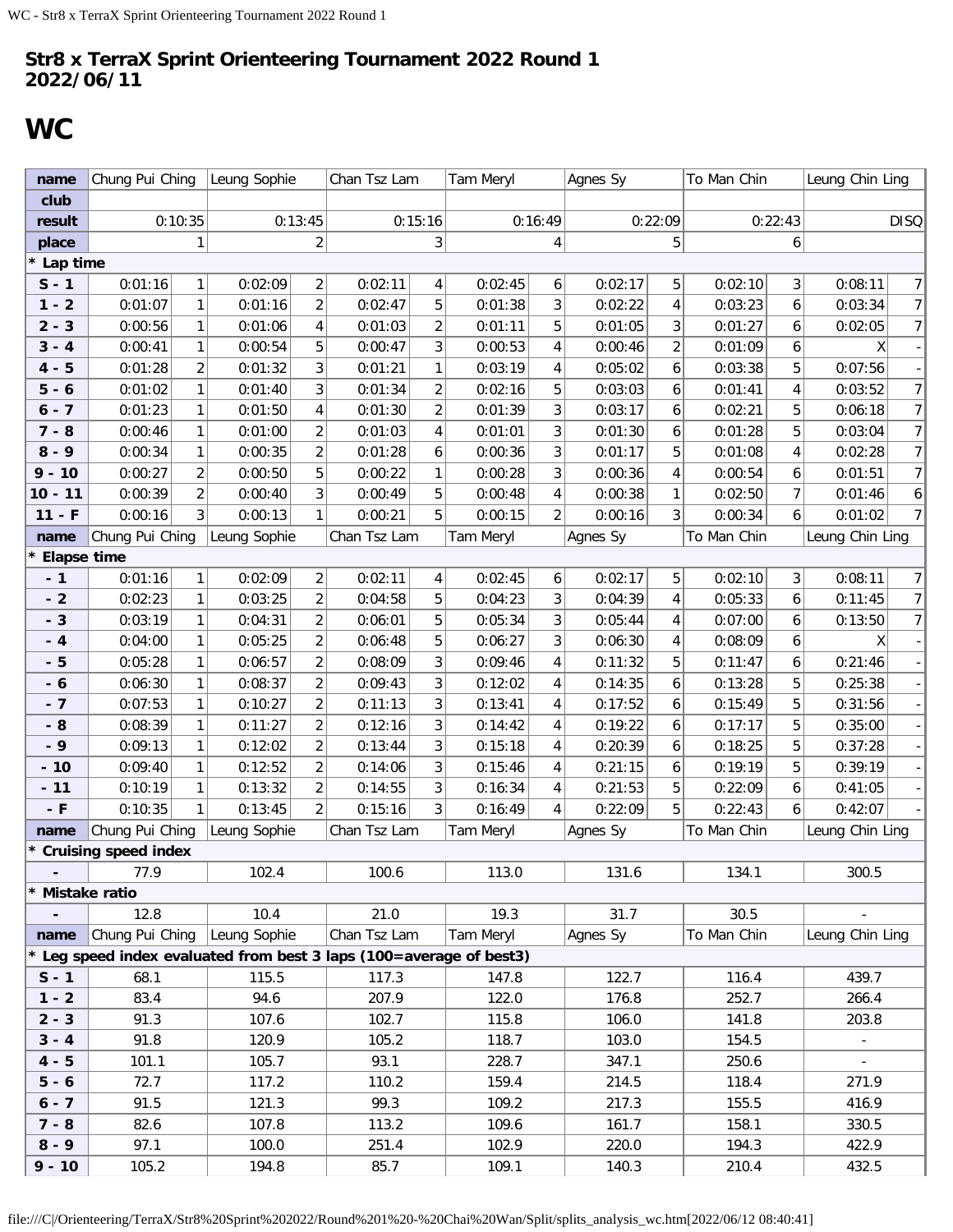### WC - Str8 x TerraX Sprint Orienteering Tournament 2022 Round 1

| $10 - 11$ | 100.0                                | 102.6                                         | 125.6        | 123.1      | 97.4       | 435.9       | 271.8           |
|-----------|--------------------------------------|-----------------------------------------------|--------------|------------|------------|-------------|-----------------|
| $11 - F$  | 109.1                                | 88.6                                          | 143.2        | 102.3      | 109.1      | 231.8       | 422.7           |
| average   | 86.9                                 | 112.9                                         | 125.3        | 138.0      | 181.8      | 186.5       |                 |
| name      | Chung Pui Ching                      | Leung Sophie                                  | Chan Tsz Lam | Tam Meryl  | Agnes Sy   | To Man Chin | Leung Chin Ling |
|           |                                      | * Leg mistake time (negative value=very good) |              |            |            |             |                 |
| $S - 1$   | $-0:00:11$                           | 0:00:15                                       | 0:00:19      | 0:00:39    | $-0:00:10$ | $-0:00:20$  | 0:02:35         |
| $1 - 2$   | 0:00:04                              | $-0:00:06$                                    | 0:01:26      | 0:00:07    | 0:00:36    | 0:01:35     | $-0:00:27$      |
| $2 - 3$   | 0:00:08                              | 0:00:03                                       | 0:00:01      | 0:00:02    | $-0:00:16$ | 0:00:05     | $-0:00:59$      |
| $3 - 4$   | 0:00:06                              | 0:00:08                                       | 0:00:02      | 0:00:03    | $-0:00:13$ | 0:00:09     |                 |
| $4 - 5$   | 0:00:20                              | 0:00:03                                       | $-0:00:07$   | 0:01:41    | 0:03:07    | 0:01:41     |                 |
| $5 - 6$   | $-0:00:04$                           | 0:00:13                                       | 0:00:08      | 0:00:40    | 0:01:11    | $-0:00:13$  | $-0:00:24$      |
| $6 - 7$   | 0:00:12                              | 0:00:17                                       | $-0:00:01$   | $-0:00:03$ | 0:01:18    | 0:00:19     | 0:01:46         |
| $7 - 8$   | 0:00:03                              | 0:00:03                                       | 0:00:07      | $-0:00:02$ | 0:00:17    | 0:00:13     | 0:00:17         |
| $8 - 9$   | 0:00:07                              | 0:00:01                                       | 0:00:53      | $-0:00:04$ | 0:00:31    | 0:00:21     | 0:00:43         |
| $9 - 10$  | 0:00:07                              | 0:00:24                                       | $-0:00:04$   | $-0:00:01$ | 0:00:02    | 0:00:20     | 0:00:34         |
| $10 - 11$ | 0:00:09                              | 0:00:00                                       | 0:00:10      | 0:00:04    | $-0:00:13$ | 0:01:58     | $-0:00:11$      |
| $11 - F$  | 0:00:05                              | $-0:00:02$                                    | 0:00:06      | $-0:00:02$ | $-0:00:03$ | 0:00:14     | 0:00:18         |
| total     | 0:01:21                              | 0:01:25                                       | 0:03:12      | 0:03:15    | 0:07:02    | 0:06:56     |                 |
|           | Ideal finishing time without mistake |                                               |              |            |            |             |                 |
|           | 0:09:14                              | 0:12:20                                       | 0:12:04      | 0:13:34    | 0:15:07    | 0:15:47     |                 |
| name      | Chung Pui Ching                      | Leung Sophie                                  | Chan Tsz Lam | Tam Meryl  | Agnes Sy   | To Man Chin | Leung Chin Ling |
| club      |                                      |                                               |              |            |            |             |                 |
| result    | 0:10:35                              | 0:13:45                                       | 0:15:16      | 0:16:49    | 0:22:09    | 0:22:43     | <b>DISQ</b>     |
| place     | 1                                    | $\overline{2}$                                | 3            | 4          | 5          | 6           |                 |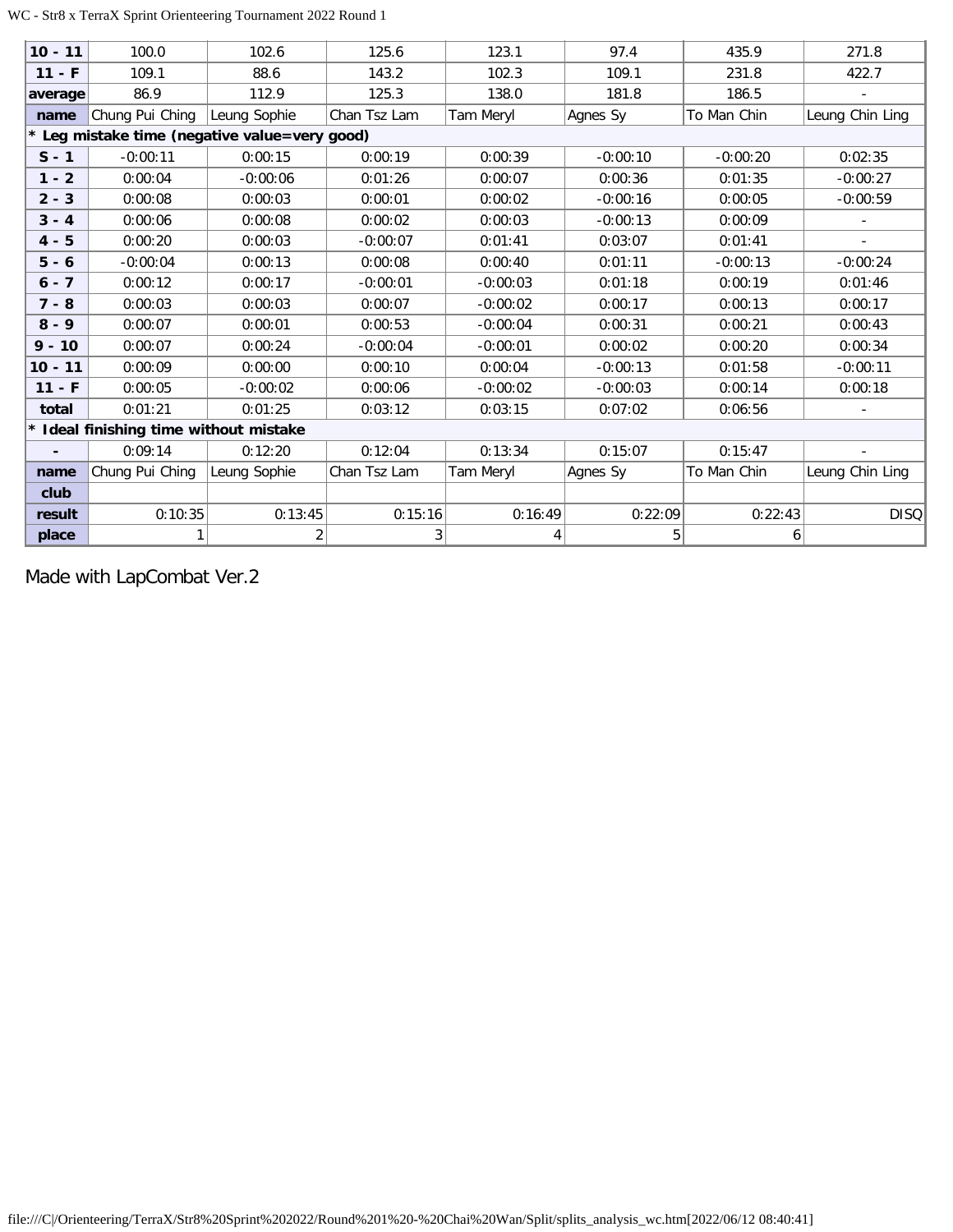# <span id="page-32-0"></span>**CATI**

| name                                                                | Lai Kin Chung /<br>Lau Hiu Yu |              | Jacky Yue / Phyllis<br>Ngan |                                  | Yuen Sze Man /<br>Poon Chun Yat      |                              |  |  |
|---------------------------------------------------------------------|-------------------------------|--------------|-----------------------------|----------------------------------|--------------------------------------|------------------------------|--|--|
| club                                                                |                               |              |                             |                                  |                                      |                              |  |  |
| result                                                              |                               | 0:09:26      |                             | 0:17:04                          |                                      | 0:18:00                      |  |  |
| place                                                               |                               | 1            |                             | 2                                | 3                                    |                              |  |  |
| * Lap time                                                          |                               |              |                             |                                  |                                      |                              |  |  |
| $S - 1$                                                             | 0:00:58                       | 1            | 0:02:36                     | $\overline{2}$                   | 0:03:22                              | 3                            |  |  |
| $1 - 2$                                                             | 0:01:32                       | 1            | 0:02:32                     | $\overline{2}$                   | 0:03:09                              | $\mathfrak{Z}$               |  |  |
| $2 - 3$                                                             | 0:00:48                       | 1            | 0:01:32                     | 3                                | 0:01:29                              | $\overline{c}$               |  |  |
| $3 - 4$                                                             | 0:00:31                       | 1            | 0:00:47                     | $\overline{2}$                   | 0:00:51                              | $\mathbf{3}$                 |  |  |
| $4 - 5$                                                             | 0:00:55                       | 1            | 0:01:52                     | $\overline{2}$                   | 0:01:57                              | $\sqrt{3}$                   |  |  |
| $5 - 6$                                                             | 0:00:53                       | 1            | 0:02:18                     | 3                                | 0:01:31                              | $\overline{2}$               |  |  |
| $6 - 7$                                                             | 0:01:19                       | 1            | 0:01:47                     | 3                                | 0:01:40                              | $\overline{c}$               |  |  |
| $7 - 8$                                                             | 0:00:40                       | 1            | 0:01:12                     | 3                                | 0:00:59                              | $\overline{2}$               |  |  |
| $8 - 9$                                                             | 0:00:28                       | $\mathbf{1}$ | 0:00:58                     | 3                                | 0:00:36                              | $\sqrt{2}$                   |  |  |
| $9 - 10$                                                            | 0:00:24                       | 1            | 0:00:37                     | $\overline{2}$                   | 0:00:41                              | $\mathfrak{Z}$               |  |  |
| $10 - 11$                                                           | 0:00:38                       | 1            | 0:00:39                     | $\overline{2}$                   | 0:01:26                              | $\sqrt{3}$                   |  |  |
| $11 - F$                                                            | 0:00:20                       | 3            | 0:00:14                     | 1                                | 0:00:19                              | $\overline{2}$               |  |  |
| name                                                                | Lai Kin Chung /<br>Lau Hiu Yu |              | Jacky Yue / Phyllis<br>Ngan |                                  | Yuen Sze Man /<br>Poon Chun Yat      |                              |  |  |
| * Elapse time                                                       |                               |              |                             |                                  |                                      |                              |  |  |
| $-1$                                                                | 0:00:58                       | 1            | 0:02:36                     | $\overline{2}$                   | 0:03:22                              | 3                            |  |  |
| - 2                                                                 | 0:02:30                       | 1            | 0:05:08                     | $\overline{2}$                   | 0:06:31                              | 3                            |  |  |
| $-3$                                                                | 0:03:18                       | 1            | 0:06:40                     | $\overline{2}$                   | 0:08:00                              | $\overline{3}$               |  |  |
| $-4$                                                                | 0:03:49                       | 1            | 0:07:27                     | $\overline{2}$                   | 0:08:51                              | $\overline{3}$               |  |  |
| - 5                                                                 | 0:04:44                       | 1            | 0:09:19                     | $\overline{2}$                   | 0:10:48                              | $\mathfrak{Z}$               |  |  |
| - 6                                                                 | 0:05:37                       | 1            | 0:11:37                     | $\overline{2}$                   | 0:12:19                              | $\sqrt{3}$                   |  |  |
| - 7                                                                 | 0:06:56                       | 1            | 0:13:24                     | $\overline{2}$                   | 0:13:59                              | $\overline{3}$               |  |  |
| - 8                                                                 | 0:07:36                       | 1            | 0:14:36                     | $\overline{2}$                   | 0:14:58                              | $\overline{3}$               |  |  |
| $-9$                                                                | 0:08:04                       | 1            | 0:15:34                     | $\overline{2}$                   | 0:15:34                              | $\overline{c}$               |  |  |
| $-10$                                                               | 0:08:28                       | 1<br>1       | 0:16:11                     | $\overline{2}$<br>$\overline{2}$ | 0:16:15                              | $\sqrt{3}$<br>$\mathfrak{Z}$ |  |  |
| $-11$<br>- F                                                        | 0:09:06<br>0:09:26            | 1            | 0:16:50<br>0:17:04          | $\overline{2}$                   | 0:17:41<br>0:18:00                   | $\mathbf{3}$                 |  |  |
| name                                                                | Lai Kin Chung /               |              |                             |                                  | Jacky Yue / Phyllis   Yuen Sze Man / |                              |  |  |
| * Cruising speed index                                              | Lau Hiu Yu                    |              | Ngan                        |                                  | Poon Chun Yat                        |                              |  |  |
|                                                                     | 55.8                          |              | 104.7                       |                                  | 106.1                                |                              |  |  |
| * Mistake ratio                                                     |                               |              |                             |                                  |                                      |                              |  |  |
|                                                                     | 15.6                          |              | 11.2                        |                                  | 14.3                                 |                              |  |  |
| name                                                                | Lai Kin Chung /<br>Lau Hiu Yu |              | Jacky Yue / Phyllis<br>Ngan |                                  | Yuen Sze Man /<br>Poon Chun Yat      |                              |  |  |
| * Leg speed index evaluated from best 3 laps (100=average of best3) |                               |              |                             |                                  |                                      |                              |  |  |
| $S - 1$                                                             | 41.8                          |              | 112.5                       |                                  | 145.7                                |                              |  |  |
| $1 - 2$                                                             | 63.7                          |              | 105.3                       |                                  | 130.9                                |                              |  |  |
| $2 - 3$                                                             | 62.9                          |              | 120.5                       |                                  | 116.6                                |                              |  |  |
| $3 - 4$                                                             | 72.1                          |              | 109.3                       |                                  | 118.6                                |                              |  |  |
| $4 - 5$                                                             | 58.1                          |              | 118.3                       |                                  | 123.6                                |                              |  |  |
| $5 - 6$                                                             | 56.4                          |              | 146.8                       |                                  | 96.8                                 |                              |  |  |
| $6 - 7$                                                             | 82.9                          |              | 112.2                       |                                  | 104.9                                |                              |  |  |

file:///C|/Orienteering/TerraX/Str8%20Sprint%202022/Round%201%20-%20Chai%20Wan/Split/splits\_analysis\_cati.htm[2022/06/12 08:40:42]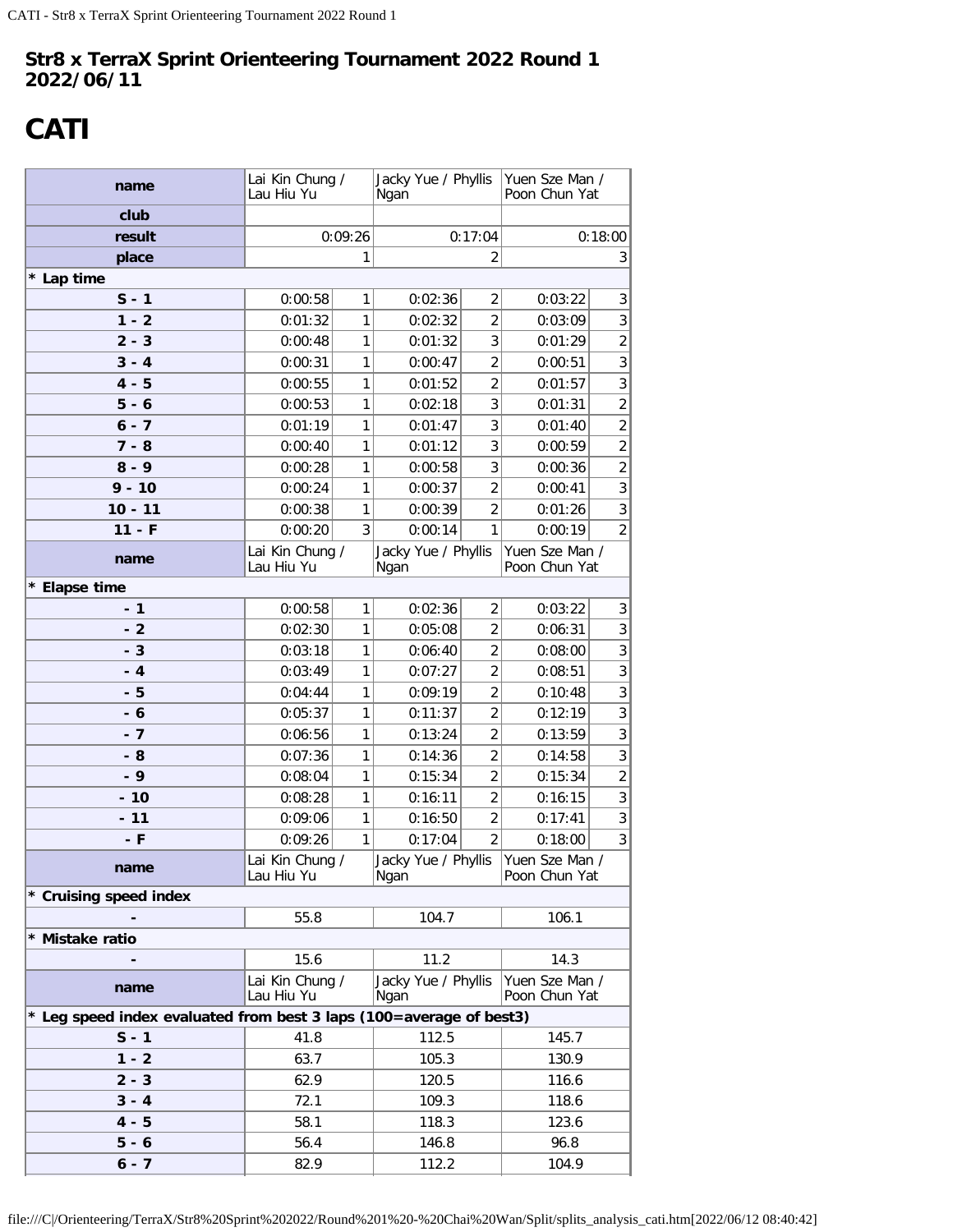### CATI - Str8 x TerraX Sprint Orienteering Tournament 2022 Round 1

| $7 - 8$                                       | 70.2                          | 126.3                       | 103.5                           |
|-----------------------------------------------|-------------------------------|-----------------------------|---------------------------------|
| $8 - 9$                                       | 68.9                          | 142.6                       | 88.5                            |
| $9 - 10$                                      | 70.6                          | 108.8                       | 120.6                           |
| $10 - 11$                                     | 69.9                          | 71.8                        | 158.3                           |
| $11 - F$                                      | 113.2                         | 79.2                        | 107.5                           |
| average                                       | 63.6                          | 115.1                       | 121.3                           |
| name                                          | Lai Kin Chung /<br>Lau Hiu Yu | Jacky Yue / Phyllis<br>Ngan | Yuen Sze Man /<br>Poon Chun Yat |
| * Leg mistake time (negative value=very good) |                               |                             |                                 |
| $S - 1$                                       | $-0:00:19$                    | 0:00:11                     | 0:00:55                         |
| $1 - 2$                                       | 0:00:11                       | 0:00:01                     | 0:00:36                         |
| $2 - 3$                                       | 0:00:05                       | 0:00:12                     | 0:00:08                         |
| $3 - 4$                                       | 0:00:07                       | 0:00:02                     | 0:00:05                         |
| $4 - 5$                                       | 0:00:02                       | 0:00:13                     | 0:00:17                         |
| $5 - 6$                                       | 0:00:01                       | 0:00:40                     | $-0:00:09$                      |
| $6 - 7$                                       | 0:00:26                       | 0:00:07                     | $-0:00:01$                      |
| $7 - 8$                                       | 0:00:08                       | 0:00:12                     | $-0:00:01$                      |
| $8 - 9$                                       | 0:00:05                       | 0:00:15                     | $-0:00:07$                      |
| $9 - 10$                                      | 0:00:05                       | 0:00:01                     | 0:00:05                         |
| $10 - 11$                                     | 0:00:08                       | $-0:00:18$                  | 0:00:28                         |
| $11 - F$                                      | 0:00:10                       | $-0:00:04$                  | 0:00:00                         |
| total                                         | 0:01:28                       | 0:01:55                     | 0:02:34                         |
| * Ideal finishing time without mistake        |                               |                             |                                 |
|                                               | 0:07:58                       | 0:15:09                     | 0:15:26                         |
| name                                          | Lai Kin Chung /<br>Lau Hiu Yu | Jacky Yue / Phyllis<br>Ngan | Yuen Sze Man /<br>Poon Chun Yat |
| club                                          |                               |                             |                                 |
| result                                        | 0:09:26                       | 0:17:04                     | 0:18:00                         |
| place                                         | 1                             | 2                           | 3                               |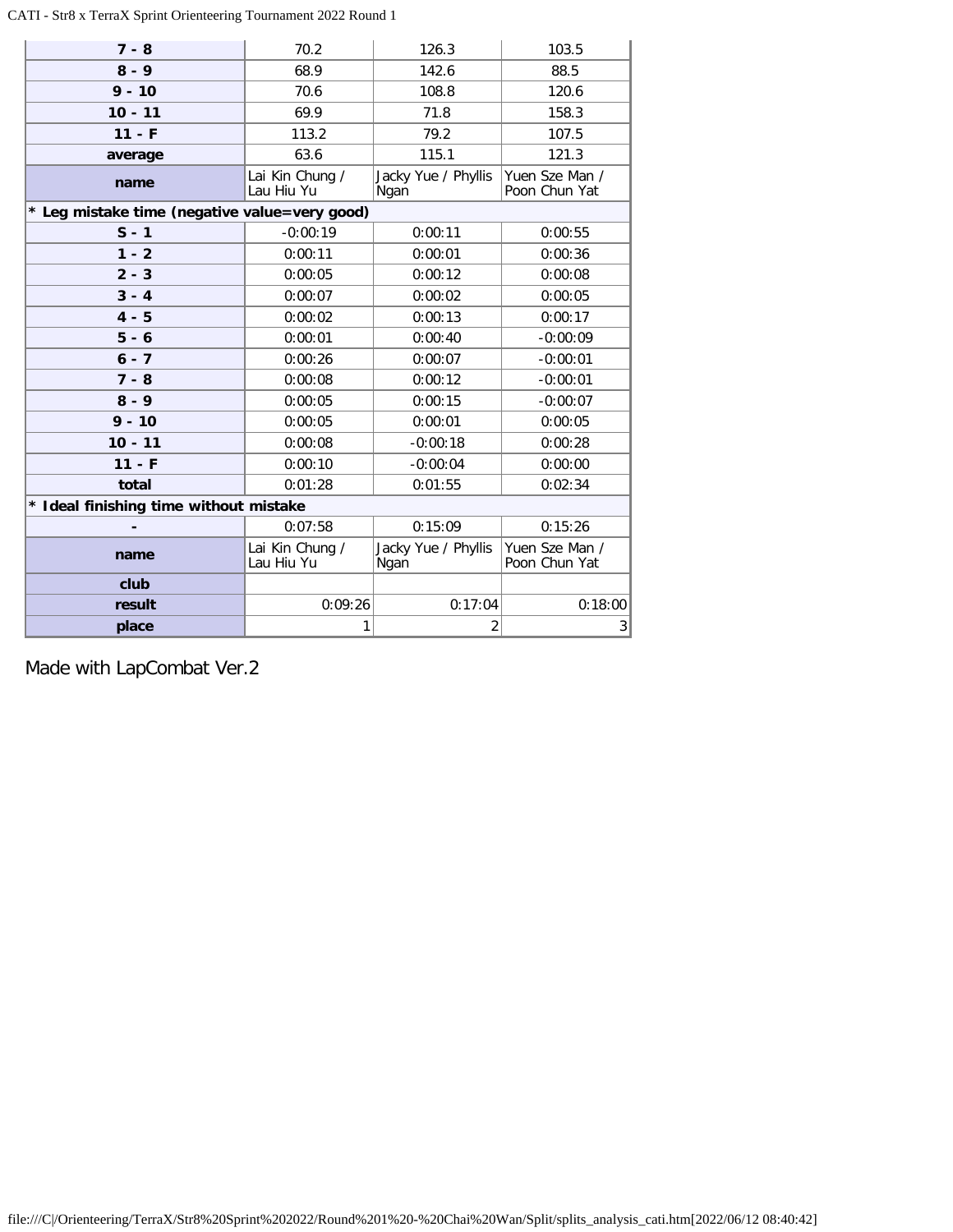# <span id="page-34-0"></span>**FAMILY**

| name                                                              |                                                         | Tsui Chung Him<br>Isaac / Tsui Sai Kit<br>/ Man Sze Sze |                                             | Chan Pak Lam<br>Warren / Chan<br>King Chung |                                                                  | Ho Hoi Yee / Choy<br>Kam Wah / Choy<br>Yat Nam / Choy<br>Yat Yiu |                                          | Cheung Ho Yeung<br>/ Cheung Kwok | Pang Shuet Lai /<br>Chan Man Ki |                 |  |  |  |  |  |  |  |  |  |  |  |  |                                 |  |
|-------------------------------------------------------------------|---------------------------------------------------------|---------------------------------------------------------|---------------------------------------------|---------------------------------------------|------------------------------------------------------------------|------------------------------------------------------------------|------------------------------------------|----------------------------------|---------------------------------|-----------------|--|--|--|--|--|--|--|--|--|--|--|--|---------------------------------|--|
| club                                                              |                                                         |                                                         |                                             |                                             |                                                                  |                                                                  |                                          |                                  |                                 |                 |  |  |  |  |  |  |  |  |  |  |  |  |                                 |  |
| result                                                            |                                                         | 0:13:23                                                 |                                             | 0:14:35                                     | 0:20:32                                                          |                                                                  | 0:23:07                                  |                                  |                                 | 0:23:50         |  |  |  |  |  |  |  |  |  |  |  |  |                                 |  |
| place                                                             |                                                         |                                                         |                                             | $\overline{2}$                              |                                                                  | 3                                                                | 4                                        |                                  |                                 | 5 <sup>1</sup>  |  |  |  |  |  |  |  |  |  |  |  |  |                                 |  |
| * Lap time                                                        |                                                         |                                                         |                                             |                                             |                                                                  |                                                                  |                                          |                                  |                                 |                 |  |  |  |  |  |  |  |  |  |  |  |  |                                 |  |
| $S - 1$                                                           | 0:01:35                                                 | 2                                                       | 0:01:20                                     | $\mathbf{1}$                                | 0:02:30                                                          | 3 <sup>1</sup>                                                   | 0:03:34                                  | 4                                | 0:06:14                         | 5 <sup>1</sup>  |  |  |  |  |  |  |  |  |  |  |  |  |                                 |  |
| $1 - 2$                                                           | 0:01:18                                                 | 1                                                       | 0:02:50                                     | 5                                           | 0:02:20                                                          | 4                                                                | 0:02:01                                  | 3                                | 0:01:38                         | $\overline{2}$  |  |  |  |  |  |  |  |  |  |  |  |  |                                 |  |
| $2 - 3$                                                           | 0:01:14                                                 | $\overline{2}$                                          | 0:01:02                                     | $\mathbf{1}$                                | 0:01:43                                                          | 4                                                                | 0:01:48                                  | 5                                | 0:01:14                         | $\overline{2}$  |  |  |  |  |  |  |  |  |  |  |  |  |                                 |  |
| $3 - 4$                                                           | 0:00:46                                                 | 2                                                       | 0:00:41                                     | $\mathbf{1}$                                | 0:01:14                                                          | 4                                                                | 0:01:23                                  | 5                                | 0:01:09                         | 3               |  |  |  |  |  |  |  |  |  |  |  |  |                                 |  |
| $4 - 5$                                                           | 0:01:19                                                 | 1                                                       | 0:01:41                                     | 3                                           | 0:03:55                                                          | 5                                                                | 0:01:46                                  | $\overline{4}$                   | 0:01:37                         | $\overline{2}$  |  |  |  |  |  |  |  |  |  |  |  |  |                                 |  |
| $5 - 6$                                                           | 0:01:14                                                 | $\overline{2}$                                          | 0:01:40                                     | 4                                           | 0:01:31                                                          | 3                                                                | 0:01:58                                  | 5                                | 0:01:09                         | 1               |  |  |  |  |  |  |  |  |  |  |  |  |                                 |  |
| $6 - 7$                                                           | 0:02:15                                                 | $\overline{2}$                                          | 0:02:04                                     | 1                                           | 0:02:51                                                          | 3                                                                | 0:03:17                                  | $\overline{4}$                   | 0:04:39                         | 5 <sup>1</sup>  |  |  |  |  |  |  |  |  |  |  |  |  |                                 |  |
| $7 - 8$                                                           | 0:00:48                                                 | 1                                                       | 0:01:03                                     | 3                                           | 0:01:29                                                          | 4                                                                | 0:02:28                                  | 5                                | 0:00:54                         | $\overline{2}$  |  |  |  |  |  |  |  |  |  |  |  |  |                                 |  |
| $8 - 9$                                                           | 0:00:35                                                 | 1                                                       | 0:00:37                                     | $\overline{2}$                              | 0:00:51                                                          | 4                                                                | 0:01:17                                  | 5                                | 0:00:50                         | 3 <sup>1</sup>  |  |  |  |  |  |  |  |  |  |  |  |  |                                 |  |
| $9 - 10$                                                          | 0:00:40                                                 | 3                                                       | 0:00:38                                     | $\overline{2}$                              | 0:00:36                                                          | 1                                                                | 0:01:33                                  | 4                                | 0:02:59                         | 5 <sup>1</sup>  |  |  |  |  |  |  |  |  |  |  |  |  |                                 |  |
| $10 - 11$                                                         | 0:01:18                                                 | 4                                                       | 0:00:42                                     | 1                                           | 0:01:06                                                          | $\overline{2}$                                                   | 0:01:24                                  | 5                                | 0:01:12                         | 3 <sup>1</sup>  |  |  |  |  |  |  |  |  |  |  |  |  |                                 |  |
| $11 - F$                                                          | 0:00:21                                                 | 3                                                       | 0:00:17                                     | $\overline{2}$                              | 0:00:26                                                          | 4                                                                | 0:00:38                                  | 5                                | 0:00:15                         | 1               |  |  |  |  |  |  |  |  |  |  |  |  |                                 |  |
| name                                                              | Tsui Chung Him<br>Isaac / Tsui Sai Kit<br>/ Man Sze Sze |                                                         | Chan Pak Lam<br>Warren / Chan<br>King Chung |                                             | Ho Hoi Yee / Choy<br>Kam Wah / Choy<br>Yat Nam / Choy<br>Yat Yiu |                                                                  | Cheung Ho Yeung<br>/ Cheung Kwok<br>Wai  |                                  |                                 |                 |  |  |  |  |  |  |  |  |  |  |  |  | Pang Shuet Lai /<br>Chan Man Ki |  |
| * Elapse time                                                     |                                                         |                                                         |                                             |                                             |                                                                  |                                                                  |                                          |                                  |                                 |                 |  |  |  |  |  |  |  |  |  |  |  |  |                                 |  |
| $-1$                                                              | 0:01:35<br>$\overline{2}$                               |                                                         | 0:01:20                                     | $\mathbf{1}$                                | 0:02:30                                                          | 3                                                                | 0:03:34                                  | 4                                | 0:06:14                         | 5 <sup>1</sup>  |  |  |  |  |  |  |  |  |  |  |  |  |                                 |  |
| $-2$                                                              | 0:02:53                                                 | 1                                                       | 0:04:10                                     | $\overline{c}$                              | 0:04:50                                                          | 3                                                                | 0:05:35                                  | 4                                | 0:07:52                         | 5 <sup>1</sup>  |  |  |  |  |  |  |  |  |  |  |  |  |                                 |  |
| $-3$                                                              | 0:04:07                                                 | 1                                                       | 0:05:12                                     | $\overline{a}$                              | 0:06:33                                                          | 3                                                                | 0:07:23                                  | 4                                | 0:09:06                         | 5 <sup>1</sup>  |  |  |  |  |  |  |  |  |  |  |  |  |                                 |  |
| $-4$                                                              | 0:04:53                                                 | $\mathbf{1}$                                            | 0:05:53                                     | $\overline{c}$                              | 0:07:47                                                          | 3                                                                | 0:08:46                                  | 4                                | 0:10:15                         | 5 <sup>1</sup>  |  |  |  |  |  |  |  |  |  |  |  |  |                                 |  |
| $-5$                                                              | 0:06:12                                                 | $\mathbf{1}$                                            | 0:07:34                                     | $\overline{a}$                              | 0:11:42                                                          | 4                                                                | 0:10:32                                  | 3                                | 0:11:52                         | 5 <sup>1</sup>  |  |  |  |  |  |  |  |  |  |  |  |  |                                 |  |
| $-6$                                                              | 0:07:26                                                 | $\mathbf{1}$                                            | 0:09:14                                     | $\overline{a}$                              | 0:13:13                                                          | 5                                                                | 0:12:30                                  | 3                                | 0:13:01                         | $\vert 4 \vert$ |  |  |  |  |  |  |  |  |  |  |  |  |                                 |  |
| $-7$                                                              | 0:09:41                                                 | $\mathbf{1}$                                            | 0:11:18                                     | $\overline{a}$                              | 0:16:04                                                          | 4                                                                | 0:15:47                                  | 3                                | 0:17:40                         | 5 <sup>1</sup>  |  |  |  |  |  |  |  |  |  |  |  |  |                                 |  |
| $-8$                                                              | 0:10:29                                                 | $\mathbf{1}$                                            | 0:12:21                                     | $\overline{2}$                              | 0:17:33                                                          | 3                                                                | 0:18:15                                  | 4                                | 0:18:34                         | 5 <sup>1</sup>  |  |  |  |  |  |  |  |  |  |  |  |  |                                 |  |
| $-9$                                                              | 0:11:04                                                 | $\mathbf{1}$                                            | 0:12:58                                     | $\overline{a}$                              | 0:18:24                                                          | 3                                                                | 0:19:32                                  | 5                                | 0:19:24                         | $\vert 4 \vert$ |  |  |  |  |  |  |  |  |  |  |  |  |                                 |  |
| $-10$                                                             | 0:11:44                                                 | $\mathbf{1}$                                            | 0:13:36                                     | $\overline{2}$                              | 0:19:00                                                          | 3                                                                | 0:21:05                                  | 4                                | 0:22:23                         | 5 <sup>1</sup>  |  |  |  |  |  |  |  |  |  |  |  |  |                                 |  |
| $-11$                                                             | 0:13:02                                                 | 1                                                       | 0:14:18                                     | $\overline{a}$                              | 0:20:06                                                          | 3                                                                | 0:22:29                                  | 4                                | 0:23:35                         | 5 <sup>1</sup>  |  |  |  |  |  |  |  |  |  |  |  |  |                                 |  |
| $-F$                                                              | 0:13:23                                                 | $\mathbf{1}$                                            | 0:14:35                                     | $\overline{2}$                              | 0:20:32                                                          | 3                                                                | 0:23:07                                  | 4                                | 0:23:50                         | 5 <sup>1</sup>  |  |  |  |  |  |  |  |  |  |  |  |  |                                 |  |
| name                                                              | Tsui Chung Him<br>Isaac / Tsui Sai Kit<br>' Man Sze Sze |                                                         | Chan Pak Lam<br>Warren / Chan<br>King Chung |                                             | Ho Hoi Yee / Choy<br>Kam Wah / Choy<br>Yat Nam / Choy<br>Yat Yiu |                                                                  | Cheung Ho Yeung<br>/ Cheung Kwok<br>Wai  |                                  | Pang Shuet Lai /<br>Chan Man Ki |                 |  |  |  |  |  |  |  |  |  |  |  |  |                                 |  |
| <b>Cruising speed index</b>                                       |                                                         |                                                         |                                             |                                             |                                                                  |                                                                  |                                          |                                  |                                 |                 |  |  |  |  |  |  |  |  |  |  |  |  |                                 |  |
|                                                                   | 85.2                                                    |                                                         | 80.5                                        |                                             | 120.6                                                            |                                                                  | 132.4                                    |                                  | 101.5                           |                 |  |  |  |  |  |  |  |  |  |  |  |  |                                 |  |
| Mistake ratio                                                     |                                                         |                                                         |                                             |                                             |                                                                  |                                                                  |                                          |                                  |                                 |                 |  |  |  |  |  |  |  |  |  |  |  |  |                                 |  |
|                                                                   | 10.2                                                    |                                                         | 23.1                                        |                                             | 18.1                                                             |                                                                  | 20.3                                     |                                  | 40.6                            |                 |  |  |  |  |  |  |  |  |  |  |  |  |                                 |  |
| name                                                              | Tsui Chung Him<br>Isaac / Tsui Sai Kit<br>Man Sze Sze   |                                                         | Chan Pak Lam<br>Warren / Chan<br>King Chung |                                             | Ho Hoi Yee / Choy<br>Kam Wah / Choy<br>Yat Nam / Choy<br>Yat Yiu |                                                                  | Cheung Ho Yeung<br>/ Cheung Kwok<br> Wai |                                  | Pang Shuet Lai /<br>Chan Man Ki |                 |  |  |  |  |  |  |  |  |  |  |  |  |                                 |  |
| Leg speed index evaluated from best 3 laps (100=average of best3) |                                                         |                                                         |                                             |                                             |                                                                  |                                                                  |                                          |                                  |                                 |                 |  |  |  |  |  |  |  |  |  |  |  |  |                                 |  |
| $S - 1$                                                           | 87.7                                                    |                                                         | 73.8                                        |                                             | 138.5                                                            |                                                                  | 197.5                                    |                                  | 345.2                           |                 |  |  |  |  |  |  |  |  |  |  |  |  |                                 |  |
|                                                                   |                                                         |                                                         |                                             |                                             |                                                                  |                                                                  |                                          |                                  |                                 |                 |  |  |  |  |  |  |  |  |  |  |  |  |                                 |  |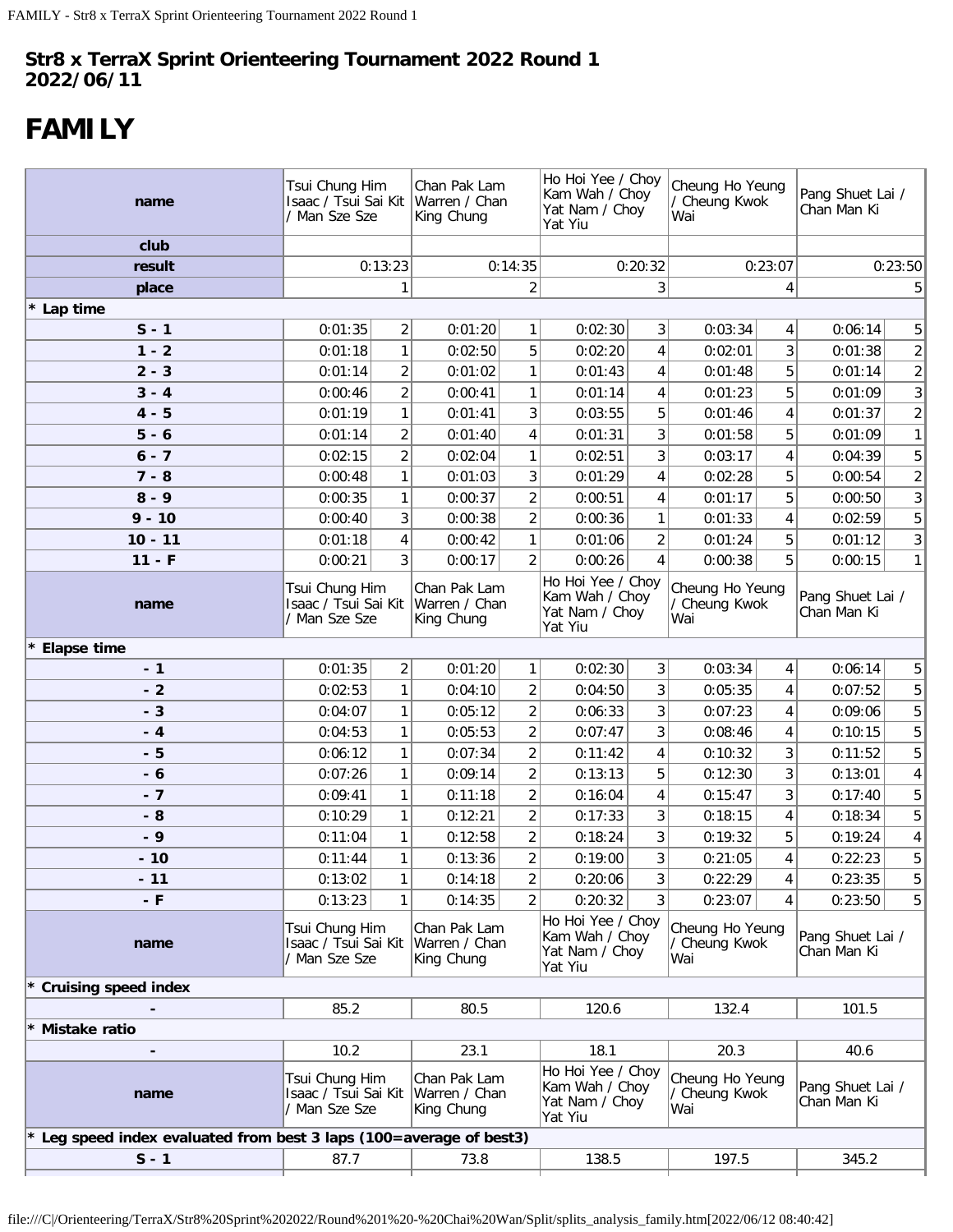## FAMILY - Str8 x TerraX Sprint Orienteering Tournament 2022 Round 1

| $1 - 2$                                       | 78.8                                                    | 171.7                                       | 141.4                                                            | 122.2                                   | 99.0                            |
|-----------------------------------------------|---------------------------------------------------------|---------------------------------------------|------------------------------------------------------------------|-----------------------------------------|---------------------------------|
| $2 - 3$                                       | 105.7                                                   | 88.6                                        | 147.1                                                            | 154.3                                   | 105.7                           |
| $3 - 4$                                       | 88.5                                                    | 78.8                                        | 142.3                                                            | 159.6                                   | 132.7                           |
| $4 - 5$                                       | 85.6                                                    | 109.4                                       | 254.5                                                            | 114.8                                   | 105.1                           |
| $5 - 6$                                       | 94.9                                                    | 128.2                                       | 116.7                                                            | 151.3                                   | 88.5                            |
| $6 - 7$                                       | 94.2                                                    | 86.5                                        | 119.3                                                            | 137.4                                   | 194.7                           |
| $7 - 8$                                       | 87.3                                                    | 114.5                                       | 161.8                                                            | 269.1                                   | 98.2                            |
| $8 - 9$                                       | 86.1                                                    | 91.0                                        | 125.4                                                            | 189.3                                   | 123.0                           |
| $9 - 10$                                      | 105.3                                                   | 100.0                                       | 94.7                                                             | 244.7                                   | 471.1                           |
| $10 - 11$                                     | 130.0                                                   | 70.0                                        | 110.0                                                            | 140.0                                   | 120.0                           |
| $11 - F$                                      | 118.9                                                   | 96.2                                        | 147.2                                                            | 215.1                                   | 84.9                            |
| average                                       | 94.0                                                    | 102.4                                       | 144.2                                                            | 162.3                                   | 167.4                           |
| name                                          | Tsui Chung Him<br>Isaac / Tsui Sai Kit<br>/ Man Sze Sze | Chan Pak Lam<br>Warren / Chan<br>King Chung | Ho Hoi Yee / Choy<br>Kam Wah / Choy<br>Yat Nam / Choy<br>Yat Yiu | Cheung Ho Yeung<br>/ Cheung Kwok<br>Wai | Pang Shuet Lai /<br>Chan Man Ki |
| * Leg mistake time (negative value=very good) |                                                         |                                             |                                                                  |                                         |                                 |
| $S - 1$                                       | 0:00:03                                                 | $-0:00:07$                                  | 0:00:19                                                          | 0:01:11                                 | 0:04:24                         |
| $1 - 2$                                       | $-0:00:06$                                              | 0:01:30                                     | 0:00:21                                                          | $-0:00:10$                              | $-0:00:02$                      |
| $2 - 3$                                       | 0:00:14                                                 | 0:00:06                                     | 0:00:19                                                          | 0:00:15                                 | 0:00:03                         |
| $3 - 4$                                       | 0:00:02                                                 | 0:00:01                                     | 0:00:11                                                          | 0:00:14                                 | 0:00:16                         |
| $4 - 5$                                       | 0:00:00                                                 | 0:00:27                                     | 0:02:04                                                          | $-0:00:16$                              | 0:00:03                         |
| $5 - 6$                                       | 0:00:08                                                 | 0:00:37                                     | $-0:00:03$                                                       | 0:00:15                                 | $-0:00:10$                      |
| $6 - 7$                                       | 0:00:13                                                 | 0:00:09                                     | $-0:00:02$                                                       | 0:00:07                                 | 0:02:14                         |
| $7 - 8$                                       | 0:00:01                                                 | 0:00:19                                     | 0:00:23                                                          | 0:01:15                                 | $-0:00:02$                      |
| $8 - 9$                                       | 0:00:00                                                 | 0:00:04                                     | 0:00:02                                                          | 0:00:23                                 | 0:00:09                         |
| $9 - 10$                                      | 0:00:08                                                 | 0:00:07                                     | $-0:00:10$                                                       | 0:00:43                                 | 0:02:20                         |
| $10 - 11$                                     | 0:00:27                                                 | $-0:00:06$                                  | $-0:00:06$                                                       | 0:00:05                                 | 0:00:11                         |
| $11 - F$                                      | 0:00:06                                                 | 0:00:03                                     | 0:00:05                                                          | 0:00:15                                 | $-0:00:03$                      |
| total                                         | 0:01:22                                                 | 0:03:22                                     | 0:03:43                                                          | 0:04:42                                 | 0:09:40                         |
| * Ideal finishing time without mistake        |                                                         |                                             |                                                                  |                                         |                                 |
|                                               | 0:12:01                                                 | 0:11:13                                     | 0:16:49                                                          | 0:18:25                                 | 0:14:10                         |
| name                                          | Tsui Chung Him<br>Isaac / Tsui Sai Kit<br>/ Man Sze Sze | Chan Pak Lam<br>Warren / Chan<br>King Chung | Ho Hoi Yee / Choy<br>Kam Wah / Choy<br>Yat Nam / Choy<br>Yat Yiu | Cheung Ho Yeung<br>/ Cheung Kwok<br>Wai | Pang Shuet Lai /<br>Chan Man Ki |
| club                                          |                                                         |                                             |                                                                  |                                         |                                 |
| result                                        | 0:13:23                                                 | 0:14:35                                     | 0:20:32                                                          | 0:23:07                                 | 0:23:50                         |
| place                                         | 1                                                       | $\overline{2}$                              | 3                                                                | 4                                       | 5                               |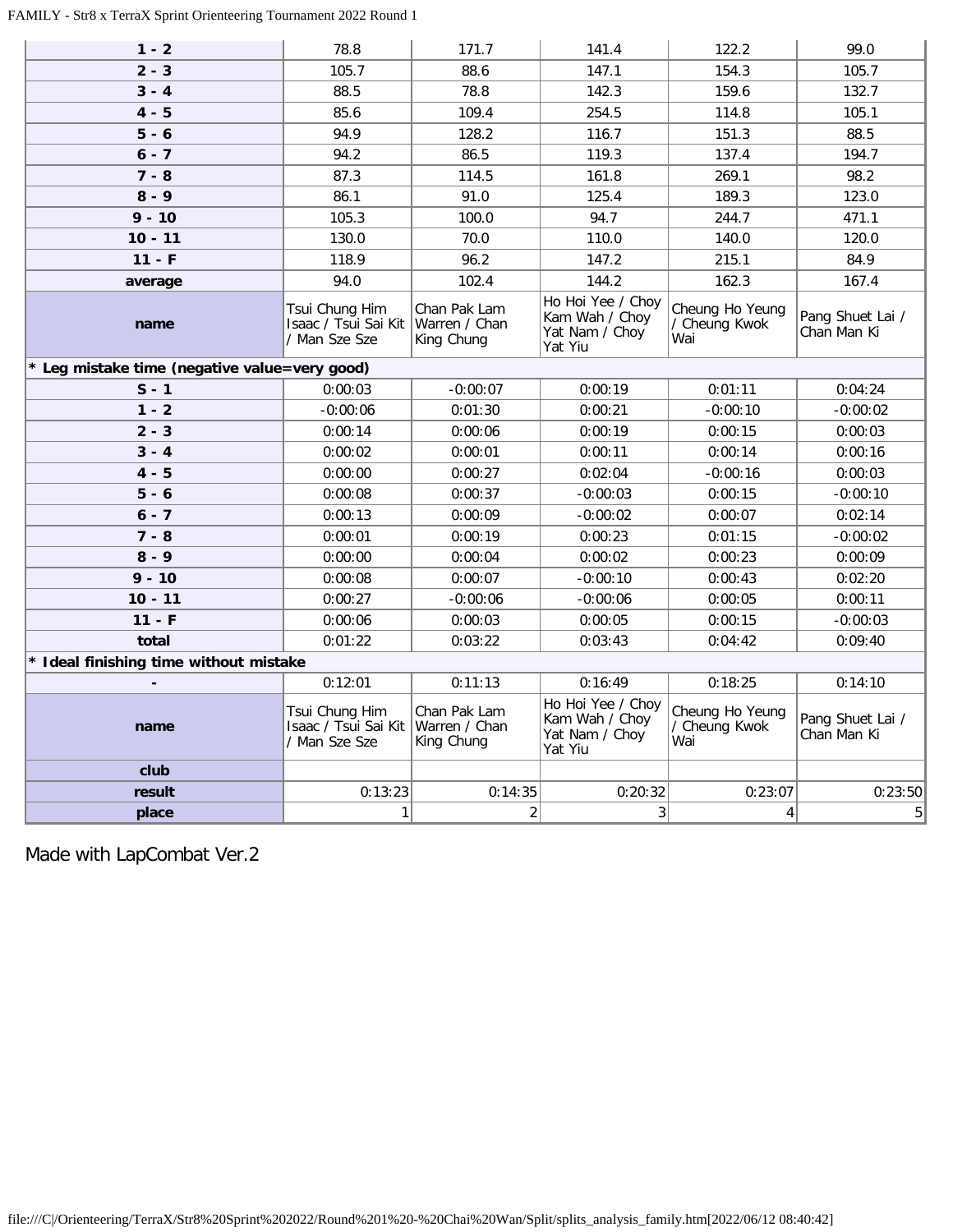# <span id="page-36-0"></span>**BEGINNER**

| name                                                                | Chan Po Yee |   |  |  |  |
|---------------------------------------------------------------------|-------------|---|--|--|--|
| club                                                                |             |   |  |  |  |
| result                                                              | 0:14:40     |   |  |  |  |
| place                                                               |             | 1 |  |  |  |
| * Lap time                                                          |             |   |  |  |  |
| $S - 1$                                                             | 0:02:37     | 1 |  |  |  |
| $1 - 2$                                                             | 0:01:26     | 1 |  |  |  |
| $2 - 3$                                                             | 0:01:13     | 1 |  |  |  |
| $3 - 4$                                                             | 0:00:56     | 1 |  |  |  |
| $4 - 5$                                                             | 0:01:51     | 1 |  |  |  |
| $5 - 6$                                                             | 0:01:32     | 1 |  |  |  |
| $6 - 7$                                                             | 0:01:34     | 1 |  |  |  |
| $7 - 8$                                                             | 0:00:58     | 1 |  |  |  |
| $8 - 9$                                                             | 0:00:46     | 1 |  |  |  |
| $9 - 10$                                                            | 0:00:38     | 1 |  |  |  |
| $10 - 11$                                                           | 0:00:54     | 1 |  |  |  |
| $11 - F$                                                            | 0:00:15     | 1 |  |  |  |
| name                                                                | Chan Po Yee |   |  |  |  |
| * Elapse time                                                       |             |   |  |  |  |
| $-1$                                                                | 0:02:37     | 1 |  |  |  |
| $-2$                                                                | 0:04:03     | 1 |  |  |  |
| $-3$                                                                | 0:05:16     | 1 |  |  |  |
| $-4$                                                                | 0:06:12     | 1 |  |  |  |
| - 5                                                                 | 0:08:03     | 1 |  |  |  |
| $-6$                                                                | 0:09:35     | 1 |  |  |  |
| $-7$                                                                | 0:11:09     | 1 |  |  |  |
| - 8                                                                 | 0:12:07     | 1 |  |  |  |
| $-9$                                                                | 0:12:53     | 1 |  |  |  |
| $-10$                                                               | 0:13:31     | 1 |  |  |  |
| $-11$                                                               | 0:14:25     | 1 |  |  |  |
| - F                                                                 | 0:14:40     | 1 |  |  |  |
| name                                                                | Chan Po Yee |   |  |  |  |
| * Cruising speed index                                              |             |   |  |  |  |
|                                                                     | 100.0       |   |  |  |  |
| * Mistake ratio                                                     |             |   |  |  |  |
|                                                                     |             |   |  |  |  |
| name                                                                | Chan Po Yee |   |  |  |  |
| * Leg speed index evaluated from best 3 laps (100=average of best3) |             |   |  |  |  |
| $S - 1$                                                             | 100.0       |   |  |  |  |
| $1 - 2$                                                             | 100.0       |   |  |  |  |
| $2 - 3$                                                             | 100.0       |   |  |  |  |
| $3 - 4$                                                             | 100.0       |   |  |  |  |
| $4 - 5$                                                             | 100.0       |   |  |  |  |
| $5 - 6$                                                             | 100.0       |   |  |  |  |
| $6 - 7$                                                             | 100.0       |   |  |  |  |
| $7 - 8$                                                             | 100.0       |   |  |  |  |
| $8 - 9$                                                             | 100.0       |   |  |  |  |
| $9 - 10$                                                            | 100.0       |   |  |  |  |

file:///C|/Orienteering/TerraX/Str8%20Sprint%202022/Round%201%20-%20Chai%20Wan/Split/splits\_analysis\_beginner.htm[2022/06/12 08:40:43]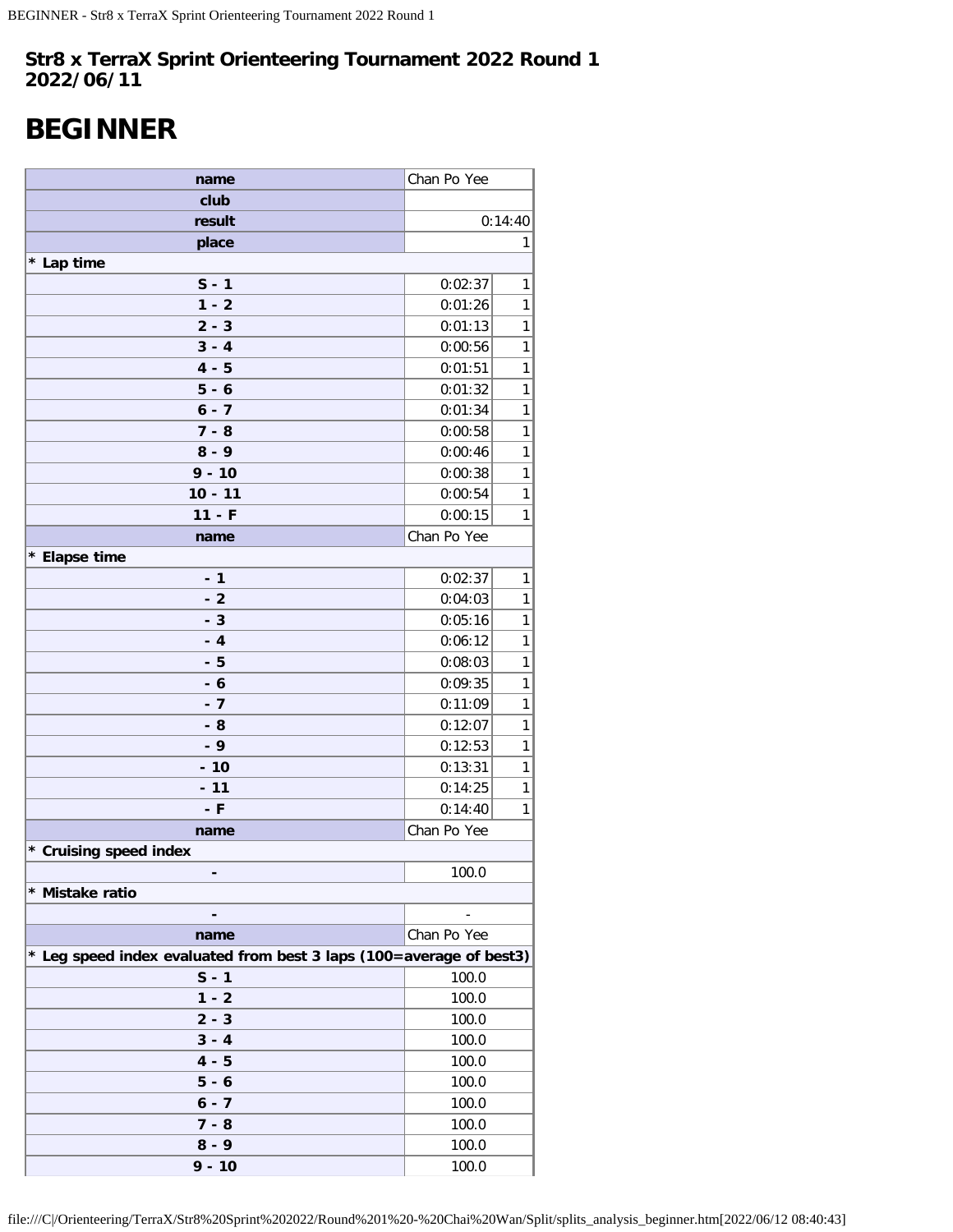## BEGINNER - Str8 x TerraX Sprint Orienteering Tournament 2022 Round 1

| $10 - 11$                                     | 100.0       |
|-----------------------------------------------|-------------|
| $11 - F$                                      | 100.0       |
| average                                       | 100.0       |
| name                                          | Chan Po Yee |
| * Leg mistake time (negative value=very good) |             |
| $S - 1$                                       | 0:00:00     |
| $1 - 2$                                       | 0:00:00     |
| $2 - 3$                                       | 0:00:00     |
| $3 - 4$                                       | 0:00:00     |
| $4 - 5$                                       | 0:00:00     |
| $5 - 6$                                       | 0:00:00     |
| $6 - 7$                                       | 0:00:00     |
| $7 - 8$                                       | 0:00:00     |
| $8 - 9$                                       | 0:00:00     |
| $9 - 10$                                      | 0:00:00     |
| $10 - 11$                                     | 0:00:00     |
| $11 - F$                                      | 0:00:00     |
| total                                         | 0:00:00     |
| * Ideal finishing time without mistake        |             |
|                                               | 0:14:40     |
| name                                          | Chan Po Yee |
| club                                          |             |
| result                                        | 0:14:40     |
| place                                         | 1           |